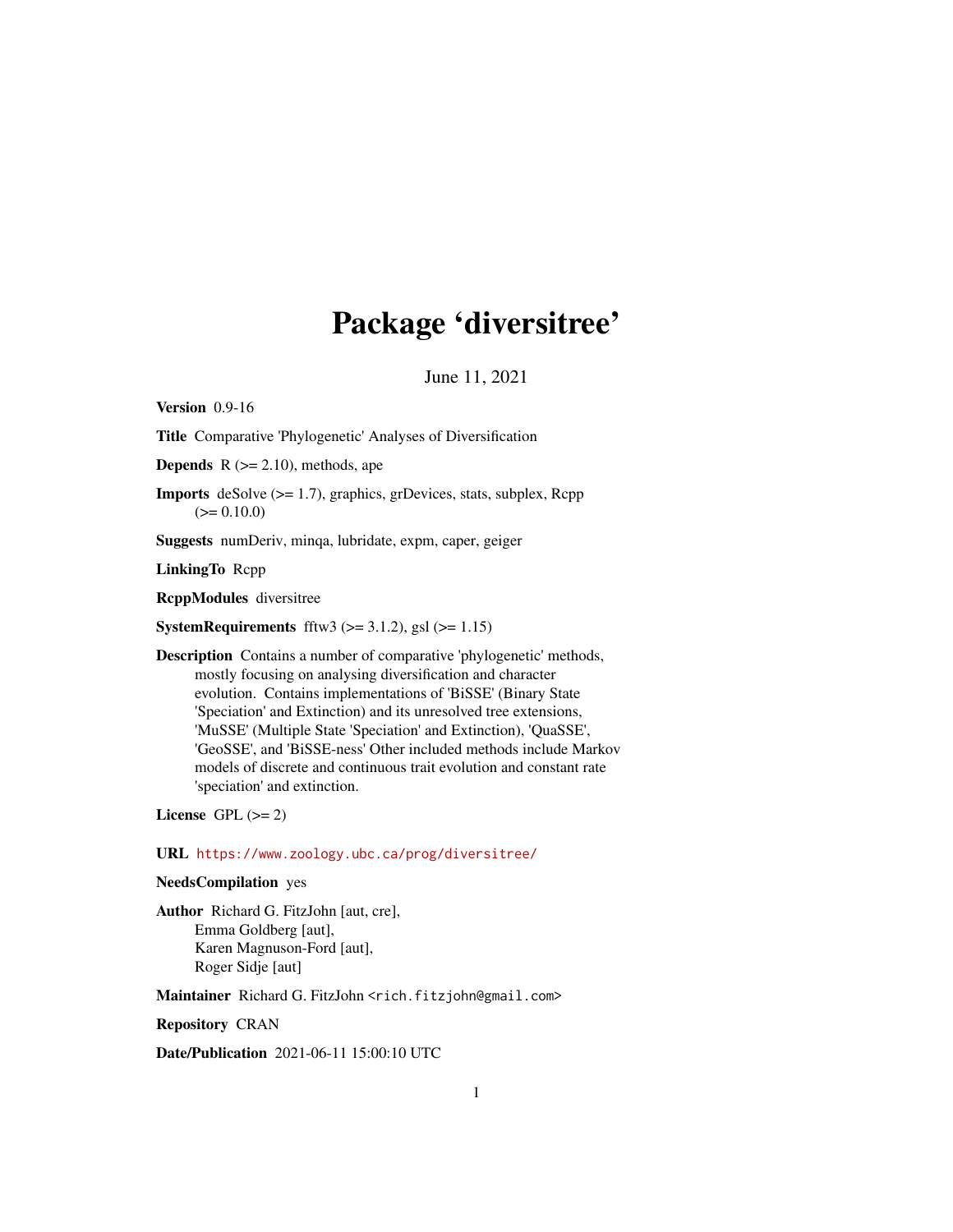# R topics documented:

|              | 3              |
|--------------|----------------|
|              | 3              |
|              | $\overline{4}$ |
|              | 5              |
|              | $\overline{7}$ |
|              | 10             |
|              | 10             |
|              | 11             |
|              | 13             |
|              | 17             |
|              | 18             |
|              | 20             |
|              | 22             |
|              | 24             |
|              | 29             |
|              | 31             |
|              | 35             |
|              | 40             |
|              | 41             |
|              | 42             |
|              | 45             |
|              | 47             |
|              | 49             |
|              | 52             |
|              | 55             |
|              | 58             |
|              | 63             |
|              | 65             |
|              | 67             |
|              | 68             |
|              | 69             |
|              | 71             |
|              | 73             |
|              | 77             |
|              | 79             |
|              | 80             |
| set.defaults | 81             |
|              | 82             |
|              | 83             |
|              | 86             |
| utilities    | 88             |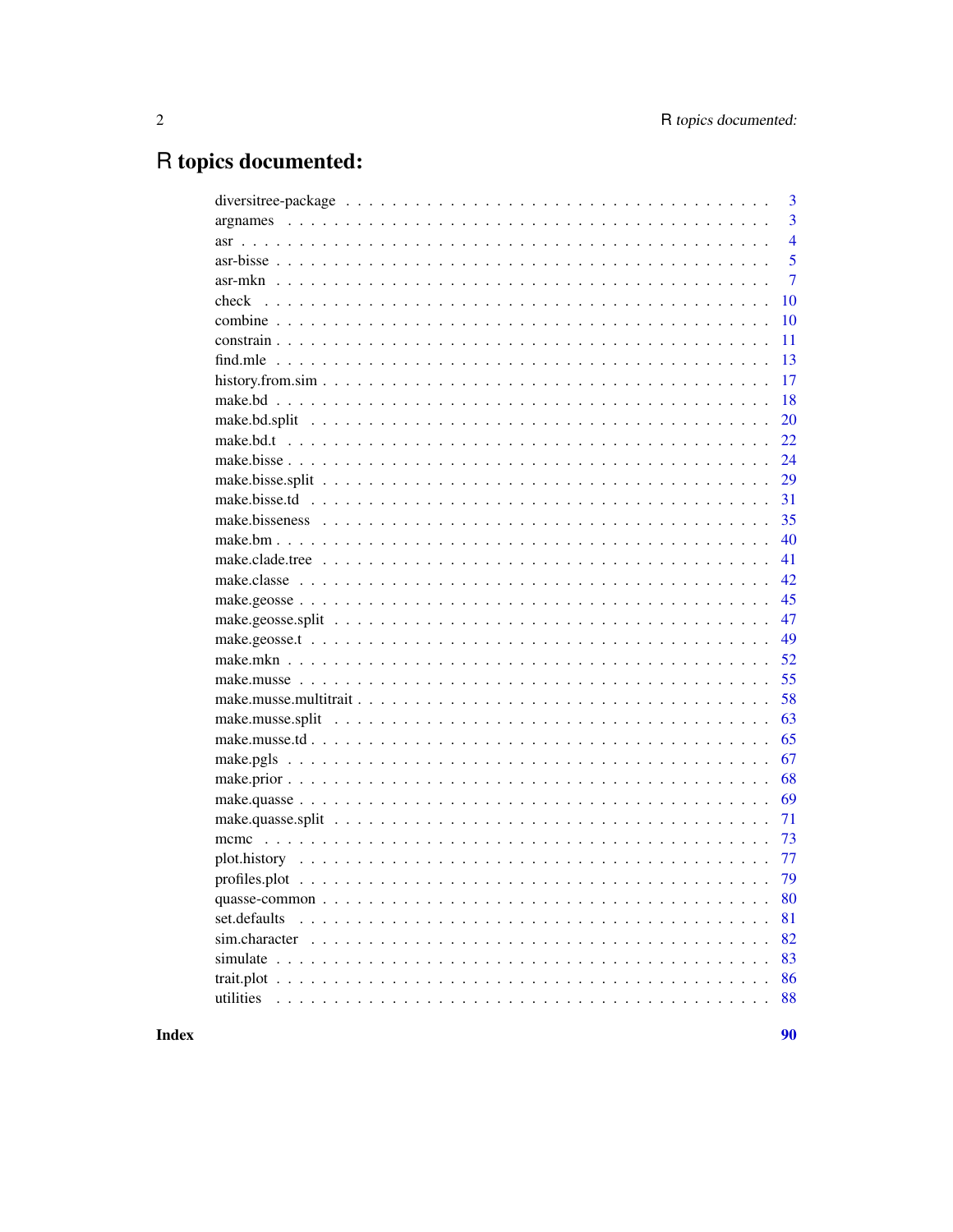<span id="page-2-0"></span>diversitree-package *Comparative 'Phylogenetic' Analyses of Diversification*

## Description

Contains a number of comparative 'phylogenetic' methods, mostly focusing on analysing diversification and character evolution. Contains implementations of 'BiSSE' (Binary State 'Speciation' and Extinction) and its unresolved tree extensions, 'MuSSE' (Multiple State 'Speciation' and Extinction), 'QuaSSE', 'GeoSSE', and 'BiSSE-ness' Other included methods include Markov models of discrete and continuous trait evolution and constant rate 'speciation' and extinction.

## Author(s)

NA

Maintainer: NA

## References

Diversitree contains methods described in the following papers (all of which aside from Maddison et al. 2007 were originally published as a diversitree implementation).

- FitzJohn R.G., Maddison W.P., and Otto S.P. 2009. Estimating trait-dependent speciation and extinction rates from incompletely resolved phylogenies. systematic biology 58:595-611. Systematic Biology 58:595-611.
- FitzJohn R.G. 2010. Quantitative traits and diversification. Systematic Biology 59:619-633.
- Goldberg E.E., Lancaster L.T., Ree R.H. 2011. Phylogenetic inference of reciprocal effects between geographic range evolution and diversification. Systematic Biology 60: 451-465.
- Maddison W.P., Midford P.E., and Otto S.P. 2007. Estimating a binary character's effect on speciation and extinction. Systematic Biology 56: 701-710.
- Magnuson-Ford K. and Otto S.P. 2012. Linking the investigations of character evolution and species diversification. The American Naturalist 180: 225-245.

<span id="page-2-1"></span>argnames *Argument Names for Vector-Argument Functions*

## Description

Functions to get and set "argument names" for functions that take vectorised arguments. For example, the likelihood function returned by make.bisse takes a vector of six these functions can be used to get the canonical names for these six parameters, and also to set them to something more memorable. These names are used by the [constrain](#page-10-1) function to specify submodels.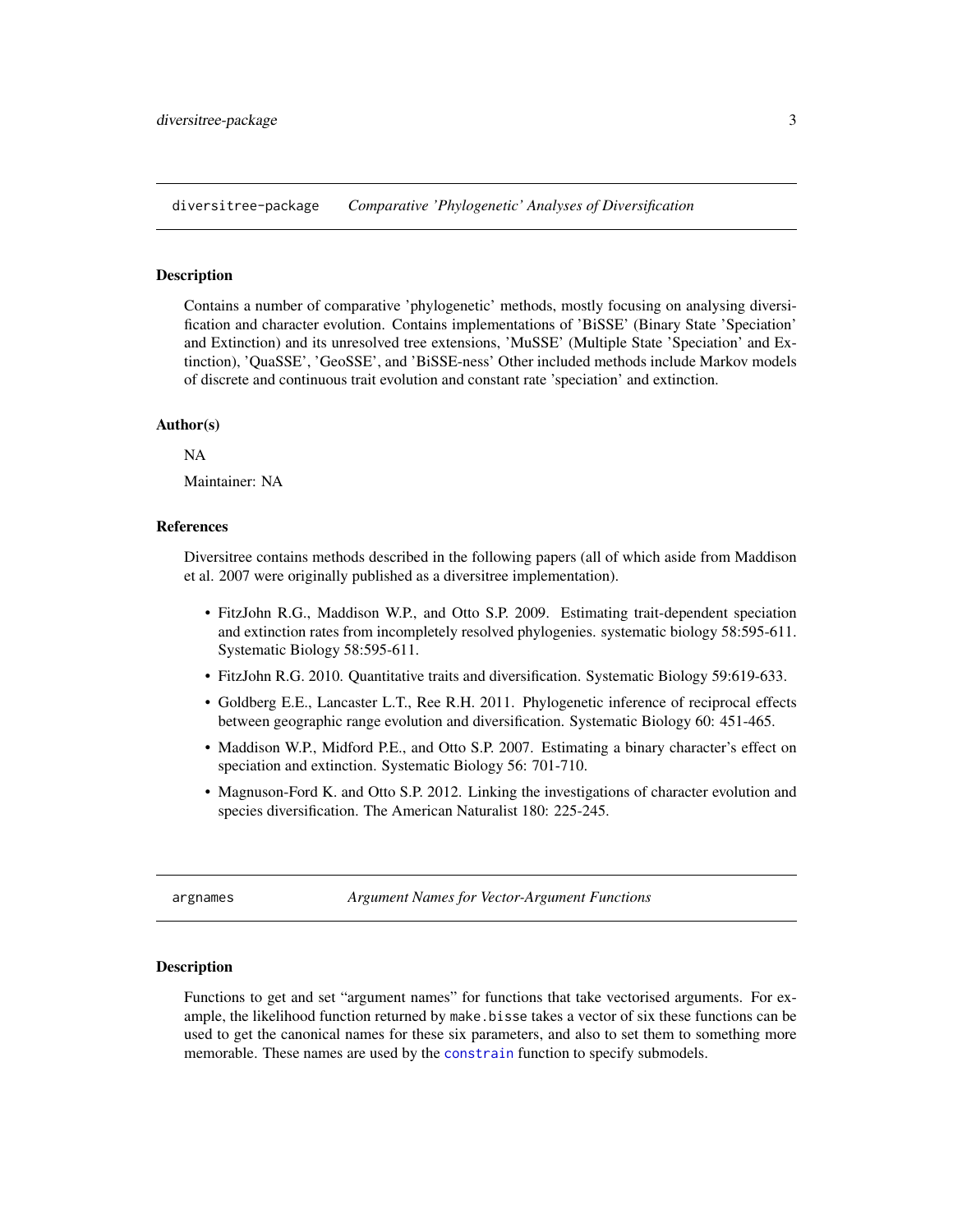<span id="page-3-0"></span>

## Usage

```
argnames(x, ...)
argnames(x) <- value
## S3 method for class 'constrained'
argnames(x, \ldots)## S3 replacement method for class 'constrained'
argnames(x) <- value
```
# Arguments

| X     | A function taking a vector of parameters as its first argument. |
|-------|-----------------------------------------------------------------|
| value | Vector of names to set the argument names to.                   |
| .     | Ignored arguments to future methods.                            |

# Details

Methods exist for all models: bisse, geosse, bd, yule, mk2, and mkn. These are particulary useful for mkn as the number of parameters for the Q matrix can be very large.

# Author(s)

Richard G. FitzJohn

## Examples

```
## Same example likelihood function as for \link{make.bisse}:
pars <- c(0.1, 0.2, 0.03, 0.03, 0.01, 0.01)
set.seed(4)
phy <- tree.bisse(pars, max.t=30, x0=0)
f <- make.bisse(phy, phy$tip.state)
argnames(f) # Canonical argument names (set by default)
## Names that might be more informative for a tall/short state
argnames(f) <- c("l.tall", "l.short", "m.tall", "m.short",
                 "q.tall.short", "q.short.tall")
argnames(f)
```
<span id="page-3-1"></span>asr *Ancestral State Reconstruction*

## Description

Perform ancestral state reconstruction. These functions are all generic and will dispatch on the class of the given likelihood functions. Currently methods exist for all generics for Mk2, and marginal ancestral state reconstructions are supported for BiSSE.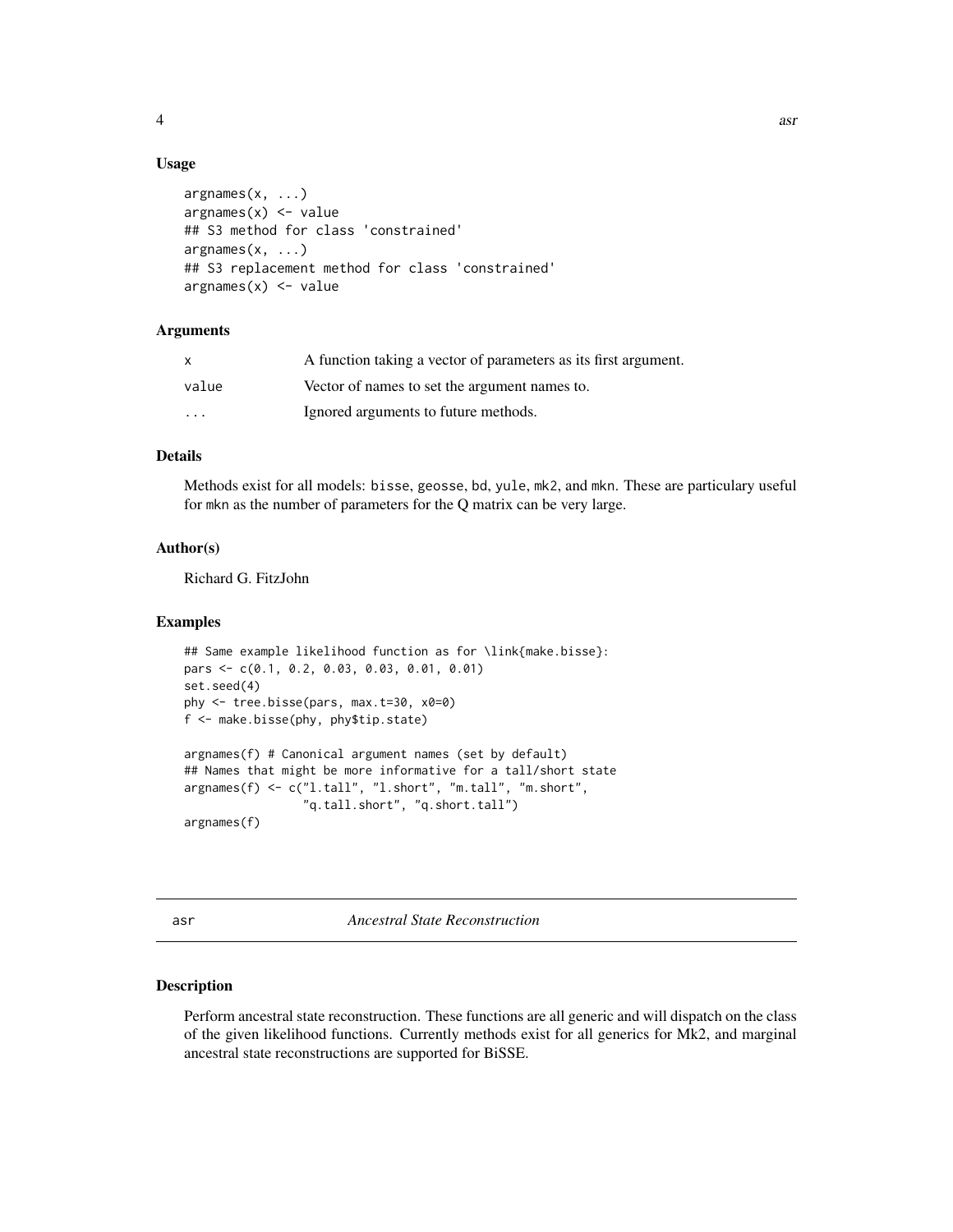<span id="page-4-0"></span> $\frac{1}{2}$  asr-bisse  $\frac{5}{2}$ 

# Usage

```
asr.marginal(lik, pars, nodes=NULL, ...)
asr.joint(lik, pars, n=1, ...)
asr.stoch(lik, pars, n=1, ...)
make.asr.marginal(lik, ...)
make.asr.joint(lik, ...)
make.asr.stoch(lik, ...)
```
# Arguments

| lik       | A likelihood function.                                                                                                                        |
|-----------|-----------------------------------------------------------------------------------------------------------------------------------------------|
| pars      | A vector of parameters, suitable for lik.                                                                                                     |
| nodes     | For asr marginal only; an optional vector of nodes to return ancestral states<br>for (using ape's index). By default, all nodes are returned. |
| n         | The number of samples to draw from the joint distribution, or number of stochas-<br>tic reconstructions to make.                              |
| $\ddotsc$ | Additional arguments passed through to future methods                                                                                         |

# Details

These three functions compute marginal, joint, and stochastic ancestral reconstructions. The make versions return functions that can efficiently be used many times over.

# Value

The return values of the functions are likely to change in the near future. Watch out!

# Author(s)

Richard G. FitzJohn

# See Also

[asr.mkn](#page-6-1) and [asr.bisse](#page-4-1) for methods specific to particular classes, with examples of use.

asr-bisse *Ancestral State Reconstruction Under BiSSE*

## <span id="page-4-1"></span>Description

Perform ancestral state reconstruction under BiSSE and other constant rate Markov models. Marginal reconstructions are supported (c.f. [asr](#page-3-1)). Documentation is still in an early stage, and mostly in terms of examples.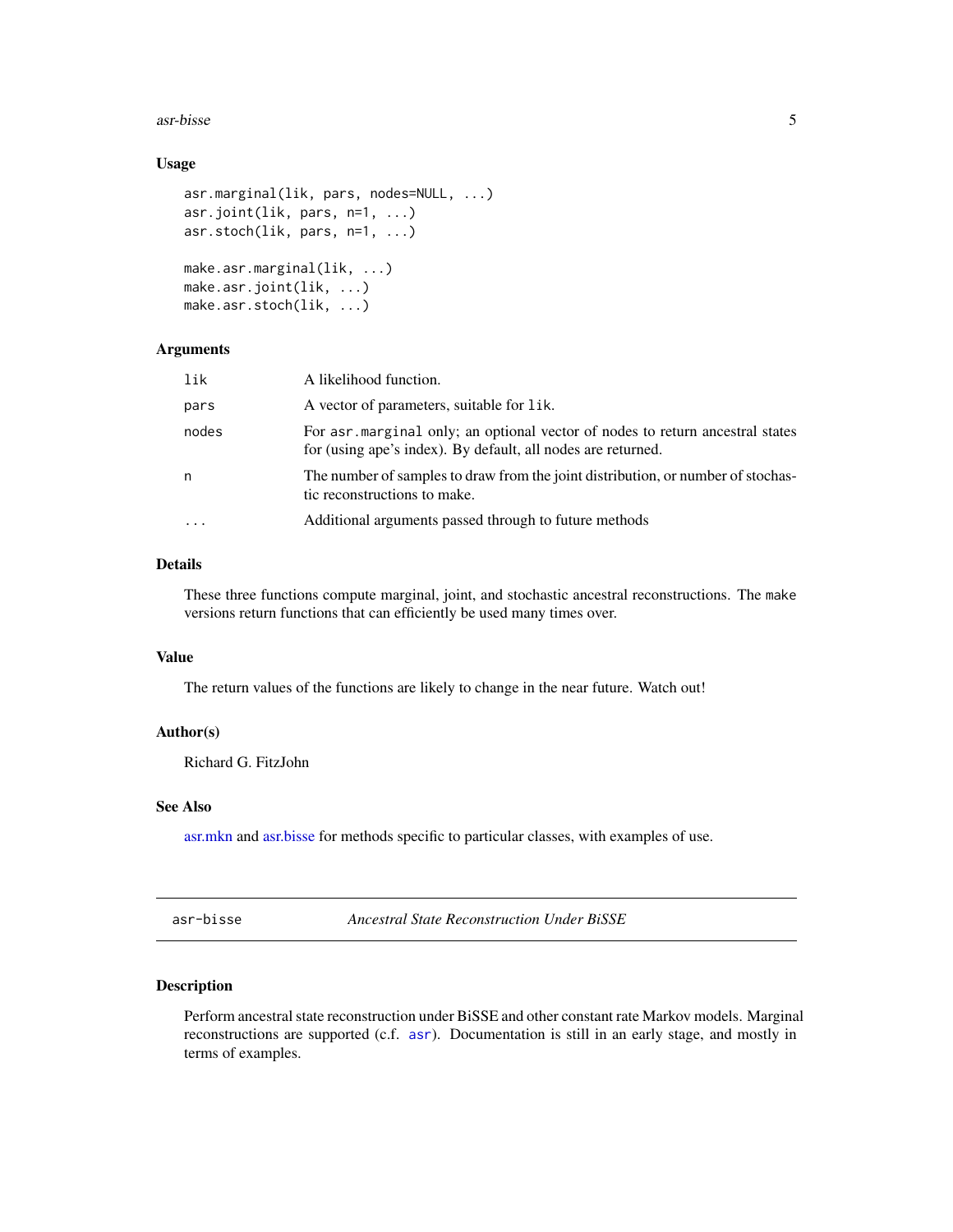## Usage

```
## S3 method for class 'bisse'
make.asr.marginal(lik, ...)
## S3 method for class 'musse'
make.asr.marginal(lik, ...)
```
#### Arguments

| lik      | A likelihood function, returned by make.mk2 or make.mkn.                 |
|----------|--------------------------------------------------------------------------|
| $\cdots$ | Additional arguments passed through to future methods. Currently unused. |

# Author(s)

Richard G. FitzJohn

#### Examples

```
## Start with a simple tree evolved under a BiSSE with all rates
## asymmetric:
pars <- c(.1, .2, .03, .06, .01, .02)
set.seed(3)
phy <- trees(pars, "bisse", max.taxa=50, max.t=Inf, x0=0)[[1]]
## Here is the true history
h <- history.from.sim.discrete(phy, 0:1)
plot(h, phy, main="True history")
## Not run:
## BiSSE ancestral state reconstructions under the ML model
lik <- make.bisse(phy, phy$tip.state)
fit <- find.mle(lik, pars, method="subplex")
st <- asr.marginal(lik, coef(fit))
nodelabels(thermo=t(st), piecol=1:2, cex=.5)
## Mk2 ancestral state reconstructions, ignoring the shifts in
## diversification rates:
lik.m <- make.mk2(phy, phy$tip.state)
fit.m <- find.mle(lik.m, pars[5:6], method="subplex")
st.m <- asr.marginal(lik.m, coef(fit.m))
## The Mk2 results have more uncertainty at the root, but both are
## similar.
nodelabels(thermo=t(st.m), piecol=1:2, cex=.5, adj=-.5)
## (This section will take 10 or so minutes to run.)
## Try integrating over parameter uncertainty and comparing the BiSSE
## with Mk2 output:
prior <- make.prior.exponential(2)
samples <- mcmc(lik, coef(fit), 1000, w=1, prior=prior,
                print.every=100)
st.b \leq apply(samples[2:7], 1, function(x) asr.marginal(lik, x)[2,])
st.b.avg <- rowMeans(st.b)
```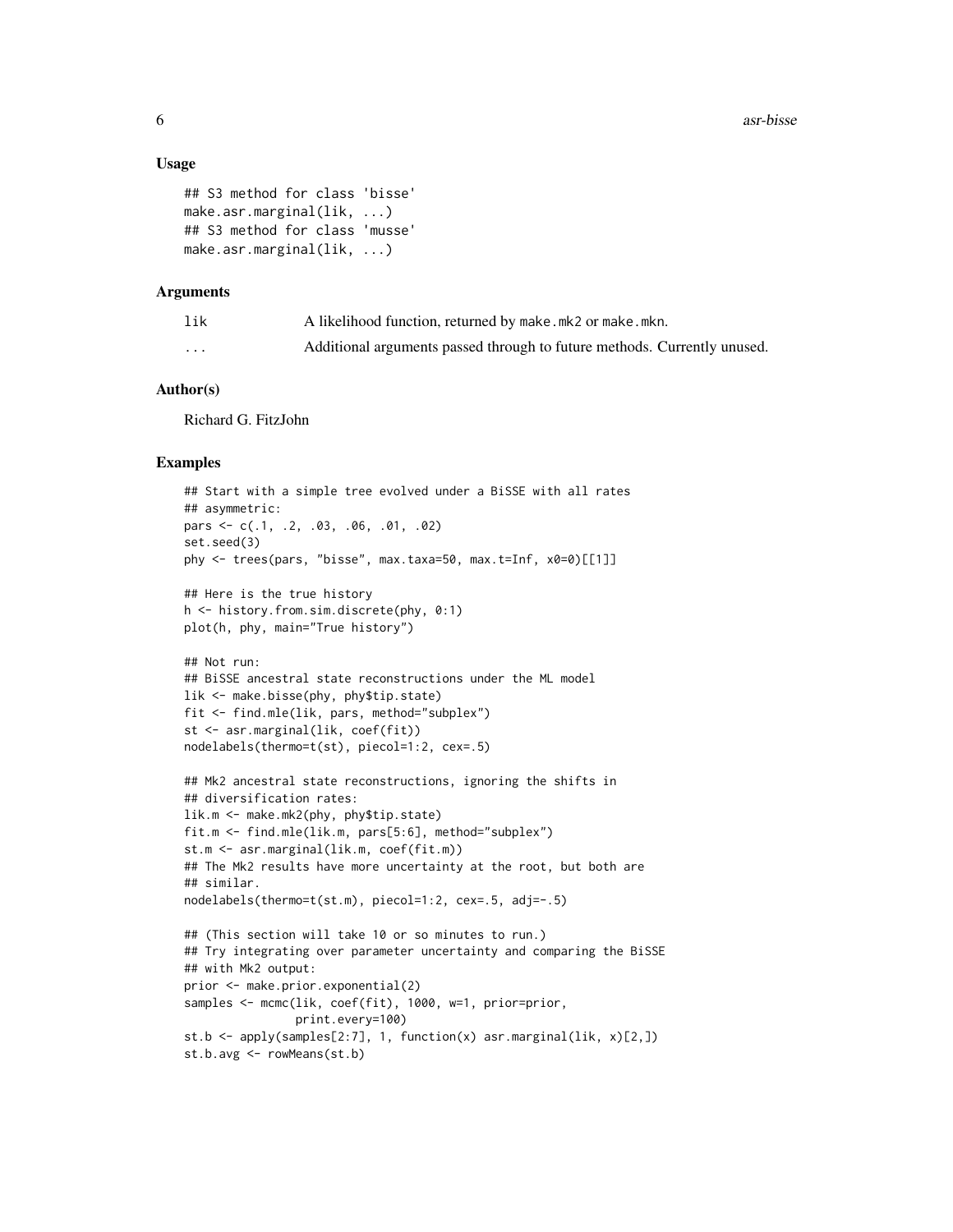```
samples.m <- mcmc(lik.m, coef(fit.m), 1000, w=1, prior=prior,
                  print.every=100)
st.m <- apply(samples.m[2:3], 1, function(x) asr.marginal(lik.m, x)[2,])
st.m.avg <- rowMeans(st.m)
## These end up being more striking in their similarity than their
## differences, except for the root node, where BiSSE remains more sure
## that is in state 0 (there is about 0.05 red there).
plot(h, phy, main="Marginal ASR, BiSSE (left), Mk2 (right)",
     show.node.state=FALSE)
nodelabels(thermo=1-st.b.avg, piecol=1:2, cex=.5)
nodelabels(thermo=1-st.m.avg, piecol=1:2, cex=.5, adj=-.5)
## Equivalency of Mk2 and BiSSE where diversification is state
## independent. For any values of lambda/mu (here .1 and .03) where
## these do not vary across character states, these two methods will
## give essentially identical marginal ancestral state reconstructions.
st.id <- asr.marginal(lik, c(.1, .1, .03, .03, coef(fit.m)))
st.id.m <- asr.marginal(lik.m, coef(fit.m))
## Reconstructions are identical to a relative tolerance of 1e-7
## (0.0000001), which is similar to the expected tolerance of the BiSSE
## calculations.
all.equal(st.id, st.id.m, tolerance=1e-7)
## Equivalency of BiSSE and MuSSE reconstructions for two states:
lik.b <- make.bisse(phy, phy$tip.state)
lik.m <- make.musse(phy, phy$tip.state + 1, 2)
st.b <- asr.marginal(lik.b, coef(fit))
st.m <- asr.marginal(lik.m, coef(fit))
all.equal(st.b, st.m)
## End(Not run)
```
asr-mkn *Ancestral State Reconstruction Under Mk2/Mkn*

# <span id="page-6-1"></span>Description

Perform ancestral state reconstruction under Mk2 and other constant rate Markov models. Marginal, joint, and stochastic reconstructions are supported. Documentation is still in an early stage, and mostly in terms of examples.

#### Usage

```
## S3 method for class 'mkn'
make.asr.marginal(lik, ...)
```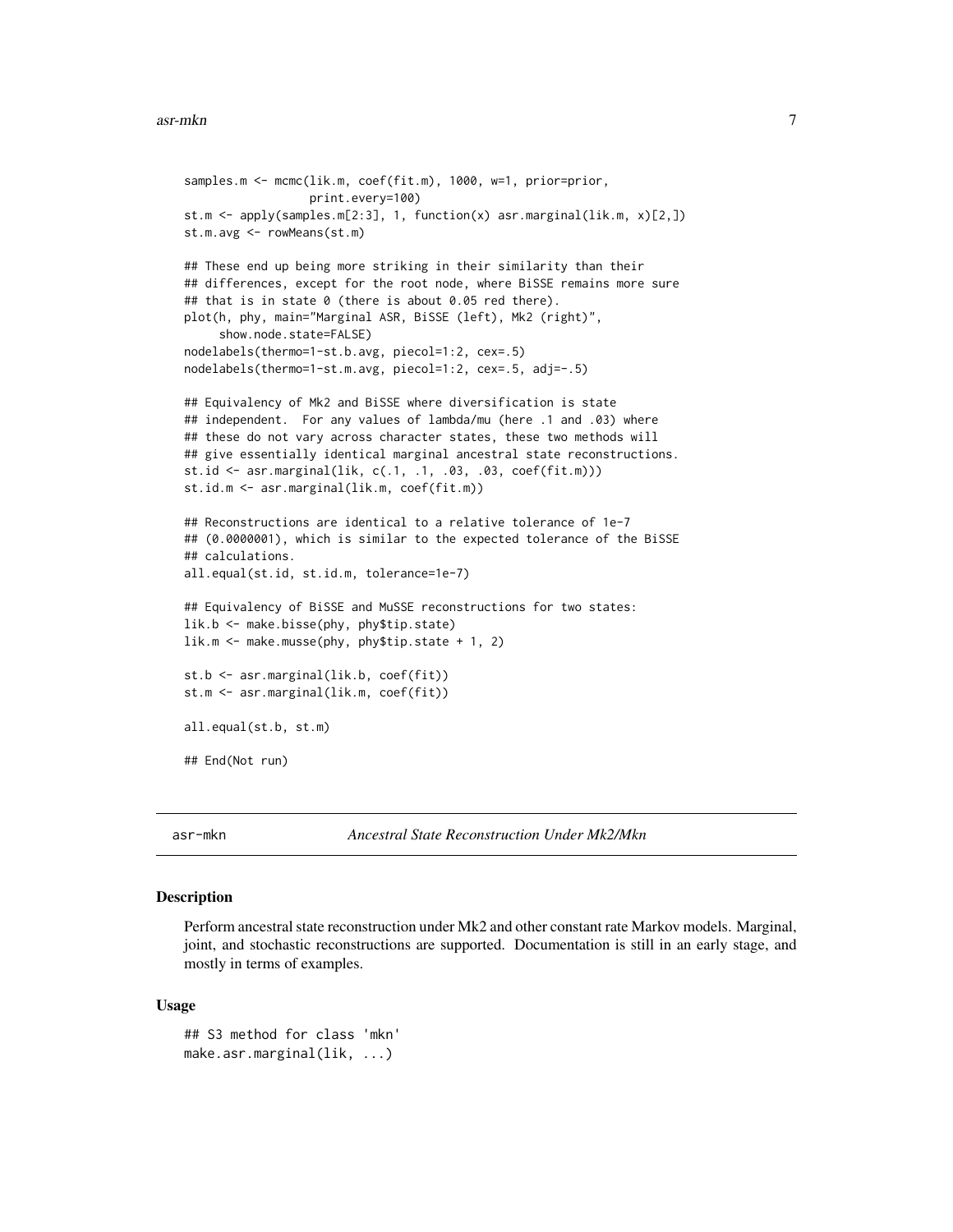```
## S3 method for class 'mkn'
make.asr.joint(lik, ...)
## S3 method for class 'mkn'
make.asr.stoch(lik, slim=FALSE, ...)
```
#### Arguments

| lik      | A likelihood function, returned by make.mk2 or make.mkn. |
|----------|----------------------------------------------------------|
| slim     | Should the history object be slimmed down?               |
| $\cdots$ | Additional arguments; currently ignored.                 |

## Details

Output will differ slightly when mk2 and mkn models are used as lik, as mk2 uses states 0/1, while 2-state mkn uses 1/2.

This is all quite slow. Faster versions are coming eventually.

These functions all return functions that generate different types of ancestral reconstruction.

## Author(s)

Richard G. FitzJohn

## Examples

```
## Start with a simple tree evolved under a constant rates birth-death
## model with asymetric character evolution
pars <- c(.1, .1, .03, .03, .03, .06)
set.seed(1)
phy <- trees(pars, "bisse", max.taxa=50, max.t=Inf, x0=0)[[1]]
```

```
## Here is the true history. The root node appears to be state 1 (red)
## at the root, despite specifying a root of state 0 (x0=0, in statement
## above). This is because the tree started with a single lineage, but
## had changed state by the time the first speciation event happened.
h <- history.from.sim.discrete(phy, 0:1)
plot(h, phy, main="True history")
```
## All of the methods need a likelihood function; build a mk2 function: lik <- make.mk2(phy, phy\$tip.state)

```
## Using the true parameters, compute the marginal ancestral state
## reconstructions:
st.m <- asr.marginal(lik, pars[5:6])
```

```
## There is still not a good stand-alone plotting command for nodes.
## For now, use ape's nodelabels().
plot(h, phy, main="Marginal ASR", show.node.state=FALSE)
nodelabels(thermo=t(st.m), piecol=1:2, cex=.5)
```

```
## Again, with the true parameters, a sample from the joint
```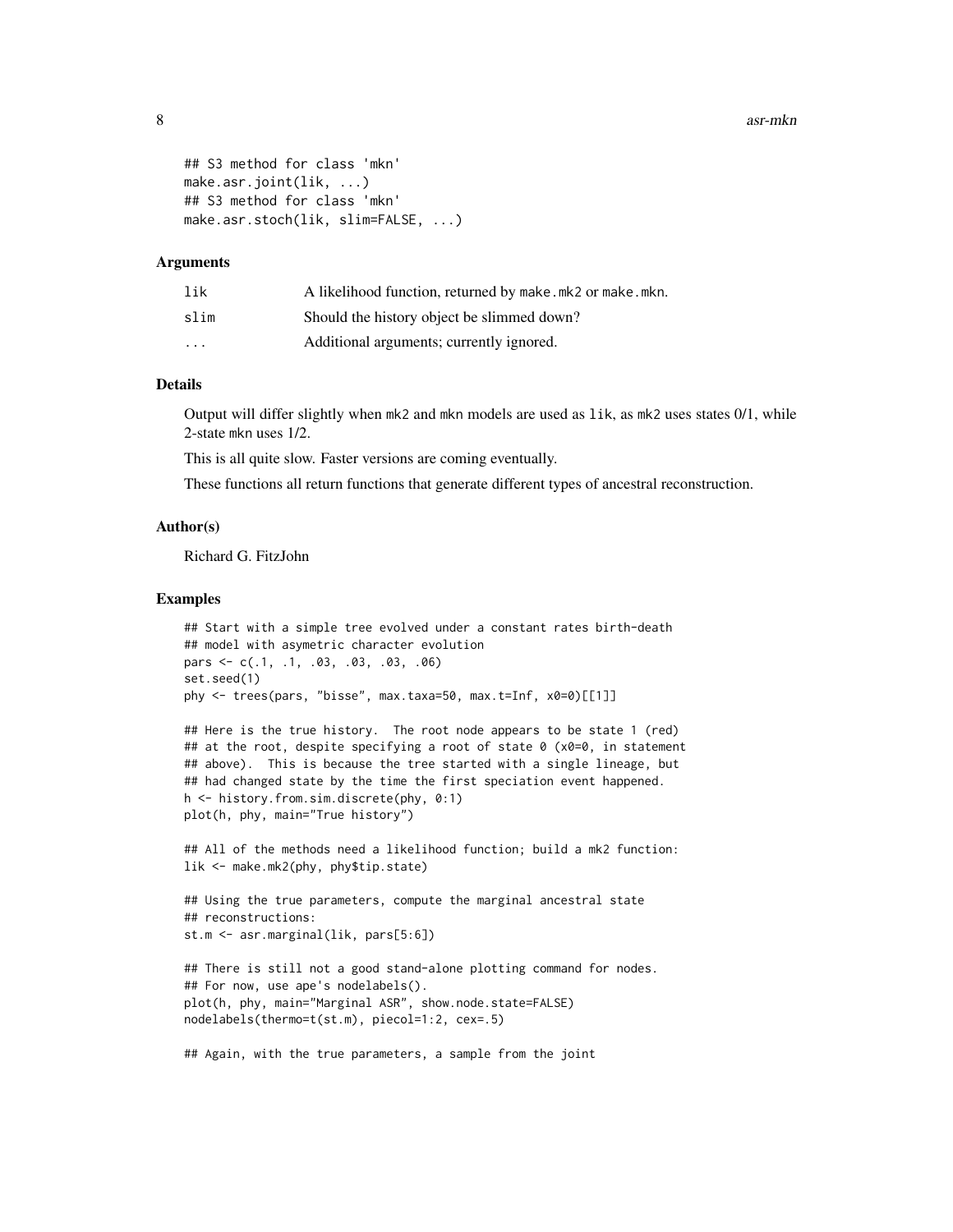#### asr-mkn 9

```
## distribution:
st.j <- asr.joint(lik, pars[5:6])
## Plotting this sample against the true values.
plot(h, phy, main="Joint ASR", show.node.state=FALSE)
nodelabels(pch=19, col=st.j + 1)
## This is just one sample, and is not very accurate in this case! Make
## 1,000 such samples and average them:
st.j2 <- asr.joint(lik, pars[5:6], 1000)
st.j2.mean <- colMeans(st.j2)
plot(h, phy, main="Joint ASR (averaged)", show.node.state=FALSE)
nodelabels(thermo=1-st.j2.mean, piecol=1:2, cex=.5)
## Check the estimates against one another:
plot(st.m[2,], st.j2.mean, xlab="Marginal", ylab="Joint", las=1)
abline(0, 1)
## Finally, the stochastic character mapping. This uses samples from
## the joint distribution at its core.
st.s <- asr.stoch(lik, pars[5:6])
plot(st.s, phy)
## Again, multiple samples can be done at once. There is a function for
## summarising histories, but it is still in the works.
## Repeating the above with a two-state mkn model:
lik2 <- make.mkn(phy, phy$tip.state + 1, 2, FALSE)
## Everything works:
st2.m <- asr.marginal(lik2, pars[5:6])
st2.j <- asr.joint(lik2, pars[5:6], 100)
st2.s <- asr.stoch(lik2, pars[5:6])
## Marginal likelihoods agree:
all.equal(st.m, st2.m)
## Joint reconstructions are stochastic, so just check with a
## regression:
summary(lm(colMeans(st2.j) - 1 \sim colMeans(st.j2) - 1))
## Integrate parameter uncertainty, and see how far down the tree there
## is any real information on parameter states for this tree (this takes
## about 6s)
## Not run:
set.seed(1)
prior <- make.prior.exponential(.5)
samples <- mcmc(lik, pars[5:6], 1000, w=1, prior=prior, print.every=100)
st.m.avg <- rowMeans(apply(samples[2:3], 1, asr.joint, lik=lik))
plot(h, phy, main="MCMC Averaged ASR", show.node.state=FALSE)
```
nodelabels(thermo=1 - st.m.avg, piecol=1:2, cex=.5)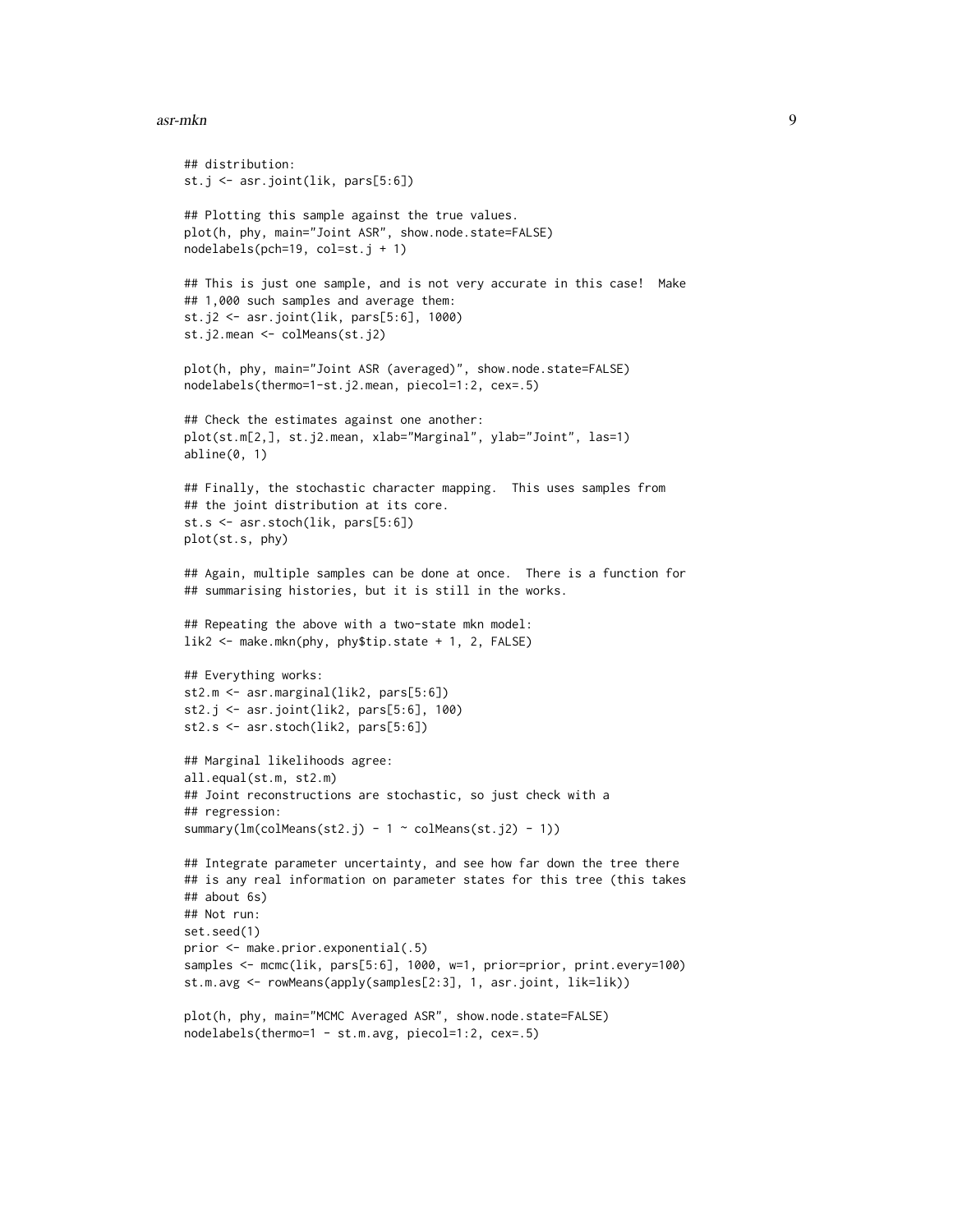<span id="page-9-0"></span>## End(Not run)

# check *Check Capabilities of the Diversitree Install*

## Description

These check to see if FFTW support was included in diversitree. They rarely need to be called directly.

## Usage

```
check.fftC(error=TRUE)
```
# Arguments

error Logical: causes an error if FFTW is not available if TRUE

# Author(s)

Richard G. FitzJohn

combine *Combine Several Likelihood Functions Multiplicatively*

# Description

Combine several likelihood functions, so that the new functions gives the product of all likelihoods (the sum of the log likelihoods). This assumes that all likelihoods are independent from one another!

This function is little tested. Use at your own risk!

## Usage

combine(liks)

# Arguments

liks A list of likelihood functions. All must be of the same type, with the same argnames, and not constrained.

## Author(s)

Richard G. FitzJohn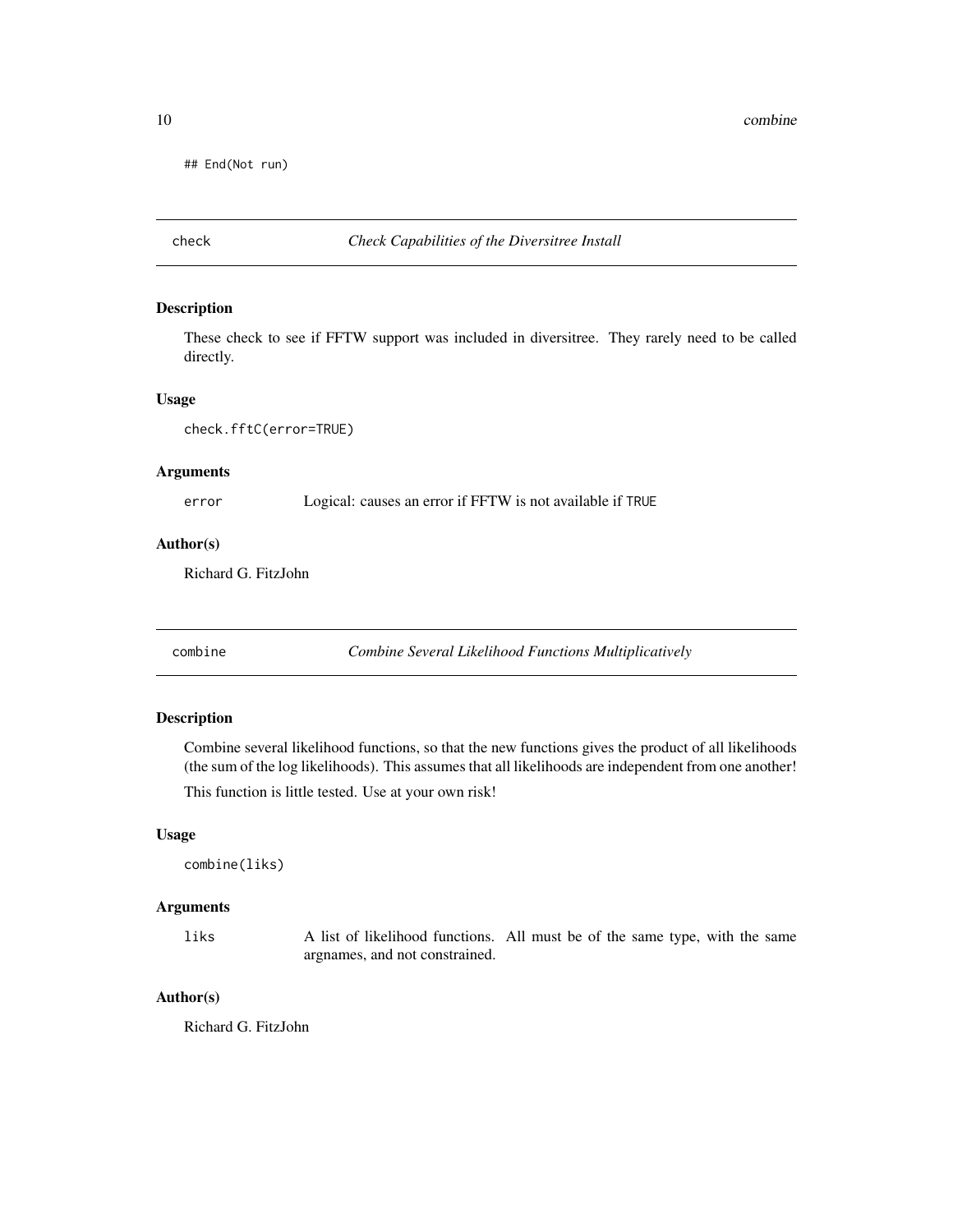<span id="page-10-1"></span><span id="page-10-0"></span>

# Description

Constrain a model to make submodels with fewer parameters. If f is a function that takes a vector x as its first argument, this function returns a new function that takes a shorter vector x with some elements constrained in some way; parameters can be fixed to particular values, constrained to be the same as other parameters, or arbitrary expressions of free parameters.

## Usage

```
constrain(f, ..., formulae=NULL, names=argnames(f), extra=NULL)
constrain.i(f, p, i.free)
```
## Arguments

| $\mathsf{f}$ | A function to constrain.                                                                                                                                                                                        |
|--------------|-----------------------------------------------------------------------------------------------------------------------------------------------------------------------------------------------------------------|
| $\cdot$      | Formulae indicating how the function should be constrained (see Details and<br>Examples).                                                                                                                       |
| formulae     | Optional list of constraints, possibly in addition to those in $\dots$                                                                                                                                          |
| names        | Optional Character vector of names, the same length as the number of parame-<br>ters in x. Use this only if argnames does not return a vector for your function.<br>Generally this should not be used.          |
| extra        | Optional vector of additional names that might appear on the RHS of constraints<br>but do not represent names in the function's argnames. This can be used to set<br>up dummy variables (example coming later). |
| p            | A parameter vector (for constrain. i) indicating values for all parameters.                                                                                                                                     |
| i.free       | Indices of the parameters that are <b>not</b> constrained. Other indices will get the<br>value in p. The element of p[i.free] will never be used and can be zero, NA,<br>or any other value.                    |

## Details

The relationships are specified in the form target  $\sim$  rel, where target is the name of a vector to be constrained, and rel is some relationship. For example  $l$ ambda $0 \sim$ lambda1 would have the effect of making the parameters lambda0 and lambda1 take the same value.

The rel term can be a constant (e.g., target  $\sim \emptyset$ ), another parameter (as above) or some expression of the parameters (e.g.,  $l$ ambda $0 \sim 2 \times l$ ambda1 or  $l$ ambda $0 \sim l$ ambda1 -mu1).

Terms that appear on the right hand side of an expression may not be constrained in another expression, and no term may be constrained twice.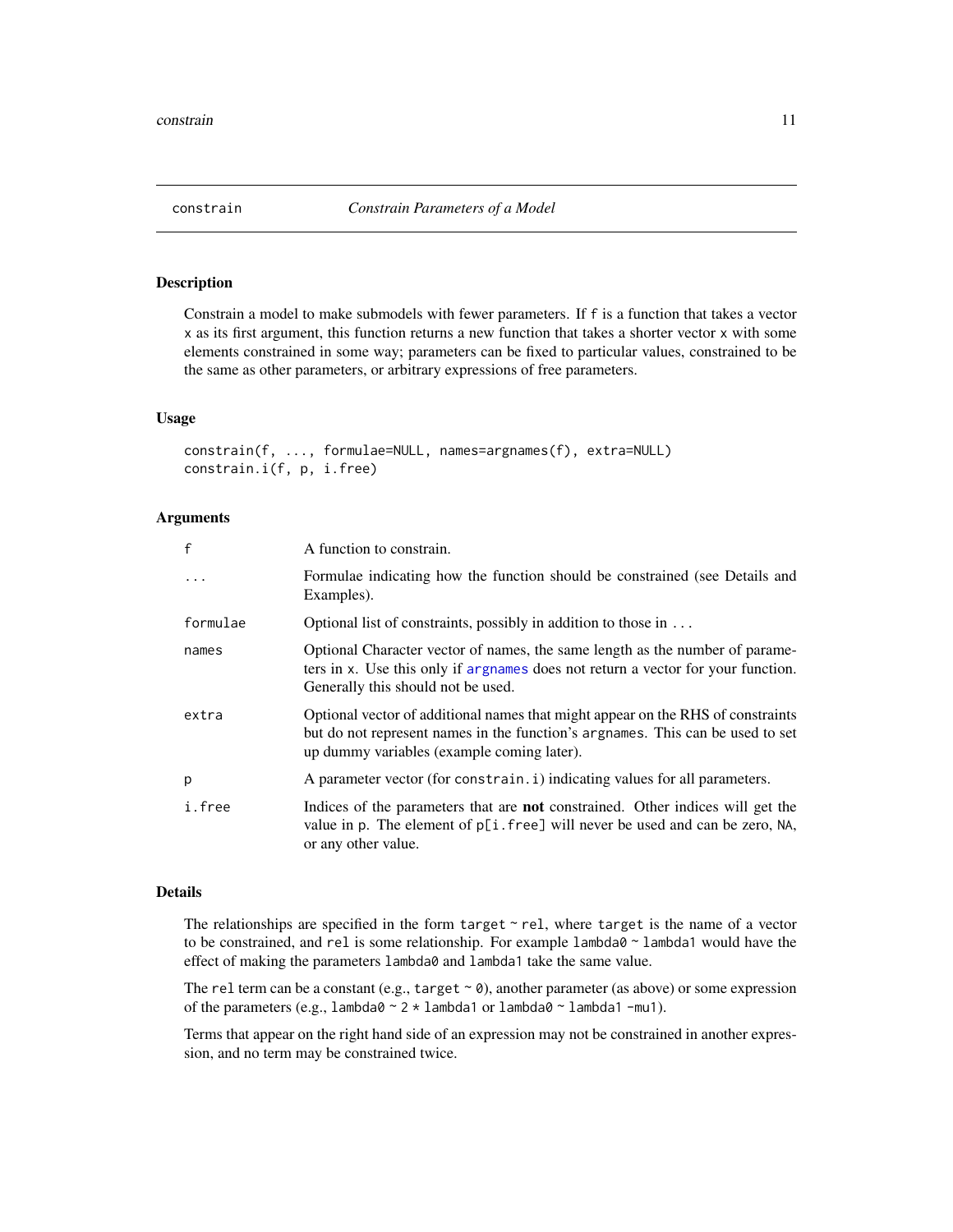# Value

This function returns a constrained function that can be passed through to [find.mle](#page-12-1) and mcmc. It will behave like any other function. However, it has a modified class attribute so that some methods will dispatch differently (argnames, for example). All arguments in addition to x will be passed through to the original function f.

For help in designing constrained models, the returned function has an additional argument pars.only, when this is TRUE the function will return a named vector of arguments rather than evaluate the function (see Examples).

## Warning

Only a few checks are done to ensure that the resulting function makes any sense; it is possible that I have missed some cases. There is currently no way of modifying constrained functions to remove the constraints. These weaknesses will be addressed in a future version.

## Author(s)

Richard G. FitzJohn

#### Examples

```
## Due to a change in sample() behaviour in newer R it is necessary to
## use an older algorithm to replicate the previous examples
if (getRversion() > = "3.6.0") {
  RNGkind(sample.kind = "Rounding")
}
## Same example likelihood function as for \link{find.mle} - BiSSE on a
## tree with 203 species, generated with an asymmetry in the speciation
## rates.
pars <- c(0.1, 0.2, 0.03, 0.03, 0.01, 0.01)
set.seed(2)
phy <- tree.bisse(pars, max.t=60, x0=0)
lik <- make.bisse(phy, phy$tip.state)
argnames(lik) # Canonical argument names
## Specify equal speciation rates
lik.2 <- constrain(lik, lambda0 ~ lambda1)
argnames(lik.2) # Note lambda0 now missing
## On constrained functions, use the "pars.only" argument to see what
## the full argument list would be:
lik.2(c(.1, pars[3:6]), pars.only=TRUE)
## Check this works:
lik(c(.1, .1, parse[3:6])) == lik.2(c(.1, parse[3:6]))## For optimisation of these functions, see \link{find.mle}, which
## includes an example.
```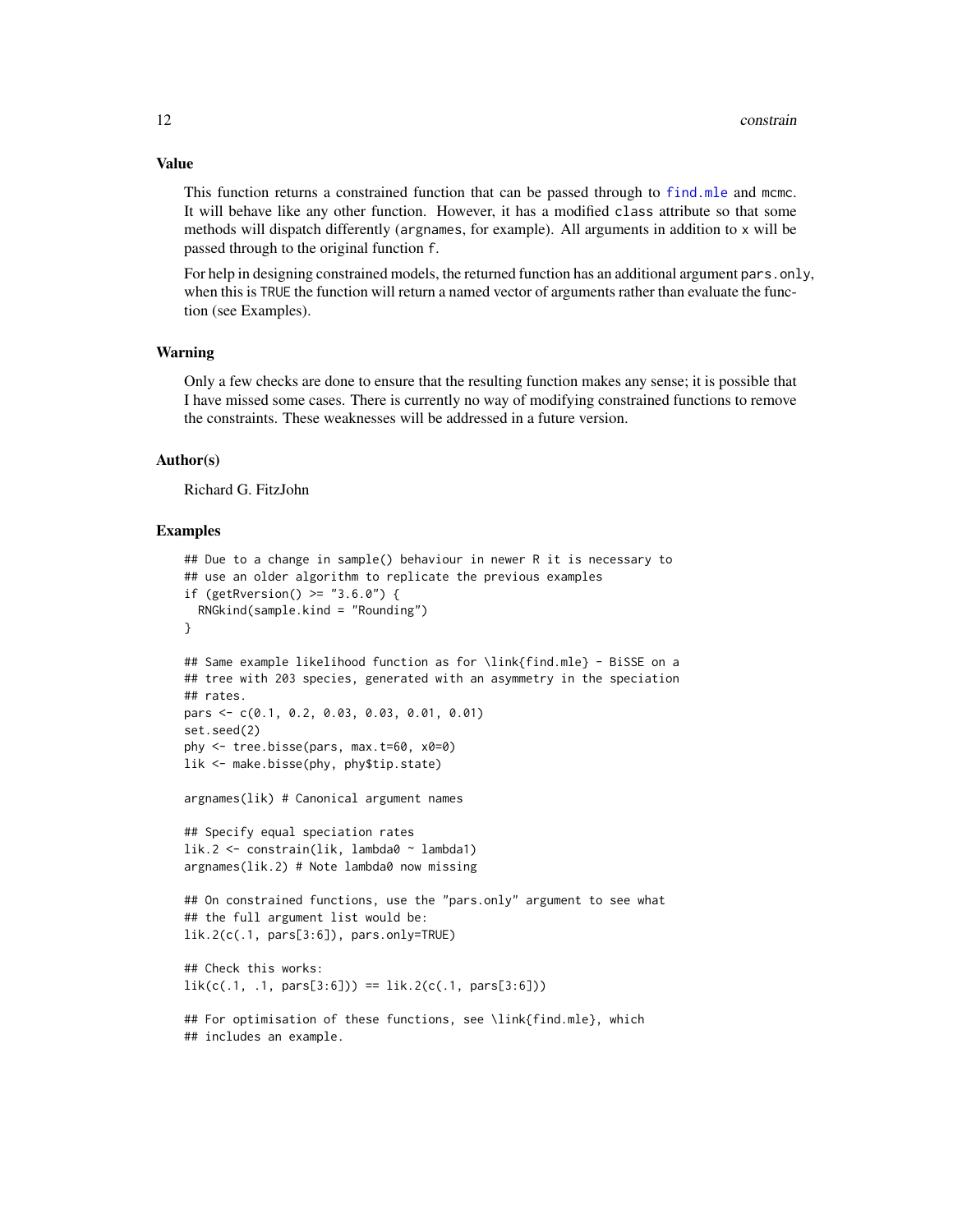#### <span id="page-12-0"></span>find.mle that the same state of the state of the state of the state of the state of the state of the state of the state of the state of the state of the state of the state of the state of the state of the state of the stat

```
## More complicated; constrain lambda0 to half of lambda1, constrain mu0
## to be the same mu1, and set q01 equal to zero.
lik.3 <- constrain(lik, lambda0 ~ lambda1 / 2, mu0 ~ mu1, q01 ~ 0)
argnames(lik.3) # lambda1, mu1, q10
lik(c(.1, .2, .03, .03, 0, .01)) == lik.3(c(.2, .03, .01))## Alternatively, coefficients can be specified using a list of
## constraints:
cons \le list(lambda1 \sim lambda0, mu1 \sim mu0, q10 \sim q01)
constrain(lik, formulae=cons)
## Using the "extra" argument allows recasting things to dummy
## parameters. Here both lambda0 and lambda1 are mapped to the
## parameter "lambda":
lik.4 <- constrain(lik, lambda0 ~ lambda, lambda1 ~ lambda, extra="lambda")
argnames(lik.4)
## constrain.i can be useful for setting a number of values at once.
## Suppose we wanted to look at the shape of the likelihood surface with
## respect to one parameter around the ML point. For this tree, the ML
## point is approximately:
p.ml <- c(0.09934, 0.19606, 0.02382, 0.03208, 0.01005, 0.00982)
## Leaving just lambda1 (which is parameter number 2) free:
lik.l1 <- constrain.i(lik, p.ml, 2)
## The function now reports that five of the parameters are constrained,
## with one free (lambda1)
lik.l1
## Likewise:
argnames(lik.l1)
## Looking in the neighbourhood of the ML point, the likelihood surface
## is approximately quadratic:
pp <- seq(p.ml[2] - .02, p.ml[2] + .02, length.out=15)
yy <- sapply(pp, lik.l1)
plot(yy ~ pp, type="b", xlab="lambda 1", ylab="Log likelihood")
abline(v=p.ml[2], col="red", lty=2)
## pars.only works as above, returning the full parameter vector
lik.l1(p.ml[2], pars.only=TRUE)
identical(p.ml, lik.l1(p.ml[2], pars.only=TRUE))
```
find.mle *Maximimum Likelihood Inference*

#### **Description**

Find the maximum likelihood point of a model by nonlinear optimisation. find.mle is generic, and allows different default behaviour for different likelihood functions.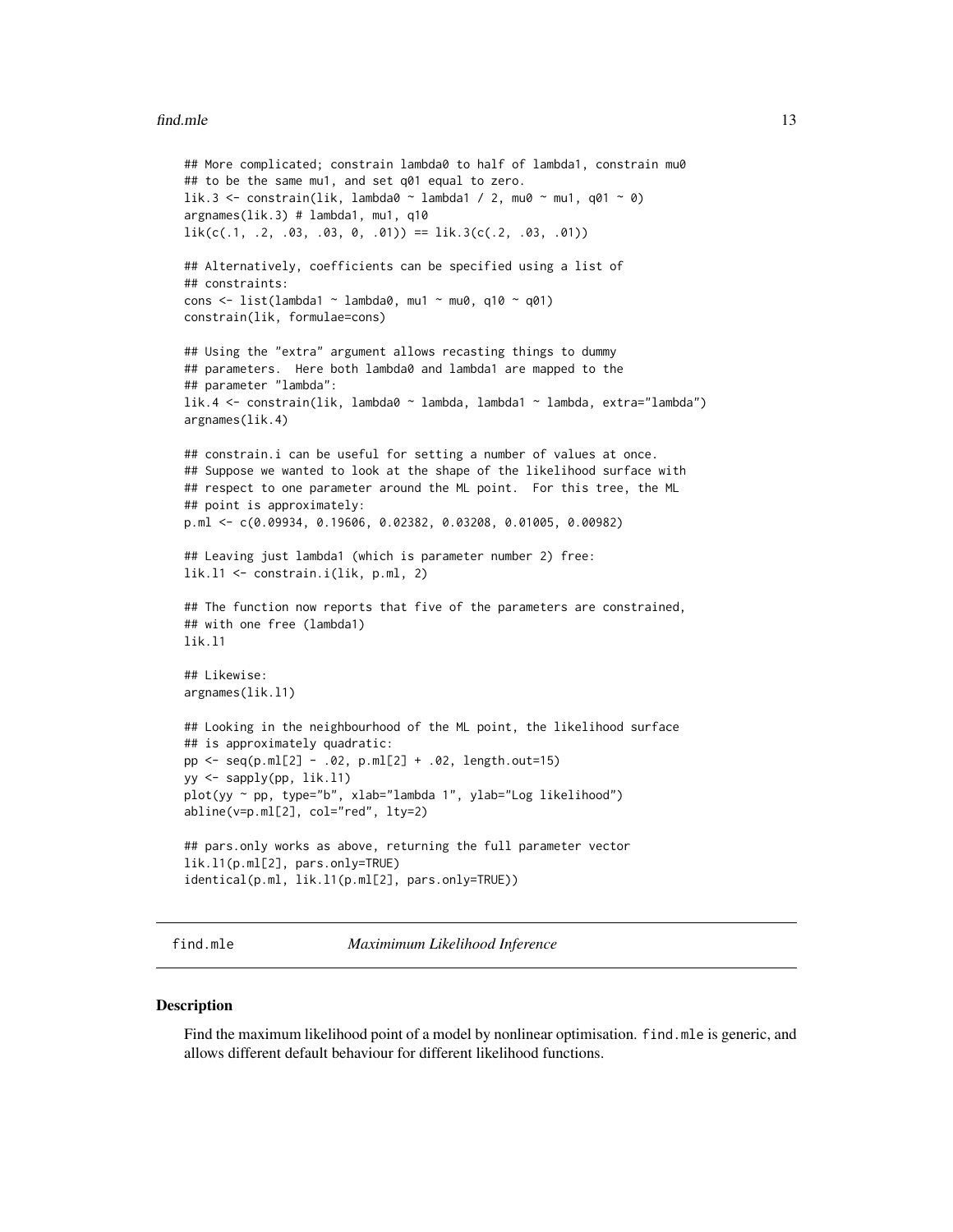# Usage

```
find.mle(func, x.init, method, ...)
## S3 method for class 'fit.mle'
coef(object, full=FALSE, extra=FALSE, ...)
## S3 method for class 'fit.mle'
logLik(object, ...)
## S3 method for class 'fit.mle'
anova(object, ..., sequential=FALSE)
```
# Arguments

| func       | A likelihood function. This is assumed to return the log likelihood (see Details).<br>The function must take a vector of parameters as the first argument.                                                                                                                                    |
|------------|-----------------------------------------------------------------------------------------------------------------------------------------------------------------------------------------------------------------------------------------------------------------------------------------------|
| x.init     | Initial starting point for the optimisation.                                                                                                                                                                                                                                                  |
| method     | Method to use for optimisation. May be one of "optim", "subplex", "nlminb",<br>"nlm" (partial unambigious string is allowed).                                                                                                                                                                 |
| $\ddots$ . | For find mle, additional arguments passed through to the methods, optimisa-<br>tion routines, or to the likelihood function func - see Details. For anova, this is<br>one or more models to compare against the model object (either submodels or<br>supermodels or the test is meaningless). |
| object     | A fitted model, returned by find.mle.                                                                                                                                                                                                                                                         |
| full       | When returning the coefficients for a constrained model, should be coefficients<br>for the underlying constrained model be returned?                                                                                                                                                          |
| extra      | When returning the coefficients for a constrained model, should dummy "extra"<br>parameters be returned as well?                                                                                                                                                                              |
| sequential | Should anova treat the models as a series of increasing complexity? Currently<br>this is a little overzealous in checking and will refuse to work if the likelihood<br>values are not strictly increasing.                                                                                    |
|            |                                                                                                                                                                                                                                                                                               |

## Details

find.mle starts a search for the maximum likelihood (ML) parameters from a starting point x. init. x. init should be the correct length for func, so that func $(x, init)$  returns a valid likelihood. However, if func is a constrained function (via [constrain](#page-10-1)) and x.init is the correct length for the unconstrained function then an attempt will be made to guess a valid starting point. This will often do poorly and a warning will be given.

Different methods will be dispatched for different types of likelihood functions. Currently all models in diversitree are supported (bisse, geosse, mk2, mkn, bd, and yule). With the exception of the Yule pure-birth process, these methods just specify different default arguments for the underlying optimisation routines (the Yule model has an analytical solution, and no optimisation step is required). Generally, it will not be necessary to specify the method argument to find.mle as a sensible method is chosen during dispatch.

The ... argument may contain additional arguments for the function func. This includes things like condition.surv for conditioning on survival in BiSSE, birth-death, and Yule models. Specify this as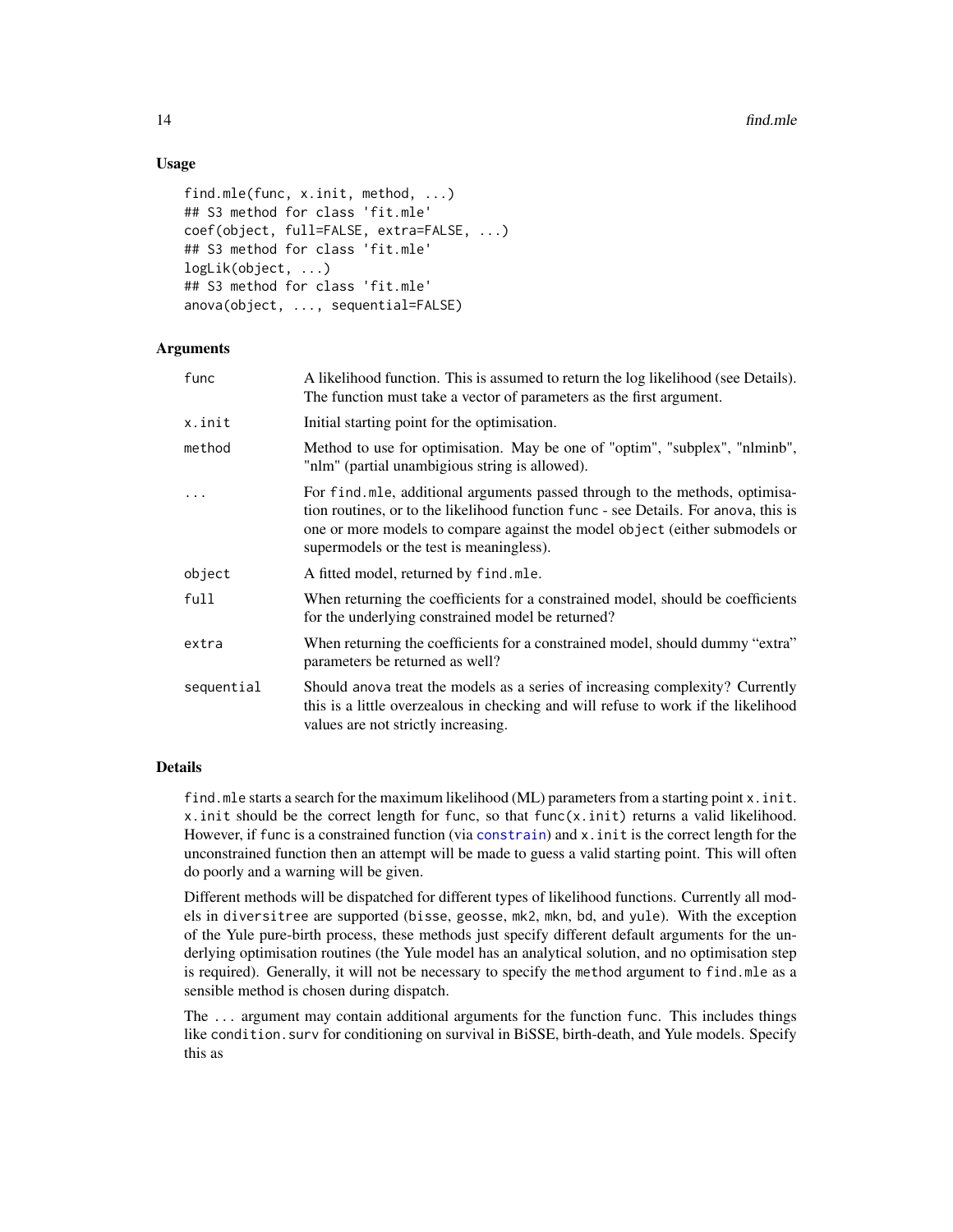find.mle(lik, x.init, condition.surv=TRUE)

(see the Examples).

Different method arguments take different arguments passed through ... to control their behaviour:

method="optim": Uses R's [optim](#page-0-0) function for the optimisation. This allows access to a variety of general purpose optimisation algorithms. The method *within* optim can be chosen via the argument optim.method, which is set to "L-BFGS-B" by default (box constrained quasi-Newton optimisation). This should be suitable for most uses. See the method argument of [optim](#page-0-0) for other possibilities. If "L-BFGS-B" is used, then upper and lower bounds may be specified by the arguments lower and upper. The argument control can be used to specify other control parameters for the algorithms - see [optim](#page-0-0) for details. Most of the optim algorithms require finite values be returned at every evaluated point. This is often not possible (extreme values of parameters or particular combinations may have zero likelihood and therefore -Inf log-likelihood). To get around this, the argument fail.value can be used to specify a fallback value. By default this is set to func(x.init) -1000, which should work reasonably well for most cases.

method="subplex": Uses the "subplex" algorithm (a variant of the downhill simplex/Nelder-Mead algorithm that uses Nelder-Mead on a sequence of subspaces). This algorithm generally requires more evaluations than optim-based optimisation, but does not require approximation of derivatives and seems to find the global optimum more reliably (though often less precisely). Additional arguments are control to control aspects of the search (see [subplex](#page-0-0) for details). The argument fail.value can be used as in method="optim", but by default -Inf will be used on failure to evaluate, which is generally appropriate.

method="[nlminb](#page-0-0)": Uses the function nlminb for optimisation, so that optimising a Mk2/Mkn likelihood function behaves as similarly as possible to ape's [ace](#page-0-0) function. As for method="optim", lower and upper bounds on parameters may be specified via lower and upper. fail.value can be used to control behaviour on evaluation failure, but like method="subplex", -Inf is used which should work in most cases. Additional control parameters may be passed via control see link{nlminb} for details. This function is not generally recommended for use.

method="nlm": Uses the function [nlm](#page-0-0) for optimisation, so that optimising a birth-death likelihood function behaves as similarly as possible to ape's [birthdeath](#page-0-0) function. Takes the same additional arguments as method="nlminb" (except that fail.value behaves as for method="optim"). Like method="nlminb", this is not recommended for general use.

code and logLik methods exist for fit.mle objects so that parameters and log-likelihoods may be extracted. This also allows use with [AIC](#page-0-0).

Simple model comparison by way of likelihood ratio tests can be performed with [anova](#page-0-0). See Examples for usage.

## Value

A list of class fit.mle, with at least the components

- par The estimated parameters.
- lnLik The log likelihood at the ML point.
- counts The number of function evaluations performed during the search.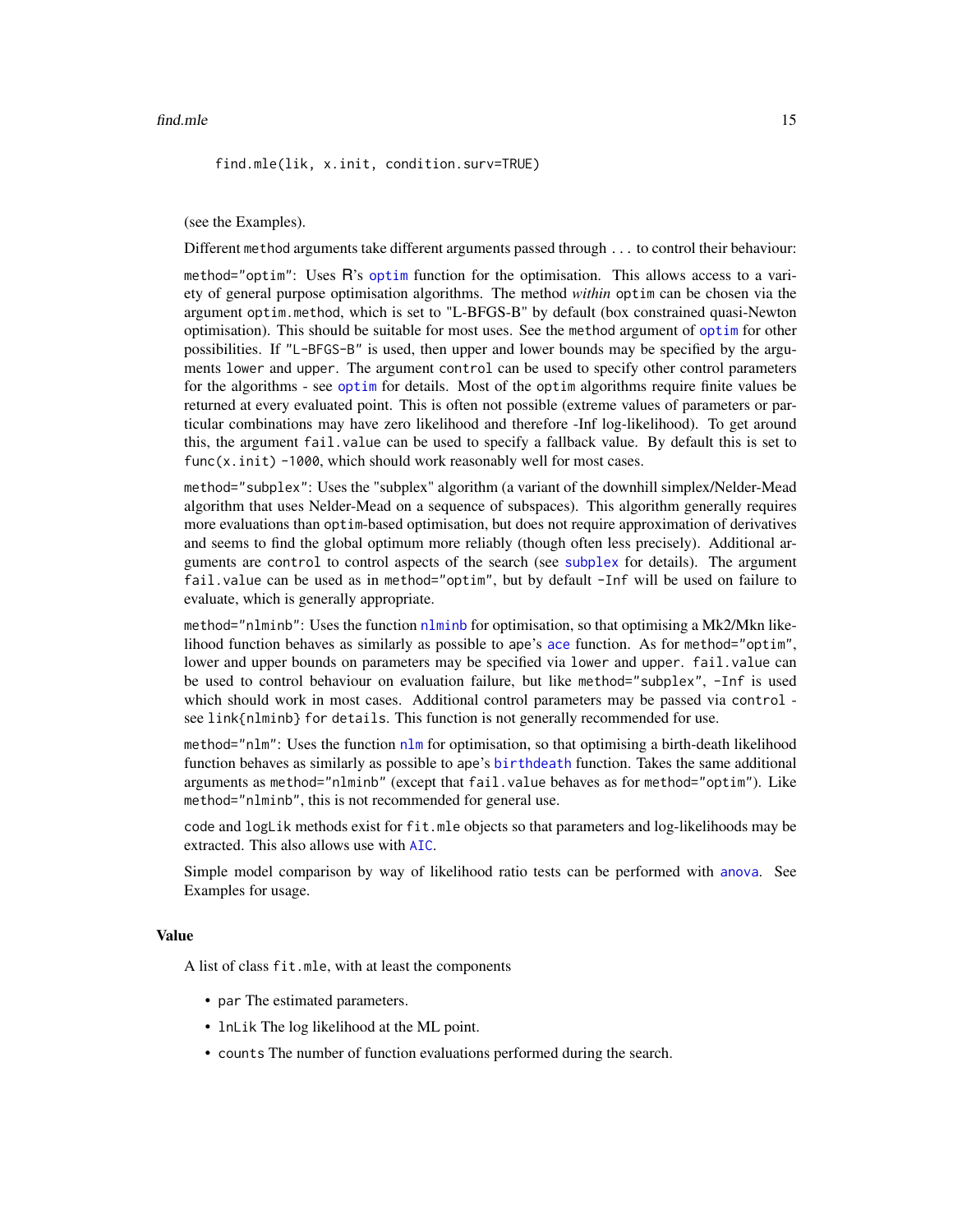- code Convergence code. See the documentation for the underlying optimisation method for meaning, but "0" is usually good.
- func The likelihood function used in the fit.
- method The optimisation method used.

#### Model comparison

The [anova](#page-0-0) function carries out likelihood ratio tests. There are a few possible configurations.

First, the first fit provided could be the focal fit, and all other fits are either special cases of it (every additional model is nested within the focal model) or generalisations of it (the focal model is nested within every additional model).

Second, the models could be sequential series of fits (if sequential=TRUE), such that models (A, B, C, D) are to be compared A vs. B, B vs. C, C vs. D. The models can either be strictly increasing in parameters (A nested in B, B nested in  $C$ , ...) or strictly decreasing in parameters (D nested in  $C$ , C nested in B, ...).

In both cases, nestedness is checked. First, the "class" of the fitted object must match. Second, the [argnames](#page-2-1) of the likelihood function of a sub model must all appear in the argnames of the parent model. There are some cases where this second condition may not be satisfied and yet the comparison is valid (e.g., comparing a time-varying model against a non time varying model, and some make, quasse fits). We attempt to detect this but it may fail on some valid comparisons and silently allow some invalid comparisons.

#### Author(s)

Richard G. FitzJohn

#### Examples

```
## Due to a change in sample() behaviour in newer R it is necessary to
## use an older algorithm to replicate the previous examples
if (getRversion() > = "3.6.0") {
  RNGkind(sample.kind = "Rounding")
}
pars <- c(0.1, 0.2, 0.03, 0.03, 0.01, 0.01)
set.seed(2)
phy <- tree.bisse(pars, max.t=60, x0=0)
## Here is the 203 species tree with the true character history coded.
## Red is state '1', which has twice the speciation rate of black (state
## '0').
h <- history.from.sim.discrete(phy, 0:1)
plot(h, phy, cex=.5, show.node.state=FALSE)
## Make a BiSSE likelihood function
lik <- make.bisse(phy, phy$tip.state)
lik(pars)
## This takes ~30s to run, so is not enabled by default
```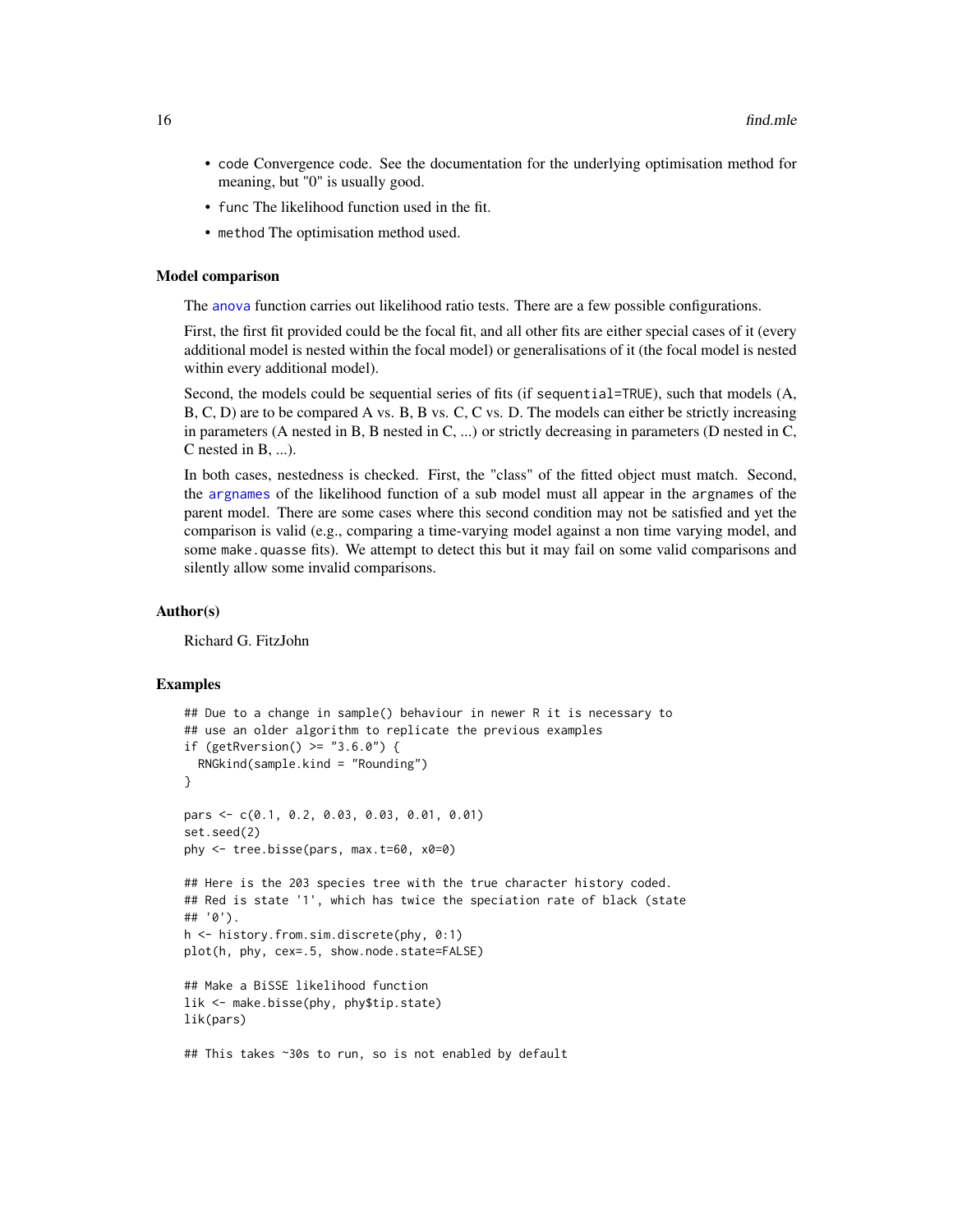# <span id="page-16-0"></span>history.from.sim 17

```
## Not run:
## Fit the full six-parameter model
fit <- find.mle(lik, pars)
fit[1:2]coef(fit) # Named vector of six parameters
logLik(fit) # -659.93
AIC(fit) # 1331.86
## find.mle works with constrained models (see \link{constrain}). Here
## the two speciation rates are constrained to be the same as each
## other.
lik.l <- constrain(lik, lambda0 ~ lambda1)
fit.l <- find.mle(lik.l, pars[-2])
logLik(fit.l) # 663.41
## Compare the models with \link{anova} - this shows that the more
## complicated model with two separate speciation rates fits
## significantly better than the simpler model with equal rates
## (p=0.008).
anova(fit, equal.lambda=fit.l)
## You can return the parameters for the full six parameter model from
## the fitted five parameter model - this makes a good starting point
## for a ML search.
coef(fit.l, full=TRUE)
## End(Not run)
```
history.from.sim *Extract Character Histories From Simulations*

#### Description

This function extracts a history object from a simulated phylogeny produced by [tree.bisse](#page-82-1).

#### Usage

```
history.from.sim.discrete(phy, states)
```
## Arguments

| phy    | A phylogeny produced by tree.bisse.                  |
|--------|------------------------------------------------------|
| states | Possible states. For tree, bisse this should be 0:1. |

## Author(s)

Richard G. FitzJohn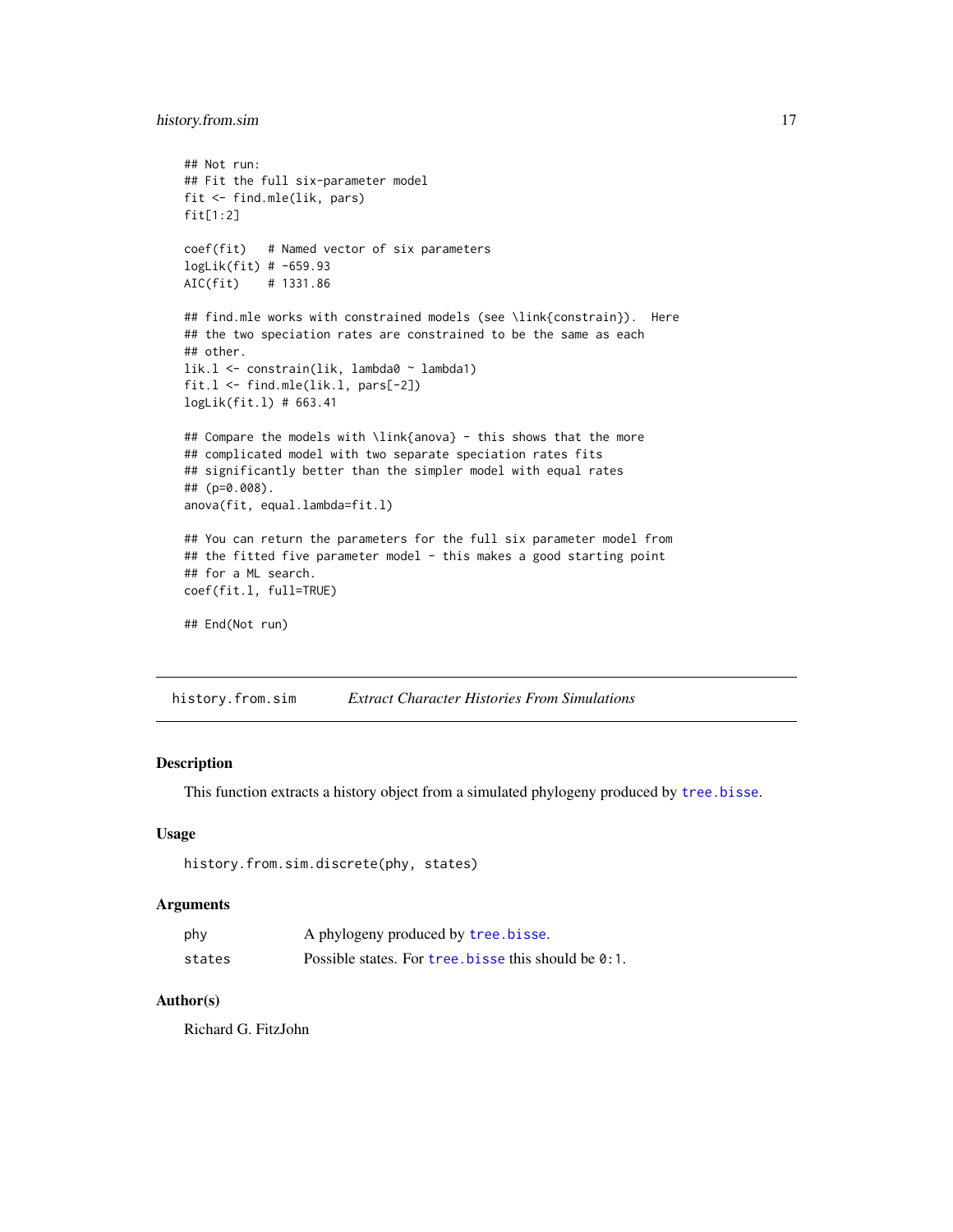<span id="page-17-1"></span><span id="page-17-0"></span>

## Description

Prepare to run a constant rate birth-death model on a phylogenetic tree. This fits the Nee et al. 1994 equation, duplicating the birthdeath function in ape. Differences with that function include (1) the function is not constrained to positive diversification rates (mu can exceed lambda), (2) [eventual] support for both random taxon sampling and unresolved terminal clades (but see bd.ext), and (3) run both MCMC and MLE fits to birth death trees.

#### Usage

```
make.bd(tree, sampling.f=NULL, unresolved=NULL, times=NULL, control=list())
make.yule(tree, sampling.f=NULL, unresolved=NULL, times=NULL, control=list())
starting.point.bd(tree, yule=FALSE)
```
#### Arguments

| tree       | An ultrametric bifurcating phylogenetic tree, in ape "phylo" format.                                                                                                                                                                                                                                                                                                                                                                  |
|------------|---------------------------------------------------------------------------------------------------------------------------------------------------------------------------------------------------------------------------------------------------------------------------------------------------------------------------------------------------------------------------------------------------------------------------------------|
| times      | Vector of branching times, as returned by branching. times. You don't need to<br>use this unless you know that you need to use this. Don't use it at the same time<br>as tree.                                                                                                                                                                                                                                                        |
| sampling.f | Probability of an extant species being included in the phylogeny (sampling frac-<br>tion). By default, all extant species are assumed to be included.                                                                                                                                                                                                                                                                                 |
| unresolved | Unresolved clade information. This is a named vector, with the number of<br>species as the value and names corresponding to tip labels. Tips that represent a<br>single species should not be included in this vector. For example sp1=10, sp2=2,<br>would mean that sp1 represents 10 species, while sp2 represents two. These la-<br>bels must exist in tree\$tip.label and all other tips are assumed to represent<br>one species. |
| yule       | Should the starting point function return a Yule model (zero extinction rate)?                                                                                                                                                                                                                                                                                                                                                        |
| control    | List of control parameters. The element method can be either nee or ode to<br>compute the likelihood using the equation from Nee et al. (1994) or in a BiSSE-<br>style ODE approach respectively. nee should be faster, and ode is provided for<br>completeness (and forms the basis of other methods). When ode is selected,<br>other elements of control affect the behaviour of the ODE solver: see details<br>in make.bisse.      |

# Details

make.bd returns a function of class bd. This function has argument list (and default values)

f(pars, prior=NULL, condition.surv=TRUE)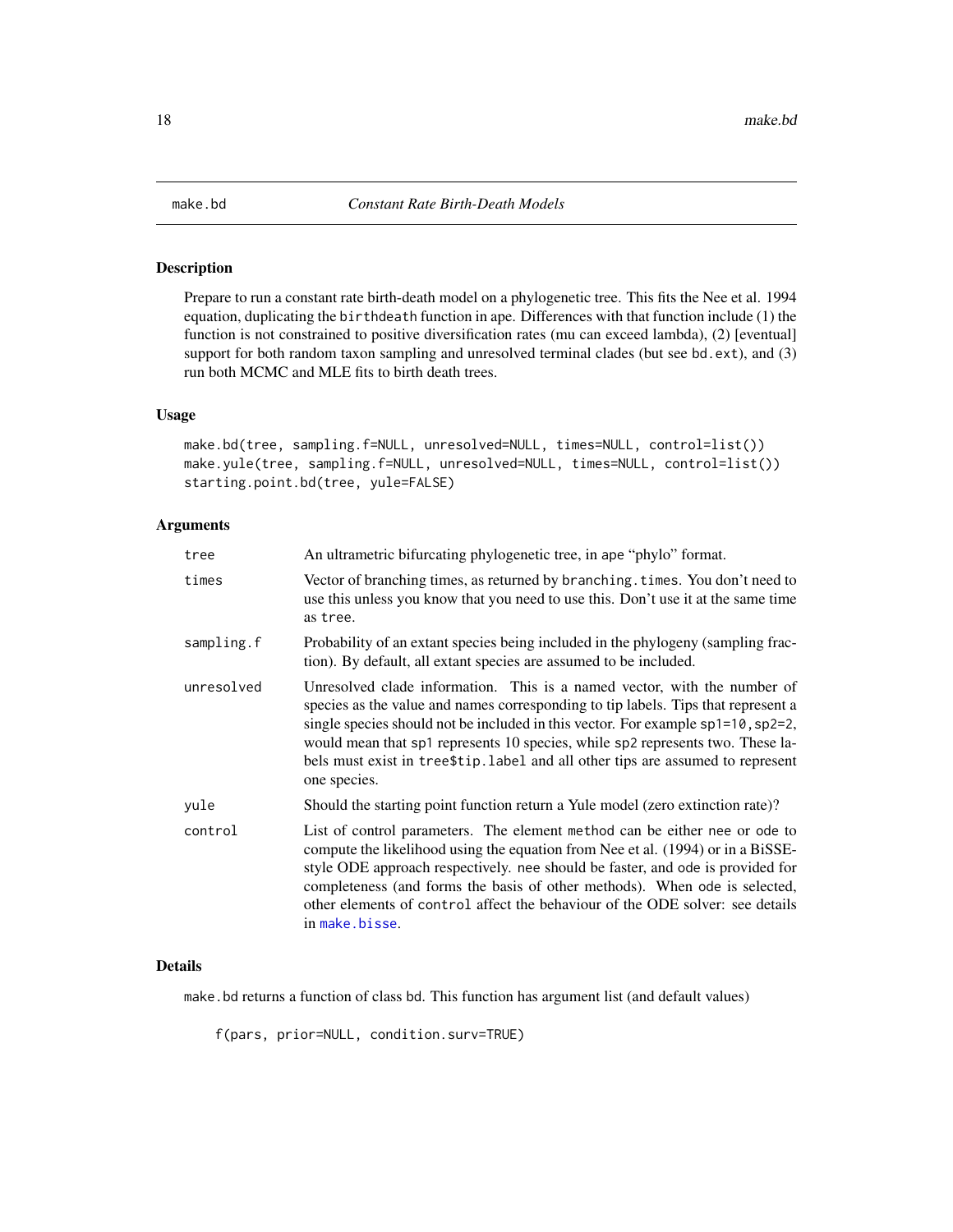#### make.bd **19**

The arguments are interpreted as

- pars A vector of two parameters, in the order lambda, mu.
- prior: a valid prior. See [make.prior](#page-67-1) for more information.
- condition.surv (logical): should the likelihood calculation condition on survival of two lineages and the speciation event subtending them? This is done by default, following Nee et al. 1994.

The function "ode" method is included for completeness, but should not be taken too seriously. It uses an alternative ODE-based approach, more similar to most diversitree models, to compute the likelihood. It exists so that other models that extend the birth-death models may be tested.

#### Author(s)

Richard G. FitzJohn

#### References

Nee S., May R.M., and Harvey P.H. 1994. The reconstructed evolutionary process. Philos. Trans. R. Soc. Lond. B Biol. Sci. 344:305-311.

## See Also

[constrain](#page-10-1) for making submodels, [find.mle](#page-12-1) for ML parameter estimation, [mcmc](#page-72-1) for MCMC integration, and [make.bisse](#page-23-1) for state-dependent birth-death models.

## Examples

```
## Simulate a tree under a constant rates birth-death model and look at
## the maximum likelihood speciation/extinction parameters:
set.seed(1)
phy <- trees(c(.1, .03), "bd", max.taxa=25)[[1]]
lik \leq make.bd(phy)
## By default, optimisation gives a lambda close to 0.1 and extremely
## small mu:
fit <- find.mle(lik, c(.1, .03))
coef(fit)
## The above optimisation uses the algorithm \link{nlm} for
## compatibility with ape's \link{birthdeath}. This can be slightly
## improved by using \link{optim} for the optimisation, which allows
## bounds to be specified:
fit.o <- find.mle(lik, c(.1, .03), method="optim", lower=0)
coef(fit.o)
logLik(fit.o) - logLik(fit) # slight improvement
```
## Special case methods are worked out for the Yule model, for which ## analytic solutions are available. Compare a direct fit of the Yule ## model with one where mu is constrained to be zero: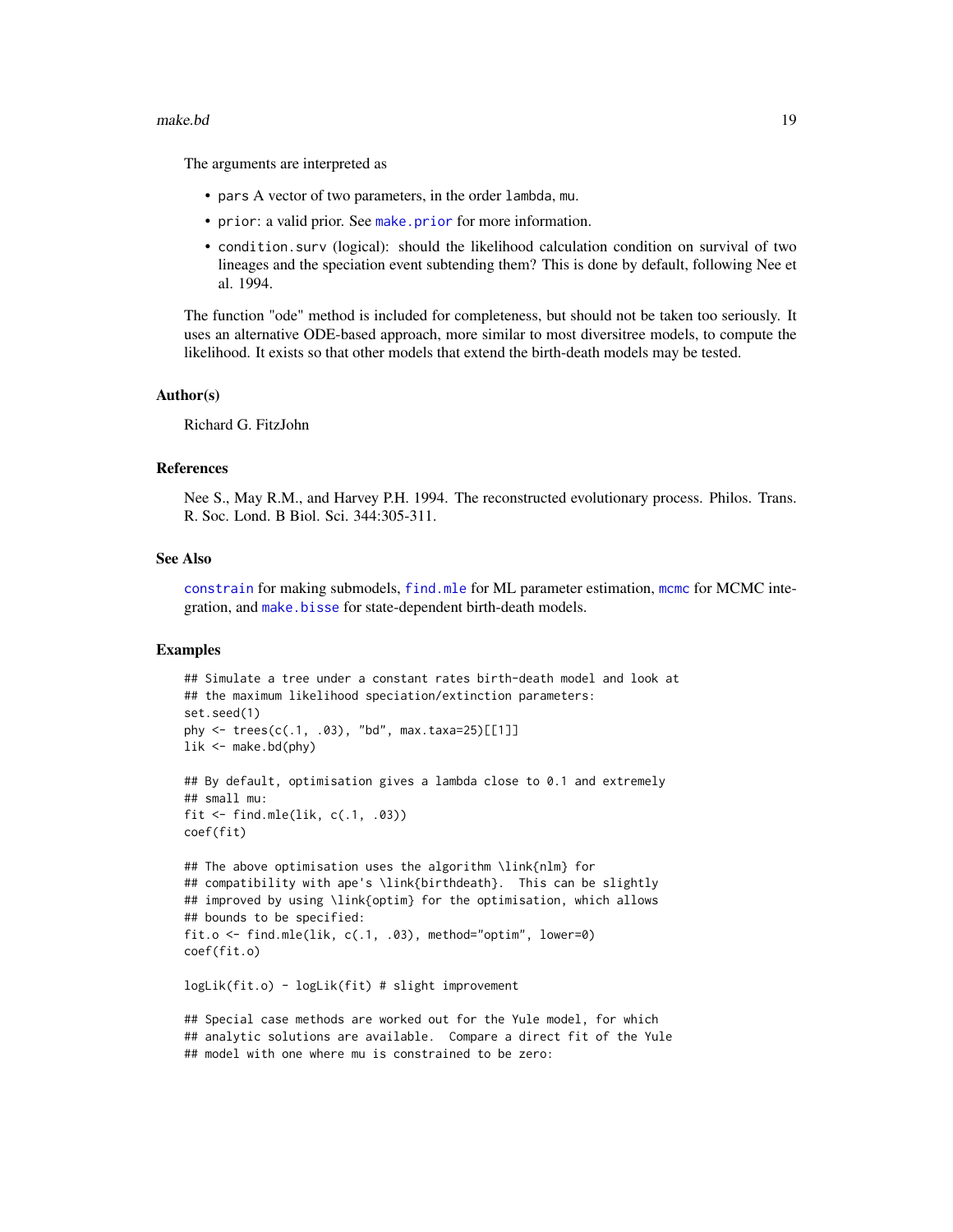```
lik.yule <- make.yule(phy)
lik.mu0 \leq constrain(lik, mu \sim 0)
## The same to a reasonable tolerance:
fit.yule <- find.mle(lik.yule, .1)
fit.mu0 <- find.mle(lik.mu0, .1)
all.equal(fit.yule[1:2], fit.mu0[1:2], tolerance=1e-6)
## There is no significant improvement in the fit by including the mu
## parameter (unsurprising as the ML value was zero)
anova(fit.o, yule=fit.yule)
## Optimisation can be done without conditioning on survival:
fit.nosurv <- find.mle(lik, c(.1, .03), method="optim", lower=0,
                       condition.surv=FALSE)
coef(fit.nosurv) # higher lambda than before
## Look at the marginal likelihoods, computed through MCMC (see
## \link{mcmc} for details, and increase nsteps for smoother
## plots [takes longer]).
samples <- mcmc(lik, fit$par, nsteps=500,
                lower=c(-Inf, -Inf), upper=c(Inf, Inf), w=c(.1, .1),fail.value=-Inf, print.every=100)
samples$r <- with(samples, lambda - mu)
## Plot the profiles (see \link{profiles.plot}).
## The vertical lines are the simulated parameters, which match fairly
## well with the estimated ones.
col <- c("red", "blue", "green3")
profiles.plot(samples[c("lambda", "mu", "r")], col.line=col, las=1,
              legend="topright")
abline(v=0, lty=2)
abline(v=c(.1, .03, .07), col=col)
## Sample the phylogeny to include 20 of the species, and run the
## likelihood search assuming random sampling:
set.seed(1)
phy2 <- drop.tip(phy, sample(25, 5))
lik2 <- make.bd(phy2, sampling.f=20/25)
fit2 <- find.mle(lik2, c(.1, .03))## The ODE based version gives comparable results. However, it is
## about 55x slower.
lik.ode <- make.bd(phy, control=list(method="ode"))
all.equal(lik.ode(coef(fit)), lik(coef(fit)), tolerance=2e-7)
```
<span id="page-19-0"></span>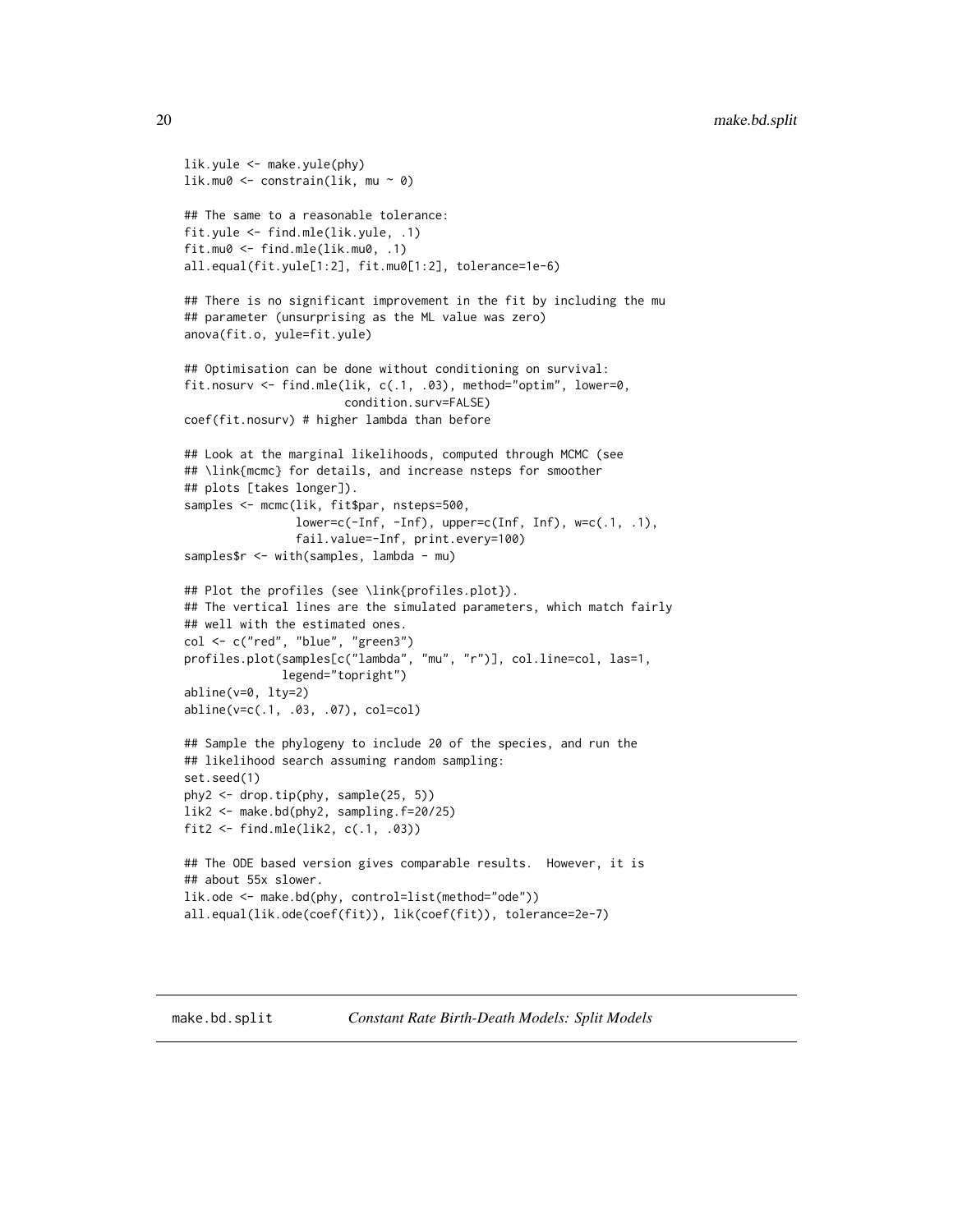# make.bd.split 21

#### Description

Create a likelihood function for a birth-death model where the tree is partitioned into regions with different parameters.

#### Usage

```
make.bd.split(tree, nodes, split.t, sampling.f=NULL, unresolved=NULL)
```
## Arguments

| tree       | An ultrametric bifurcating phylogenetic tree, in ape "phylo" format.                                                                                                                                                                                                                                                                                                                                                                         |
|------------|----------------------------------------------------------------------------------------------------------------------------------------------------------------------------------------------------------------------------------------------------------------------------------------------------------------------------------------------------------------------------------------------------------------------------------------------|
| nodes      | Vector of nodes that will be split (see Details).                                                                                                                                                                                                                                                                                                                                                                                            |
| split.t    | Vector of split times, same length as nodes (see Details).                                                                                                                                                                                                                                                                                                                                                                                   |
| sampling.f | Probability of an extant species being included in the phylogeny (sampling frac-<br>tion). By default, all extant species are assumed to be included.                                                                                                                                                                                                                                                                                        |
| unresolved | Unresolved clade information. This is a named vector, with the number of<br>species as the value and names corresponding to tip labels. Tips that represent a<br>single species should not be included in this vector. For example $sp1=10$ , $sp2=2$ ,<br>would mean that sp1 represents 10 species, while sp2 represents two. These la-<br>bels must exist in tree\$tip. label and all other tips are assumed to represent<br>one species. |

## Details

Branching times can be controlled with the split.t argument. If this is Inf, split at the base of the branch (as in MEDUSA). If 0, split at the top (closest to the present, as in the new option for MEDUSA). If 0 < split.t < Inf then we split at that time on the tree (zero is the present, with time growing backwards).

This function is related to MEDUSA (Alfaro et al. 2009), but does not include any of the code for efficiently moving between different splits (split creation here is fairly slow). The primary use for this model is for generating starting points for state dependent split models (e.g., [make.bisse.split](#page-28-1)) and testing *a priori* splits.

## Author(s)

Richard G. FitzJohn

## Examples

```
set.seed(1)
pars <-c(.1, .03)phy <- trees(pars, "bd", max.taxa=30)[[1]]
## Here is the phylogeny:
plot(phy, show.node.label=TRUE, label.offset=.1, font=1, cex=.75,
     no.margin=TRUE)
```
## Construct the plain likelihood function as a benchmark: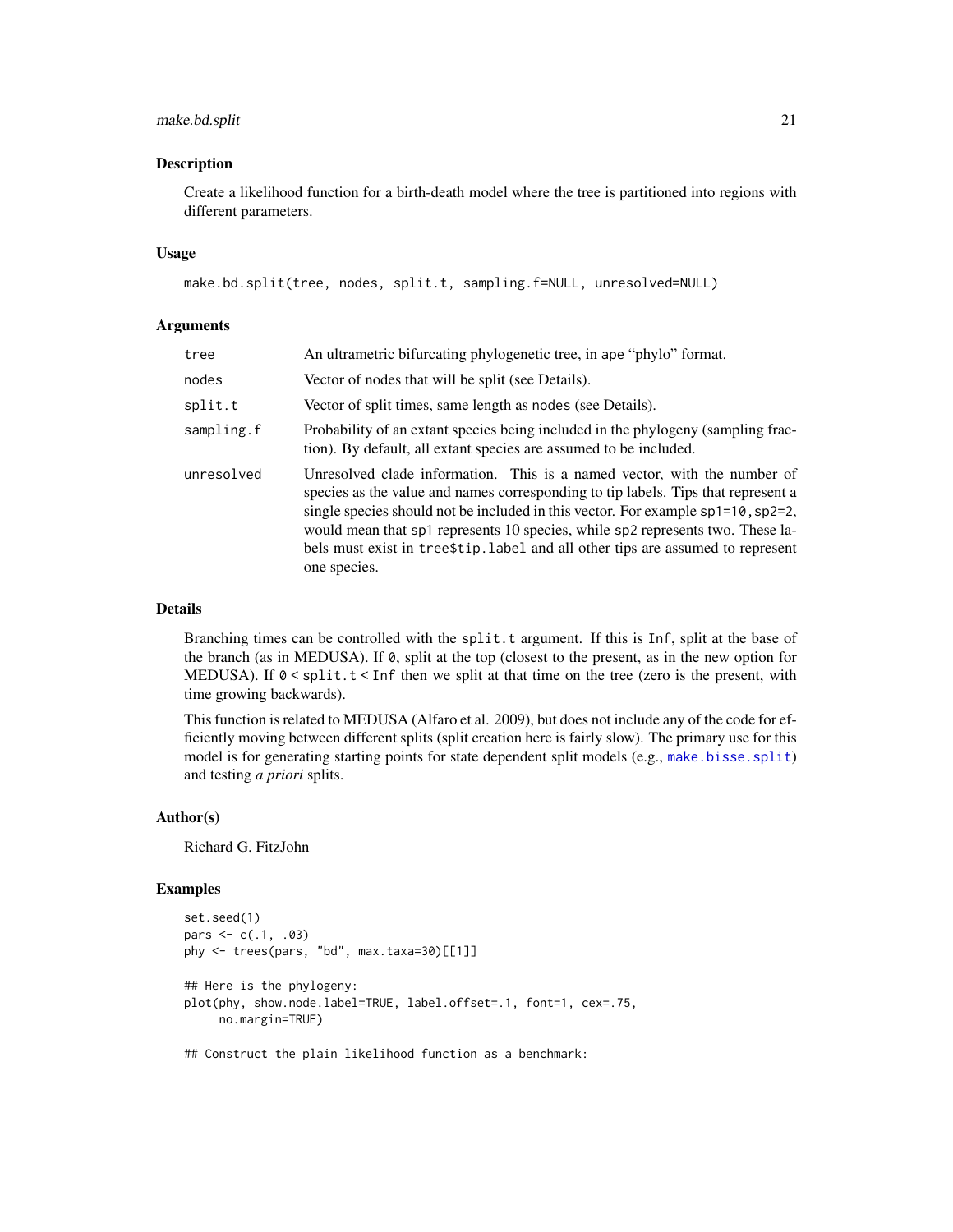```
lik <- make.bd(phy)
lik(pars) # -21.74554
## Split this phylogeny at three points: nd11, nd13 and nd26
nodes <- c("nd11", "nd13", "nd26")
## This is the index in ape's node indexing:
nodes.i <- match(nodes, phy$node.label) + length(phy$tip.label)
nodelabels(node=nodes.i, pch=19, cex=2, col="#FF000099")
## To make a split likelihood function, pass the node locations and times in:
lik.s <- make.bd.split(phy, nodes)
## The parameters must be a list of the same length as the number of
## partitions. Partition '1' is the root partition, and partition i is
## the partition rooted at the node[i-1]
pars4 <- rep(pars, 4)
names(pars4) <- argnames(lik.s)
## Run the likelihod calculation:
lik.s(pars4) # -21.74554
## These are basically identical (to acceptable tolerance)
lik.s(pars4) - lik(pars)
## You can use the labelled nodes rather than indices:
lik.s2 <- make.bd.split(phy, nodes)
identical(lik.s(pars4), lik.s2(pars4))
## All the usual ML/MCMC functions work as before:
fit <- find.mle(lik.s, pars4)
```
make.bd.t *Time-varing Birth-Death Models*

#### Description

Create a likelihood function for the birth-death model, where birth and/or death rates are arbitrary functions of time.

#### Usage

```
make.bd.t(tree, functions, sampling.f=NULL, unresolved=NULL,
          control=list(), truncate=FALSE, spline.data=NULL)
```
## Arguments

| tree      | An ultrametric bifurcating phylogenetic tree, in ape "phylo" format. |
|-----------|----------------------------------------------------------------------|
| functions | A named list of functions of time. See details.                      |

<span id="page-21-0"></span>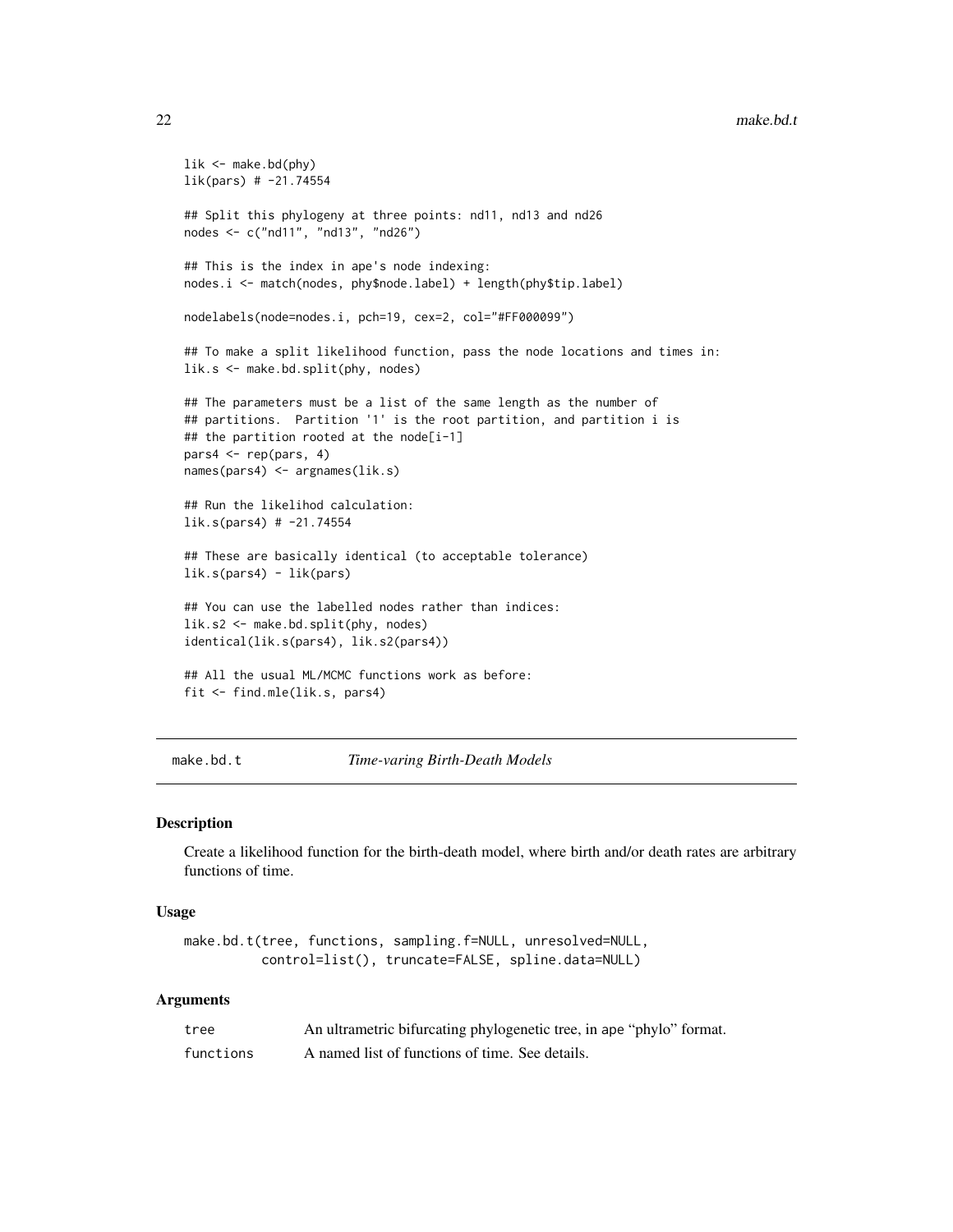#### $make. bd.t$  23

| sampling.f  | Probability of an extant species being included in the phylogeny (sampling frac-<br>tion). By default, all extant species are assumed to be included.                                    |
|-------------|------------------------------------------------------------------------------------------------------------------------------------------------------------------------------------------|
| unresolved  | Not yet included: present in the argument list for future compatibility with<br>make.bd.                                                                                                 |
| control     | List of control parameters for the ODE solver. See details in make bisse.                                                                                                                |
| truncate    | Logical, indicating if functions should be truncated to zero when negative (rather<br>than causing an error). May be scalar (applying to all functions) or a vector (of<br>length $2$ ). |
| spline.data | List of data for spline-based time functions. See details.                                                                                                                               |

## Author(s)

Richard G. FitzJohn

## Examples

```
## First, show equivalence to the plain Birth-death model. This is not
## a very interesting use of the functions, but it serves as a useful
## check.
## Here is a simulated 25 species tree for testing.
set.seed(1)
pars <-c(.1, .03)phy <- trees(pars, "bd", max.taxa=25)[[1]]
## Next, make three different likelihood functions: a "normal" one that
## uses the direct birth-death calculation, an "ode" based one (that
## uses numerical integration to compute the likelihood, and is
## therefore not exact), and one that is time-varying, but that the
## time-dependent functions are constant.t().
lik.direct <- make.bd(phy)
lik.ode <- make.bd(phy, control=list(method="ode"))
lik.t <- make.bd.t(phy, c("constant.t", "constant.t"))
lik.direct(pars) # -22.50267
## ODE-based likelihood calculations are correct to about 1e-6.
lik.direct(pars) - lik.ode(pars)
## The ODE calculation agrees exactly with the time-varying (but
## constant) calculation.
lik.ode(pars) - lik.t(pars)
## Next, make a real case, where speciation is a linear function of
## time.
```
lik.t2 <- make.bd.t(phy, c("linear.t", "constant.t"))

```
## Confirm that this agrees with the previous calculations when the
## slope is zero
pars2 \leq c (pars[1], \theta, pars[2])
lik.t2(pars2) - lik.t(pars)
```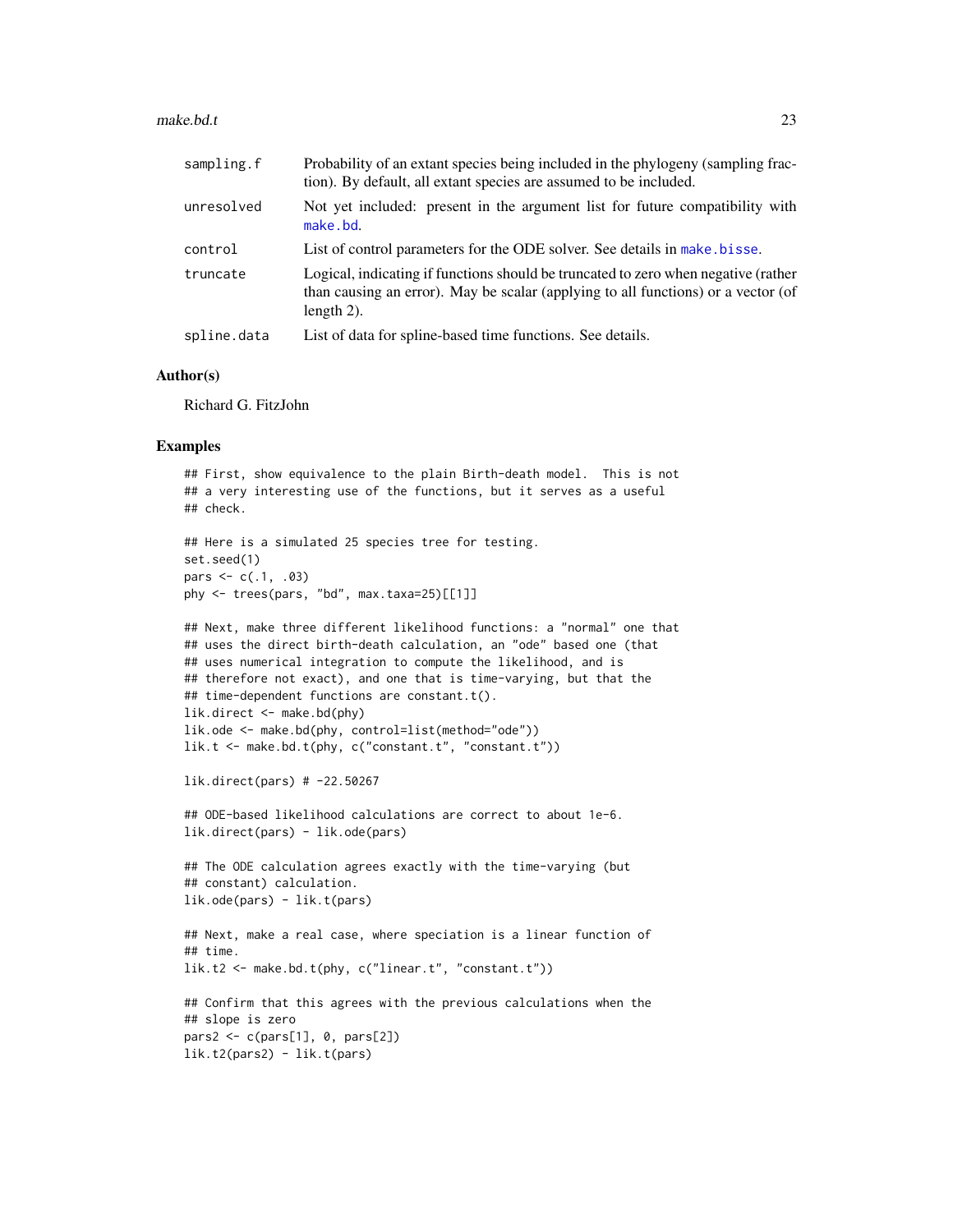```
## The time penalty comes from moving to the ODE-based solution, not
## from the time dependence.
system.time(lik.direct(pars)) # ~\sim 0.000
system.time(lik.ode(pars)) \# \sim 0.003<br>system.time(lik.t(pars)) \# \sim 0.003system.time(lik.t(pars))
system.time(lik.t2(pars2)) \# \sim 0.003## Not run:
fit <- find.mle(lik.direct, pars)
fit.t2 <- find.mle(lik.t2, pars2)
## No significant improvement in model fit:
anova(fit, time.varying=fit.t2)
## End(Not run)
```
<span id="page-23-1"></span>make.bisse *Binary State Speciation and Extinction Model*

# Description

Prepare to run BiSSE (Binary State Speciation and Extinction) on a phylogenetic tree and character distribution. This function creates a likelihood function that can be used in [maximum likelihood](#page-12-1) or [Bayesian](#page-72-1) inference.

#### Usage

```
make.bisse(tree, states, unresolved=NULL, sampling.f=NULL, nt.extra=10,
           strict=TRUE, control=list())
starting.point.bisse(tree, q.div=5, yule=FALSE)
```
# Arguments

| tree       | An ultrametric bifurcating phylogenetic tree, in ape "phylo" format.                                                                                                                                                                                                                                                     |
|------------|--------------------------------------------------------------------------------------------------------------------------------------------------------------------------------------------------------------------------------------------------------------------------------------------------------------------------|
| states     | A vector of character states, each of which must be 0 or 1, or NA if the state<br>is unknown. This vector must have names that correspond to the tip labels in<br>the phylogenetic tree (tree \$tip. label). For tips corresponding to unresolved<br>clades, the state should be NA.                                     |
| unresolved | Unresolved clade information: see section below for structure.                                                                                                                                                                                                                                                           |
| sampling.f | Vector of length 2 with the estimated proportion of extant species in state 0 and<br>1 that are included in the phylogeny. A value of $c(0.5, 0.75)$ means that half<br>of species in state 0 and three quarters of species in state 1 are included in the<br>phylogeny. By default all species are assumed to be known. |
| nt.extra   | The number of species modelled in unresolved clades (this is in addition to the<br>largest observed clade).                                                                                                                                                                                                              |
| control    | List of control parameters for the ODE solver. See details below.                                                                                                                                                                                                                                                        |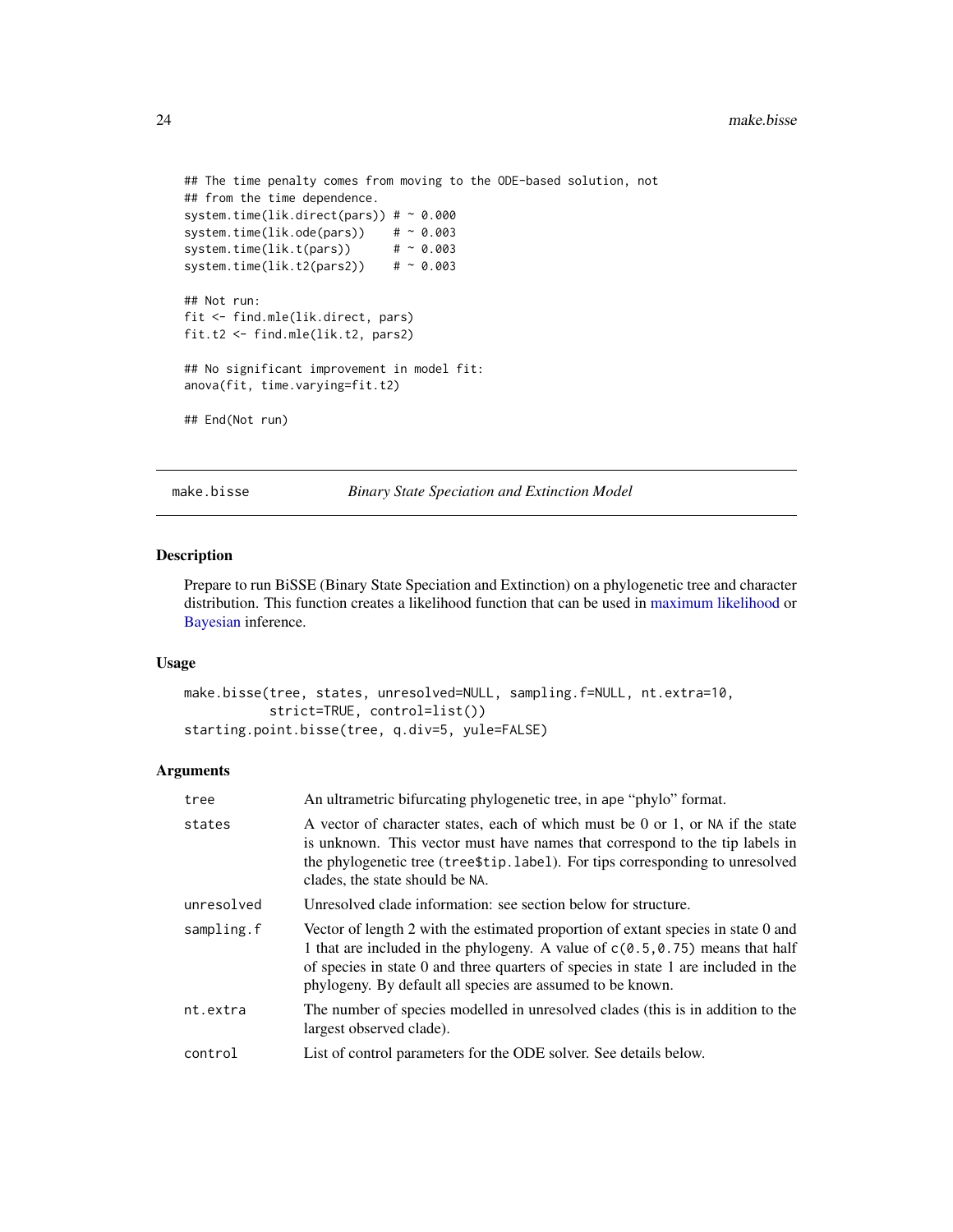#### make.bisse 25

| strict | The states vector is always checked to make sure that the values are 0 and 1<br>only. If strict is TRUE (the default), then the additional check is made that<br><i>every</i> state is present. The likelihood models tend to be poorly behaved where<br>states are missing. |
|--------|------------------------------------------------------------------------------------------------------------------------------------------------------------------------------------------------------------------------------------------------------------------------------|
| q.div  | Ratio of diversification rate to character change rate. Eventually this will be<br>changed to allow for Mk2 to be used for estimating q parameters.                                                                                                                          |
| vule   | Logical: should starting parameters be Yule estimates rather than birth-death<br>estimates?                                                                                                                                                                                  |

## Details

make.bisse returns a function of class bisse. This function has argument list (and default values)

```
f(pars, condition.surv=TRUE, root=ROOT.OBS, root.p=NULL,
 intermediates=FALSE)
```
The arguments are interpreted as

- pars A vector of six parameters, in the order lambda0, lambda1, mu0, mu1, q01, q10.
- condition.surv (logical): should the likelihood calculation condition on survival of two lineages and the speciation event subtending them? This is done by default, following Nee et al. 1994.
- root: Behaviour at the root (see Maddison et al. 2007, FitzJohn et al. 2009). The possible options are
	- ROOT. FLAT: A flat prior, weighting  $D_0$  and  $D_1$  equally.
	- ROOT.EQUI: Use the equilibrium distribution of the model, as described in Maddison et al. (2007).
	- ROOT. OBS: Weight  $D_0$  and  $D_1$  by their relative probability of observing the data, following FitzJohn et al. 2009:

$$
D = D_0 \frac{D_0}{D_0 + D_1} + D_1 \frac{D_1}{D_0 + D_1}
$$

- ROOT.GIVEN: Root will be in state 0 with probability root.p[1], and in state 1 with probability root.p[2].
- ROOT.BOTH: Don't do anything at the root, and return both values. (Note that this will not give you a likelihood!).
- root.p: Root weightings for use when root=ROOT.GIVEN. sum(root.p) should equal 1.
- intermediates: Add intermediates to the returned value as attributes:
	- cache: Cached tree traversal information.
	- intermediates: Mostly branch end information.
	- $-$  vals: Root D values.

At this point, you will have to poke about in the source for more information on these.

starting.point.bisse produces a heuristic starting point to start from, based on the characterindependent birth-death model. You can probably do better than this; see the vignette, for example. bisse.starting.point is the same code, but deprecated in favour of starting.point.bisse - it will be removed in a future version.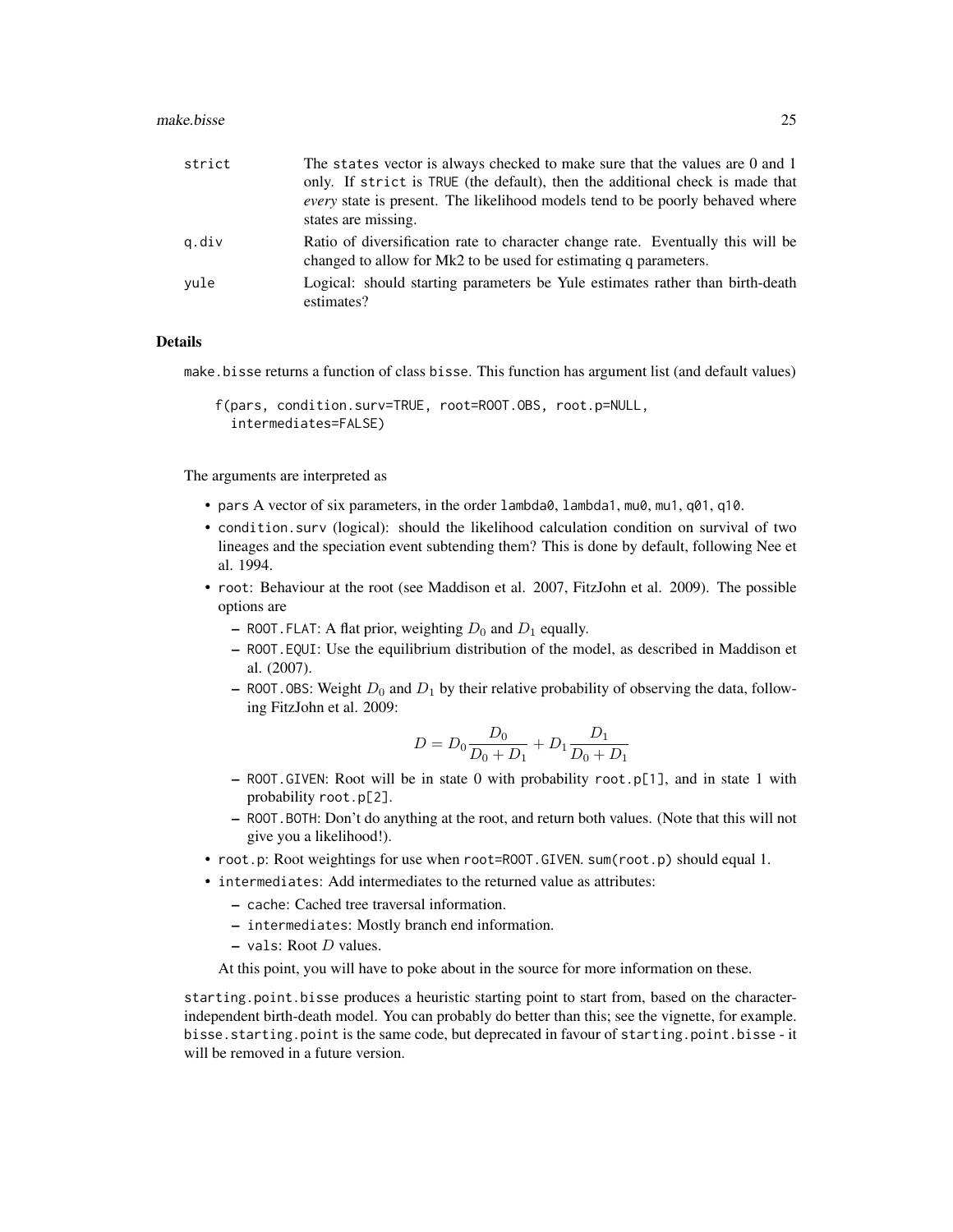#### Unresolved clade information

This must be a data. frame with at least the four columns

- tip.label, giving the name of the tip to which the data applies
- Nc, giving the number of species in the clade
- n0, n1, giving the number of species known to be in state 0 and 1, respectively.

These columns may be in any order, and additional columns will be ignored. (Note that column names are case sensitive).

An alternative way of specifying unresolved clade information is to use the function [make.clade.tree](#page-40-1) to construct a tree where tips that represent clades contain information about which species are contained within the clades. With a clade.tree, the unresolved object will be automatically constructed from the state information in states. (In this case, states must contain state information for the species contained within the unresolved clades.)

## ODE solver control

The differential equations that define the BiSSE model are solved numerically using ODE solvers from the GSL library or deSolve's LSODA. The control argument to make.bisse controls the behaviour of the integrator. This is a list that may contain elements:

- tol: Numerical tolerance used for the calculations. The default value of 1e-8 should be a reasonable trade-off between speed and accuracy. Do not expect too much more than this from the abilities of most machines!
- eps: A value that when the sum of the D values drops below, the integration results will be discarded and the integration will be attempted again (the second-chance integration will divide a branch in two and try again, recursively until the desired accuracy is reached). The default value of 0 will only discard integration results when the parameters go negative. However, for some problems more restrictive values (on the order of control\$tol) will give better stability.
- backend: Select the solver. The three options here are
	- gslode: (the default). Use the GSL solvers, by default a Runge Kutta Kash Carp stepper.
	- deSolve: Use the LSODA solver from the deSolve package. This is quite a bit slower at the moment.

deSolve is the only supported backend on Windows.

#### Author(s)

Richard G. FitzJohn

#### References

FitzJohn R.G., Maddison W.P., and Otto S.P. 2009. Estimating trait-dependent speciation and extinction rates from incompletely resolved phylogenies. Syst. Biol. 58:595-611.

Maddison W.P., Midford P.E., and Otto S.P. 2007. Estimating a binary character's effect on speciation and extinction. Syst. Biol. 56:701-710.

Nee S., May R.M., and Harvey P.H. 1994. The reconstructed evolutionary process. Philos. Trans. R. Soc. Lond. B Biol. Sci. 344:305-311.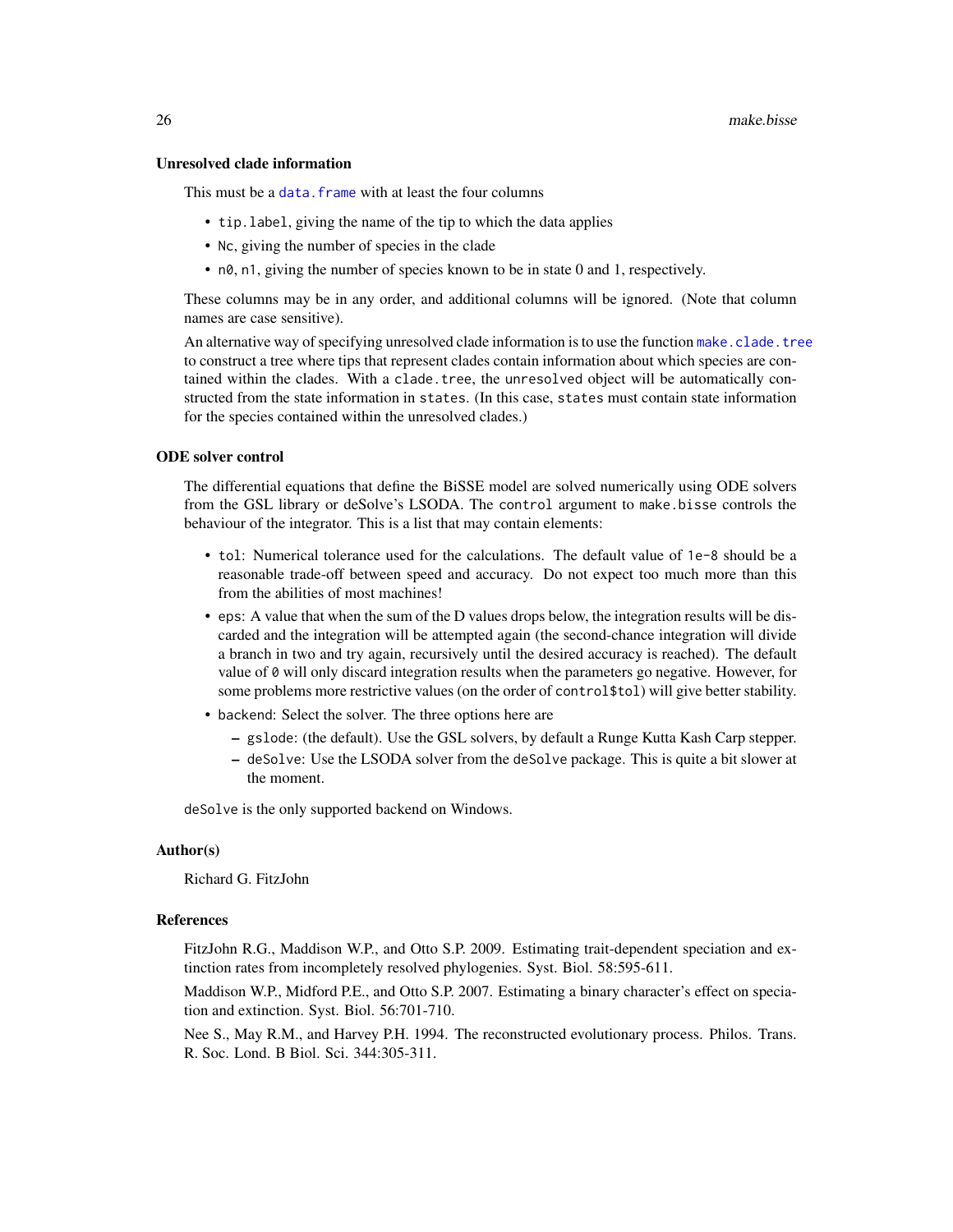make.bisse 27

#### See Also

[constrain](#page-10-1) for making submodels, [find.mle](#page-12-1) for ML parameter estimation, [mcmc](#page-72-1) for MCMC integration, and [make.bd](#page-17-1) for state-independent birth-death models.

The help pages for [find.mle](#page-12-1) has further examples of ML searches on full and constrained BiSSE models.

## Examples

```
## Due to a change in sample() behaviour in newer R it is necessary to
## use an older algorithm to replicate the previous examples
if (getRversion() >= "3.6.0") {
  RNGkind(sample.kind = "Rounding")
}
pars <- c(0.1, 0.2, 0.03, 0.03, 0.01, 0.01)
set.seed(4)
phy <- tree.bisse(pars, max.t=30, x0=0)
## Here is the 52 species tree with the true character history coded.
## Red is state '1', which has twice the speciation rate of black (state
## '0').
h <- history.from.sim.discrete(phy, 0:1)
plot(h, phy)
lik <- make.bisse(phy, phy$tip.state)
lik(pars) # -159.71## Heuristic guess at a starting point, based on the constant-rate
## birth-death model (uses \link{make.bd}).
p <- starting.point.bisse(phy)
## Not run:
## Start an ML search from this point. This takes some time (~7s)
fit <- find.mle(lik, p, method="subplex")
logLik(fit) # -158.6875
## The estimated parameters aren't too far away from the real ones, even
## with such a small tree
rbind(real=pars,
      estimated=round(coef(fit), 2))
## Test a constrained model where the speciation rates are set equal
## (takes ~4s).
lik.l <- constrain(lik, lambda1 ~ lambda0)
fit.l <- find.mle(lik.l, p[-1], method="subplex")
logLik(fit.l) # -158.7357
## Despite the difference in the estimated parameters, there is no
## statistical support for this difference:
anova(fit, equal.lambda=fit.l)
## Run an MCMC. Because we are fitting six parameters to a tree with
```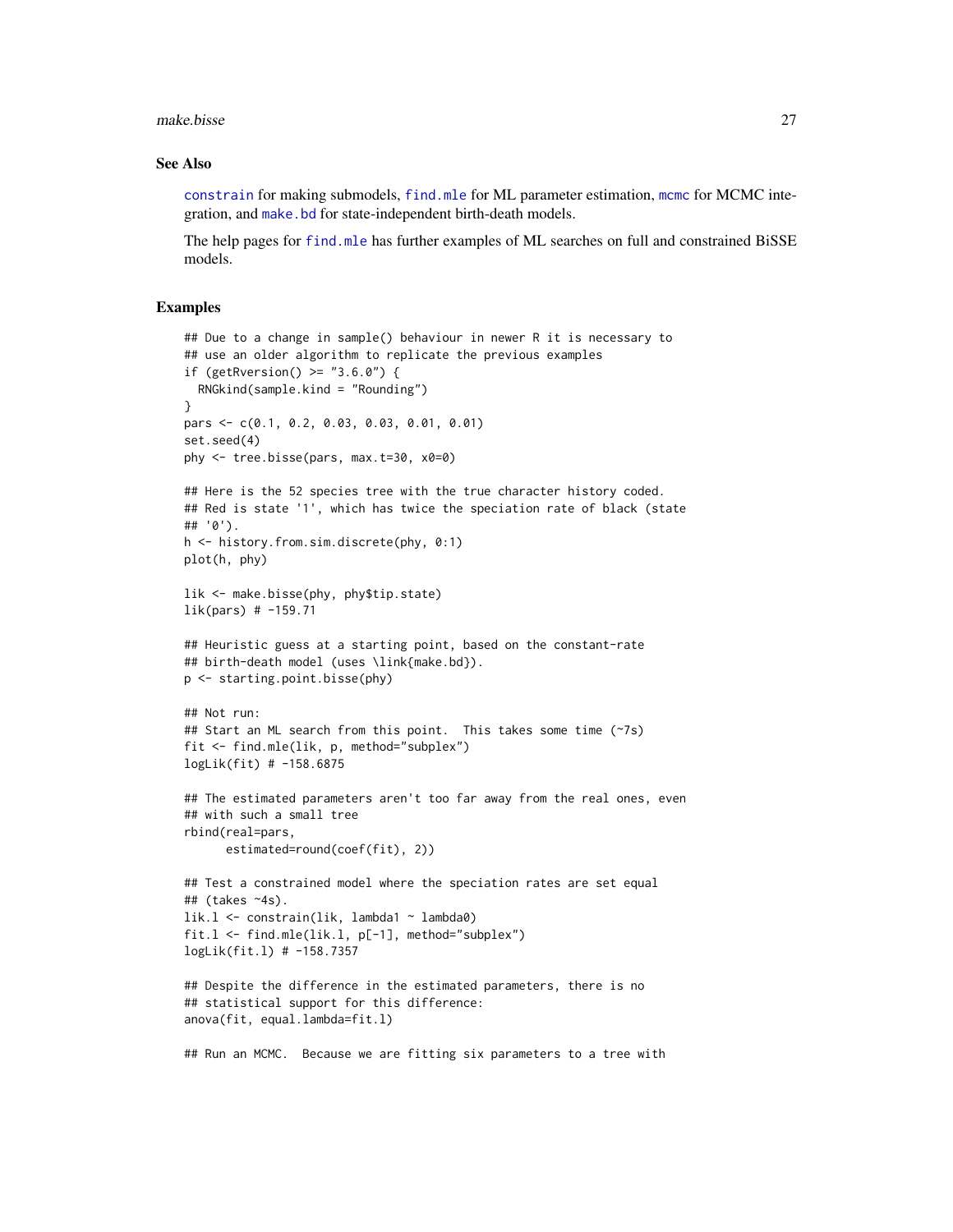```
## only 50 species, priors will be needed. I will use an exponential
## prior with rate 1/(2r), where r is the character independent
## diversificiation rate:
prior \leq make.prior.exponential(1 / (2 \star (p[1] - p[3])))
## This takes quite a while to run, so is not run by default
tmp <- mcmc(lik, fit$par, nsteps=100, prior=prior, w=.1, print.every=0)
w <- diff(sapply(tmp[2:7], range))
samples <- mcmc(lik, fit$par, nsteps=1000, prior=prior, w=w,
                print.every=100)
## See \link{profiles.plot} for more information on plotting these
## profiles.
col <- c("blue", "red")
profiles.plot(samples[c("lambda0", "lambda1")], col.line=col, las=1,
              xlab="Speciation rate", legend="topright")
## End(Not run)
## BiSSE reduces to the birth-death model and Mk2 when diversification
## is state independent (i.e., lambda0 \sim lambda1 and mu0 \sim mu1).
lik.mk2 <- make.mk2(phy, phy$tip.state)
lik.bd \leftarrow make.bd(phy)## 1. BiSSE / Birth-Death
## Set the q01 and q10 parameters to arbitrary numbers (need not be
## symmetric), and constrain the lambdas and mus to be the same for each
## state. The likelihood function now has just two parameters and
## will be proprtional to Nee's birth-death based likelihood:
lik.bisse.bd <- constrain(lik,
                          lambda1 ~ ~ lambda0, mu1 ~ ~ mu0,q01 \sim .01, q10 \sim .02)
pars \leq c(.1, .03)## These differ by -167.3861 for both parameter sets:
lik.bisse.bd(pars) - lik.bd(pars)
lik.bisse.bd(2*pars) - lik.bd(2*pars)
## 2. BiSSE / Mk2
## Same idea as above: set all diversification parameters to arbitrary
## values (but symmetric this time):
lik.bisse.mk2 <- constrain(lik,
                           lambda0 ~ ~ .1, lambda1 ~ ~ .1,mu0 \sim .03, mu1 \sim .03)
## Differ by -150.4740 for both parameter sets.
lik.bisse.mk2(pars) - lik.mk2(pars)
lik.bisse.mk2(2*pars) - lik.mk2(2*pars)
## 3. Sampled BiSSE / Birth-Death
## Pretend that the tree is only .6 sampled:
lik.bd2 <- make.bd(phy, sampling.f=.6)
lik.bisse2 <- make.bisse(phy, phy$tip.state, sampling.f=c(.6, .6))
lik.bisse2.bd <- constrain(lik.bisse2,
```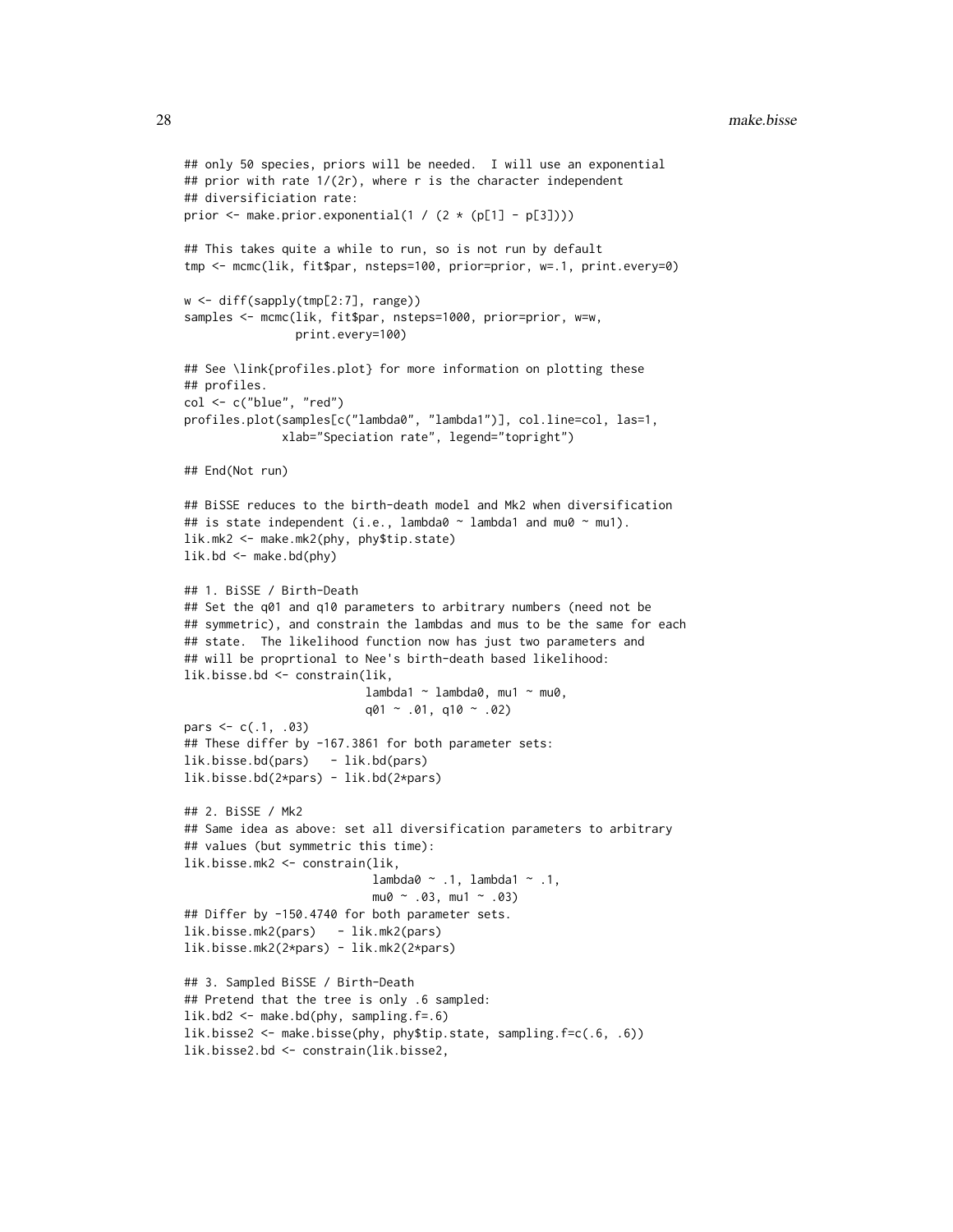```
lambda1 ~ - lambda0, mu1 ~ mu0,
                            q01 \sim .01, q10 \sim .01## Difference of -167.2876
lik.bisse2.bd(pars) - lik.bd2(pars)
lik.bisse2.bd(2*pars) - lik.bd2(2*pars)
## 4. Unresolved clade BiSSE / Birth-Death
unresolved \leq data.frame(tip.label=I(c("sp25", "sp30", "sp40", "sp56", "sp20")),
                         Nc =c(10, 9, 6, 5, 2),
                         n0=0, n1=0)
unresolved.bd <- structure(unresolved$Nc, names=unresolved$tip.label)
lik.bisse3 <- make.bisse(phy, phy$tip.state, unresolved)
lik.bisse3.bd <- constrain(lik.bisse3,
                            lambda1 ~ \sim lambda0, mu1 \sim mu0,
                            q01 \sim .01, q10 \sim .01lik.bd3 <- make.bd(phy, unresolved=unresolved.bd)
## Difference of -167.1523
lik.bisse3.bd(pars) - lik.bd3(pars)
lik.bisse3.bd(pars*2) - lik.bd3(pars*2)
```
<span id="page-28-1"></span>make.bisse.split *Binary State Speciation and Extinction Model: Split Models*

## Description

Create a likelihood function for a BiSSE model where the tree is partitioned into regions with different parameters. Alternatively, make.bisse.uneven can be used where different regions of the tree have different fractions of species known.

# Usage

```
make.bisse.split(tree, states, nodes, split.t, unresolved=NULL,
                 sampling.f=NULL, nt.extra=10, strict=TRUE, control=list())
make.bisse.uneven(tree, states, nodes, split.t, unresolved=NULL,
                  sampling.f=NULL, nt.extra=10, strict=TRUE, control=list())
```
# Arguments

| tree       | An ultrametric bifurcating phylogenetic tree, in ape "phylo" format.                                                                                                                                                                                                                 |
|------------|--------------------------------------------------------------------------------------------------------------------------------------------------------------------------------------------------------------------------------------------------------------------------------------|
| states     | A vector of character states, each of which must be 0 or 1, or NA if the state<br>is unknown. This vector must have names that correspond to the tip labels in<br>the phylogenetic tree (tree \$tip. label). For tips corresponding to unresolved<br>clades, the state should be NA. |
| nodes      | Vector of nodes that will be split (see Details).                                                                                                                                                                                                                                    |
| split.t    | Vector of split times, same length as nodes (see Details).                                                                                                                                                                                                                           |
| unresolved | Unresolved clade information: see section below for structure.                                                                                                                                                                                                                       |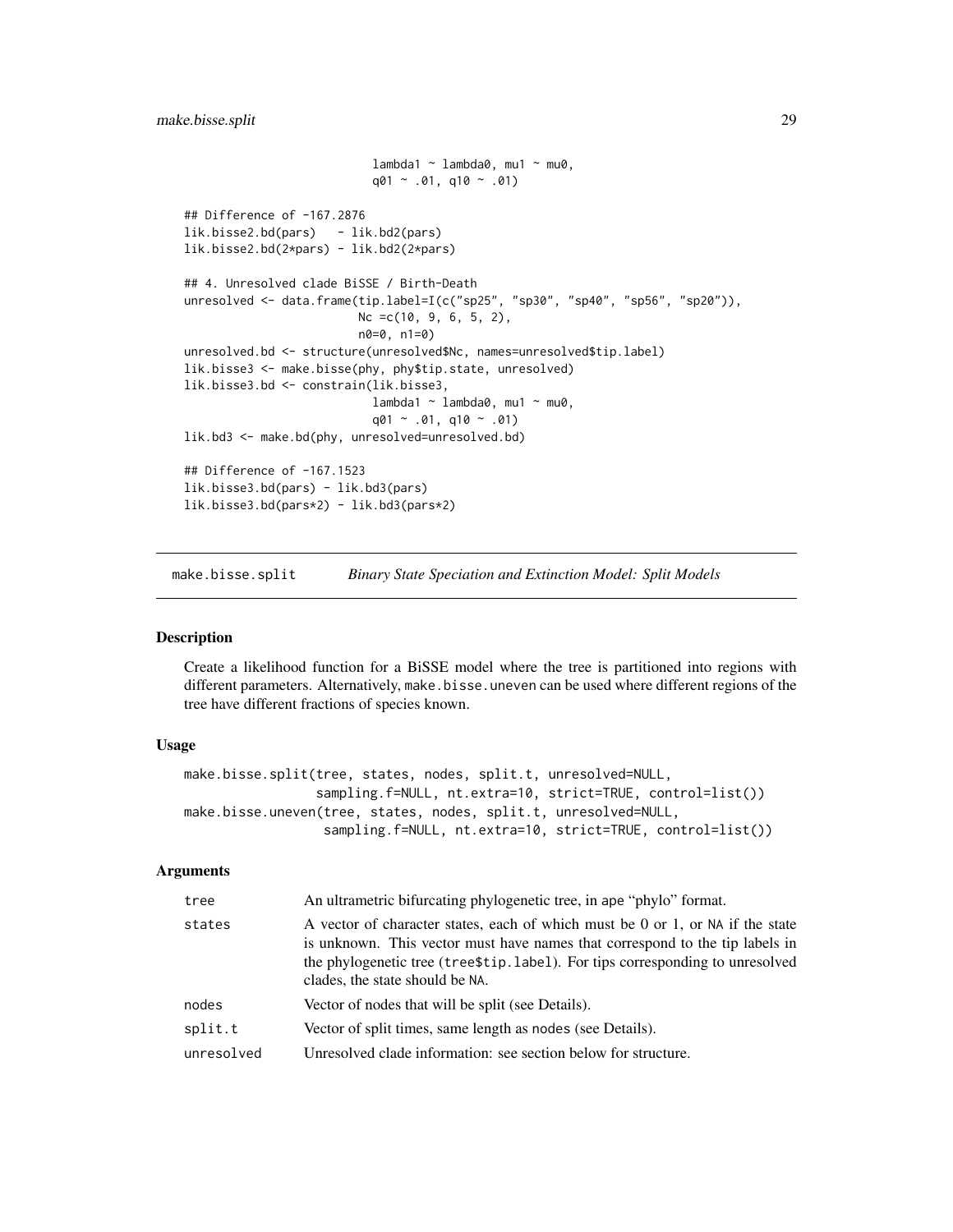| sampling.f | Vector of length 2 with the estimated proportion of extant species in state 0<br>and 1 that are included in the phylogeny. A value of $c(0.5, 0.75)$ means that                                                                                                                                                                                                                                                                                          |
|------------|----------------------------------------------------------------------------------------------------------------------------------------------------------------------------------------------------------------------------------------------------------------------------------------------------------------------------------------------------------------------------------------------------------------------------------------------------------|
|            | half of species in state 0 and three quarters of species in state 1 are included in                                                                                                                                                                                                                                                                                                                                                                      |
|            | the phylogeny. By default all species are assumed to be known. Alternatively,<br>with split models this can be a list of length (length (nodes) $+1$ ), each ele-<br>ment of which is a vector of length 2. The first element is the sampling fraction<br>for the "background" group, the second element corresponds to the clade sub-<br>tended by nodes <sup>[1]</sup> , and the ith element corresponding to the clade subtended<br>by $nodes[i+1]$ . |
| nt.extra   | The number of species modelled in unresolved clades (this is in addition to the<br>largest observed clade).                                                                                                                                                                                                                                                                                                                                              |
| strict     | The states vector is always checked to make sure that the values are 0 and 1<br>only. If strict is TRUE (the default), then the additional check is made that<br><i>every</i> state is present. The likelihood models tend to be poorly behaved where<br>states are missing.                                                                                                                                                                             |
| control    | List of control parameters for the ODE solver. See details in make bisse.                                                                                                                                                                                                                                                                                                                                                                                |
|            |                                                                                                                                                                                                                                                                                                                                                                                                                                                          |

# Details

Branching times can be controlled with the split.t argument. If this is Inf, split at the base of the branch (as in MEDUSA). If 0, split at the top (closest to the present, as in the new option for MEDUSA). If  $0 <$  split.  $t <$  Inf then we split at that time on the tree (zero is the present, with time growing backwards).

TODO: Describe nodes and split.t here.

# Author(s)

Richard G. FitzJohn

## Examples

```
## Due to a change in sample() behaviour in newer R it is necessary to
## use an older algorithm to replicate the previous examples
if (getRversion() > = "3.6.0") {
  RNGkind(sample.kind = "Rounding")
}
pars <- c(0.1, 0.2, 0.03, 0.03, 0.01, 0.01)
set.seed(546)
phy <- tree.bisse(pars, max.taxa=30, x0=0)
## Here is the phylogeny:
plot(phy, show.node.label=TRUE, label.offset=.1, font=1, cex=.75,
     no.margin=TRUE)
## Here is a plain BiSSE function for comparison:
lik.b <- make.bisse(phy, phy$tip.state)
lik.b(pars) # -93.62479
```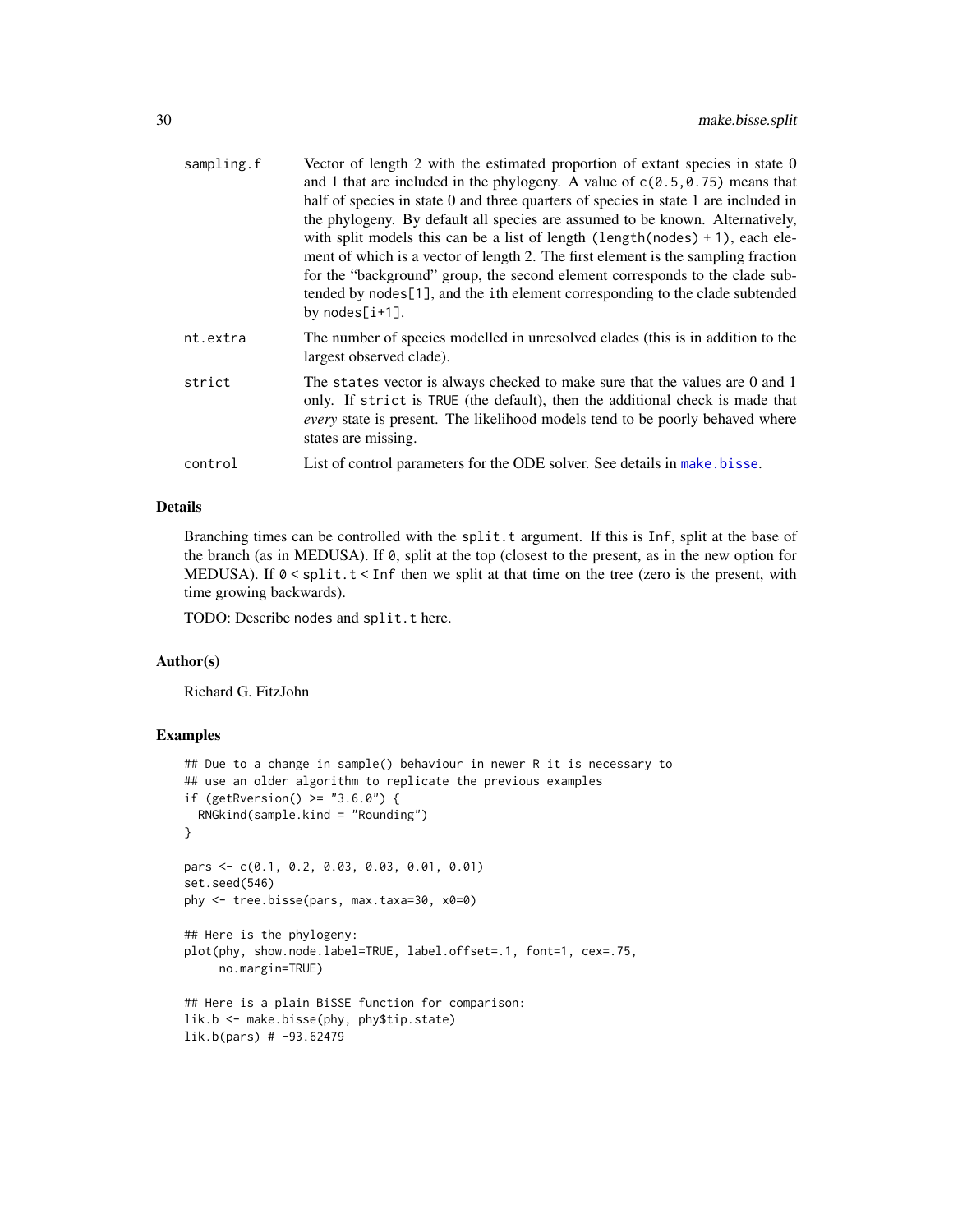# <span id="page-30-0"></span>make.bisse.td 31

```
## Split this phylogeny at three points: nd15, nd18 and nd26
nodes <- c("nd15", "nd18", "nd26")
## This is the index in ape's node indexing:
nodes.i <- match(nodes, phy$node.label) + length(phy$tip.label)
nodelabels(node=nodes.i, pch=19, cex=2, col="#FF000099")
## To make a split BiSSE function, pass the node locations and times in:
lik.s <- make.bisse.split(phy, phy$tip.state, nodes.i)
## The parameters must be a list of the same length as the number of
## partitions. Partition '1' is the root partition, and partition i is
## the partition rooted at the node[i-1]
pars4 <- rep(pars, 4)
pars4
## Run the likelihod calculation:
lik.s(pars4) # -93.62479
## These are basically identical (to acceptable tolerance)
lik.s(pars4) - lik.b(pars)
## You can use the labelled nodes rather than indices:
lik.s2 <- make.bisse.split(phy, phy$tip.state, nodes)
identical(lik.s(pars4), lik.s2(pars4))
## This also works where some tips are unresolved clades. Here are a
## few:
unresolved <-
  data.frame(tip.label=c("sp12", "sp32", "sp9", "sp22", "sp11"),
             Nc=c(2,5,3,2,5), n0=c(1, 4, 3, 2, 4), n1=c(1, 1, 0, 0, 1))## Plain BiSSE with unresolved clades:
lik.u.b <- make.bisse(phy, phy$tip.state, unresolved=unresolved)
lik.u.b(pars) # -139.3688
## Split BiSSE with unresolved clades:
lik.u.s <- make.bisse.split(phy, phy$tip.state, nodes,
                            unresolved=unresolved)
lik.u.s(pars4) # -139.3688
lik.u.b(pars) - lik.u.s(pars4) # numerical error only
```
make.bisse.td Binary State Speciation and Extinction Model: Time Dependant Mod*els*

#### **Description**

Create a likelihood function for a BiSSE model where different chunks of time have different parameters. This code is experimental!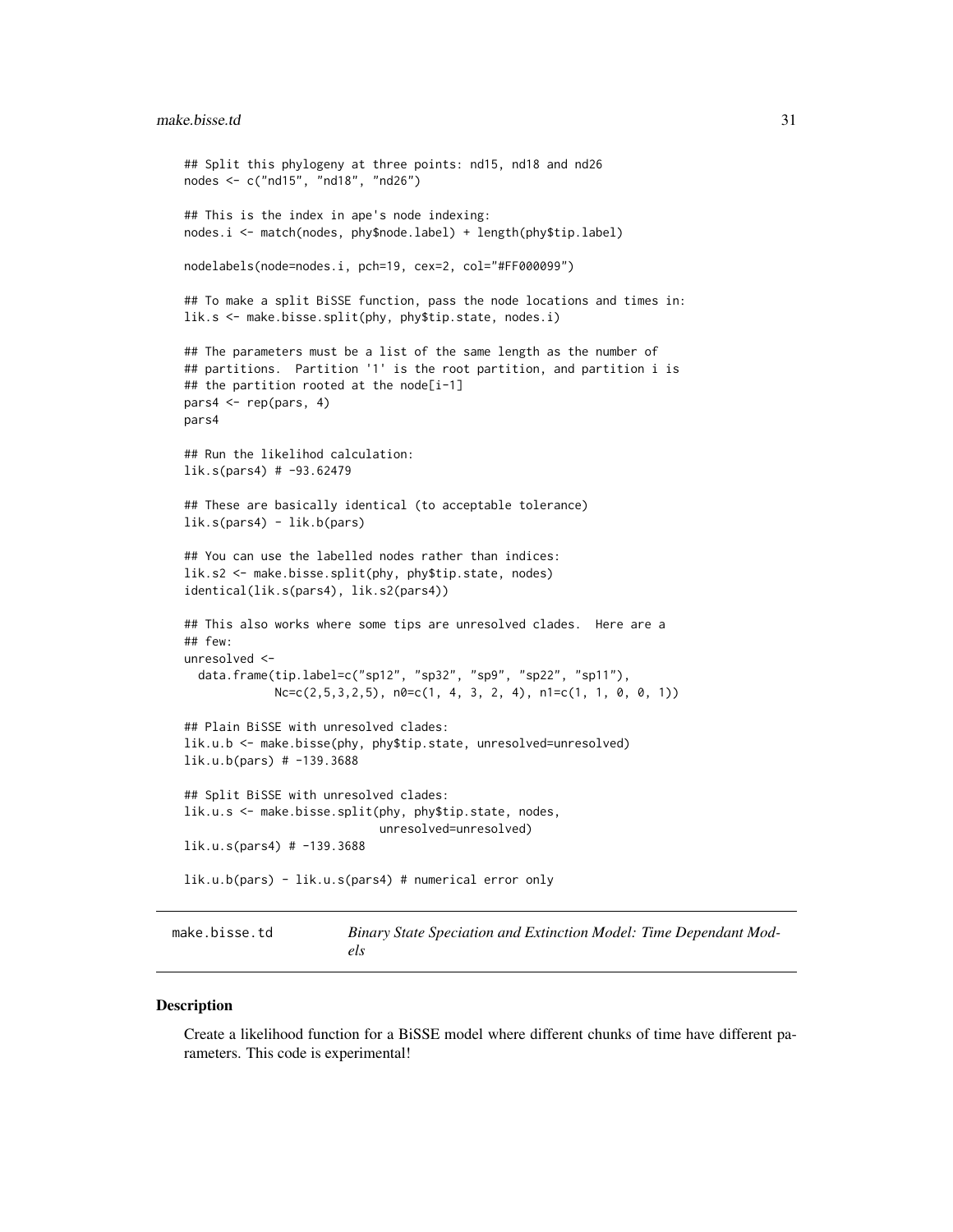#### Usage

```
make.bisse.td(tree, states, n.epoch, unresolved=NULL, sampling.f=NULL,
              nt.extra=10, strict=TRUE, control=list())
```
make.bisse.t(tree, states, functions, unresolved=NULL, sampling.f=NULL, strict=TRUE, control=list(), truncate=FALSE, spline.data=NULL)

## Arguments

| tree        | An ultrametric bifurcating phylogenetic tree, in ape "phylo" format.                                                                                                                                                                                                               |
|-------------|------------------------------------------------------------------------------------------------------------------------------------------------------------------------------------------------------------------------------------------------------------------------------------|
| states      | A vector of character states, each of which must be 0 or 1, or NA if the state<br>is unknown. This vector must have names that correspond to the tip labels in<br>the phylogenetic tree (tree\$tip.label). For tips corresponding to unresolved<br>clades, the state should be NA. |
| n.epoch     | Number of epochs. 1 corresponds to plain BiSSE, so this will generally be an<br>integer at least 2.                                                                                                                                                                                |
| functions   | A named character vector of functions of time. See details.                                                                                                                                                                                                                        |
| unresolved  | Unresolved clade information: see make bisse. (Currently this is not sup-<br>ported.)                                                                                                                                                                                              |
| sampling.f  | Vector of length 2 with the estimated proportion of extant species in state 0 and<br>1 that are included in the phylogeny. See make bisse.                                                                                                                                         |
| nt.extra    | The number of species modelled in unresolved clades (this is in addition to the<br>largest observed clade).                                                                                                                                                                        |
| strict      | The states vector is always checked to make sure that the values are 0 and 1<br>only. If strict is TRUE (the default), then the additional check is made that<br>every state is present. The likelihood models tend to be poorly behaved where<br>states are missing.              |
| control     | List of control parameters for the ODE solver. See details in make bisse.                                                                                                                                                                                                          |
| truncate    | Logical, indicating if functions should be truncated to zero when negative (rather<br>than causing an error). May be scalar (applying to all functions) or a vector (of<br>length $6$ ).                                                                                           |
| spline.data | List of data for spline-based time functions. See details.                                                                                                                                                                                                                         |

#### Details

This builds a BiSSE likelihood function where different regions of time (epochs) have different parameter sets. By default, all parameters are free to vary between epochs, so some constraining will probably be required to get reasonable answers.

For n epochs, there are n-1 time points; the first n-1 elements of the likelihood's parameter vector are these points. These are measured from the present at time zero, with time increasing towards the base of the tree. The rest of the parameter vector are BiSSE parameters; the elements n:(n+6) are for the first epoch (closest to the present), elements (n+7):(n+13) are for the second epoch, and so on.

For make.bisse.t, the funtions is a vector of names of functions of time. For example, to have speciation rates be linear functions of time, while the extinction and character change rates be constant with respect to time, one can do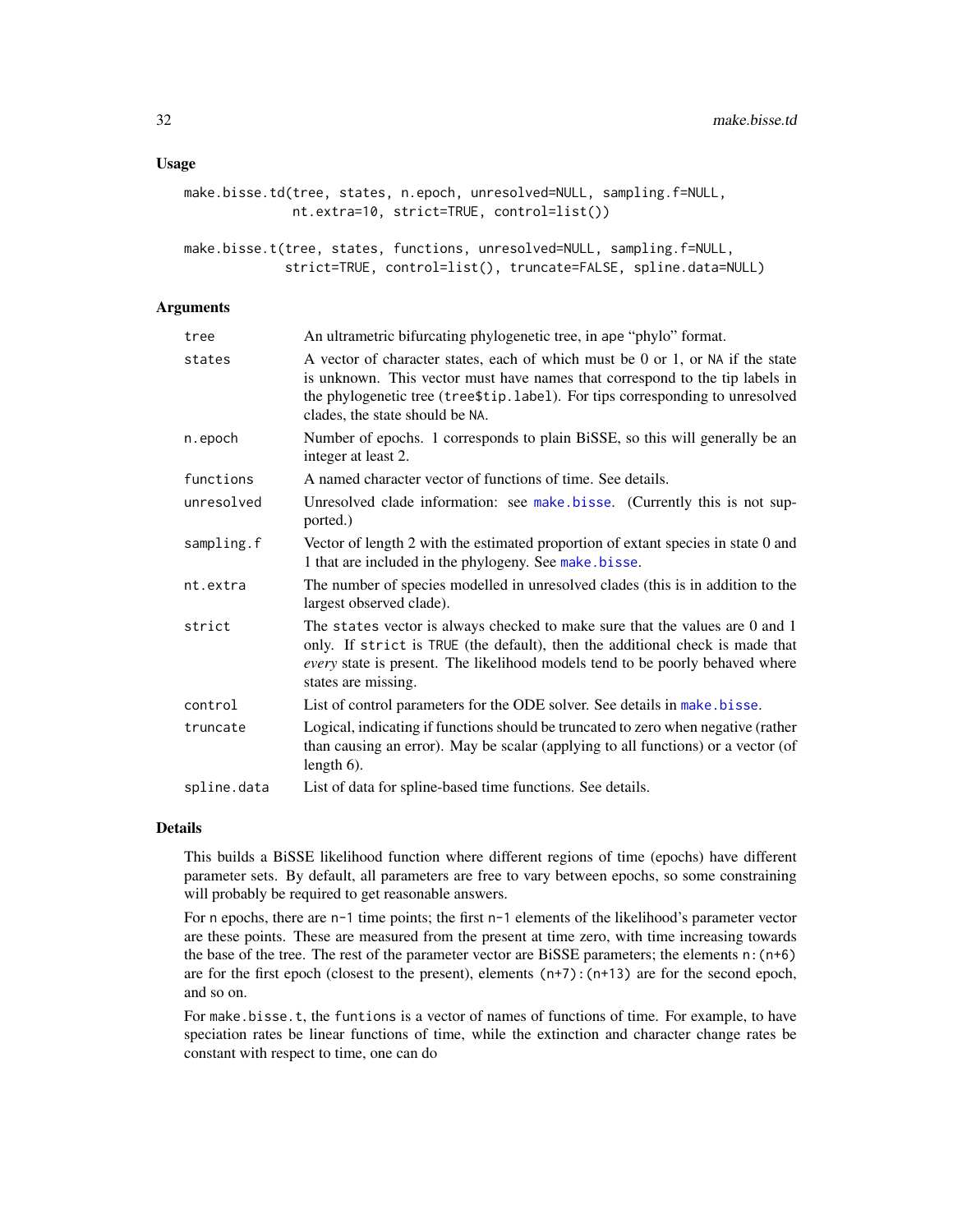#### make.bisse.td 33

```
functions=rep(c("linear.t", "constant.t"), c(2, 4))
```
The functions here must have t as their first argument, interpreted as time back from the present. Other possible functions are "sigmoid.t", "stepf.t", "spline.t", "exp.t", and "spline.linear.t". Unfortunately, documentation is still pending.

## Author(s)

Richard G. FitzJohn

#### Examples

```
## Due to a change in sample() behaviour in newer R it is necessary to
## use an older algorithm to replicate the previous examples
if (getRversion() >= "3.6.0") {
  RNGkind(sample.kind = "Rounding")
}
set.seed(4)
pars <- c(0.1, 0.2, 0.03, 0.03, 0.01, 0.01)
phy <- tree.bisse(pars, max.t=30, x0=0)
## Suppose we want to see if diversification is different in the most
## recent 3 time units, compared with the rest of the tree (yes, this is
## a totally contrived example!):
plot(phy)
axisPhylo()
abline(v=max(branching.time(sphy)) - 3, col="red", lty=3)## For comparison, make a plain BiSSE likelihood function
lik.b <- make.bisse(phy, phy$tip.state)
## Create the time-dependent likelihood function. The final argument
## here is the number of 'epochs' that are allowed. Two epochs is one
## switch point.
lik.t <- make.bisse.td(phy, phy$tip.state, 2)
## The switch point is the first argument. The remaining 12 parameters
## are the BiSSE parameters, with the first 6 being the most recent
## epoch.
argnames(lik.t)
pars.t \leq c(3, pars, pars)
names(pars.t) <- argnames(lik.t)
## Calculations are identical to a reasonable tolerance:
lik.b(pars) - lik.t(pars.t)
## It will often be useful to constrain the time as a fixed quantity.
lik.t2 <- constrain(lik.t, t.1 \sim 3)
## Parameter estimation under maximum likelihood. This is marked "don't
```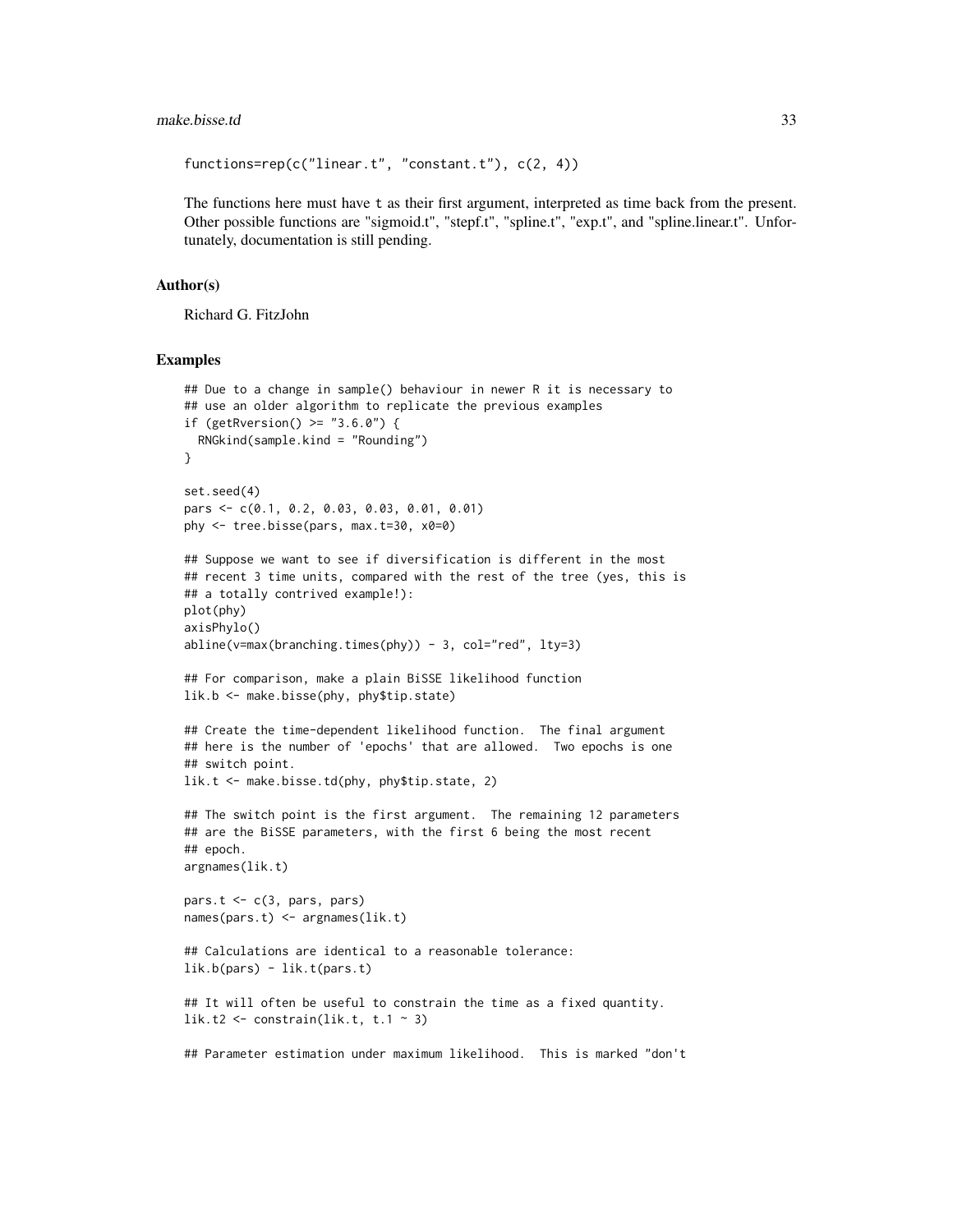```
## run" because the time-dependent fit takes a few minutes.
## Not run:
## Fit the BiSSE ML model
fit.b <- find.mle(lik.b, pars)
## And fit the BiSSE/td model
fit.t <- find.mle(lik.t2, pars.t[argnames(lik.t2)],
                  control=list(maxit=20000))
## Compare these two fits with a likelihood ratio test (lik.t2 is nested
## within lik.b)
anova(fit.b, td=fit.t)
## End(Not run)
## The time varying model (bisse.t) is more general, but substantially
## slower. Here, I will show that the two functions are equivalent for
## step function models. We'll constrain all the non-lambda parameters
## to be the same over a time-switch at t=5. This leaves 8 parameters.
lik.td <- make.bisse.td(phy, phy$tip.state, 2)
lik.td2 <- constrain(lik.td, t.1 \sim 5,
                     mu0.2 \sim mu0.1, mu1.2 \sim mu1.1,
                     q01.2 \sim q01.1, q10.2 \sim q10.1)
lik.t <- make.bisse.t(phy, phy$tip.state,
                      rep(c("stepf.t", "constant.t"), c(2, 4)))
lik.t2 <- constrain(lik.t, lambda0.tc \sim 5, lambda1.tc \sim 5)
## Note that the argument names for these functions are different from
## one another. This reflects different ways that the functions will
## tend to be used, but is potentially confusing here.
argnames(lik.td2)
argnames(lik.t2)
## First, evaluate the functions with no time effect and check that they
## are the same as the base BiSSE model
p.td \leftarrow c(pars, pars[1:2])p.t <- pars[c(1, 1, 2, 2, 3:6)]
## All agree:
lik.b(pars) # -159.7128
lik.td2(p.td) # -159.7128
lik.t2(p.t) # -159.7128
## In fact, the time-varying BiSSE will tend to be identical to plain
## BiSSE where the functions to not change:
lik.b(pars) - lik.t2(p.t)
## Slight numerical differences are typical for the time-chunk BiSSE,
## because it forces the integration to be carried out more carefully
## around the switch point.
lik.b(pars) - lik.td2(p.td)
```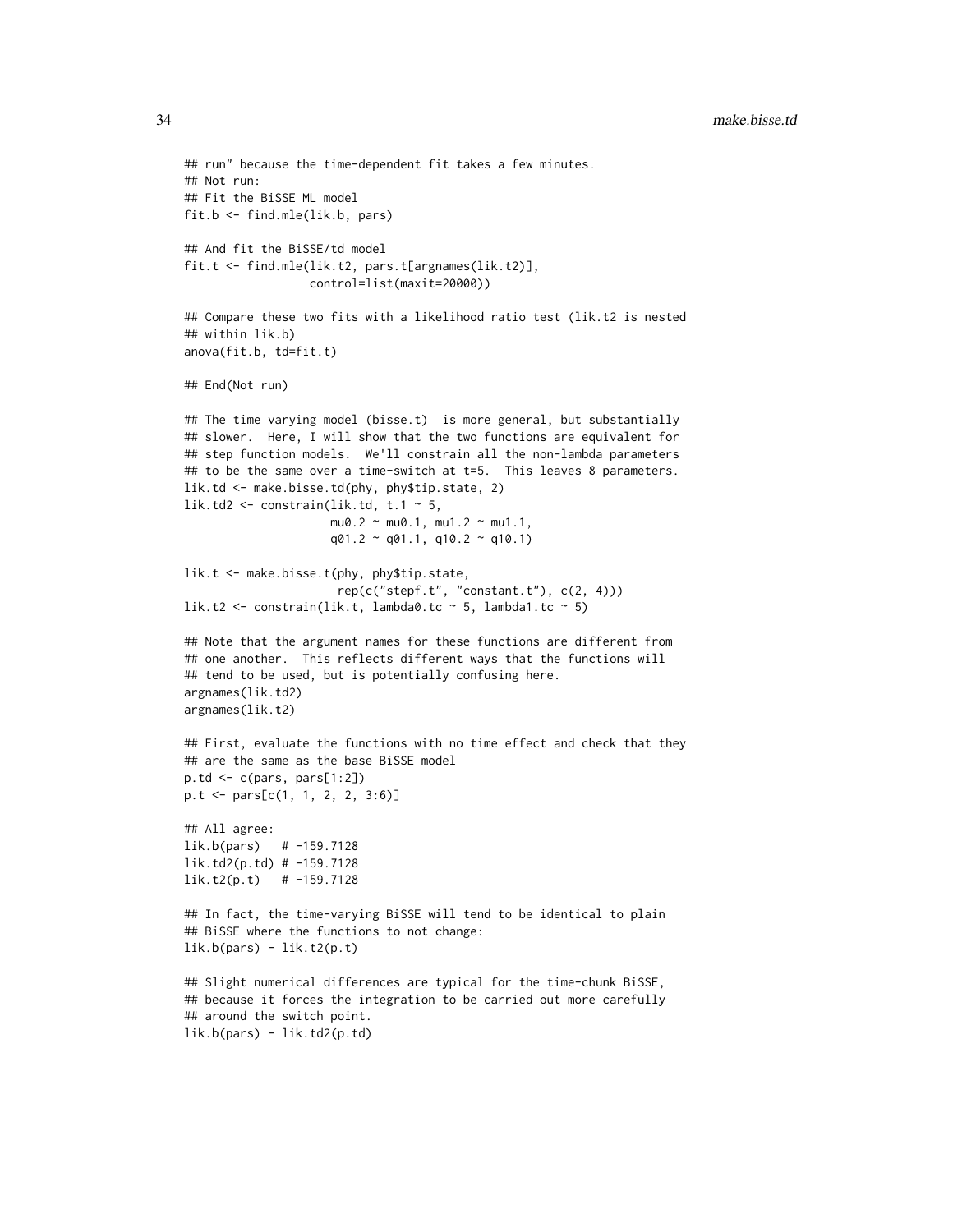```
## Next, evaluate the functions with a time effect (5 time units ago,
## speciation rates were twice the contemporary rate)
p.td2 <- c(pars, pars[1:2]*2)
p.t2 <- c(pars[1], pars[1]*2, pars[2], pars[2]*2, pars[3:6])
## Huge drop in the likelihood (from -159.7128 to -172.7874)
lik.b(pars)
lik.td2(p.td2)
lik.t2(p.t2)
## The small difference remains between the two approaches, but they are
## basically the same.
lik.td2(p.td2) - lik.t2(p.t2)
## There is a small time cost to both time-dependent methods,
## heavily paid for the time-chunk case:
system.time(lik.b(pars))
system.time(lik.td2(p.td)) # 1.9x slower than plain BiSSE
system.time(lik.td2(p.td2)) # 1.9x slower than plain BiSSE
system.time(lik.t2(p.t)) # about the same speed
system.time(lik.t2(p.t2)) # about the same speed
```
make.bisseness *Binary State Speciation and Extinction (Node Enhanced State Shift) Model*

#### Description

Prepare to run BiSSE-ness (Binary State Speciation and Extinction (Node Enhanced State Shift)) on a phylogenetic tree and character distribution. This function creates a likelihood function that can be used in [maximum likelihood](#page-12-1) or [Bayesian](#page-72-1) inference.

## Usage

```
make.bisseness(tree, states, unresolved=NULL, sampling.f=NULL,
               nt.extra=10, strict=TRUE, control=list())
```
#### Arguments

| tree       | An ultrametric bifurcating phylogenetic tree, in ape "phylo" format.                                                                                                                                                                                                                                                     |
|------------|--------------------------------------------------------------------------------------------------------------------------------------------------------------------------------------------------------------------------------------------------------------------------------------------------------------------------|
| states     | A vector of character states, each of which must be 0 or 1, or NA if the state<br>is unknown. This vector must have names that correspond to the tip labels in<br>the phylogenetic tree (tree\$tip.label). For tips corresponding to unresolved<br>clades, the state should be NA.                                       |
| unresolved | Unresolved clade information: see section below for structure.                                                                                                                                                                                                                                                           |
| sampling.f | Vector of length 2 with the estimated proportion of extant species in state 0 and<br>1 that are included in the phylogeny. A value of $c(0.5, 0.75)$ means that half<br>of species in state 0 and three quarters of species in state 1 are included in the<br>phylogeny. By default all species are assumed to be known. |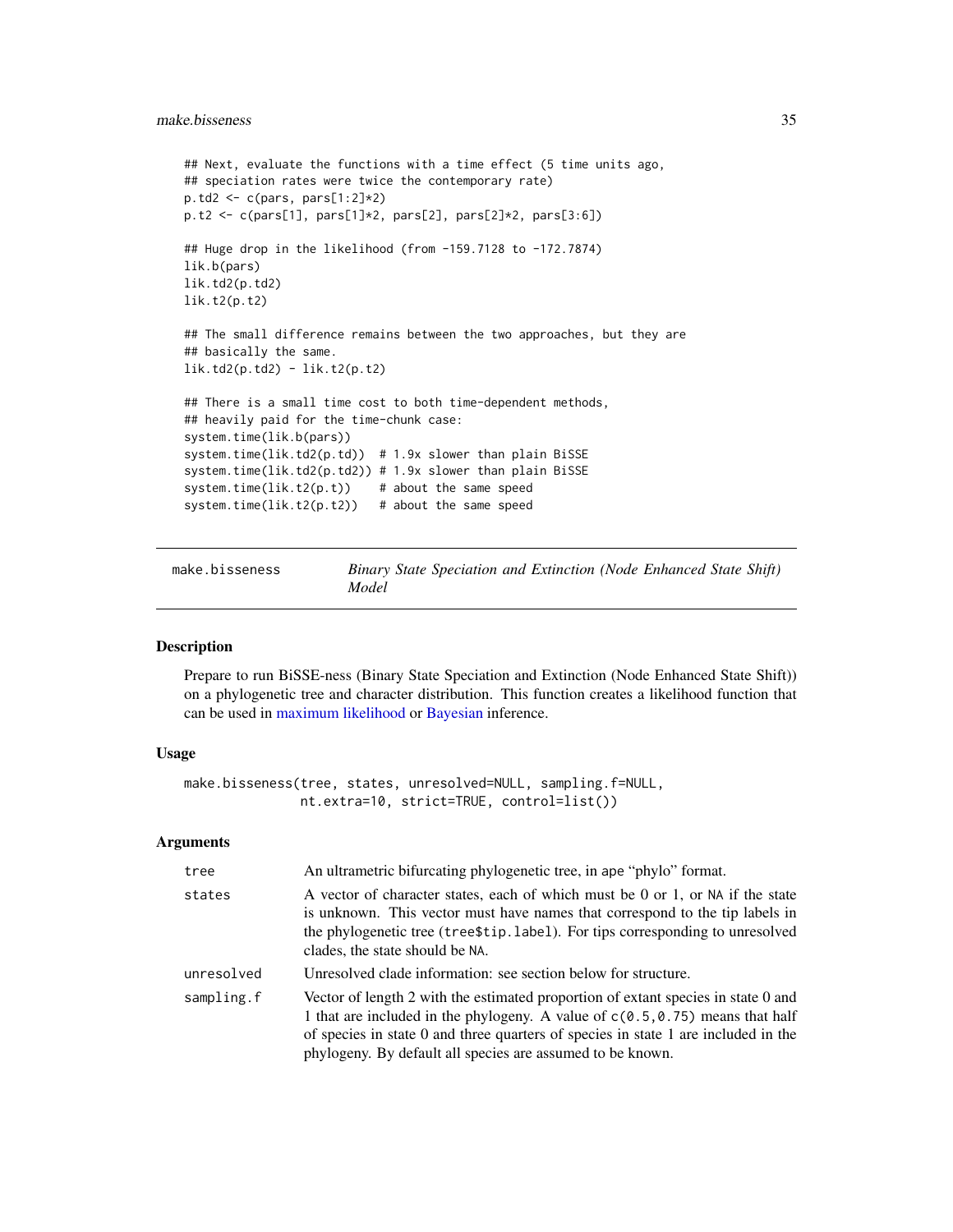| nt.extra | The number of "extra" species to include in the unresolved clade calculations.<br>This is in addition to the largest included unresolved clade.                                                                                                                                                                            |
|----------|----------------------------------------------------------------------------------------------------------------------------------------------------------------------------------------------------------------------------------------------------------------------------------------------------------------------------|
| control  | List of control parameters for the ODE solver. See details in make bisse.                                                                                                                                                                                                                                                  |
| strict   | The states vector is always checked to make sure that the values are 0 and 1<br>only. If strict is TRUE (the default), then the additional check is made that<br><i>every</i> state is present at least once in the tree. The likelihood models tend to be<br>poorly behaved where a state is not represented on the tree. |

#### Details

make.bisse returns a function of class bisse. This function has argument list (and default values) [RICH: Update to BiSSEness?]

```
f(pars, condition.surv=TRUE, root=ROOT.OBS, root.p=NULL,
  intermediates=FALSE)
```
The arguments are interpreted as

- pars A vector of 10 parameters, in the order lambda0, lambda1, mu0, mu1, q01, q10, p0c, p0a, p1c, p1a.
- condition.surv (logical): should the likelihood calculation condition on survival of two lineages and the speciation event subtending them? This is done by default, following Nee et al. 1994. For BiSSE-ness, equation (A5) in Magnuson-Ford and Otto describes how conditioning on survival alters the likelihood of observing the data.
- root: Behaviour at the root (see Maddison et al. 2007, FitzJohn et al. 2009). The possible options are
	- ROOT. FLAT: A flat prior, weighting  $D_0$  and  $D_1$  equally.
	- ROOT.EQUI: Use the equilibrium distribution of the model, as described in Maddison et al. (2007) using equation (A6) in Magnuson-Ford and Otto.
	- ROOT. OBS: Weight  $D_0$  and  $D_1$  by their relative probability of observing the data, following FitzJohn et al. 2009:

$$
D = D_0 \frac{D_0}{D_0 + D_1} + D_1 \frac{D_1}{D_0 + D_1}
$$

- ROOT.GIVEN: Root will be in state 0 with probability root.p[1], and in state 1 with probability root.p[2].
- ROOT.BOTH: Don't do anything at the root, and return both values. (Note that this will not give you a likelihood!).
- root.p: Root weightings for use when root=ROOT.GIVEN. sum(root.p) should equal 1.
- intermediates: Add intermediates to the returned value as attributes:
	- cache: Cached tree traversal information.
	- intermediates: Mostly branch end information.
	- $-$  vals: Root *D* values.

At this point, you will have to poke about in the source for more information on these.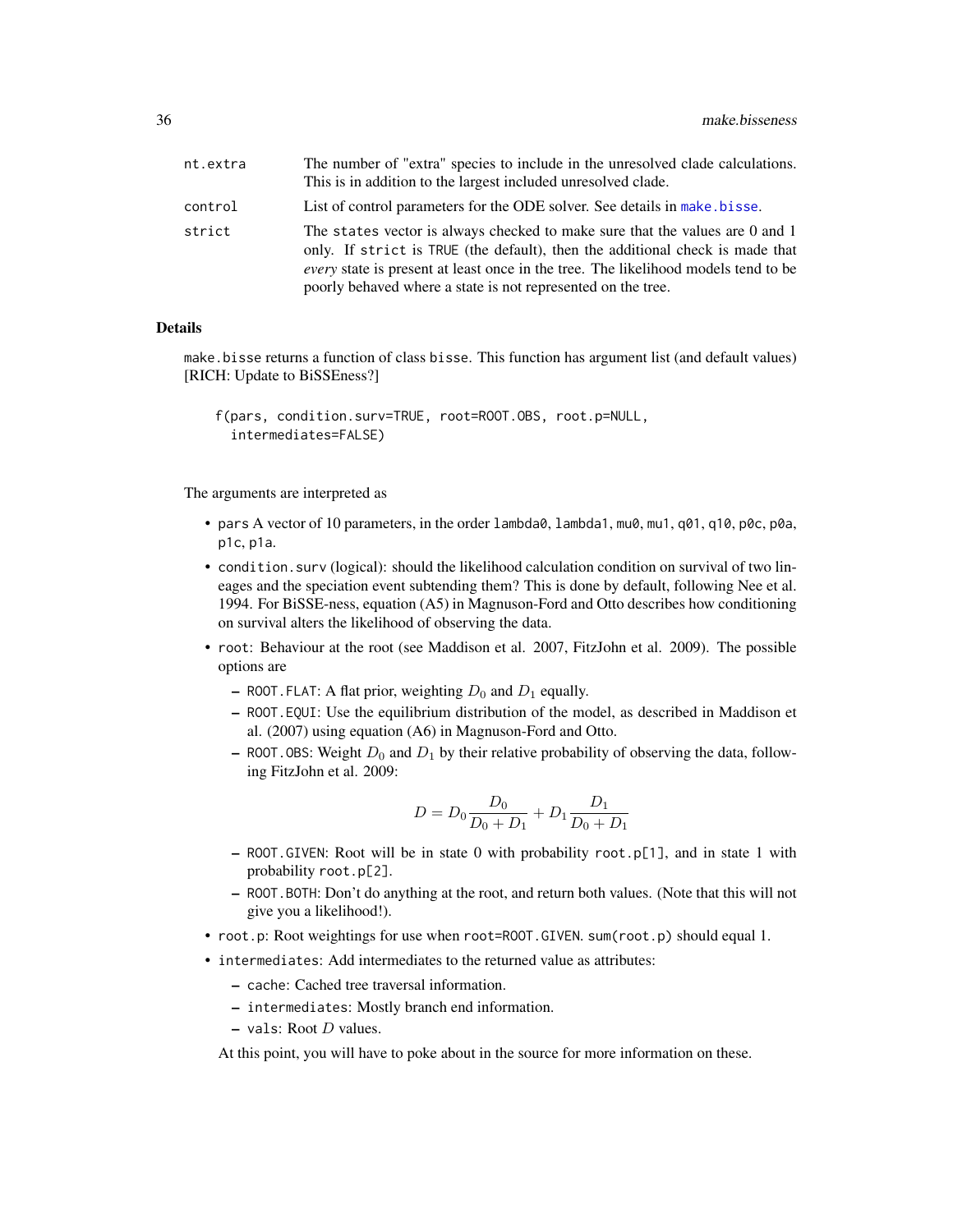#### make.bisseness 37

### Unresolved clade information

This must be a data. frame with at least the four columns

- tip.label, giving the name of the tip to which the data applies
- Nc, giving the number of species in the clade
- n0, n1, giving the number of species known to be in state 0 and 1, respectively.

These columns may be in any order, and additional columns will be ignored. (Note that column names are case sensitive).

An alternative way of specifying unresolved clade information is to use the function [make.clade.tree](#page-40-0) to construct a tree where tips that represent clades contain information about which species are contained within the clades. With a clade.tree, the unresolved object will be automatically constructed from the state information in states. (In this case, states must contain state information for the species contained within the unresolved clades.)

#### Author(s)

Karen Magnuson-Ford

### References

FitzJohn R.G., Maddison W.P., and Otto S.P. 2009. Estimating trait-dependent speciation and extinction rates from incompletely resolved phylogenies. Syst. Biol. 58:595-611.

Maddison W.P., Midford P.E., and Otto S.P. 2007. Estimating a binary character's effect on speciation and extinction. Syst. Biol. 56:701-710.

Magnuson-Ford, K., and Otto, S.P. 2012. Linking the investigations of character evolution and species diversification. American Naturalist, in press.

Nee S., May R.M., and Harvey P.H. 1994. The reconstructed evolutionary process. Philos. Trans. R. Soc. Lond. B Biol. Sci. 344:305-311.

#### See Also

[make.bisse](#page-23-0) for the model with no state change at nodes.

[tree.bisseness](#page-82-0) for simulating trees under the BiSSE-ness model.

[constrain](#page-10-0) for making submodels, [find.mle](#page-12-0) for ML parameter estimation, [mcmc](#page-72-0) for MCMC integration, and [make.bd](#page-17-0) for state-independent birth-death models.

The help pages for [find.mle](#page-12-0) has further examples of ML searches on full and constrained BiSSE models.

```
## Due to a change in sample() behaviour in newer R it is necessary to
## use an older algorithm to replicate the previous examples
if (getRversion() >= "3.6.0") {
 RNGkind(sample.kind = "Rounding")
}
```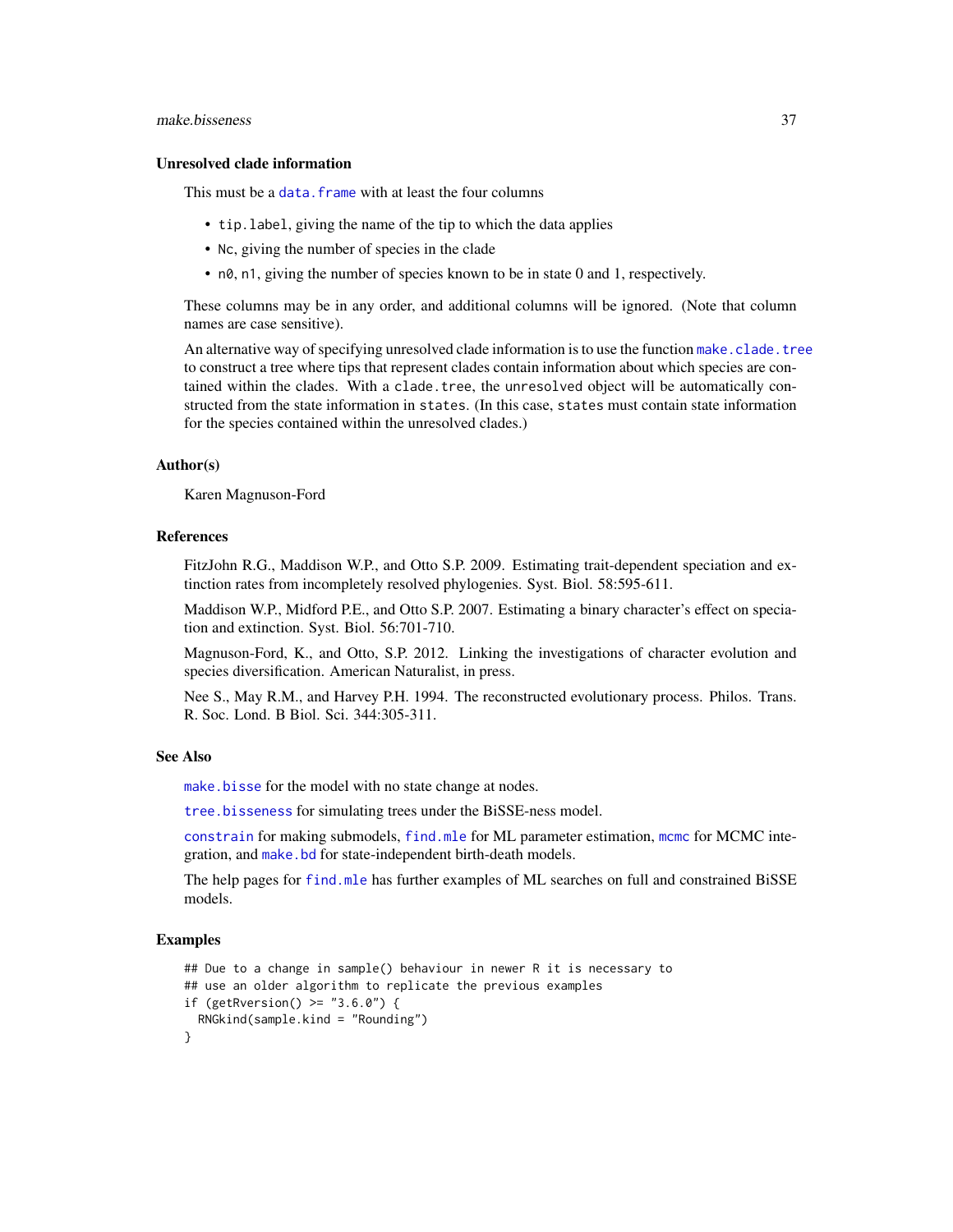38 make.bisseness

```
## First we simulate a 50 species tree, assuming cladogenetic shifts in
## the trait (i.e., the trait only changes at speciation).
## Red is state '1', black is state '0', and we let red lineages
## speciate at twice the rate of black lineages.
## The simulation starts in state 0.
set.seed(3)
pars <- c(0.1, 0.2, 0.03, 0.03, 0, 0, 0.1, 0, 0.1, 0)
phy <- tree.bisseness(pars, max.taxa=50, x0=0)
phy$tip.state
h <- history.from.sim.discrete(phy, 0:1)
plot(h, phy)
## This builds the likelihood of the data according to BiSSEness:
lik <- make.bisseness(phy, phy$tip.state)
## e.g., the likelihood of the true parameters is:
lik(pars) # -174.7954
## ML search: First we make hueristic guess at a starting point, based
## on the constant-rate birth-death model assuming anagenesis (uses
## \link{make.bd}).
startp <- starting.point.bisse(phy)
## We then take the total amount of anagenetic change expected across
## the tree and assign half of this change to anagenesis and half to
## cladogenetic change at the nodes as a heuristic starting point:
t <- branching.times(phy)
tryq <- 1/2 * startp[["q01"]] * sum(t)/length(t)
p <- c(startp[1:4], startp[5:6]/2, p0c=tryq, p0a=0.5, p1c=tryq, p1a=0.5)
## Start an ML search from this point. This takes some time (~12s), so
## is not run by default.
## Not run:
fit <- find.mle(lik, p, method="subplex")
logLik(fit) # -174.0104
## Compare the fit to a constrained model that only allows the trait
## to change along a lineage (anagenesis). This also takes some time
## (~12s)
lik.no.clado <- constrain(lik, p0c \sim 0, p1c \sim 0)
fit.no.clado <- find.mle(lik.no.clado,p[argnames(lik.no.clado)])
logLik(fit.no.clado) # -174.0577
## This is consistent with what BiSSE finds:
likB <- make.bisse(phy, phy$tip.state)
fitB <- find.mle(likB, startp, method="subplex")
logLik(fitB) # -174.0576
## With only this 50-species tree, there is no statistical support
## for the more complicated BiSSE-ness model that allows cladogenesis:
anova(fit, no.clado=fit.no.clado)
```

```
## Note that anova() performs a likelihood ratio test here.
```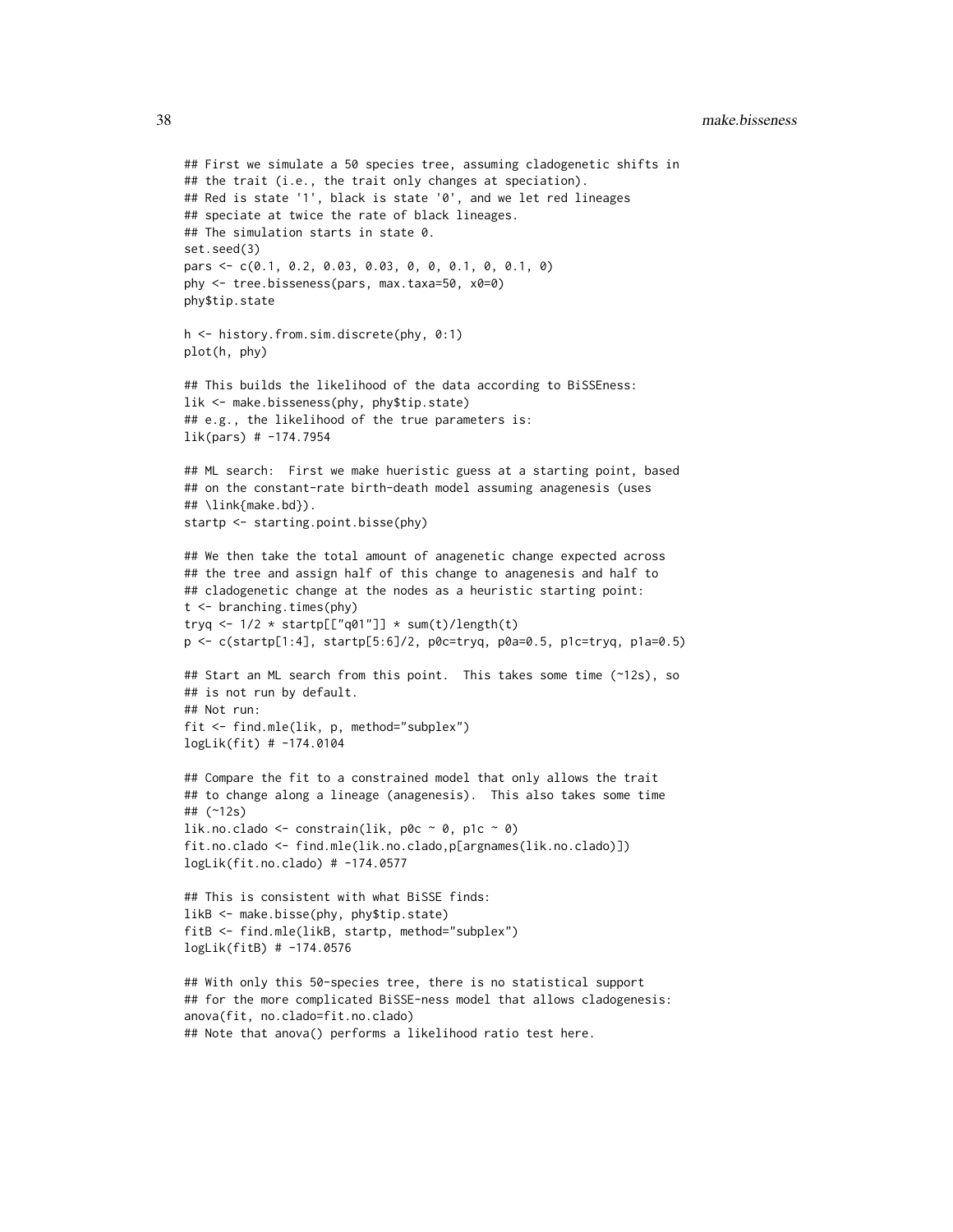### make.bisseness 39

```
## If the above is repeated with max.taxa=250, BiSSE-ness rejects the
## constrained model in favor of one that allows cladogenetic change.
## MCMC run: We use the ML estimate from the full model
## as a starting point.
##
## We shift all very small numbers up to 1e-4 to allow the derivatives
## to be calculated.
ml.start.pt <- pmax(coef(fit), 1e-4)
## Make exponential priors for the rate parameters and uniform priors
## for the cladogenetic change probability prarameters.
make.prior.exp_ness <- function(r, min=0, max=1) {
  function(pars) {
    sum(dexp(pars[1:6], rate=r, log=TRUE)) +
      sum(dunif(pars[7:10], min, max, log=TRUE))
  }
}
## Choosing the slice sampling parameter, w (affects speed):
library(numDeriv)
hess <- hessian(lik, ml.start.pt)
vcv <- -solve(hess)
sehess <- sqrt(abs(diag(vcv)))
w \leftarrow 2 * \text{pmin}(\text{sehess}, .2)## Setting the priors
r <- log(length(phy$tip.label))/max(branching.times(phy))
prior <- make.prior.exp_ness(1/(2*r))
prior(ml.start.pt)
## Running the mcmc chain (only 10 steps are shown for illustration)
steps <- 10
set.seed(1) # For reproducibility
output <- mcmc(lik, ml.start.pt, nsteps=steps, w=w, prior=prior)
## Unresolved tip clade: Here we collapse one clade in the 50 species
## tree (involving sister species sp70 and sp71) and illustrate the use
## of BiSSEness with unresolved tip clades.
slimphy <- drop.tip(phy,c("sp71"))
states <- slimphy$tip.state[slimphy$tip.label]
states["sp70"] <- NA
unresolved <- data.frame(tip.label=c("sp70"), Nc=2, n0=2, n1=0)
## This builds the likelihood of the data according to BiSSEness:
lik.unresolved <- make.bisseness(slimphy, states, unresolved)
## e.g., the likelihood of the true parameters is:
lik.unresolved(pars) # -174.6575## ML search from the heuristic starting point used above:
fit.unresolved <- find.mle(lik.unresolved, p, method="subplex")
```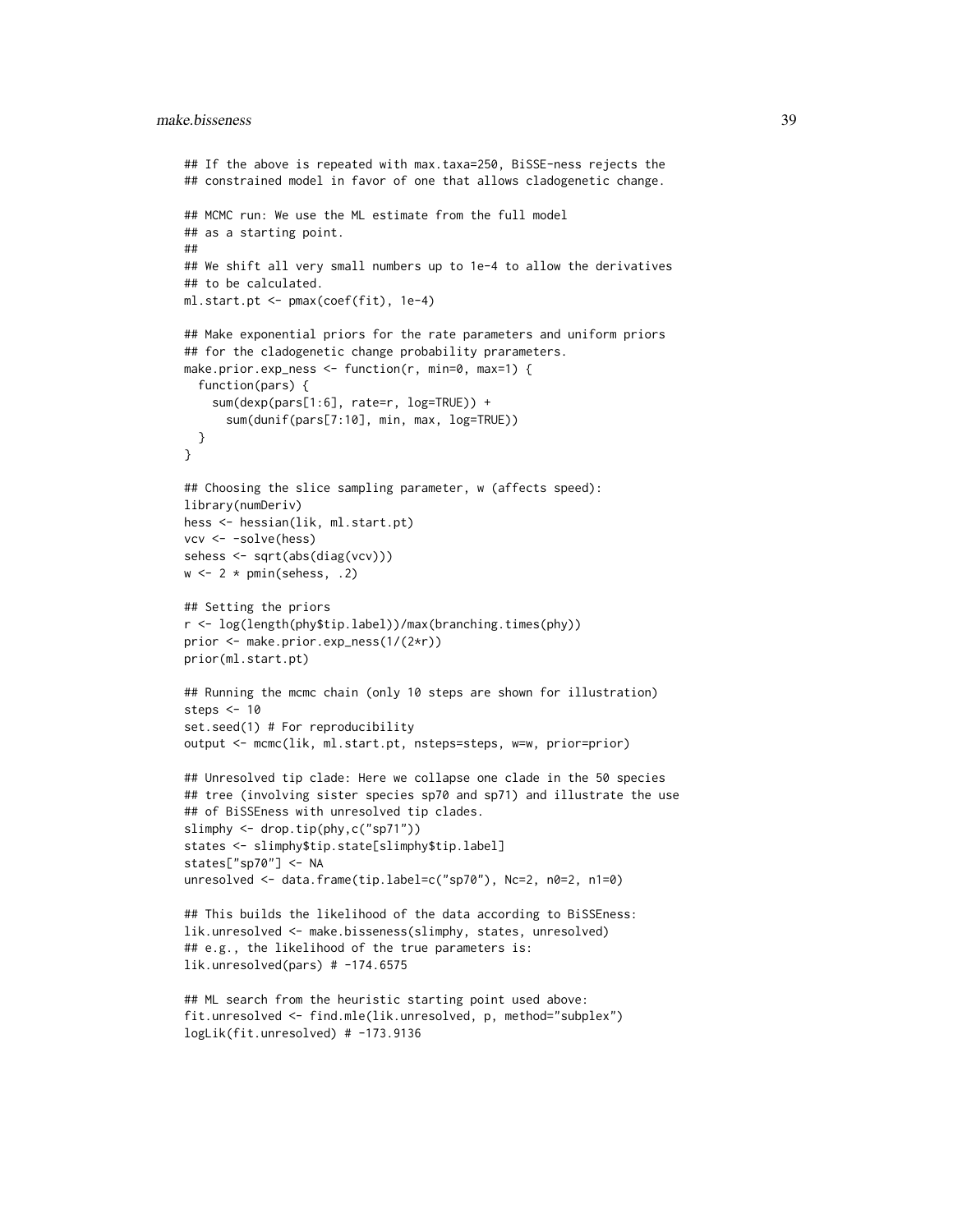## End(Not run)

### Description

Create a likelihood function for models of simple Brownian Motion (BM), Ornstein-Uhlenbeck (OU), or Early Burst (EB) character evolution, or BM on a "lambda" rescaled tree. This function creates a likelihood function that can be used in [maximum likelihood](#page-12-0) or [Bayesian](#page-72-0) inference.

#### Usage

make.bm(tree, states, states.sd=0, control=list()) make.ou(tree, states, states.sd=0, with.optimum=FALSE, control=list()) make.eb(tree, states, states.sd=0, control=list()) make.lambda(tree, states, states.sd=0, control=list())

### Arguments

| tree         | A bifurcating phylogenetic tree, in ape "phylo" format.                                                                                                                                                                                                                                        |
|--------------|------------------------------------------------------------------------------------------------------------------------------------------------------------------------------------------------------------------------------------------------------------------------------------------------|
| states       | A vector of continuous valued character states. This vector must be named with<br>the tip labels of tree.                                                                                                                                                                                      |
| states.sd    | An optional vector of measurement errors, as standard deviation around the<br>mean. If a single value is given it is used for all tips, otherwise the vector must<br>be named as for states.                                                                                                   |
| with.optimum | Should the optimum (often "theta") be considered a free parameter? The default,<br>FALSE, makes this behave like geiger's fitContinuous. Setting TRUE leaves the<br>optimin to be a free parameter to be estimated. This setting can (currently) only<br>be set to TRUE with method="pruning". |
| control      | A list of control parameters. See details below.                                                                                                                                                                                                                                               |

#### **Details**

The control argument is a named list of options.

The main option is method. Specifying control=list(method="vcv") uses a variance-covariance matrix based approach to compute the likelihood. This is similar to the approach used by geiger, and is the default.

Two alternative approaches are available. control=list(method="pruning") uses the transition density function for brownian motion along each branch, similar to how most methods in diversitree are computed. This second approach is much faster for very large trees. control=list(method="contrasts") uses Freckleton (2012)'s contrasts based approach, which is also much faster on large trees.

When method="pruning" is specified, backend="R" or backend="C" may also be provided, which switch between a slow (and stable) R calculator and a fast (but less extensively tested) C calculator. backend="R" is currently the default.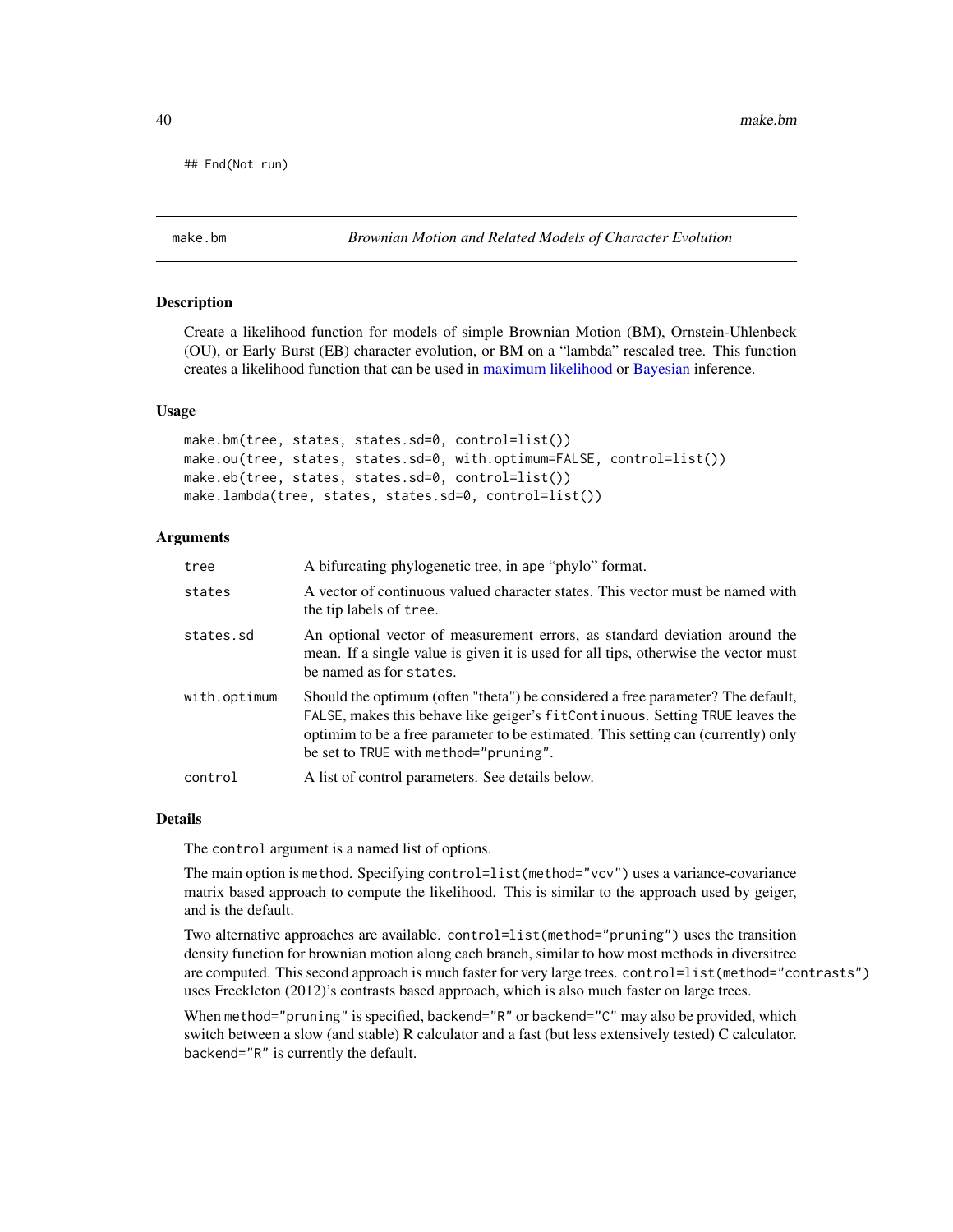### make.clade.tree 41

The VCV-based functions are heavily based on fitContinuous in the geiger package.

For non-ultrametric trees with OU models, computed likelihoods may differ because of the different root treatments. This is particularly the case for models where the optimum is estimated.

For the EB model, the parameter intepretation follows geiger; the 'a' parameter is equivalent to -log(g) in Bloomberg et al. 2003; when negative it indicates a decelerating rate of trait evolution over time. When zero, it reduces to Brownian motion.

### Author(s)

Richard G. FitzJohn

#### See Also

See <https://www.zoology.ubc.ca/prog/diversitree/examples/ou-nonultrametric/> for a discussion about calculations on non-ultrametric trees.

### Examples

```
## Random data (following APE)
data(bird.orders)
set.seed(1)
x <- structure(rnorm(length(bird.orders$tip.label)),
               names=bird.orders$tip.label)
## Not run:
## With the VCV approach
fit1 <- find.mle(make.bm(bird.orders, x), .1)
## With the pruning calculations
```

```
lik.pruning <- make.bm(bird.orders, x, control=list(method="pruning"))
fit2 <- find.mle(lik.pruning, .1)
```

```
## All the same (need to drop the function from this though)
all.equal(fit1[-7], fit2[-7])
```

```
## If this is the same as the estimates from Geiger, to within the
## tolerances expected for the calculation and optimisation:
fit3 <- fitContinuous(bird.orders, x)
all.equal(fit3$Trait1$lnl, fit1$lnLik)
all.equal(fit3$Trait1$beta, fit1$par, check.attributes=FALSE)
```

```
## End(Not run)
```
<span id="page-40-0"></span>make.clade.tree *Make a "Clade Tree"*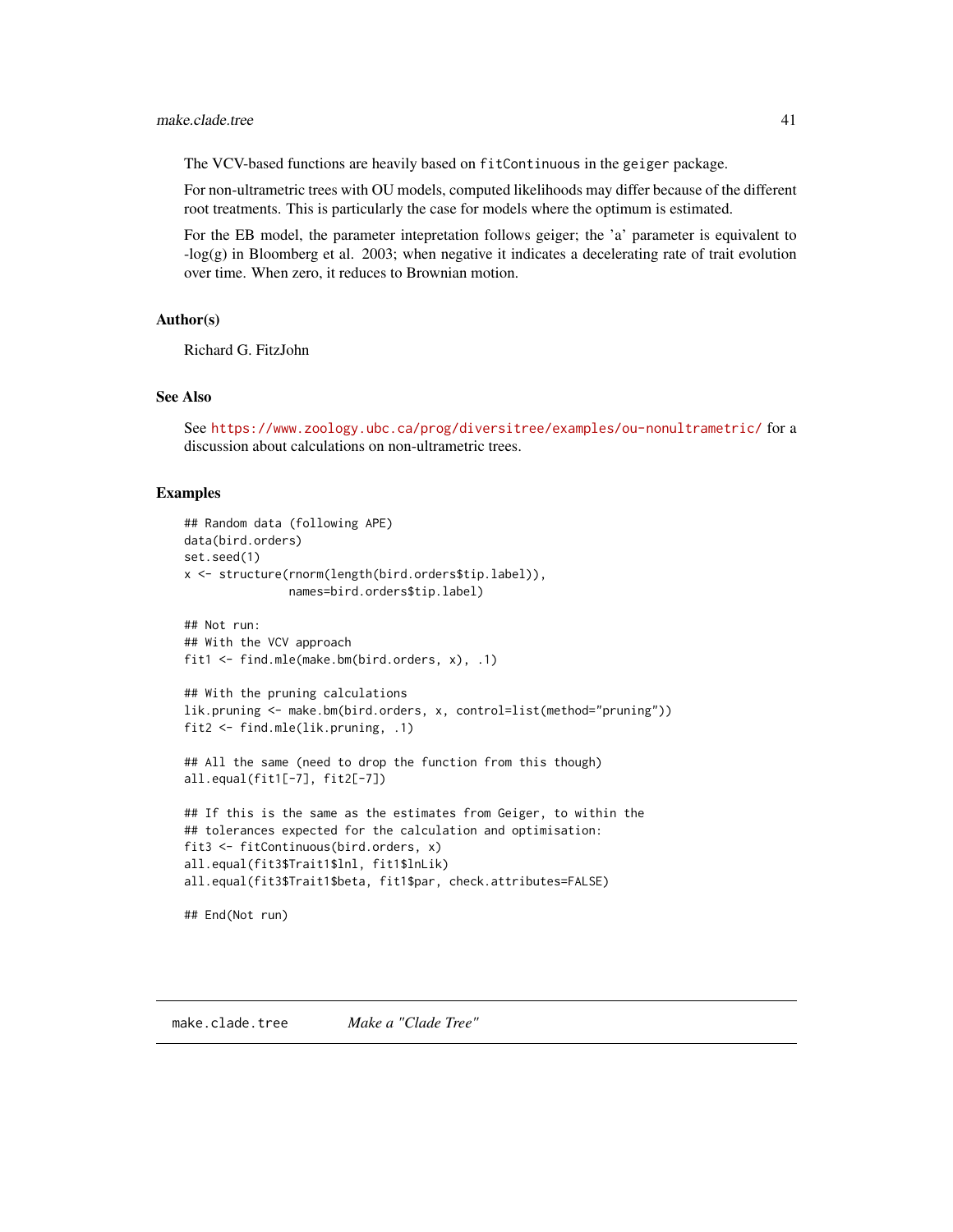#### Description

This function makes a "clade tree", where tips represent clades. It is designed to make working with unresolved clade information in [make.bisse](#page-23-0) more straightforward. clade.tree objects have their own plotting methods.

#### Usage

```
make.clade.tree(tree, clades)
clades.from.polytomies(tree)
clades.from.classification(tree, class, check=TRUE)
```
### Arguments

| tree   | An ultrametric phylogenetic tree, in ape "phylo" format.                                                                                                               |
|--------|------------------------------------------------------------------------------------------------------------------------------------------------------------------------|
| clades | A list, where the name of each element represents a tip in tree and each element<br>is a character vector containing the names of species contained within that clade. |
| class  | A vector along tree \$tip. label, indicating the class to which each tip belongs.                                                                                      |
| check  | Logical, indicating whether a (potentially slow) check will be done to ensure<br>that all resulting clades are reciprocally monophyletic within the tree.              |

### Details

The idea here is that make.bisse takes a tree and a named character state vector. If the phylogenetic tree contains information about the membership of clades, then the unresolved clade information can be constructed automatically. The names chosen should therefore reflect the names used in the state information.

# Note

Currently, clade.tree objects work poorly with some ape functions.

# Author(s)

Richard G. FitzJohn

make.classe *Cladogenetic State change Speciation and Extinction Model*

#### Description

Prepare to run ClaSSE (Cladogenetic State change Speciation and Extinction) on a phylogenetic tree and character distribution. This function creates a likelihood function that can be used in [maximum](#page-12-0) [likelihood](#page-12-0) or [Bayesian](#page-72-0) inference.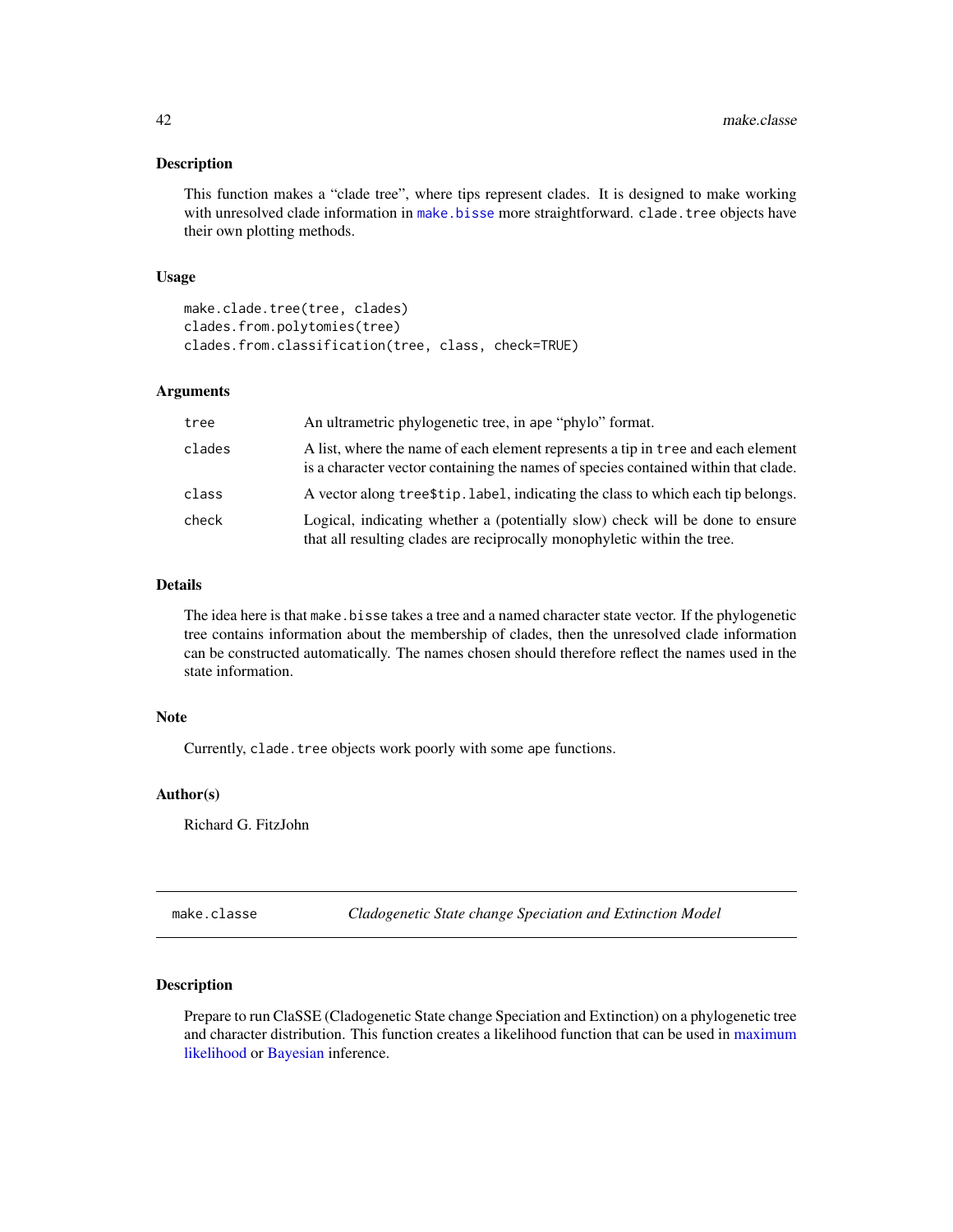#### make.classe 43

### Usage

```
make.classe(tree, states, k, sampling.f=NULL, strict=TRUE,
            control=list())
starting.point.classe(tree, k, eps=0.5)
```
#### Arguments

| tree       | An ultrametric bifurcating phylogenetic tree, in ape "phylo" format.                                                                                                                                                                                                                                                                                                                                   |
|------------|--------------------------------------------------------------------------------------------------------------------------------------------------------------------------------------------------------------------------------------------------------------------------------------------------------------------------------------------------------------------------------------------------------|
| states     | A vector of character states, each of which must be an integer between 1 and k.<br>This vector must have names that correspond to the tip labels in the phylogenetic<br>tree (tree\$tip.label).                                                                                                                                                                                                        |
| k          | The number of states. (The maximum now is 31, but that can easily be increased<br>if necessary.)                                                                                                                                                                                                                                                                                                       |
| sampling.f | Vector of length k where sampling. f[i] is the proportion of species in state i<br>that are present in the phylogeny. A value of $c(0.5, 0.75, 1)$ means that half of<br>species in state 1, three quarters of species in state 2, and all species in state 3<br>are included in the phylogeny. By default all species are assumed to be known                                                         |
| strict     | The states vector is always checked to make sure that the values are integers<br>on 1:k. If strict is TRUE (the default), then the additional check is made that<br><i>every</i> state is present. The likelihood models tend to be poorly behaved where<br>states are missing, but there are cases (missing intermediate states for meristic<br>characters) where allowing such models may be useful. |
| control    | List of control parameters for the ODE solver. See details in make bisse.                                                                                                                                                                                                                                                                                                                              |
| eps        | Ratio of extinction to speciation rates to be used when choosing a starting set of<br>parameters. The procedure used is based on Magallon $\&$ Sanderson (2001).                                                                                                                                                                                                                                       |

### Details

The ClaSSE model with  $k = 2$  is equivalent to but a different parameterization than the [BiSSE-ness](#page-34-0) model. The [GeoSSE](#page-44-0) model can be constructed from ClaSSE with  $k = 3$ ; see the example below.

make.classe returns a function of class classe. The arguments and default values for this function are:

```
f(pars, condition.surv=TRUE, root=ROOT.OBS, root.p=NULL,
  intermediates=FALSE)
```
The arguments of this function are explained in [make.bisse.](#page-23-0) The speciation rate parameters are lambda\_ijk, ordered with k changing fastest and insisting on  $j < k$ .

With more than 9 states, lambda\_ijk and  $q$ \_ij can be ambiguous (e.g. is  $q113$  1->13 or 11->3?). To avoid this, the numbers are zero padded (so that the above would be  $q0113$  or  $q1103$  for  $1-$ >13 and 11->3 respectively). It might be easier to rename the arguments in practice though. More human-friendly handling of large speciation rate arrays is in the works.

starting.point.classe produces a first-guess set of parameters, ignoring character states.

Unresolved clade methods are not available for ClaSSE.

Tree simulation methods are not yet available for ClaSSE.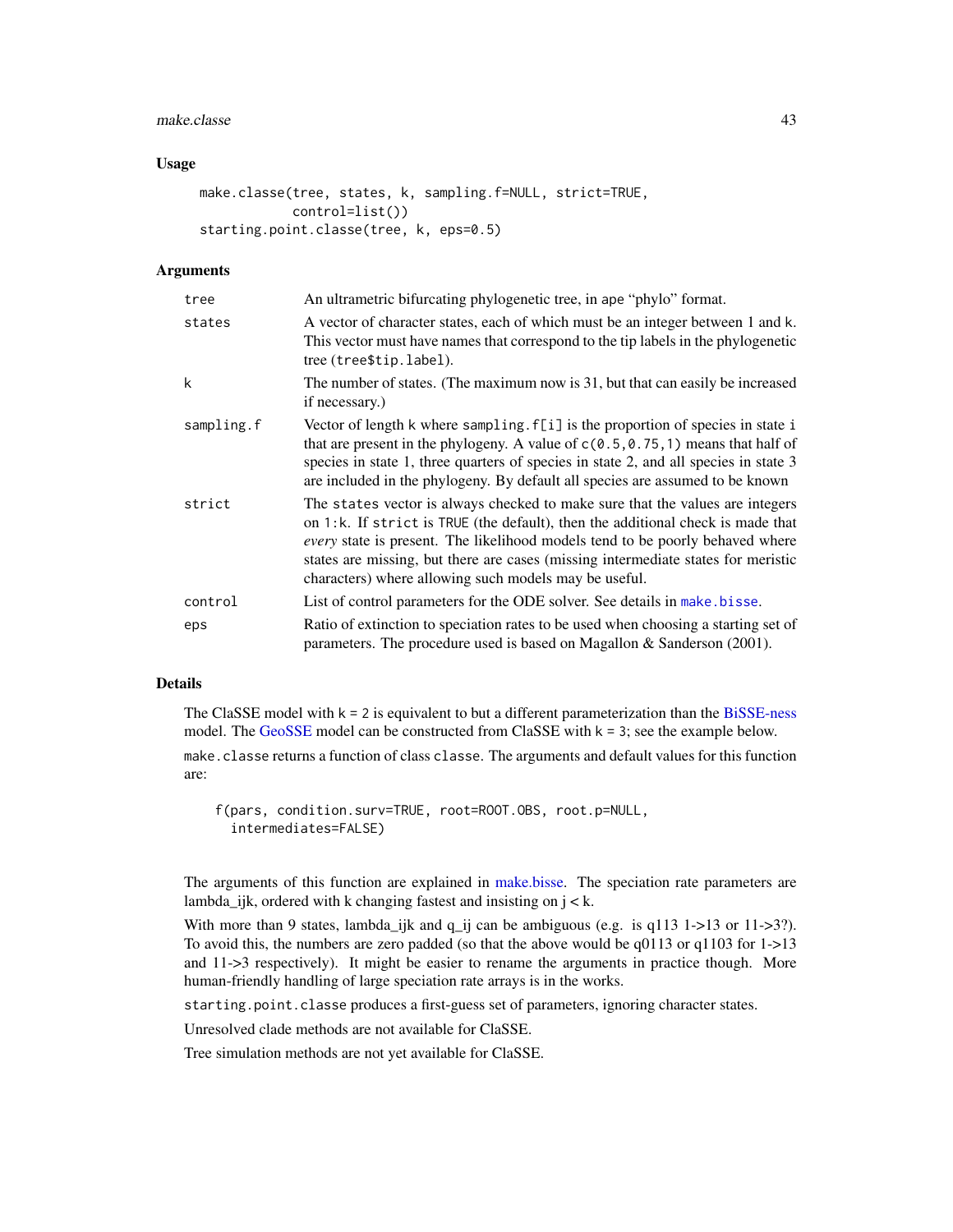#### Author(s)

Emma E. Goldberg

#### References

FitzJohn R.G., Maddison W.P., and Otto S.P. 2009. Estimating trait-dependent speciation and extinction rates from incompletely resolved phylogenies. Syst. Biol. 58:595-611.

Goldberg E.E. and Igic B. Tempo and mode in plant breeding system evolution. In review.

Maddison W.P., Midford P.E., and Otto S.P. 2007. Estimating a binary character's effect on speciation and extinction. Syst. Biol. 56:701-710.

Magallon S. and Sanderson M.J. 2001. Absolute diversification rates in angiospem clades. Evol. 55:1762-1780.

Magnuson-Ford, K., and Otto, S.P. 2012. Linking the investigations of character evolution and species diversification. American Naturalist, in press.

### See Also

[constrain](#page-10-0) for making submodels, [find.mle](#page-12-0) for ML parameter estimation, and [mcmc](#page-72-0) for MCMC integration. The help page for [find.mle](#page-12-0) has further examples of ML searches on full and constrained BiSSE models. Things work similarly for ClaSSE, just with different speciation parameters.

[make.bisse](#page-23-0), [make.bisseness](#page-34-0), [make.geosse](#page-44-0), [make.musse](#page-54-0) for similar models and further relevant examples.

```
## Due to a change in sample() behaviour in newer R it is necessary to
## use an older algorithm to replicate the previous examples
if (getRversion() >= "3.6.0") {
  RNGkind(sample.kind = "Rounding")
}
## GeoSSE equivalence
## Same tree simulated in ?make.geosse
pars <- c(1.5, 0.5, 1.0, 0.7, 0.7, 2.5, 0.5)
names(pars) <- diversitree:::default.argnames.geosse()
set.seed(5)
phy <- tree.geosse(pars, max.t=4, x0=0)
lik.g <- make.geosse(phy, phy$tip.state)
pars.g <- c(1.5, 0.5, 1.0, 0.7, 0.7, 1.4, 1.3)
names(pars.g) <- argnames(lik.g)
lik.c <- make.classe(phy, phy$tip.state+1, 3)
pars.c <- 0 * starting.point.classe(phy, 3)
pars.c['lambda222'] <- pars.c['lambda112'] <- pars.g['sA']
pars.c['lambda333'] <- pars.c['lambda113'] <- pars.g['sB']
pars.c['lambda123'] <- pars.g['sAB']
pars.c['mu2'] <- pars.c['q13'] <- pars.g['xA']
```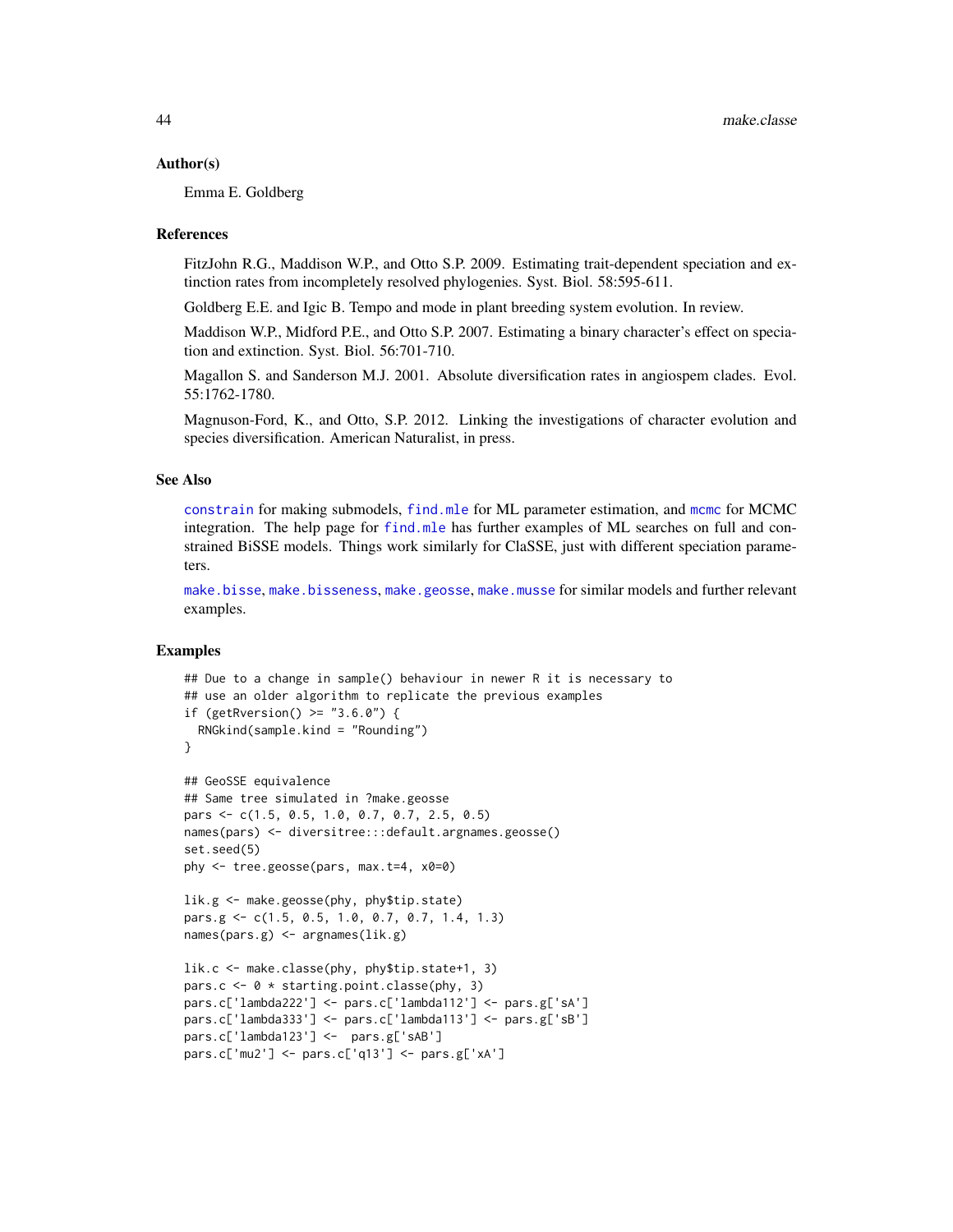# make.geosse 45

```
pars.c['mu3'] <- pars.c['q12'] <- pars.g['xB']
pars.c['q21'] <- pars.g['dA']
pars.c['q31'] <- pars.g['dB']
lik.g(pars.g) # -175.7685
lik.c(pars.c) # -175.7685
```
<span id="page-44-0"></span>make.geosse *Geographic State Speciation and Extinction Model*

# Description

Prepare to run GeoSSE (Geographic State Speciation and Extinction) on a phylogenetic tree and character distribution. This function creates a likelihood function that can be used in [maximum](#page-12-0) [likelihood](#page-12-0) or [Bayesian](#page-72-0) inference.

### Usage

```
make.geosse(tree, states, sampling.f=NULL, strict=TRUE,
 control=list())
starting.point.geosse(tree, eps=0.5)
```
# Arguments

| tree       | An ultrametric bifurcating phylogenetic tree, in ape "phylo" format.                                                                                                                                                                                                                                                                                            |
|------------|-----------------------------------------------------------------------------------------------------------------------------------------------------------------------------------------------------------------------------------------------------------------------------------------------------------------------------------------------------------------|
| states     | A vector of character states, each of which must be 0 (in both regions/widespread;<br>AB), 1 or 2 (endemic to one region; A or B), or NA if the state is unknown. This<br>vector must have names that correspond to the tip labels in the phylogenetic tree<br>(tree\$tip.label).                                                                               |
| sampling.f | Vector of length 3 with the estimated proportion of extant species in states 0, 1<br>and 2 that are included in the phylogeny. A value of $c(0.5, 0.75, 1)$ means that<br>half of species in state 0, three quarters of species in state 1, and all the species<br>in state 2 are included in the phylogeny. By default all species are assumed to<br>be known. |
| strict     | The states vector is always checked to make sure that the values are 0, 1 and<br>2 only. If strict is TRUE (the default), then the additional check is made that<br><i>every</i> state is present. The likelihood models tend to be poorly behaved where<br>states are missing.                                                                                 |
| control    | List of control parameters for the ODE solver. See details in make bisse.                                                                                                                                                                                                                                                                                       |
| eps        | Ratio of extinction to speciation rates to be used when choosing a starting set of<br>parameters. The procedure used is based on Magallon & Sanderson (2001).                                                                                                                                                                                                   |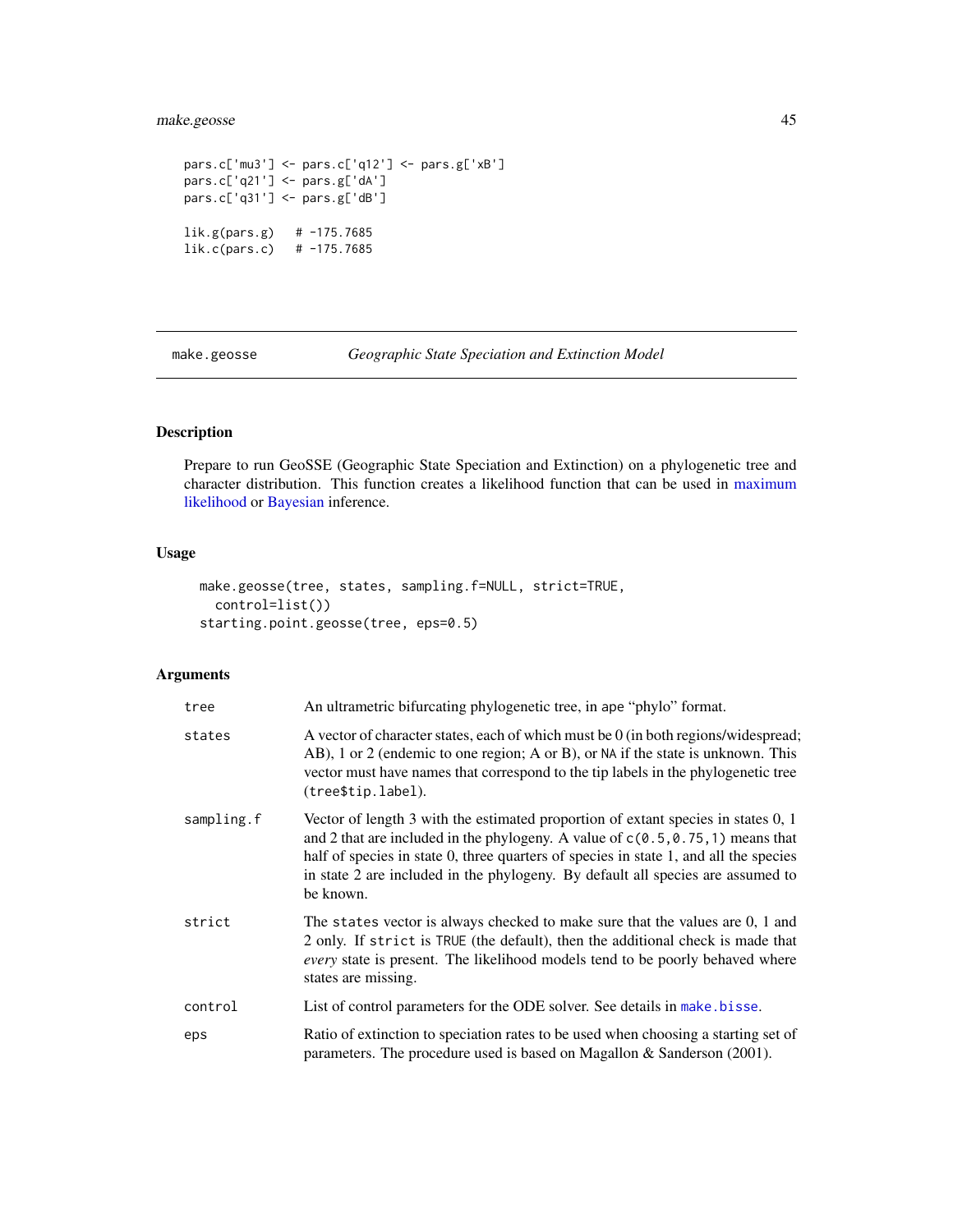#### Details

make.geosse returns a function of class geosse. The arguments and default values for this function are:

```
f(pars, condition.surv=TRUE, root=ROOT.OBS, root.p=NULL,
  intermediates=FALSE)
```
The arguments of this function are explained in [make.bisse.](#page-23-0) The parameter vector pars is ordered sA, sB, sAB, xA, xB, dA, dB.

Unresolved clade methods are not available for GeoSSE. With three states, it would rapidly become computationally infeasible.

### Author(s)

Emma E. Goldberg

# References

FitzJohn R.G., Maddison W.P., and Otto S.P. 2009. Estimating trait-dependent speciation and extinction rates from incompletely resolved phylogenies. Syst. Biol. 58:595-611.

Goldberg E.E., Lancaster L.T., and Ree R.H. 2011. Phylogenetic inference of reciprocal effects between geographic range evolution and diversification. Syst. Biol. 60:451-465.

Maddison W.P., Midford P.E., and Otto S.P. 2007. Estimating a binary character's effect on speciation and extinction. Syst. Biol. 56:701-710.

Magallon S. and Sanderson M.J. 2001. Absolute diversification rates in angiospem clades. Evol. 55:1762-1780.

### See Also

[constrain](#page-10-0) for making submodels, [find.mle](#page-12-0) for ML parameter estimation, [mcmc](#page-72-0) for MCMC integration, [make.bisse](#page-23-0) for further relevant examples.

The help page for [find.mle](#page-12-0) has further examples of ML searches on full and constrained BiSSE models. Things work similarly for GeoSSE, just with different parameters.

```
## Due to a change in sample() behaviour in newer R it is necessary to
## use an older algorithm to replicate the previous examples
if (getRversion() >= "3.6.0") {
 RNGkind(sample.kind = "Rounding")
}
## Parameter values
pars <- c(1.5, 0.5, 1.0, 0.7, 0.7, 2.5, 0.5)
names(pars) <- diversitree:::default.argnames.geosse()
## Simulate a tree
```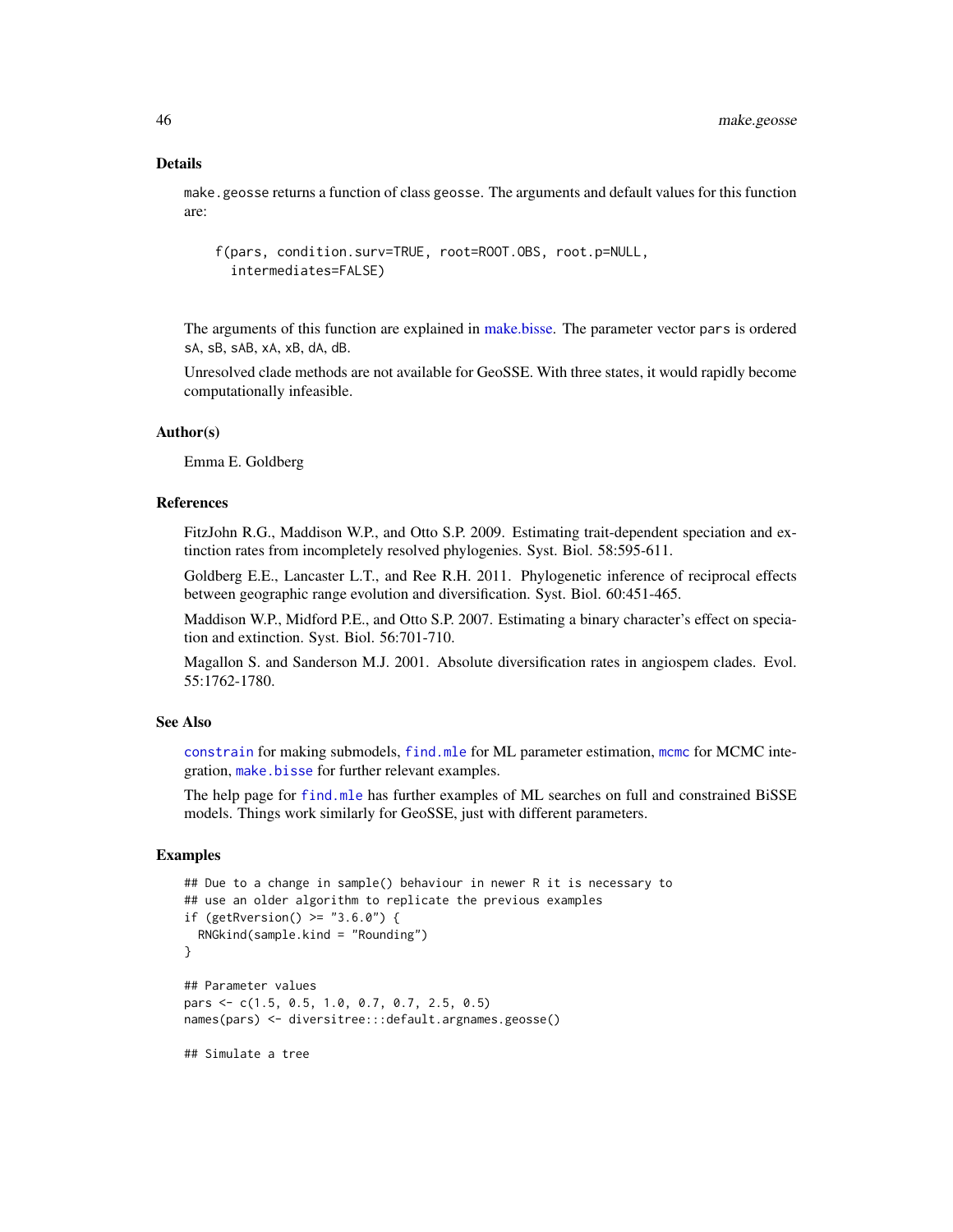```
make.geosse.split 47
```

```
set.seed(5)
phy <- tree.geosse(pars, max.t=4, x0=0)
## See the data
statecols <- c("AB"="purple", "A"="blue", "B"="red")
plot(phy, tip.color=statecols[phy$tip.state+1], cex=0.5)
## The likelihood function
lik <- make.geosse(phy, phy$tip.state)
## With "true" parameter values
lik(pars) # -168.4791
## A guess at a starting point.
p <- starting.point.geosse(phy)
## Start an ML search from this point (takes a couple minutes to run).
## Not run:
fit <- find.mle(lik, p, method="subplex")
logLik(fit) # -165.9965
## Compare with sim values.
rbind(real=pars, estimated=round(coef(fit), 2))
## A model with constraints on the dispersal rates.
lik.d \leq constrain(lik, dA \sim dB)
fit.d <- find.mle(lik.d, p[-7])
logLik(fit.d) # -166.7076
## A model with constraints on the speciation rates.
lik.s <- constrain(lik, sA \sim sB, sAB \sim 0)
fit.s <- find.mle(lik.s, p[-c(2,3)])
logLik(fit.s) # -169.0123
## End(Not run)
## "Skeletal tree" sampling is supported. For example, if your tree
## includes all AB species, half of A species, and a third of B species,
## create the likelihood function like this:
lik.f <- make.geosse(phy, phy$tip.state, sampling.f=c(1, 0.5, 1/3))
## If you have external evidence that the base of your tree must have
## been in state 1, say (endemic to region A), you can fix the root
## when computing the likelihood, like this:
lik(pars, root=ROOT.GIVEN, root.p=c(0,1,0))
```
make.geosse.split *Geographic State Speciation and Extinction Model: Split Models*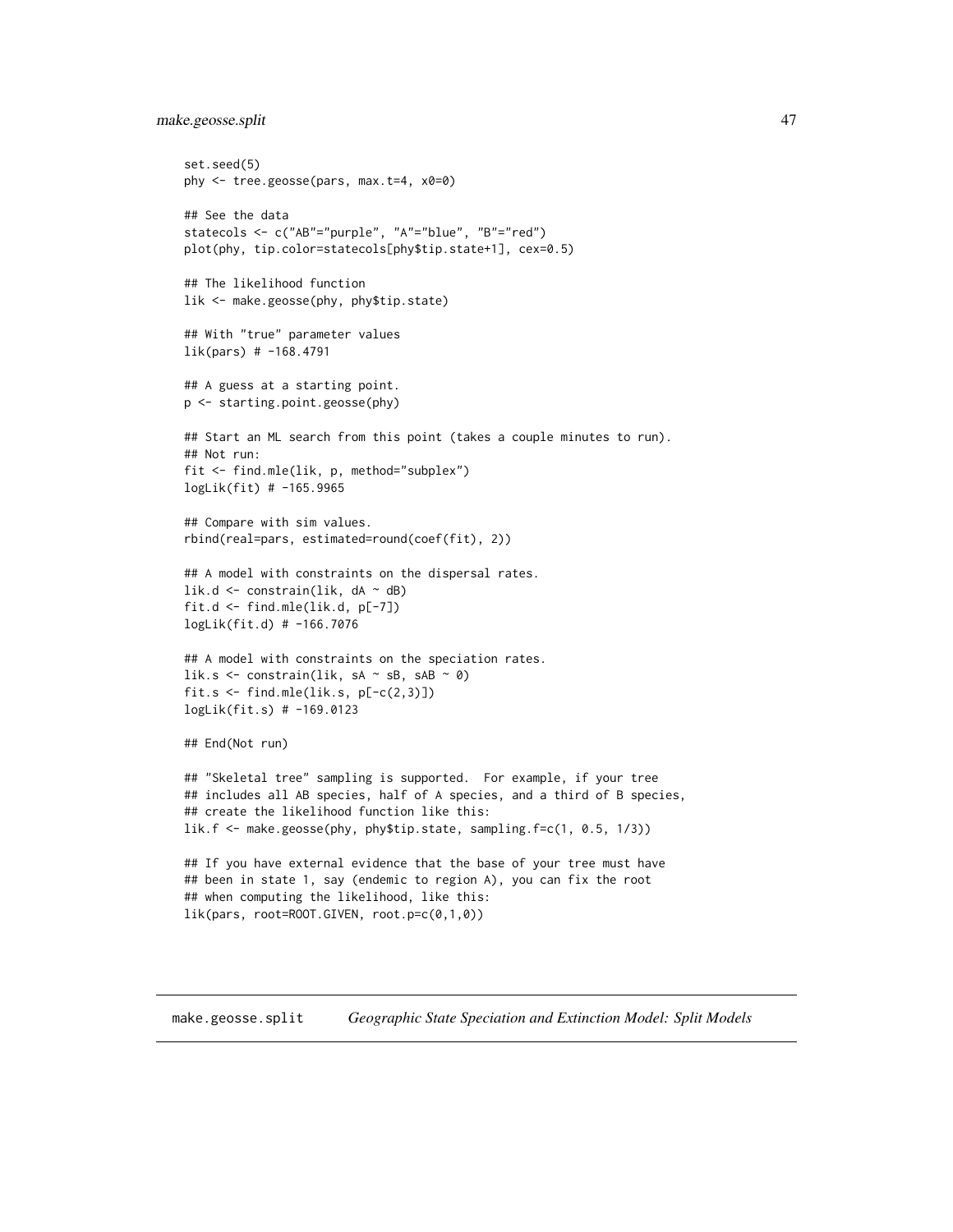#### Description

Create a likelihood function for a GeoSSE model where the tree is partitioned into regions with different parameters.

# Usage

```
make.geosse.split(tree, states, nodes, split.t,
                  sampling.f=NULL, strict=TRUE, control=list())
make.geosse.uneven(tree, states, nodes, split.t,
                   sampling.f=NULL, strict=TRUE, control=list())
```
### Arguments

| tree       | An ultrametric bifurcating phylogenetic tree, in ape "phylo" format.                                                                                                                                                                                                                                                                                                                                      |
|------------|-----------------------------------------------------------------------------------------------------------------------------------------------------------------------------------------------------------------------------------------------------------------------------------------------------------------------------------------------------------------------------------------------------------|
| states     | A vector of character states, each of which must be an integer between 0 and<br>2: see make geosse. This vector must have names that correspond to the tip<br>labels in the phylogenetic tree (tree\$tip.label). Unresolved clades are not<br>supported.                                                                                                                                                  |
| nodes      | Vector of nodes that will be split (see Details).                                                                                                                                                                                                                                                                                                                                                         |
| split.t    | Vector of split times, same length as nodes (see Details).                                                                                                                                                                                                                                                                                                                                                |
| sampling.f | Vector of length 3 where sampling. f[i] is the proportion of species in state i<br>that are present in the phylogeny. A value of $c(0.5, 0.75, 1)$ means that half of<br>species in state 0, three quarters of species in state 1, and all species in state 2<br>are included in the phylogeny. By default all species are assumed to be known.                                                           |
| strict     | The states vector is always checked to make sure that the values are integers<br>on $0:2$ . If strict is TRUE (the default), then the additional check is made that<br><i>every</i> state is present. The likelihood models tend to be poorly behaved where<br>states are missing, but there are cases (missing intermediate states for meristic<br>characters) where allowing such models may be useful. |
| control    | List of control parameters for the ODE solver. See details in make bisse.                                                                                                                                                                                                                                                                                                                                 |

### Details

Branching times can be controlled with the split.t argument. If this is Inf, split at the base of the branch (as in MEDUSA). If 0, split at the top (closest to the present, as in the new option for MEDUSA). If  $0 \leq \text{split}$ ,  $t \leq \text{Inf}$  then we split at that time on the tree (zero is the present, with time growing backwards).

The nodes at the top of the split location are specified as a vector of node names. For example, a value of c("nd10","nd12") means that the splits are along the branches leading from each of these nodes towards the root.

# Author(s)

Emma E. Goldberg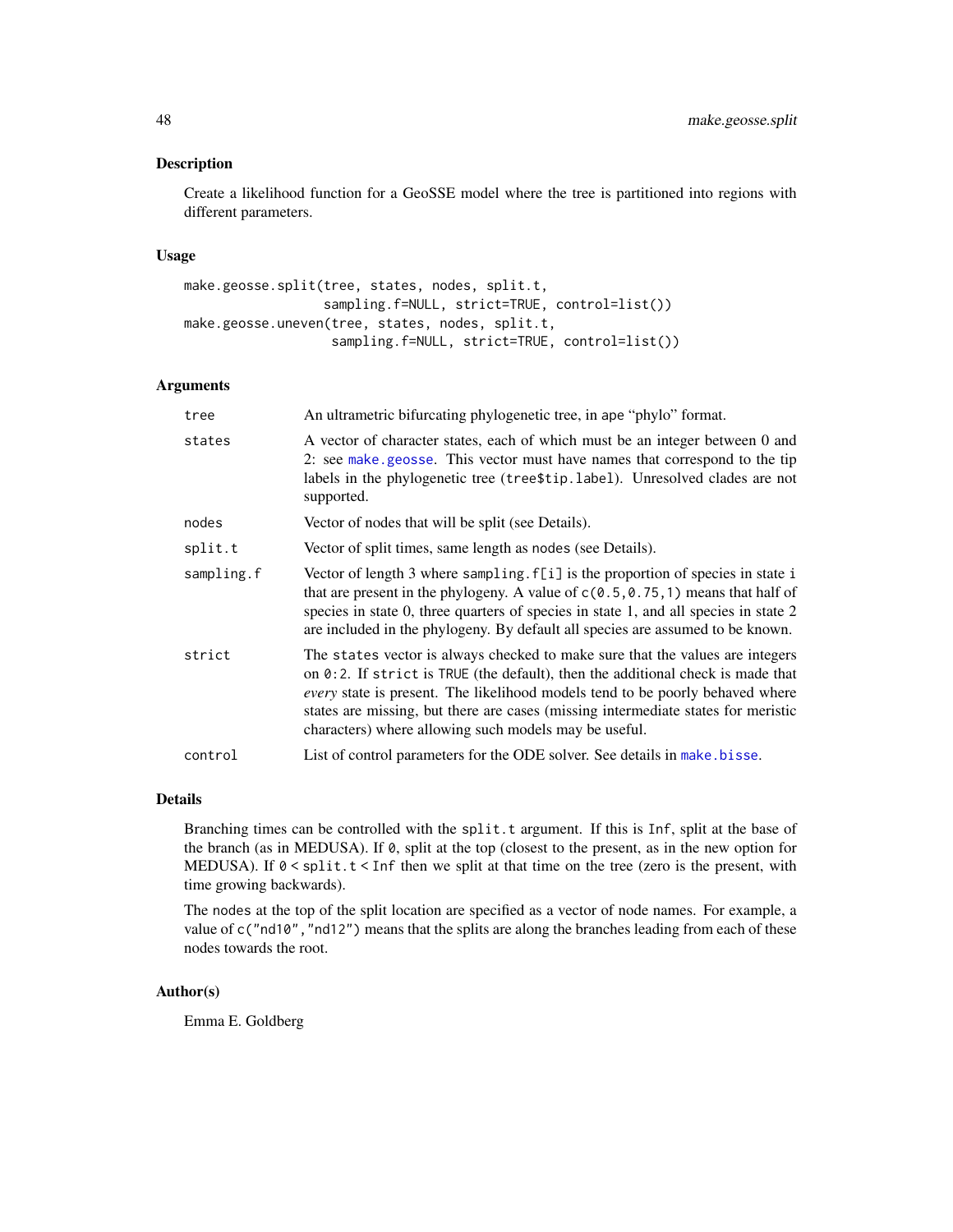### Description

Prepare to run time dependent GeoSSE (Geographic State Speciation and Extinction) on a phylogenetic tree and character distribution. This function creates a likelihood function that can be used in [maximum likelihood](#page-12-0) or [Bayesian](#page-72-0) inference.

#### Usage

make.geosse.t(tree, states, functions, sampling.f=NULL, strict=TRUE, control=list(), truncate=FALSE, spline.data=NULL)

### Arguments

| tree        | A phylogenetic tree, in ape "phylo" format.                                                                                                                                                                                                                                                                                                                     |
|-------------|-----------------------------------------------------------------------------------------------------------------------------------------------------------------------------------------------------------------------------------------------------------------------------------------------------------------------------------------------------------------|
| states      | A vector of character states, each of which must be 0 (in both regions/widespread;<br>AB), 1 or 2 (endemic to one region; A or B), or NA if the state is unknown. This<br>vector must have names that correspond to the tip labels in the phylogenetic tree<br>(tree\$tip.label).                                                                               |
| functions   | A named character vector of functions of time. See details.                                                                                                                                                                                                                                                                                                     |
| sampling.f  | Vector of length 3 with the estimated proportion of extant species in states 0, 1<br>and 2 that are included in the phylogeny. A value of $c(0.5, 0.75, 1)$ means that<br>half of species in state 0, three quarters of species in state 1, and all the species<br>in state 2 are included in the phylogeny. By default all species are assumed to<br>be known. |
| strict      | The states vector is always checked to make sure that the values are 0, 1 and<br>2 only. If strict is TRUE (the default), then the additional check is made that<br>every state is present. The likelihood models tend to be poorly behaved where<br>states are missing.                                                                                        |
| control     | List of control parameters for the ODE solver. See details in make bisse.                                                                                                                                                                                                                                                                                       |
| truncate    | Logical, indicating if functions should be truncated to zero when negative (rather<br>than causing an error). May be scalar (applying to all functions) or a vector (of<br>length $7$ ).                                                                                                                                                                        |
| spline.data | List of data for spline-based time functions. See details in make bisse.t.                                                                                                                                                                                                                                                                                      |

### Details

Please see [make.bisse.t](#page-30-0) for further details.

make.geosse.t returns a function of class geosse.t.

The funtions is a vector of named functions of time. For example, to have speciation rates be linear functions of time, while the extinction and dispersal rates be constant with respect to time, one can do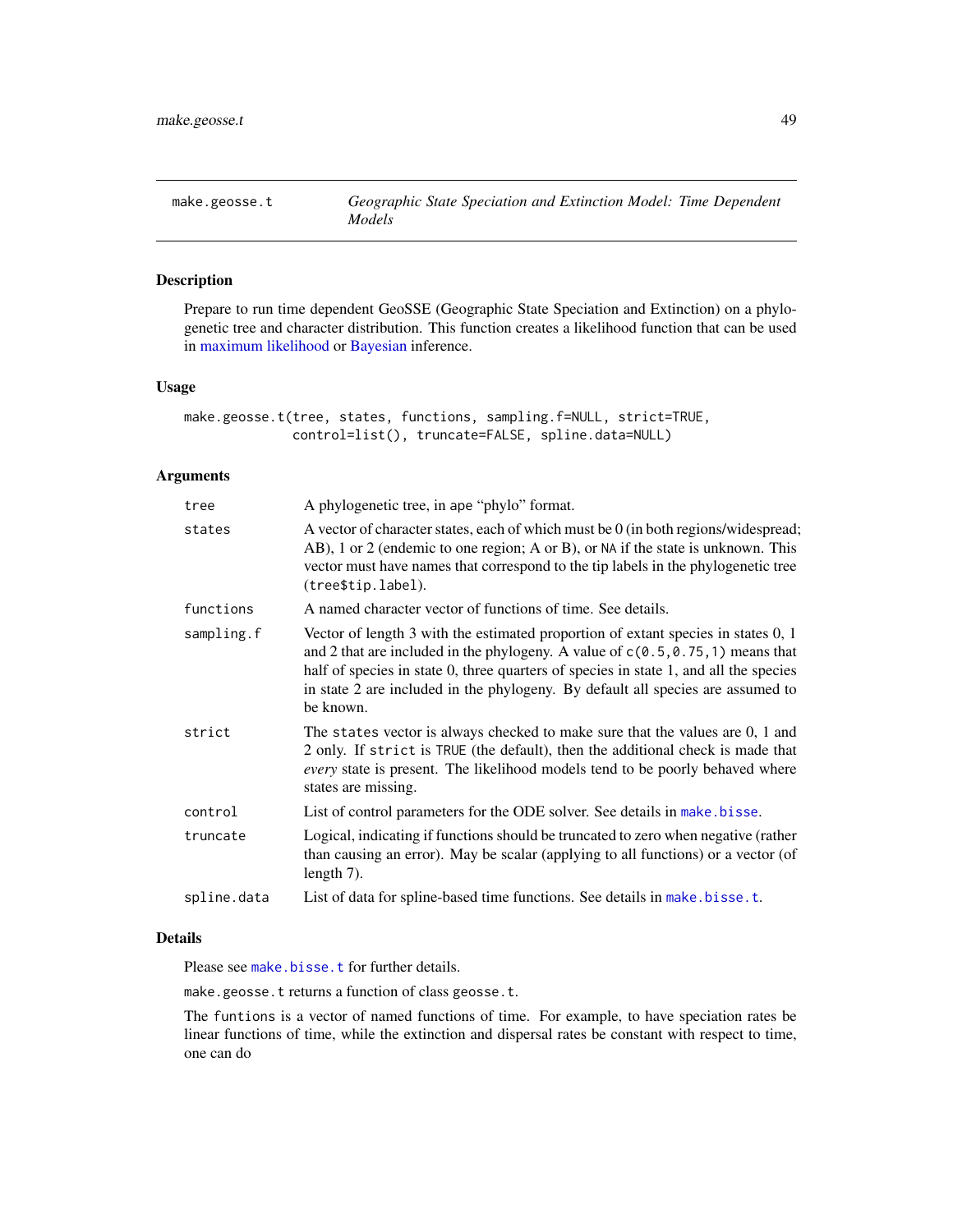```
functions=rep(c("linear.t", "constant.t"),
 c(3, 4)
```
. The functions here must have t as their first argument, interpreted as time back from the present. See [make.bisse.t](#page-30-0) for more information, and for some potentially useful time functions.

The function has argument list (and default values):

```
f(pars, condition.surv=FALSE, root=ROOT.OBS, root.p=NULL,
 intermediates=FALSE)
```
The parameter vector pars is ordered sA, sB, sAB, xA, xB, dA, dB. Unresolved clade methods are not available for GeoSSE. With three states, it would rapidly become computationally infeasible. The arguments of this function are also explained in [make.bisse](#page-23-0).

starting.point.geosse produces a first-guess set of parameters, ignoring character states.

### Warning

This computer intensive code is experimental!

#### Author(s)

Jonathan Rolland

#### References

FitzJohn R.G. 2012. Diversitree: comparative phylogenetic analyses of diversification in R. Methods in Ecology and Evolution. 3, 1084-1092.

FitzJohn R.G., Maddison W.P., and Otto S.P. 2009. Estimating trait-dependent speciation and extinction rates from incompletely resolved phylogenies. Syst. Biol. 58:595-611.

Goldberg E.E., Lancaster L.T., and Ree R.H. 2011. Phylogenetic inference of reciprocal effects between geographic range evolution and diversification. Syst. Biol. 60:451-465.

Maddison W.P., Midford P.E., and Otto S.P. 2007. Estimating a binary character's effect on speciation and extinction. Syst. Biol. 56:701-710.

Nee S., May R.M., and Harvey P.H. 1994. The reconstructed evolutionary process. Philos. Trans. R. Soc. Lond. B Biol. Sci. 344:305-311.

### See Also

[constrain](#page-10-0) for making submodels and reduce number of parameters, [find.mle](#page-12-0) for ML parameter estimation, [mcmc](#page-72-0) for MCMC integration, [make.bisse](#page-23-0) and [make.bisse.t](#page-30-0) for further relevant examples.

The help page for [find.mle](#page-12-0) has further examples of ML searches on full and constrained BiSSE models. Things work similarly for GeoSSE and GeoSSE.t, just with different parameters.

See [make.geosse](#page-44-0) for explanation of the base model.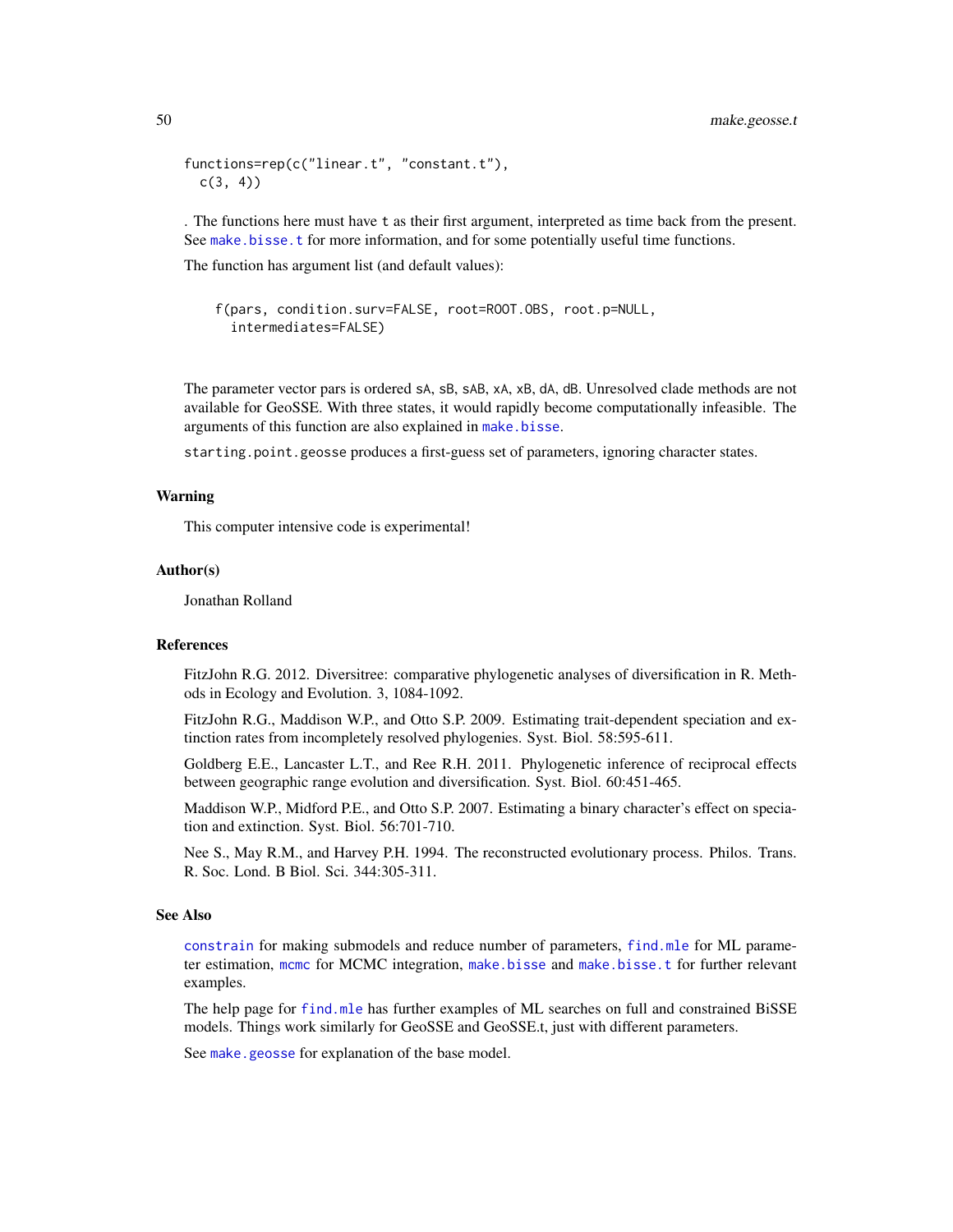# make.geosse.t 51

```
## Due to a change in sample() behaviour in newer R it is necessary to
## use an older algorithm to replicate the previous examples
if (getRversion() >= "3.6.0") {
  RNGkind(sample.kind = "Rounding")
}
## Parameter values
pars <- c(1.5, 0.5, 1.0, 0.7, 0.7, 2.5, 0.5)
names(pars) <- diversitree:::default.argnames.geosse()
## Simulate a tree
set.seed(5)
phy <- tree.geosse(pars, max.t=4, x0=0)
## See the data
statecols <- c("AB"="purple", "A"="blue", "B"="red")
plot(phy, tip.color=statecols[phy$tip.state+1], cex=0.5)
## Create your list of functions. Its length corresponds to the number
## of parameters (speciation, extinction and dispersal) you want to
## estimate.
## For an unconstrained model, at least 7 parameters are estimated for
## sA, sB, sAB, xA, xB, dA, dB.
## In the case you want to define a model with linear functions of
## speciation and extinction, and constant dispersal:
functions \leq rep(c("linear.t", "constant.t"), c(5, 2))
## Create the likelihood function
lik <- make.geosse.t(phy, phy$tip.state, functions)
## This function will estimate a likelihood from 12 parameters.
argnames(lik)
## Imagine that you want to get an estimate of the likelihood from a
## known set of parameters.
pars <- c(0.01,0.001,0.01,0.001,0.01,0.001,0.02,0.002,0.02,0.002,0.1,0.1)
names(pars)<-argnames(lik)
lik(pars) # -640.1644## A guess at a starting point from character independent birth-death
## model (constant across time) .
p <- starting.point.geosse(phy)
#it only gives 7 parameters for time-constant model.
names(p)
## it can be modified for time-dependent with a guess on the slopes of
## speciation and extinction rates.
p.t<-c(p[1],0.001,p[2],0.001,p[3],0.001,p[4],0.001,p[5],0.001,p[6],p[7])
names(p.t)<-argnames(lik)
```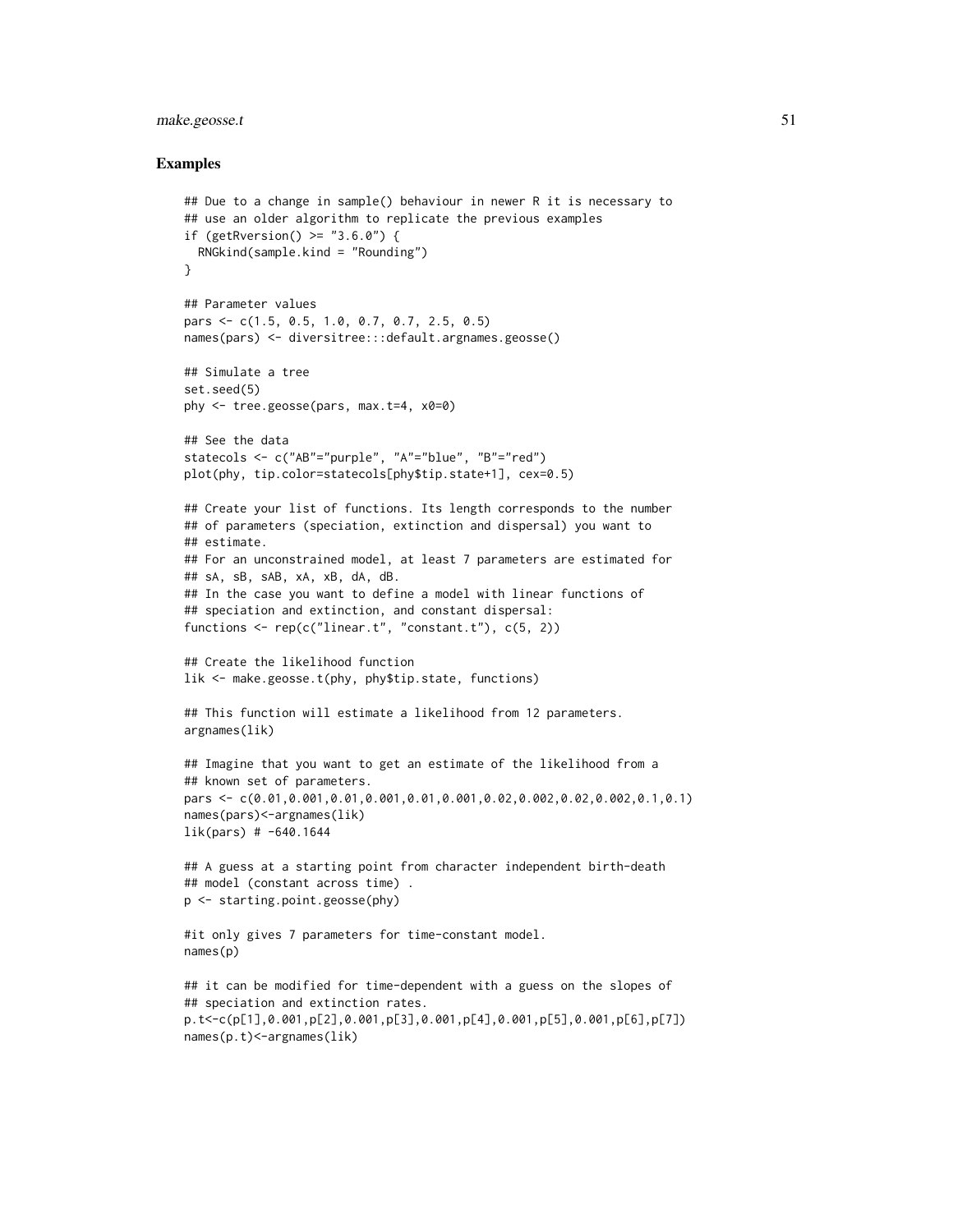#### 52 make.mkn

```
## Start an ML search from this point (takes from one minute to a very
## long time depending on your computer).
## Not run:
fit <- find.mle(lik, p.t, method="subplex")
fit$logLik
coef(fit)
## End(Not run)
## A model with constraints on the dispersal rates.
lik.d \leq constrain(lik, dA \sim dB)
##Now dA and dB are the same parameter dB.
argnames(lik.d)
##The parameter dA must be removed from maximum likelihood initial parameters
## Not run:
fit.d <- find.mle(lik.d, p.t[-which(names(p.t)=="dA")])
fit$logLik
coef(fit)
## End(Not run)
```
make.mkn *Mk2 and Mk-n Models of character evolution*

### Description

Prepare to run a Mk2/Mk-n model on a phylogenetic tree and binary/discrete trait data. This fits the Pagel 1994 model, duplicating the ace function in ape. Differences with that function include (1) alternative root treatments are possible, (2) easier to tweak parameter combinations through [constrain](#page-10-0), and (3) run both MCMC and MLE fits to parameters. Rather than exponentiate the Q matrix, this implementation solves the ODEs that this matrix defines. This may or may not be robust on trees leading to low probabilities.

### Usage

```
make.mk2(tree, states, strict=TRUE, control=list())
make.mkn(tree, states, k, strict=TRUE, control=list())
make.mkn.meristic(tree, states, k, control=list())
```
### Arguments

| tree   | An ultrametric bifurcating phylogenetic tree, in ape "phylo" format.                               |
|--------|----------------------------------------------------------------------------------------------------|
| states | A vector of character states, each of which must be 0 or 1 for make.mk2 or 1 to<br>k for make.mkn. |
| k      | Number of states to model.                                                                         |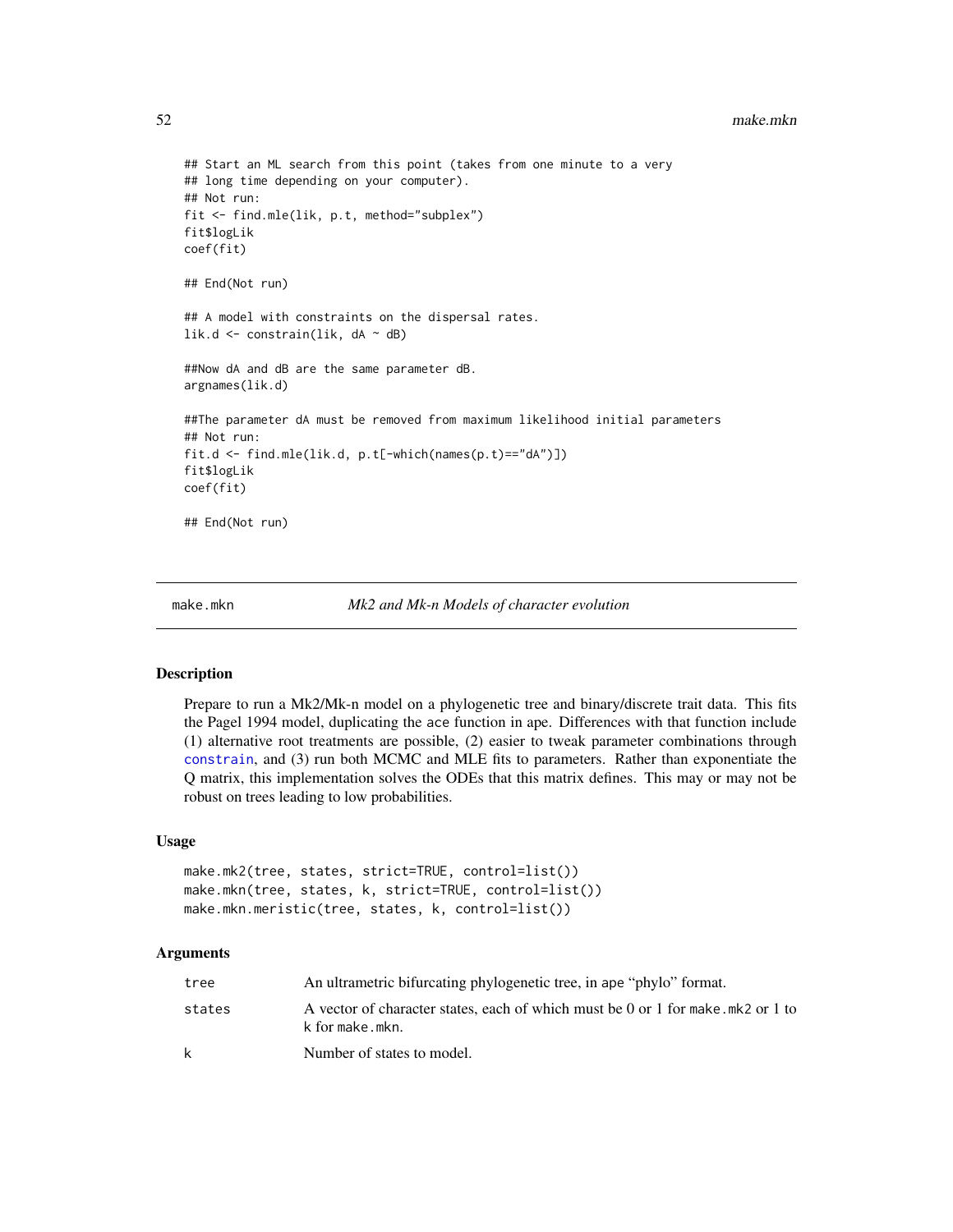#### make.mkn 53

| strict  | The states vector is always checked to make sure that the values are integers on        |
|---------|-----------------------------------------------------------------------------------------|
|         | $0:1$ (mk2) or 1: k (mkn). If strict is TRUE (the default), then the additional check   |
|         | is made that <i>every</i> state is present. The likelihood models tend to be poorly be- |
|         | haved where states are missing, but there are cases (missing intermediate states        |
|         | for meristic characters) where allowing such models may be useful.                      |
| control | List of control parameters for the ODE solver. See Details below.                       |

### Details

make.mk2 and make.mkn return functions of class mkn. These functions have argument list (and default values)

f(pars, pars, prior=NULL, root=ROOT.OBS, root.p=NULL, fail.value=NULL)

The arguments are interpreted as

- pars For make.mk2, a vector of two parameters, in the order  $q01$ ,  $q10$ . For make.mkn, a vector of k(k-1) parameters, in the order q12,q13,...q1k,q21,q23,...,q2k,...qk(k-1), corresponding to the off-diagonal elements of the Q matrix in row order. The order of parameters can be seen by running [argnames\(](#page-2-0)f).
- prior: a valid prior. See [make.prior](#page-67-0) for more information.
- root: Behaviour at the root (see Maddison et al. 2007, FitzJohn et al. 2009). The possible options are
	- ROOT.FLAT: A flat prior, weighting all variables equally.
	- ROOT.EQUI: Use the equilibrium distribution of the model (not yet implemented).
	- ROOT. OBS: Weight  $D_0$  and  $D_1$  by their relative probability of observing the data, following FitzJohn et al. 2009:

$$
D = \sum_{i} D_i \frac{D_i}{\sum_j D_j}
$$

- ROOT.GIVEN: Root will be in state i with probability root.p[i].
- ROOT.BOTH: Don't do anything at the root, and return both values. (Note that this will not give you a likelihood for use with ML or MCMC functions!).
- root.pVector of probabilities/weights to use when ROOT.GIVEN is specified. Must be of length k (2 for make.mk2).
- intermediates: Add intermediates to the returned value as attributes. Currently undocumented.

With more than 9 states, qij can be ambiguous (e.g. is  $q113$  1->13 or 11->3?). To avoid this, the numbers are zero padded (so that the above would be q0113 or q1103 for 1->13 and 11->3 respectively). It might be easier to rename the arguments in practice though.

The control argument controls how the calculations will be carried out. It is a list, which may contain elements in make. bisse. In addition, the list element method may be present, which selects between three different ways of computing the likelihood:

• method="exp": Uses a matrix exponentiation approach, where all transition probabilities are computed (i.e., for a rate matrix Q and time interval t, it computes  $P = exp(Qt)$ ).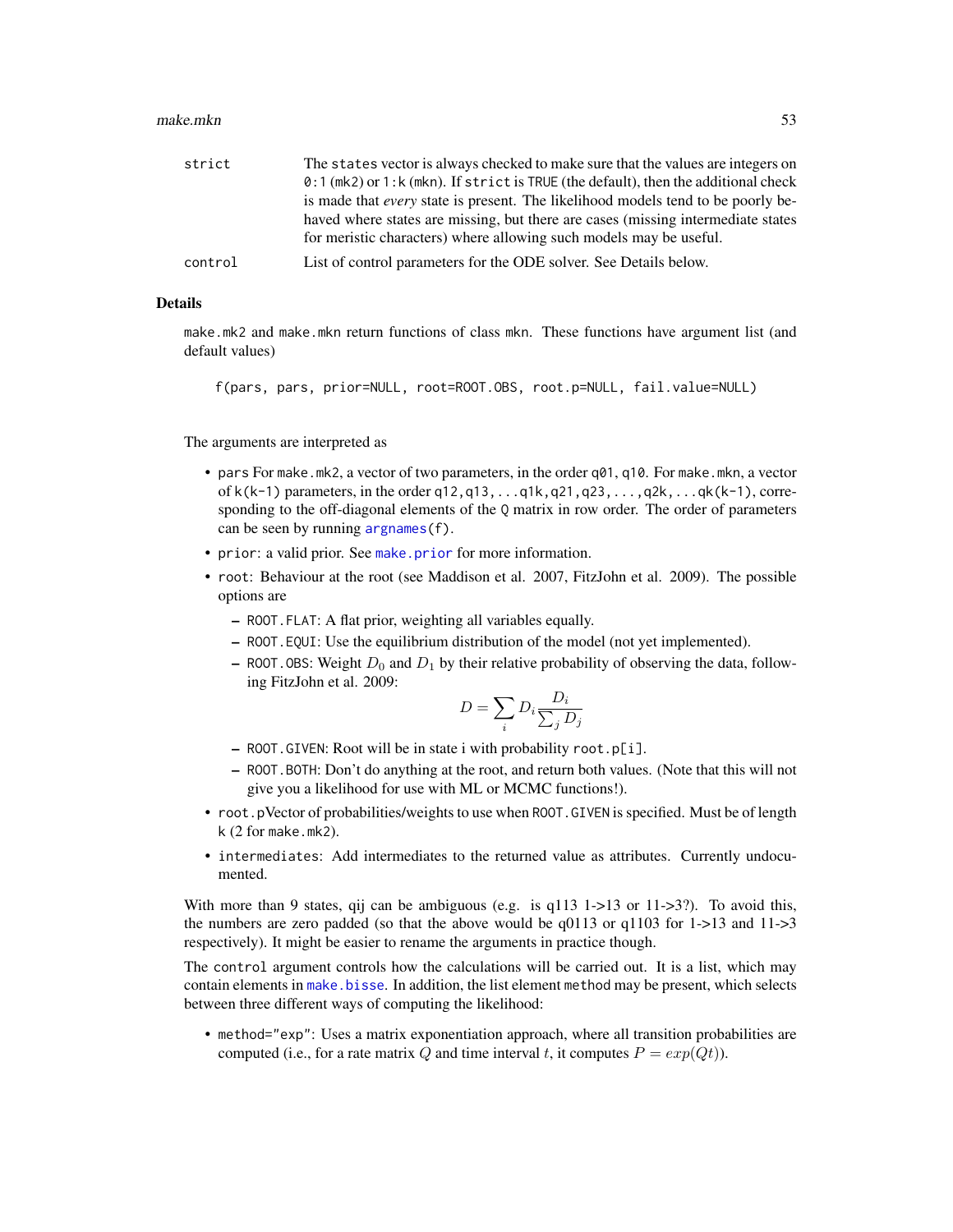- method="mk2": As for exp, but for 2 states only. Faster, direct, calculations are available here, rather than numerically computing the exponentiation.
- method="ode": Uses an ODE-based approach to compute only the  $k$  variables over time, rather than the  $k^2$  transition probabilities in the exp approach. This will be much more efficient when k is large.

#### Author(s)

Richard G. FitzJohn

### See Also

[constrain](#page-10-0) for making submodels, [find.mle](#page-12-0) for ML parameter estimation, [mcmc](#page-72-0) for MCMC integration, and [make.bisse](#page-23-0) for state-dependent birth-death models.

```
## Simulate a tree and character distribution. This is on a birth-death
## tree, with high rates of character evolution and an asymmetry in the
## character transition rates.
pars <- c(.1, .1, .03, .03, .1, .2)
set.seed(3)
phy <- trees(pars, "bisse", max.taxa=25, max.t=Inf, x0=0)[[1]]
## Here is the 25 species tree with the true character history coded.
## Red is state '1', which has twice the character transition rate of
## black (state '0').
h <- history.from.sim.discrete(phy, 0:1)
plot(h, phy)
## Maximum likelihood parameter estimation:
p \leftarrow c(.1, .1) # initial parameter guess
## Not run:
lik <- make.mk2(phy, phy$tip.state)
fit.mk2 <- find.mle(lik, p)
coef(fit.mk2) # q10 >> q01
logLik(fit.mk2) # -10.9057
## This can also be done using the more general Mk-n.
## This uses an approximation for the likelihood calculations. make.mkn
## assumes that states are numbered 1, 2, ..., k, so 1 needs to be added
## to the states returned by trees.
lik.mkn <- make.mkn(phy, phy$tip.state + 1, 2)
fit.mkn <- find.mle(lik.mkn, p)
fit.mkn[1:2]
## These are the same (except for the naming of arguments)
all.equal(fit.mkn[-7], fit.mk2[-7], check.attr=FALSE, tolerance=1e-7)
## Equivalence to ape's \link{ace} function:
model \leq matrix(c(0, 2, 1, 0), 2)
```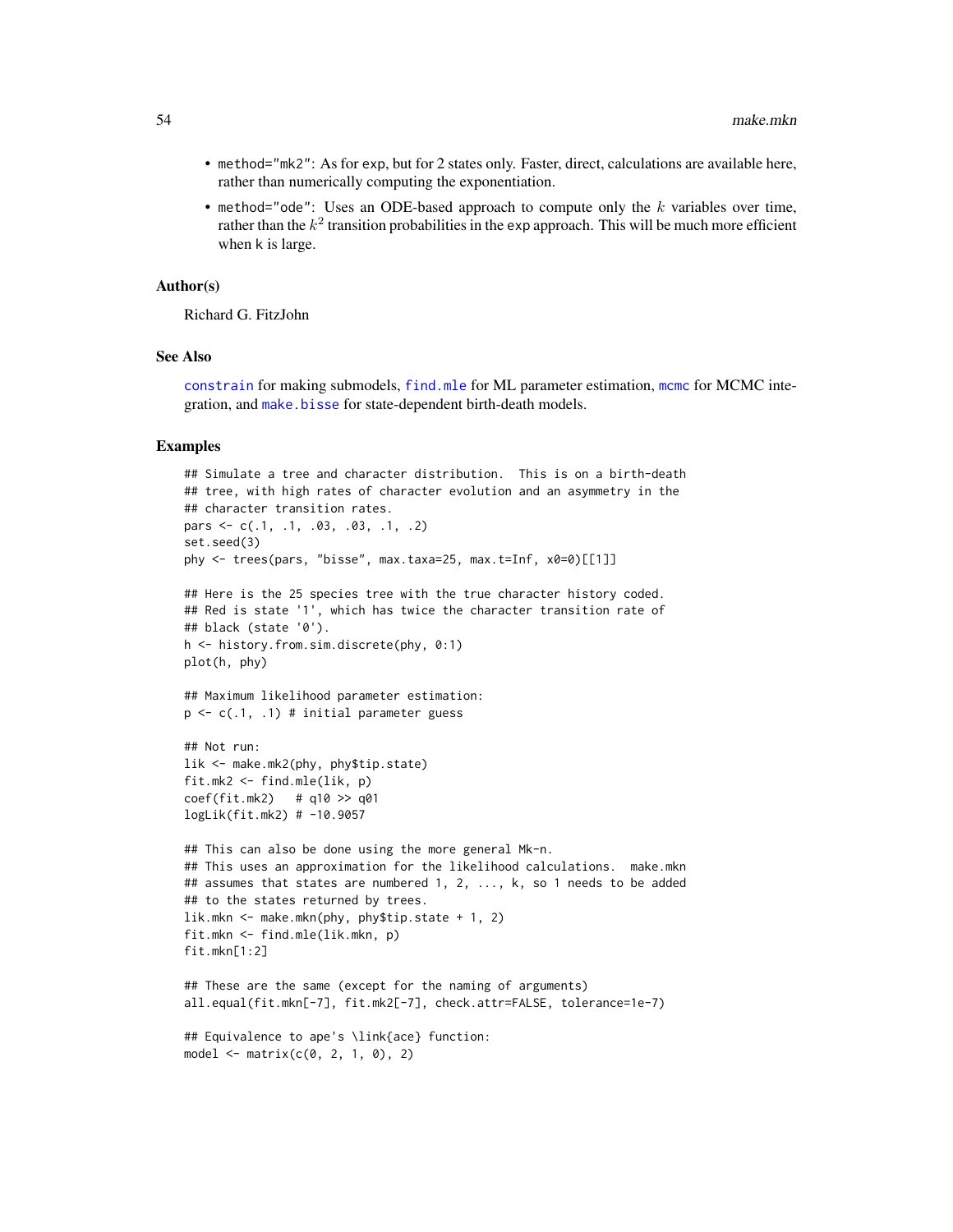#### make.musse 55

```
fit.ape <- ace(phy$tip.state, phy, "discrete", model=model, ip=p)
## To do the comparison, we need to rerun the diversitree version with
## the same root conditions as ape.
fit.mk2 <- find.mle(lik, p, root=ROOT.GIVEN, root.p=c(1,1))
## These are the same to a reasonable degree of accuracy, too (the
## matrix exponentiation is slightly less accurate than the ODE
## solving approach. The make.mk2 version is exact)
all.equal(fit.ape[c("rates", "loglik")], fit.mk2[1:2],
          check.attributes=FALSE, tolerance=1e-4)
## The ODE calculation method may be useful when there are a large
## number of possible states (say, over 20).
lik.ode <- make.mkn(phy, phy$tip.state + 1, 2,
                    control=list(method="ode"))
fit.ode <- find.mle(lik.ode, p)
fit.ode[1:2]
all.equal(fit.ode[-7], fit.mkn[-7], tolerance=1e-7)
## End(Not run)
```
<span id="page-54-0"></span>

make.musse *MuSSE: Multi-State Speciation and Extinction*

#### Description

Prepare to run MuSSE (Multi-State Speciation and Extinction) on a phylogenetic tree and character distribution. This function creates a likelihood function that can be used in [maximum likelihood](#page-12-0) or [Bayesian](#page-72-0) inference.

MuSSE is agnostic as to whether multiple states or multiple traits are modelled (following Pagel 1994). Instead, a transition rate matrix amongst possible trait/state combinations is constructed and the analysis is conducted on this.

The helper function [make.musse.multitrait](#page-57-0) wraps the basic MuSSE model for the case of a combination of several binary traits; its argument handling are a little different; please see the help page for more information.

#### Usage

```
make.musse(tree, states, k, sampling.f=NULL, strict=TRUE,
           control=list())
starting.point.musse(tree, k, q.div=5, yule=FALSE)
```
### Arguments

tree An ultrametric bifurcating phylogenetic tree, in ape "phylo" format.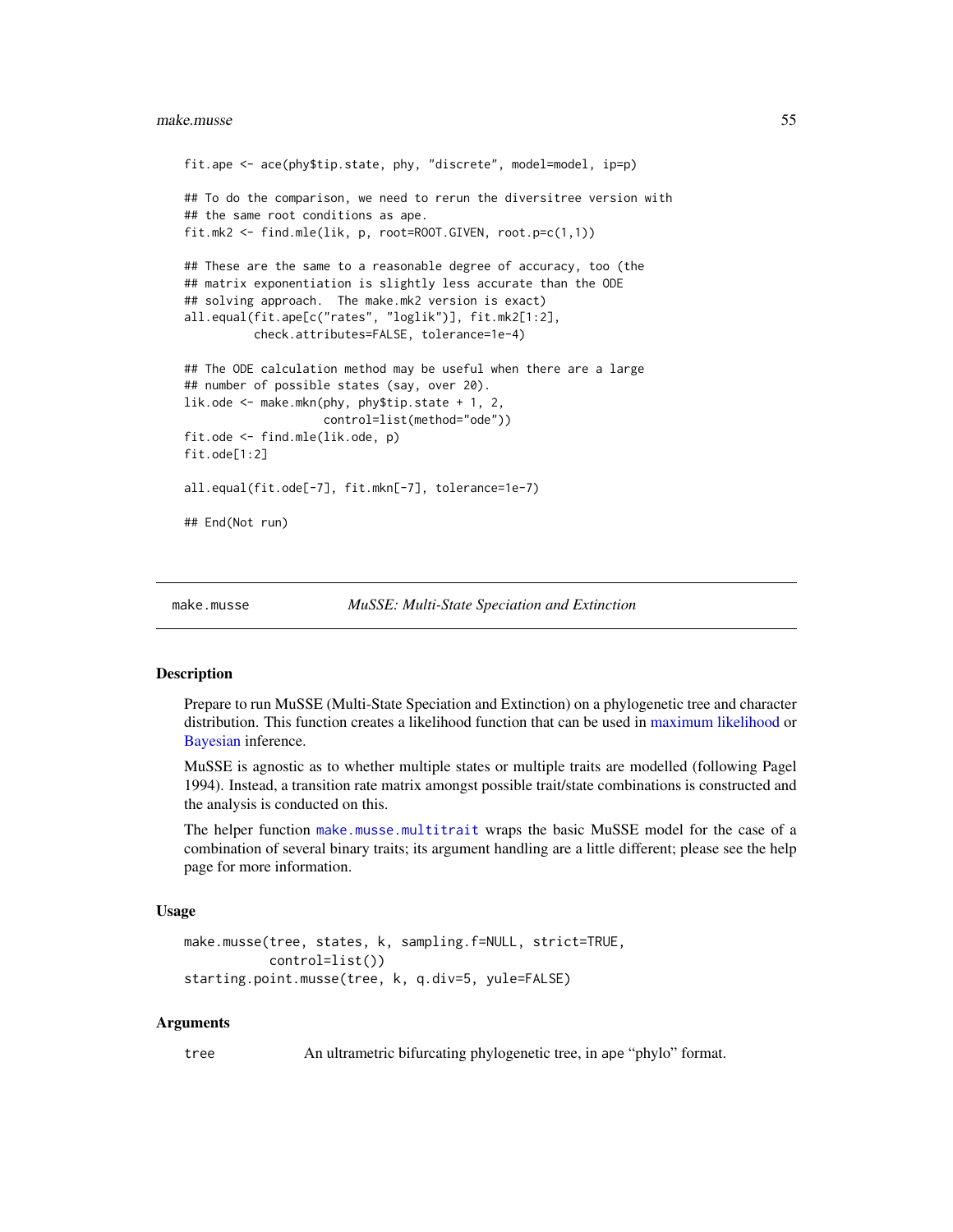| states     | A vector of character states, each of which must be an integer between 1 and k.<br>This vector must have names that correspond to the tip labels in the phylogenetic<br>tree (tree\$tip.label). For tips corresponding to unresolved clades, the state<br>should be NA.                                                                                                                                |
|------------|--------------------------------------------------------------------------------------------------------------------------------------------------------------------------------------------------------------------------------------------------------------------------------------------------------------------------------------------------------------------------------------------------------|
| k          | The number of states.                                                                                                                                                                                                                                                                                                                                                                                  |
| sampling.f | Vector of length k where sampling. f[i] is the proportion of species in state i<br>that are present in the phylogeny. A value of $c(0.5, 0.75, 1)$ means that half of<br>species in state 1, three quarters of species in state 2, and all species in state 3<br>are included in the phylogeny. By default all species are assumed to be known                                                         |
| strict     | The states vector is always checked to make sure that the values are integers<br>on 1:k. If strict is TRUE (the default), then the additional check is made that<br><i>every</i> state is present. The likelihood models tend to be poorly behaved where<br>states are missing, but there are cases (missing intermediate states for meristic<br>characters) where allowing such models may be useful. |
| control    | List of control parameters for the ODE solver. See details in make bisse.                                                                                                                                                                                                                                                                                                                              |
| q.div      | Ratio of diversification rate to character change rate. Eventually this will be<br>changed to allow for Mk2 to be used for estimating q parameters.                                                                                                                                                                                                                                                    |
| yule       | Logical: should starting parameters be Yule estimates rather than birth-death<br>estimates?                                                                                                                                                                                                                                                                                                            |

## Details

With more than 9 states, qij can be ambiguous (e.g. is q113 1->13 or 11->3?). To avoid this, the numbers are zero padded (so that the above would be  $q0113$  or  $q1103$  for 1->13 and 11->3 respectively). It might be easier to rename the arguments in practice though.

### Author(s)

Richard G. FitzJohn

# See Also

[make.bisse](#page-23-0) for the basic binary model, and [make.musse.multitrait](#page-57-0) for the case where the data are really combinations of binary traits.

# Examples

```
## Due to a change in sample() behaviour in newer R it is necessary to
## use an older algorithm to replicate the previous examples
if (getRversion() >= "3.6.0") {
  RNGkind(sample.kind = "Rounding")
}
## 1: BiSSE equivalence
pars <- c(.1, .2, .03, .04, 0.05, 0.1)
set.seed(2)
phy <- tree.musse(pars, 20, x0=1)
```
## Show that the likelihood functions give the same answers. Ignore the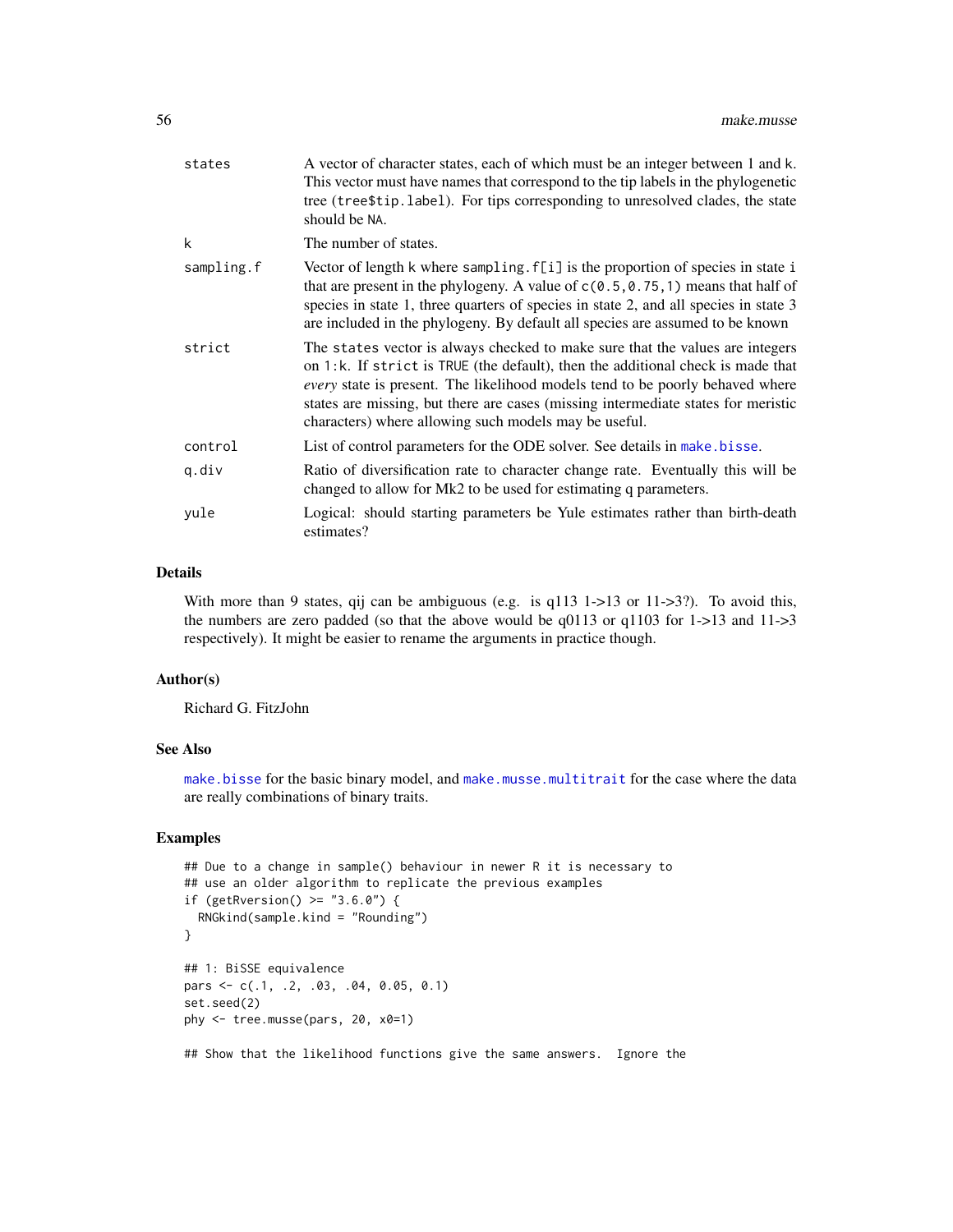#### make.musse 57

```
## warning when creating the MuSSE function.
lik.b <- make.bisse(phy, phy$tip.state-1)
lik.m <- make.musse(phy, phy$tip.state, 2)
all.equal(lik.b(pars), lik.m(pars), tolerance=1e-7)
## Notice that default argument names are different between BiSSE and
## MuSSE, but that the order is the same.
argnames(lik.b) # BiSSE: 0/1
argnames(lik.m) # MuSSE: 1/2
## 2: A 3-state example where movement is only allowed between
## neighbouring states (1 <-> 2 <-> 3), and where speciation and
## extinction rates increase moving from 1 -> 2 -> 3:
## You can get the expected argument order for any number of states
## this way (sorry - clunky). The help file also lists the order.
diversitree:::default.argnames.musse(3)
## Here are the parameters:
pars <- c(.1, .15, .2, # lambda 1, 2, 3
          .03, .045, .06, # mu 1, 2, 3
          .05, 0, # q12, q13
          .05, .05, # q21, q23
          0, .05) # q31, q32
set.seed(2)
phy <- tree.musse(pars, 30, x0=1)
## Extract history from simulated tree and plot
## (colours are 1: black, 2: red, 3: blue)
col <- c("blue", "orange", "red")
h <- history.from.sim.discrete(phy, 1:3)
plot(h, phy, cex=.7, col=col)
## The states are numbered 1:3, rather than 0:1 in bisse.
states <- phy$tip.state
table(states)
## 2: Likelihood
## Making a likelihood function is basically identical to bisse. The
## third argument needs to be the number of states. In a future
## version this will probably be max(states), but there are some
## pitfalls about this that I am still worried about.
lik <- make.musse(phy, states, 3)
## Here are the arguments. Even with three states, this is getting
## ridiculous.
argnames(lik)
## Start with a fully constrained model, but still enforcing stepwise
## changes (disallowing 1 <-> 3 shifts)
lik.base <- constrain(lik, lambda2 ~ lambda1, lambda3 ~ lambda1,
                     mu2 \sim mu1, mu3 \sim mu1,
```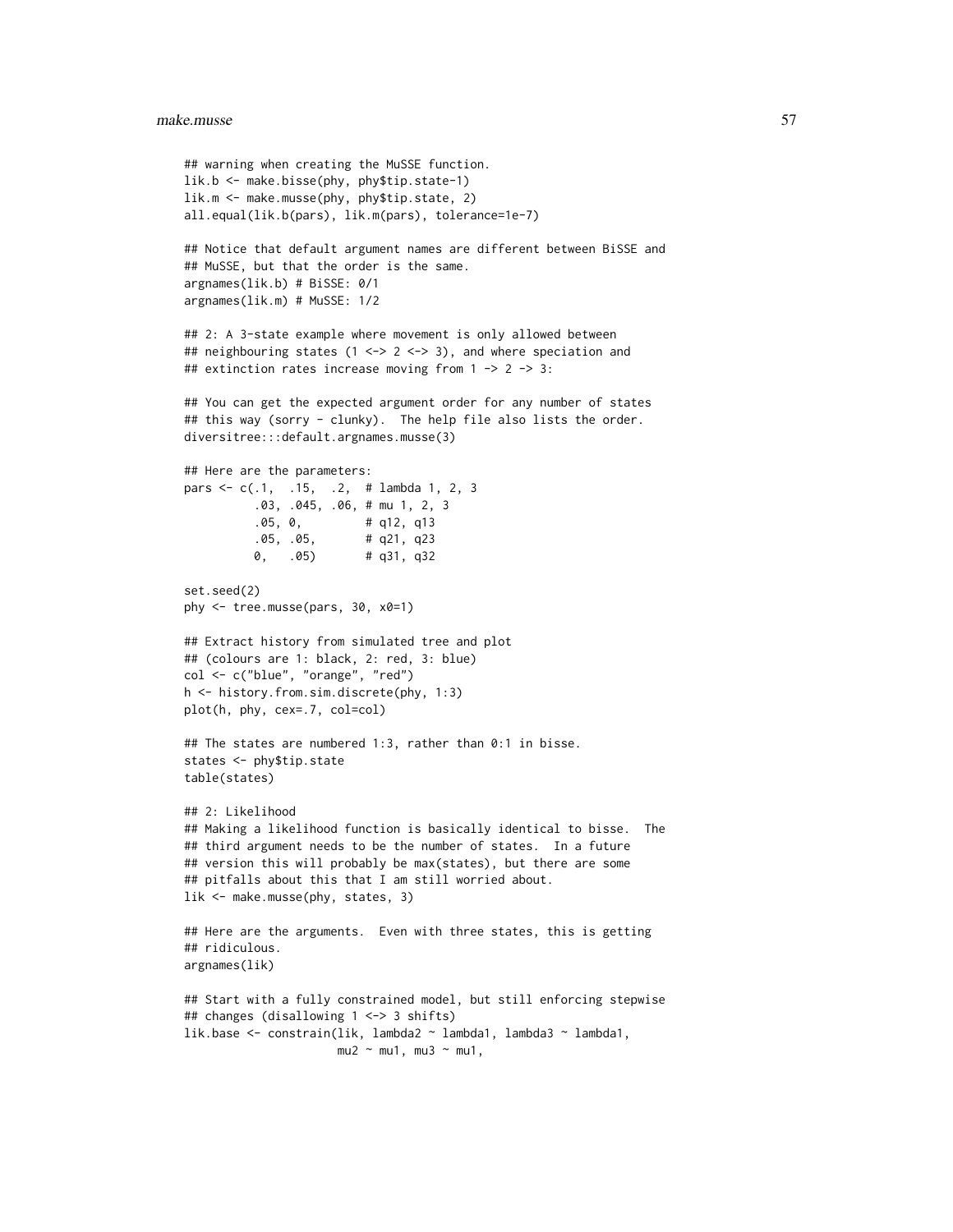```
q13 \sim 0, q21 \sim q12, q23 \sim q12, q31 \sim 0, q32 \sim q12)
## Not run:
p <- starting.point.musse(phy, 3)
fit.base <- find.mle(lik.base, p[argnames(lik.base)])
## Now, allow the speciation rates to vary:
lik.lambda <- constrain(lik, mu2 ~ mu1, mu3 ~ mu1,
                        q13 ~ 0, q21 ~ q12, q23 ~ q12, q31 ~ 0, q32 ~ q12)
fit.lambda <- find.mle(lik.lambda, p[argnames(lik.lambda)])
## Very little improvement in fit (this *is* a small tree)
anova(fit.base, lambda=fit.lambda)
## Run an MCMC with this set. Priors will be necessary (using the
## usual exponential with mean of 2r)
prior \leq make.prior.exponential(1 / (2 \star (p[1] - p[4])))
samples <- mcmc(lik.lambda, coef(fit.lambda), nstep=1000, w=1,
                prior=prior, print.every=50)
## Posterior probability profile plots for the three speciation rates.
profiles.plot(samples[2:4], col)
abline(v=c(.1, .15, .2), col=col)
## End(Not run)
```
<span id="page-57-0"></span>make.musse.multitrait *MuSSE: Multi-State Speciation and Extinction (Multiple Binary Traits Version)*

### Description

Prepare to run MuSSE or Mkn (Multi-State Speciation and Extinction) on a phylogenetic tree and character distribution. This function creates a likelihood function that can be used in [maximum](#page-12-0) [likelihood](#page-12-0) or [Bayesian](#page-72-0) inference.

This is a helper function that wraps the basic MuSSE/Mkn models for the case of a combination of several binary traits; its parametrisation and argument handling are a little different to the other models in diversitree.

#### Usage

```
make.musse.multitrait(tree, states, sampling.f=NULL,
                      depth=NULL, allow.multistep=FALSE,
                      strict=TRUE, control=list())
make.mkn.multitrait(tree, states,
                    depth=NULL, allow.multistep=FALSE,
                    strict=TRUE, control=list())
```
musse.multitrait.translate(n.trait, depth=NULL, names=NULL,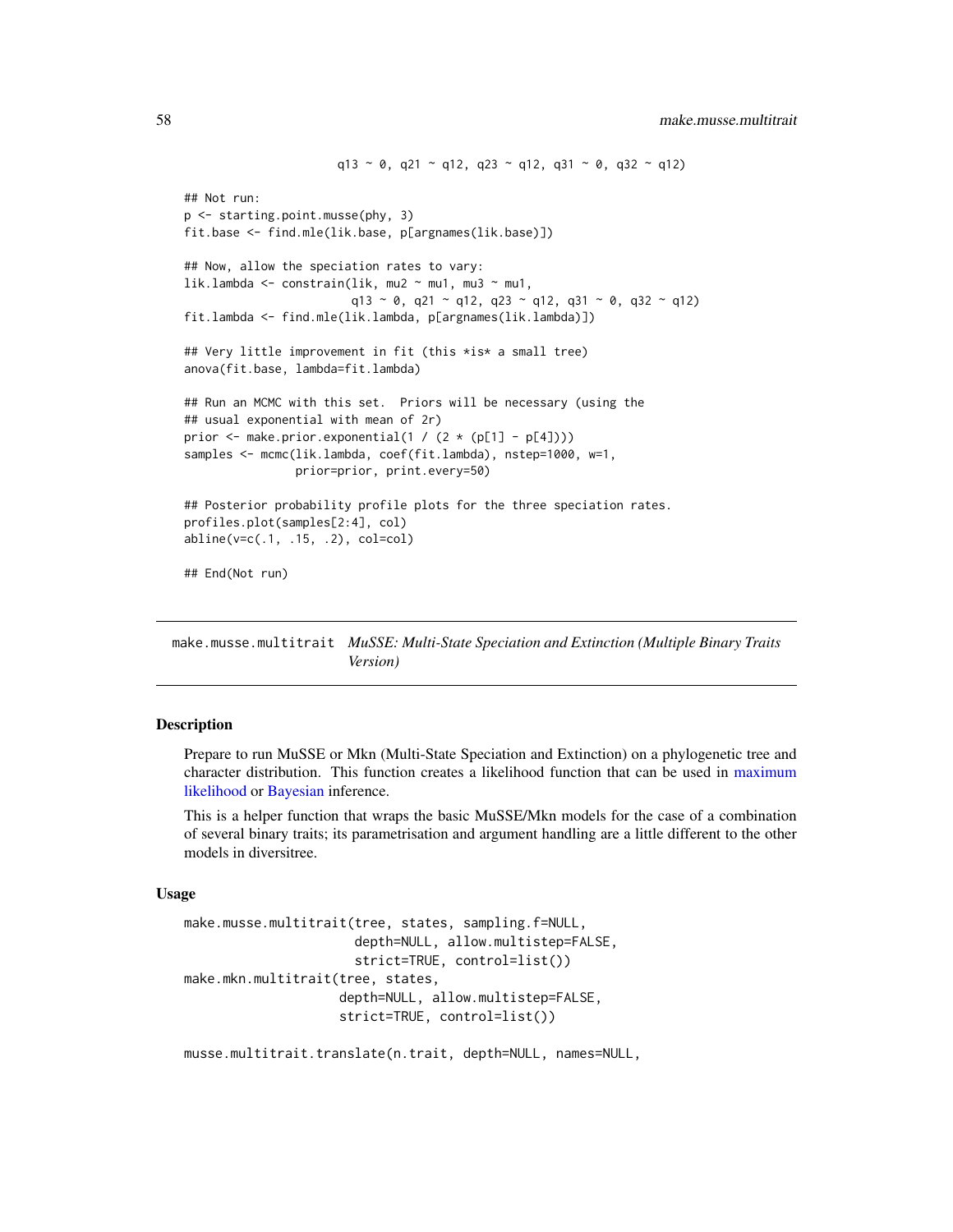allow.multistep=FALSE) mkn.multitrait.translate(n.trait, depth=NULL, names=NULL, allow.multistep=FALSE)

starting.point.musse.multitrait(tree, lik, q.div=5, yule=FALSE)

# Arguments

| tree            | An ultrametric bifurcating phylogenetic tree, in ape "phylo" format.                                                                                                                                                                                                                                                                                                                                                                                                                                                      |  |  |  |  |  |  |
|-----------------|---------------------------------------------------------------------------------------------------------------------------------------------------------------------------------------------------------------------------------------------------------------------------------------------------------------------------------------------------------------------------------------------------------------------------------------------------------------------------------------------------------------------------|--|--|--|--|--|--|
| states          | A data. frame of character states, each column of which represents a different<br>binary state (with values 0 or 1), and each row of which represents a taxon. The<br>row names of states must be the names that correspond to the tip labels in the<br>phylogenetic tree (tree\$tip.label). The column names must be unique and<br>a single character long. The character "0" (zero) is reserved and may not be<br>used. NA values are allowed in one or more columns when one or more traits is<br>unknown for a taxon. |  |  |  |  |  |  |
| depth           | A scalar or vector of length 3 indicating the depth of interactions to include in<br>the model. See Details.                                                                                                                                                                                                                                                                                                                                                                                                              |  |  |  |  |  |  |
| allow.multistep |                                                                                                                                                                                                                                                                                                                                                                                                                                                                                                                           |  |  |  |  |  |  |
|                 | Should transition rates be included that imply simultaneous changes in more<br>than one trait? By default this is not allowed, but if set to TRUE these rates are<br>included at the end of the parameter vector. Warning: treatment of these will<br>change in future versions!                                                                                                                                                                                                                                          |  |  |  |  |  |  |
| sampling.f      | Scalar with the estimated proportion of extant species that are included in the<br>phylogeny. A value of 0.75 means that three quarters of extant species are<br>included in the phylogeny. By default all species are assumed to be known. In<br>the future, this will expand to allow state-specific sampling rates.                                                                                                                                                                                                    |  |  |  |  |  |  |
| strict          | Each column in states is always checked to make sure that the values are 0<br>or 1. If strict is TRUE (the default), then the additional check is made that<br>every state is present. The likelihood models tend to be poorly behaved where<br>states are missing, but there are cases (missing intermediate states for meristic<br>characters) where allowing such models may be useful. Note that this model<br>may misbehave even if this check is met, due to combinations of traits being<br>absent.                |  |  |  |  |  |  |
| control         | List of control parameters for the ODE solver. See details in make bisse.                                                                                                                                                                                                                                                                                                                                                                                                                                                 |  |  |  |  |  |  |
| lik             | A likelihood function created by make.musse.multitrait.                                                                                                                                                                                                                                                                                                                                                                                                                                                                   |  |  |  |  |  |  |
| q.div           | Ratio of diversification rate to character change rate. Eventually this will be<br>changed to allow for Mk2 to be used for estimating q parameters.                                                                                                                                                                                                                                                                                                                                                                       |  |  |  |  |  |  |
| yule            | Logical: should starting parameters be Yule estimates rather than birth-death<br>estimates?                                                                                                                                                                                                                                                                                                                                                                                                                               |  |  |  |  |  |  |
| n.trait         | Number of binary traits.                                                                                                                                                                                                                                                                                                                                                                                                                                                                                                  |  |  |  |  |  |  |
| names           | Vector of names for the traits when using musse multitrait translate (optional).                                                                                                                                                                                                                                                                                                                                                                                                                                          |  |  |  |  |  |  |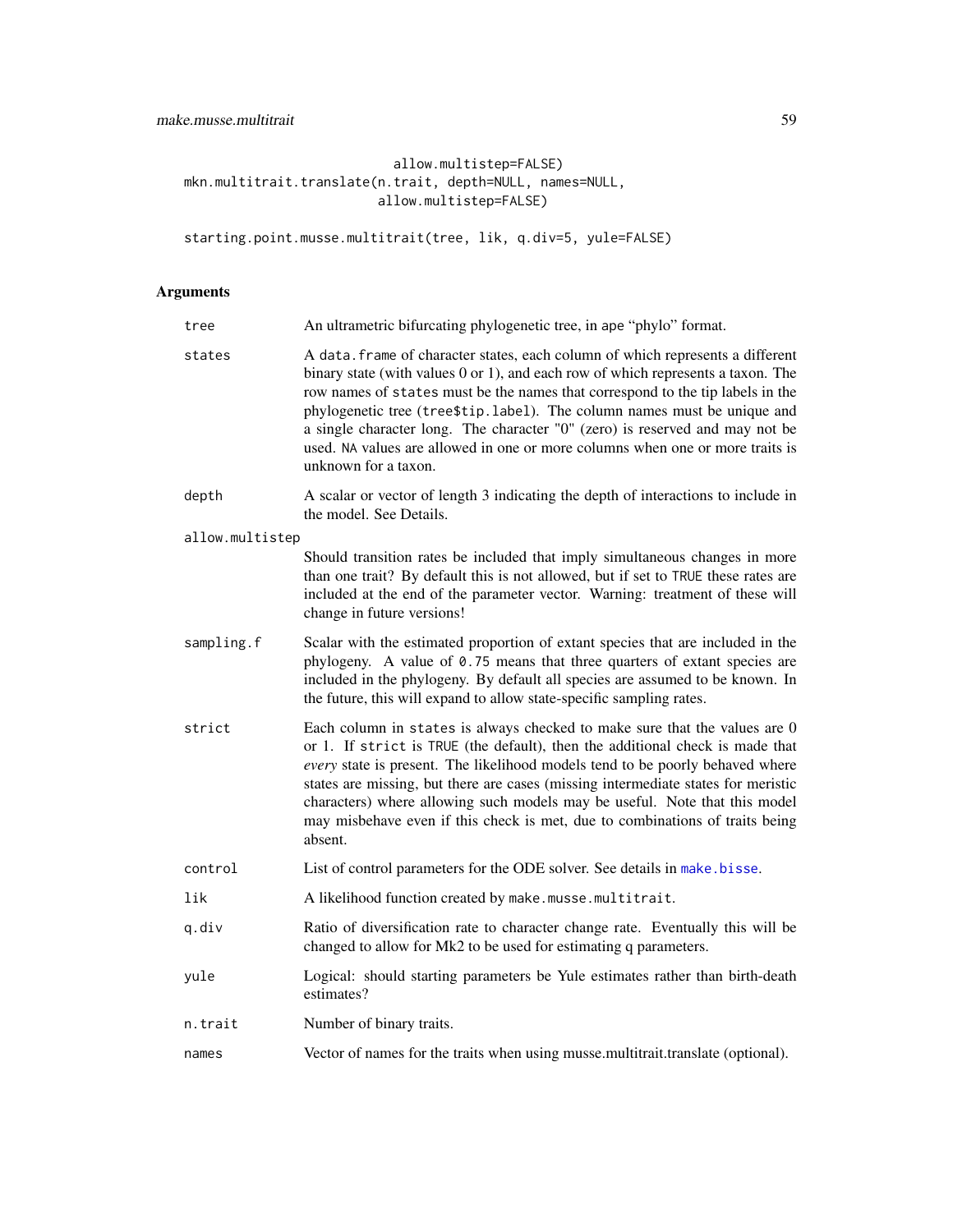#### Details

Suppose that you have two binary traits that may affect speciation and extinction. In previous versions of diversitree, you had to code the possible combinations as states 1, 2, 3, 4, which makes the interpretation of the speciation rates (lambda1, lambda2, etc) unintuitive.

Let states is a data.frame with columns "A" and "B", representing the two binary traits. We can write the speciation rate as

$$
\lambda_0 + \lambda_A X_A + \lambda_B X_B + \lambda_{AB} X_A X_B
$$

where  $X_A$  and  $X_B$  are indicator variables that take the value of trait A and B respectively (with values 0 or 1). In this form,  $\lambda_0$  is the intercept,  $\lambda_A$  and  $\lambda_B$  are "main effects" of traits A and B, and  $\lambda_{AB}$  is the "interaction" between these. We can do a similar trick for the extinction rates.

For character transition rates, we first consider changes only in a single trait. For our two trait case we have four "types" of character change allowed  $(A 0-1, A 1-1)$ ,  $B 0-1$ , and  $B 1-1$ ), but the rates of change for trait A might depend on the current state of trait B (and vice versa). So we have, for the A0->1 trait change  $q_{A01,0} + q_{A01,B} \times X_B$ . Note that one fewer levels of interaction are possible for these character changes than for the speciation/extinction parameters.

It may sometimes be desirable to have the multi-trait changes in the model. At present, if allow.multistep is TRUE, all the multiple change transitions are included at the end of the parameter vector. For the two trait case these are labelled q00.11, q10.01, q01.10, and q11.00, where qij.kl represents a change from  $(A=i, B=i)$  to  $(C=k, D=l)$ . The argument name, and treatment, of these may change in future.

This approach generalises out to more than two traits. For N traits, interactions are possible up to the Nth order for lambda and mu, and up to the N-1th order for q. The depth argument controls how many of these are returned. If this is a scalar, then the same level is used for lambda, mu and q. If it is a vector of length 3, then different depths are used for these three types of parameters. By default, all possible interactions are returned and the model has the same number of degrees of freedom as the models returned by make.musse (except for a reduction in the possible q parameters when allow.multistep is FALSE). Parameters can then be further refined with constrain.

#### Author(s)

Richard G. FitzJohn

#### See Also

[make.bisse](#page-23-0) for the basic binary model, and [make.musse](#page-54-0) for the basic multistate model.

```
## The translation between these two bases is fairly straightforward; if
## we have a vector of parameters in our new basis 'p' we can convert it
## into the original MuSSE basis ('q') through this matrix:
tr <- musse.multitrait.translate(2)
tr
## Notice that the rows that correspond to transitions in multiple
## traits are all zero by default; this means that these q values will
```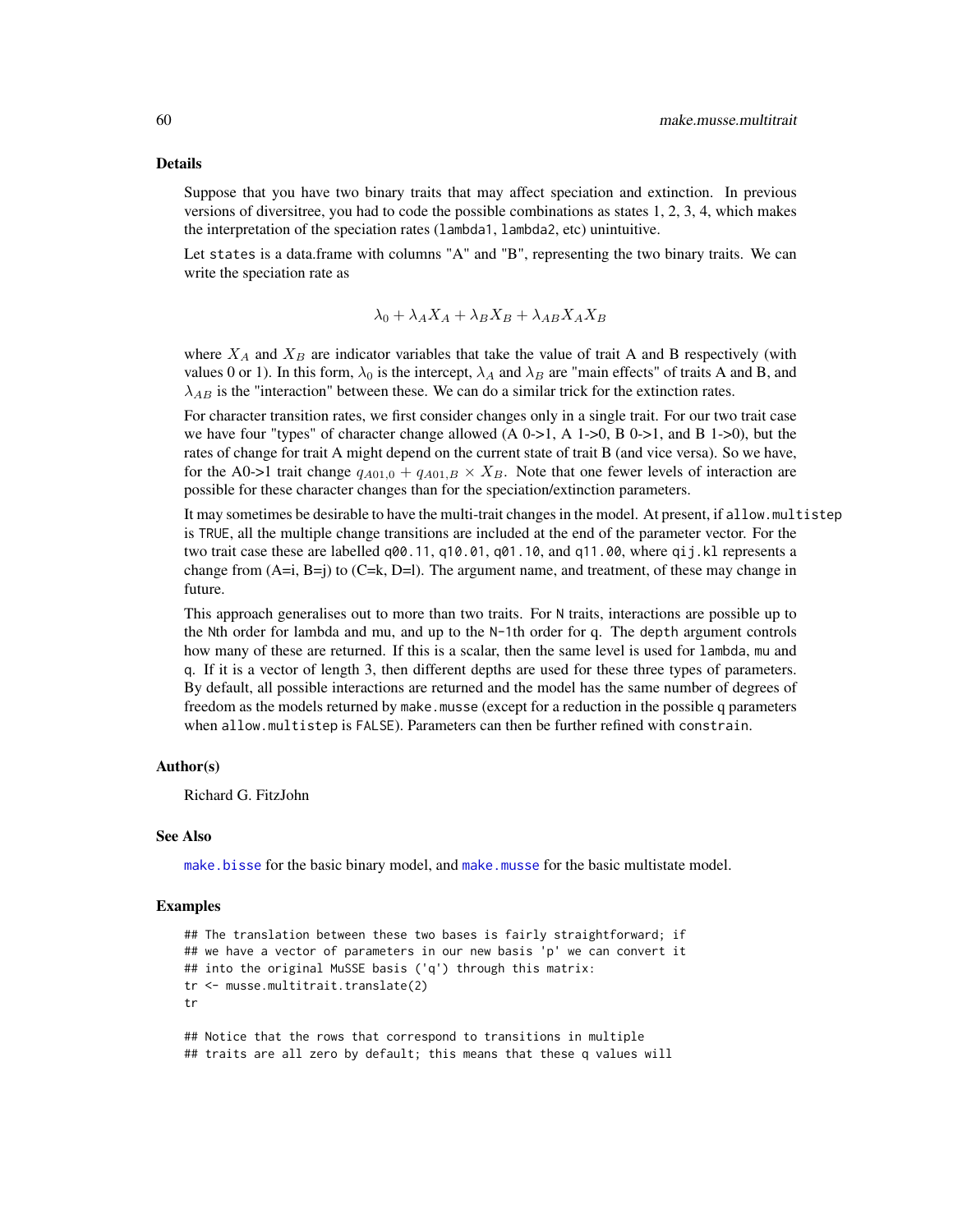```
## be zero regardless of the parameter vector used.
tr["q00.11",]
## And here is the section of the transition matrix corresponding to the
## lambda values; every rate gets a contribution from the intercept term
## (lambda0), lambda10 and lambda11 get a contribution from lambdaA, etc.
tr[1:4,1:4]
## There is currently no nice simulation support for this, so bear with
## an ugly script to generate the tree and traits.
pars <- c(.10, .15, .20, .25, # lambda 00, 10, 01, 11
          .03, .03, .03, .03, # mu 00, 10, 01, 11
          .05, .05, .0, # q00.10, q00.01, q00.11
          .05, .0, .05, # q10.00, q10.01, q10.11
          .05, .0, .05, # q01.00, q01.10, q01.11
          .0, .05, .05) # q11.00, q11.10, q11.01
set.seed(2)
phy <- tree.musse(pars, 60, x0=1)
states <- expand.grid(A=0:1, B=0:1)[phy$tip.state,]
rownames(states) <- phy$tip.label
## Here, states has row names corresponding to the different taxa, and
## the states of two traits "A" and "B" are recorded in the columns.
head(states)
## Note that transition from the original MuSSE basis to this basis is
## only possible in general when depth=n.trait and allow.multistep=TRUE
## (as only this generates a square matrix that is invertible).
## However, when it is possible to express the set of parameters in the
## new basis (as it is above), this can be done through a pseudoinverse
## (here, a left inverse).
pars2 <- drop(solve(t(tr) %*% tr) %*% t(tr) %*% pars)
## Going from our new basis to the original MuSSE parameters is always
## straightforward. This is done automatically in the likelihood
## function.
all.equal(drop(tr %*% pars2), pars, check.attributes=FALSE)
## This shows that the two traits act additively on speciation rate
## (lambdaAB is zero), that there is no effect of any trait on
## extinction (the only nonzero mu parameter is mu0) and transition
## rates for one trait are unaffected by other traits (the only nonzero
## q parameters are the qXij.0 parameters; qXij.Y parameters are all
## zero).
## Here is our new MuSSE function parametrised as a multi-trait
## function:
lik <- make.musse.multitrait(phy, states)
## Here are the argument names for the likelihood function.
```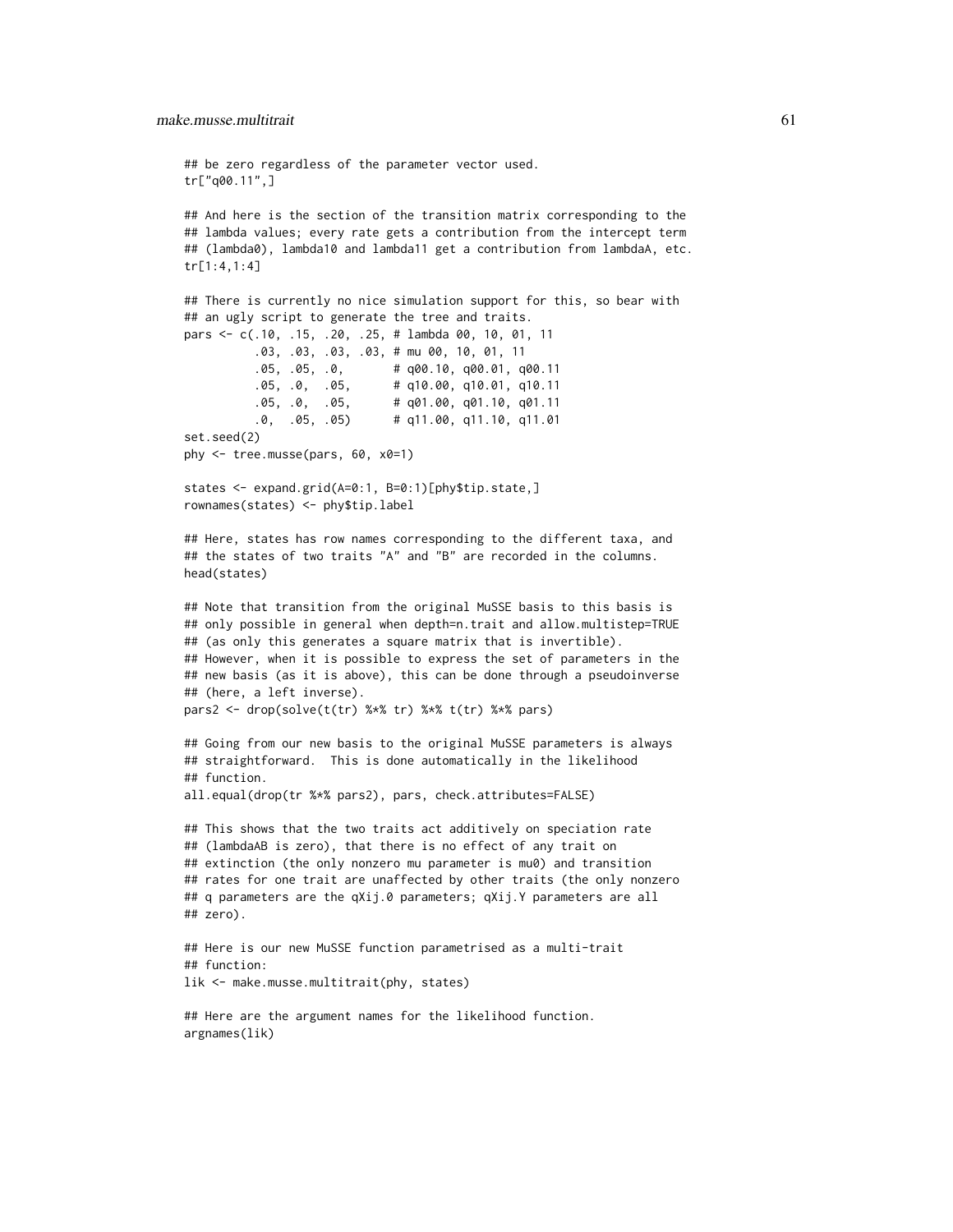```
## Basic MuSSE function for comparison
lik.m <- make.musse(phy, phy$tip.state, 4)
argnames(lik.m)
## Rather than fit this complicated model first, let's start with a
## simple model with no state dependent diversification. This model
## allows the forwards and backwards transition rates to vary, but the
## speciation and extinction rates do not depend on the character
## state:
lik0 <- make.musse.multitrait(phy, states, depth=0)
argnames(lik0)
## This can be used in analyses as usual. However, this can take a
## while to run, so is not run by default.
## Not run:
p <- starting.point.musse.multitrait(phy, lik0)
fit0 <- find.mle(lik0, p)
## Now, allow the speciation rates to vary additively with both
## character states (extinction and character changes are left as in the
## previous model)
lik1 <- make.musse.multitrait(phy, states, depth=c(1, 0, 0))
## Start from the previous ML point:
p <- starting.point.musse.multitrait(phy, lik1)
p[names(coef(fit0))] <- coef(fit0)
fit1 <- find.mle(lik1, p)
## The likelihood improves, but the difference is not statistically
## significant (p = 0.35).
anova(fit1, fit0)
## We can fit an interaction for the speciation rates, too:
lik2 <- make.musse.multitrait(phy, states, depth=c(2, 0, 0))
p <- starting.point.musse.multitrait(phy, lik2)
p[names(coef(fit1))] <- coef(fit1)
fit2 <- find.mle(lik2, p)
## There is next to no support for the interaction term (which is good,
## as the original model did not have any interaction!)
anova(fit2, fit1)
## Constraining also works with these models. For example, constraining
## the lambdaA parameter to zero:
lik1b <- constrain(lik1, lambdaA ~ 0)
argnames(lik1b)
p <- starting.point.musse.multitrait(phy, lik1b)
p[names(coef(fit0))] <- coef(fit0)
fit1b <- find.mle(lik1b, p)
anova(fit1b, fit0)
```
## Or constraining both main effects to take the same value: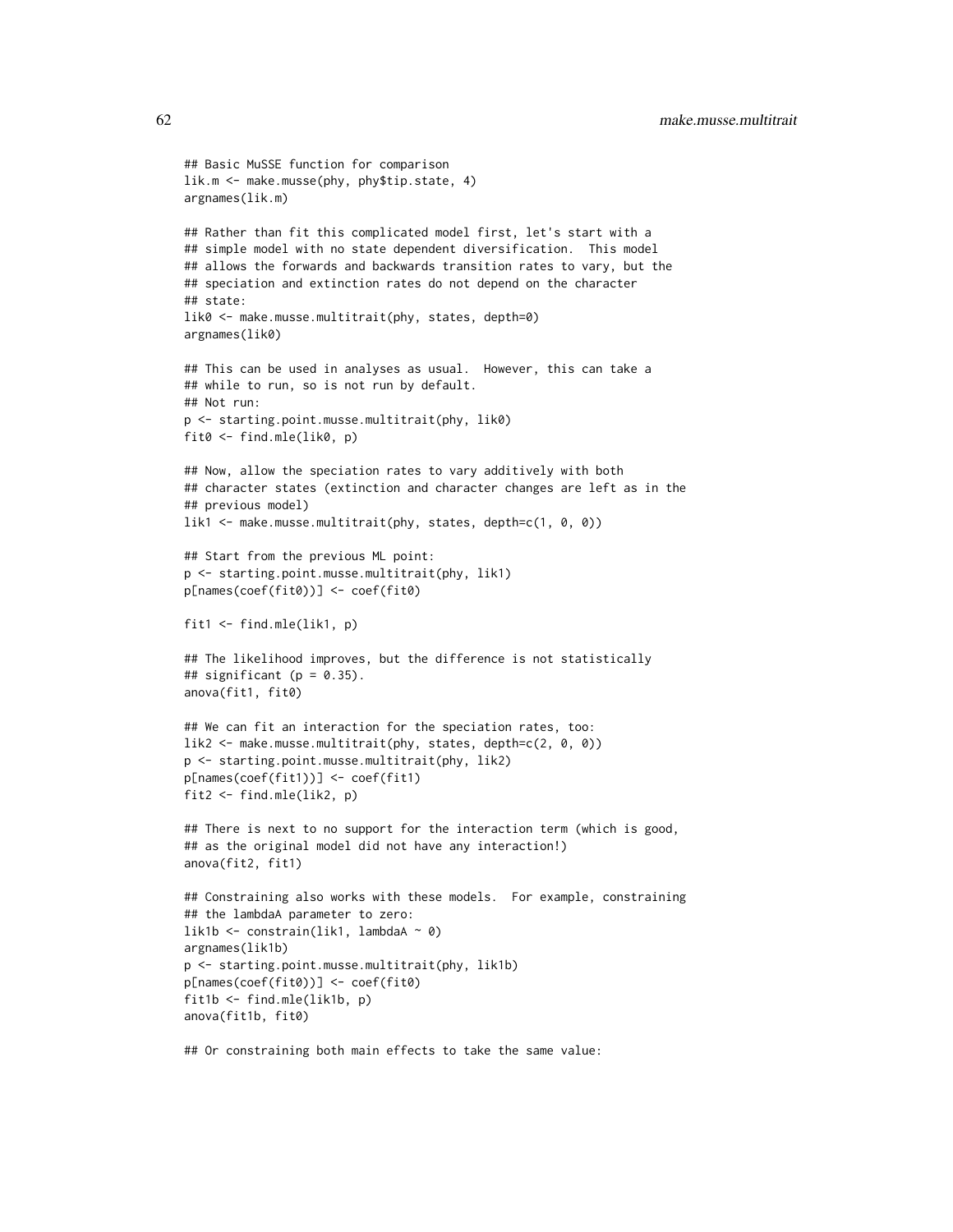# make.musse.split 63

```
lik1c <- constrain(lik1, lambdaB ~ lambdaA)
argnames(lik1c)
p <- starting.point.musse.multitrait(phy, lik1c)
p[names(coef(fit0))] <- coef(fit0)
fit1c <- find.mle(lik1c, p)
anova(fit1c, fit0)
```
## End(Not run)

make.musse.split *Multiple State Speciation and Extinction Model: Split Models*

# Description

Create a likelihood function for a MuSSE model where the tree is partitioned into regions with different parameters.

# Usage

```
make.musse.split(tree, states, k, nodes, split.t,
                 sampling.f=NULL, strict=TRUE, control=list())
```
# Arguments

| tree       | An ultrametric bifurcating phylogenetic tree, in ape "phylo" format.                                                                                                                                                                                                                                                                                                                            |
|------------|-------------------------------------------------------------------------------------------------------------------------------------------------------------------------------------------------------------------------------------------------------------------------------------------------------------------------------------------------------------------------------------------------|
| states     | A vector of character states, each of which must be an integer between 1 and k.<br>This vector must have names that correspond to the tip labels in the phylogenetic<br>tree (tree\$tip.label). For tips corresponding to unresolved clades, the state<br>should be NA.                                                                                                                         |
| k          | The number of states.                                                                                                                                                                                                                                                                                                                                                                           |
| nodes      | Vector of nodes that will be split (see Details).                                                                                                                                                                                                                                                                                                                                               |
| split.t    | Vector of split times, same length as nodes (see Details).                                                                                                                                                                                                                                                                                                                                      |
| sampling.f | Vector of length k where sampling. f[i] is the proportion of species in state i<br>that are present in the phylogeny. A value of $c(0.5, 0.75, 1)$ means that half of<br>species in state 1, three quarters of species in state 2, and all species in state 3<br>are included in the phylogeny. By default all species are assumed to be known                                                  |
| strict     | The states vector is always checked to make sure that the values are integers<br>on 1:k. If strict is TRUE (the default), then the additional check is made that<br>every state is present. The likelihood models tend to be poorly behaved where<br>states are missing, but there are cases (missing intermediate states for meristic<br>characters) where allowing such models may be useful. |
| control    | List of control parameters for the ODE solver. See details in make bisse.                                                                                                                                                                                                                                                                                                                       |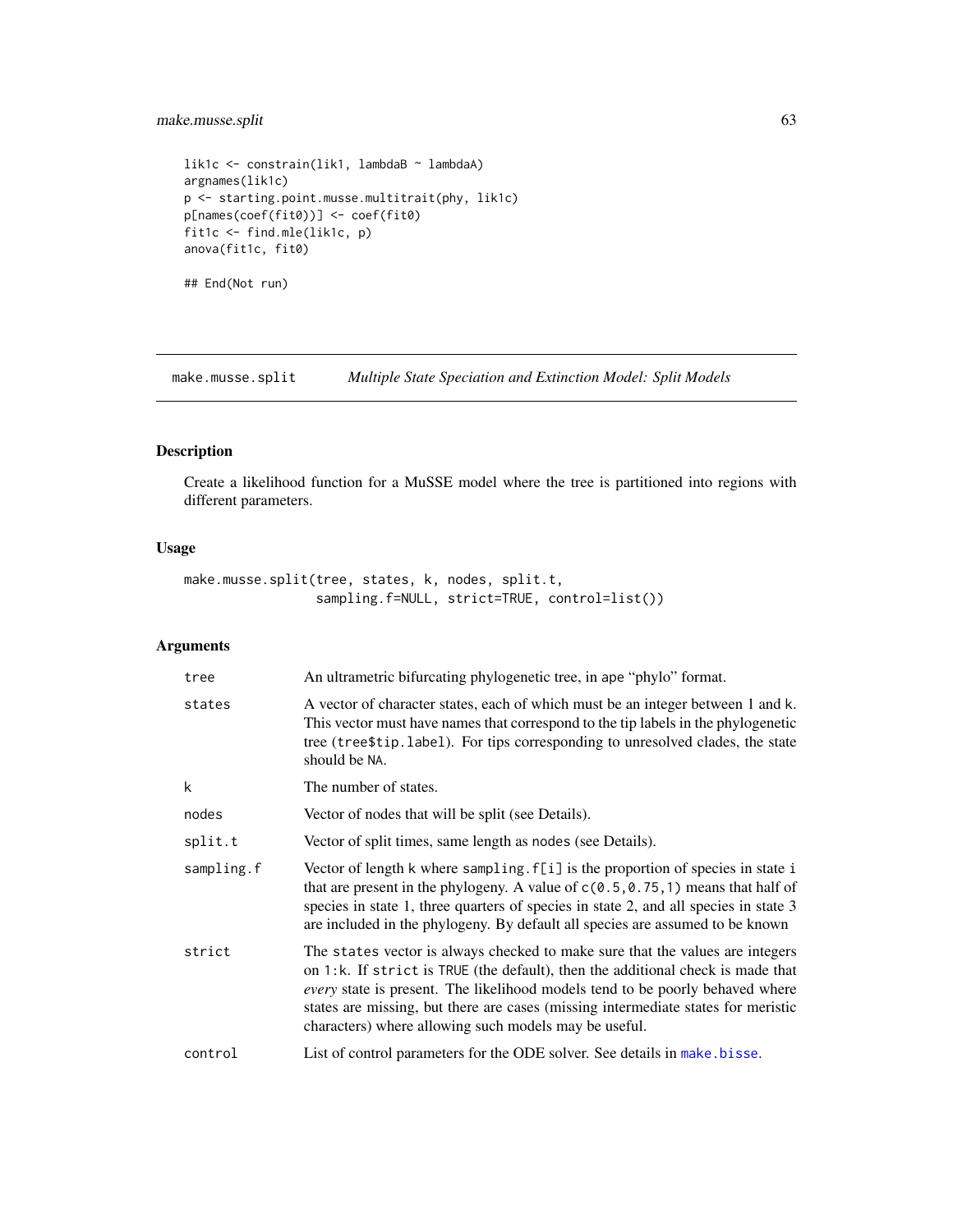#### Details

Branching times can be controlled with the split.t argument. If this is Inf, split at the base of the branch (as in MEDUSA). If 0, split at the top (closest to the present, as in the new option for MEDUSA). If  $\emptyset$  < split  $t \leq$  Inf then we split at that time on the tree (zero is the present, with time growing backwards).

### Author(s)

Richard G. FitzJohn

#### Examples

## This example picks up from the tree used in the ?make.musse example.

```
## First, simulate the tree:
set.seed(2)
pars <- c(.1, .15, .2, # lambda 1, 2, 3
          .03, .045, .06, # mu 1, 2, 3
          .05, 0, # q12, q13
          .05, .05, # q21, q23
         0, .05) # q31, q32
phy <- tree.musse(pars, 30, x0=1)
## Here is the phylogeny, with true character history superposed:
h <- history.from.sim.discrete(phy, 1:3)
plot(h, phy, show.node.label=TRUE, font=1, cex=.75, no.margin=TRUE)
## Here is a plain MuSSE function for later comparison:
lik.m <- make.musse(phy, phy$tip.state, 3)
lik.m(pars) # -110.8364
## Split this phylogeny at three points: nd16 and nd25, splitting it
## into three chunks
nodes <- c("nd16", "nd25")
nodelabels(node=match(nodes, phy$node.label) + length(phy$tip.label),
          pch=19, cex=2, col="#FF000099")
## To make a split BiSSE function, pass the node locations and times
## in. Here, we'll use 'Inf' as the split time to mimick MEDUSA's
## behaviour of placing the split at the base of the branch subtended by
## a node.
lik.s <- make.musse.split(phy, phy$tip.state, 3, nodes, split.t=Inf)
## The parameters must be a list of the same length as the number of
## partitions. Partition '1' is the root partition, and partition i is
## the partition rooted at the node[i-1]:
argnames(lik.s)
## Because we have two nodes, there are three sets of parameters.
## Replicate the original list to get a starting point for the analysis:
pars.s <- rep(pars, 3)
names(pars.s) <- argnames(lik.s)
```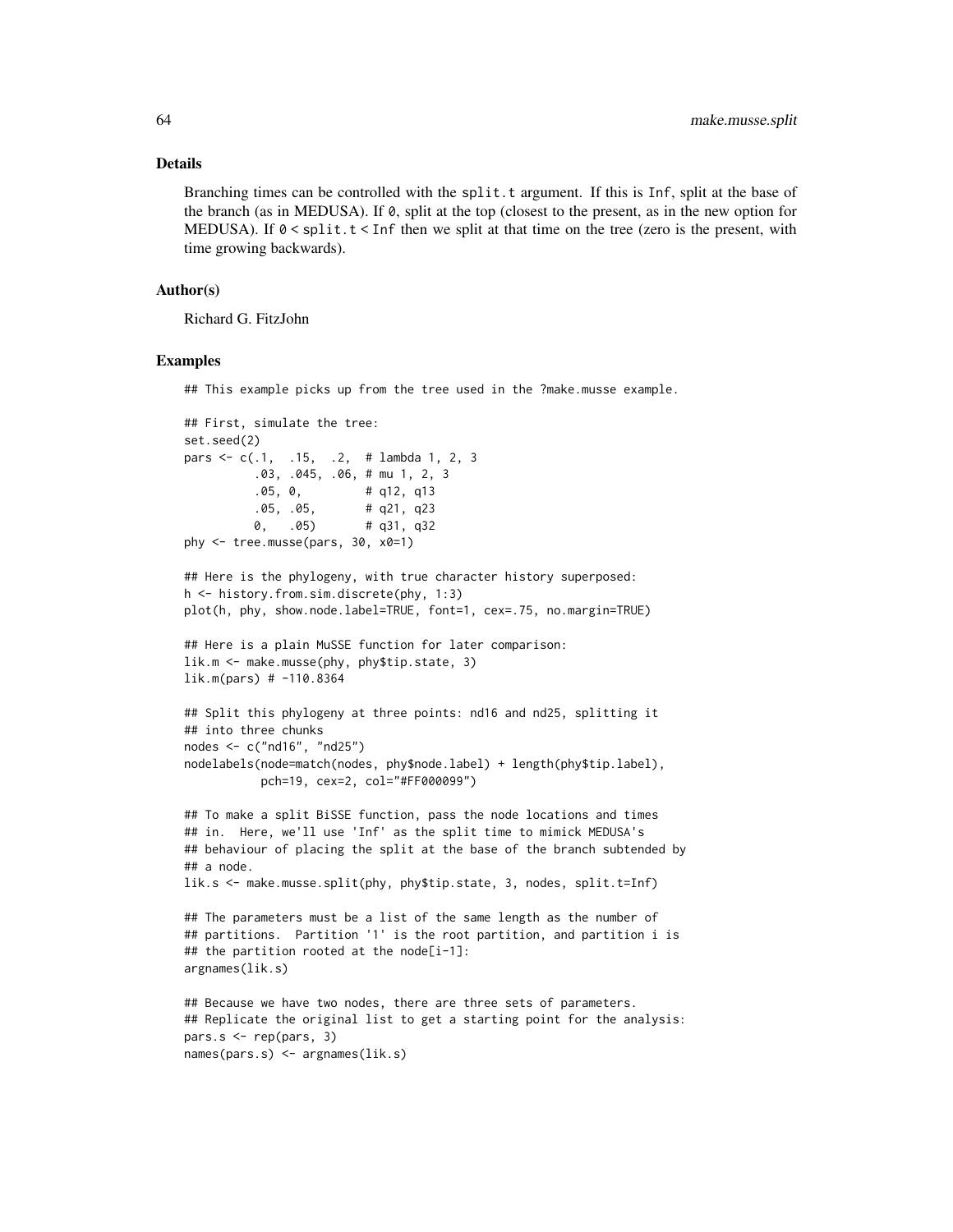```
lik.s(pars.s) # -110.8364
## This is basically identical (to acceptable tolerance) to the plain
## MuSSE version:
lik.s(pars.s) - lik.m(pars)
## The resulting likelihood function can be used in ML analyses with
## find.mle. However, because of the large number of parameters, this
## may take some time (especially with as few species as there are in
## this tree - getting convergence in a reasonable number of iterations
## is difficult).
## Not run:
fit.s <- find.mle(lik.s, pars.s, control=list(maxit=20000))
## End(Not run)
## Bayesian analysis also works, using the mcmc function. Given the
## large number of parameters, priors will be essential, as there will
## be no signal for several parameters. Here, I am using an exponential
## distribution with a mean of twice the state-independent
## diversification rate.
## Not run:
prior <- make.prior.exponential(1/(-2*diff(starting.point.bd(phy))))
samples <- mcmc(lik.s, pars.s, 100, prior=prior, w=1, print.every=10)
## End(Not run)
```

| make.musse.td |               | Multiple State Speciation and Extinction Model: Time Dependent |  |  |  |
|---------------|---------------|----------------------------------------------------------------|--|--|--|
|               | <i>Models</i> |                                                                |  |  |  |

#### Description

Create a likelihood function for a MuSSE model where different chunks of time have different parameters. This code is experimental!

#### Usage

```
make.musse.td(tree, states, k, n.epoch, sampling.f=NULL,
              strict=TRUE, control=list())
```

```
make.musse.t(tree, states, k, functions, sampling.f=NULL,
             strict=TRUE, control=list(), truncate=FALSE, spline.data=NULL)
```
#### Arguments

tree An ultrametric bifurcating phylogenetic tree, in ape "phylo" format.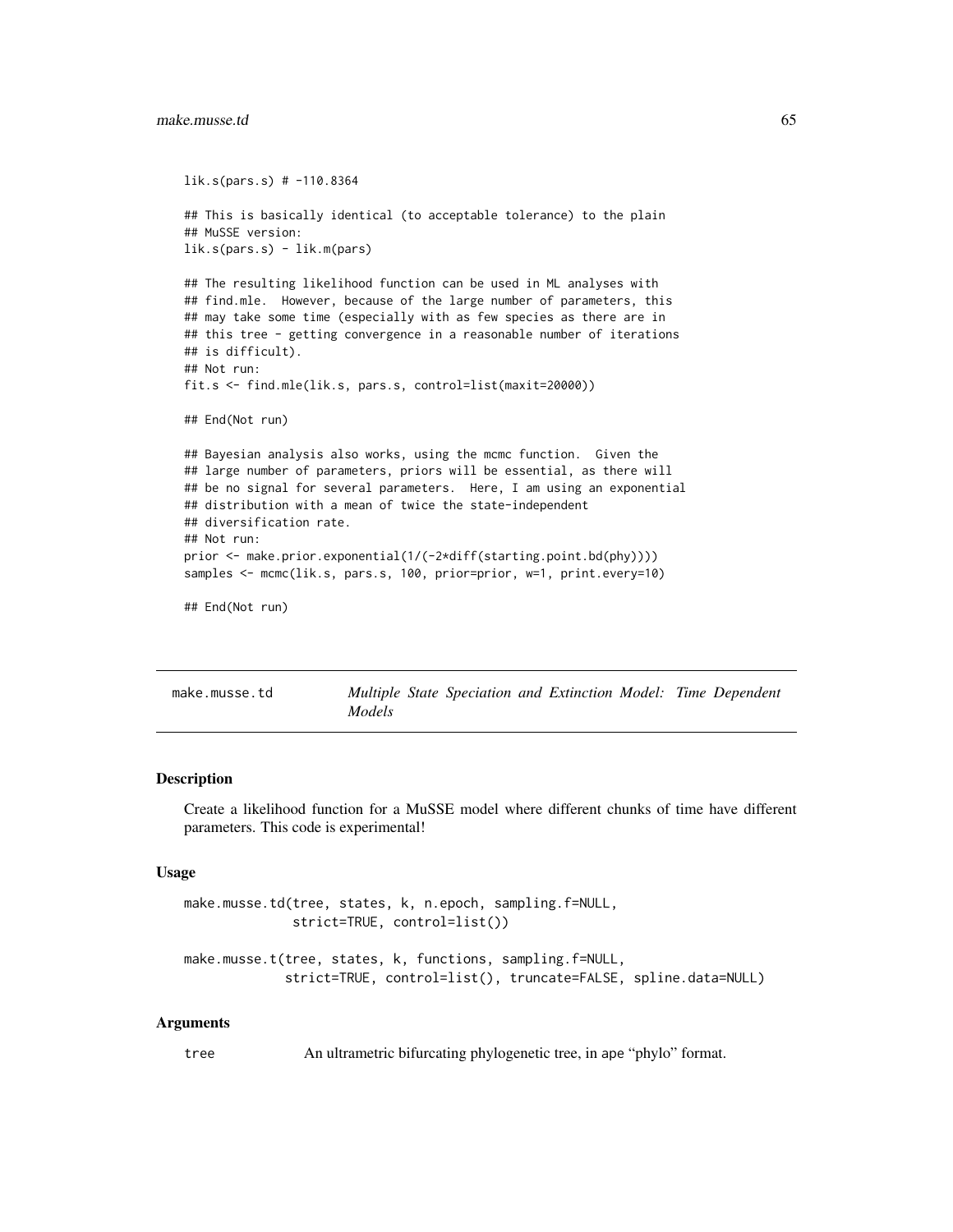| states      | A vector of character states, each of which must be an integer between 1 and k.<br>This vector must have names that correspond to the tip labels in the phylogenetic<br>tree (tree\$tip.label). For tips corresponding to unresolved clades, the state<br>should be NA.                                                                                                                         |
|-------------|-------------------------------------------------------------------------------------------------------------------------------------------------------------------------------------------------------------------------------------------------------------------------------------------------------------------------------------------------------------------------------------------------|
| k           | The number of states.                                                                                                                                                                                                                                                                                                                                                                           |
| n.epoch     | Number of epochs. 1 corresponds to plain MuSSE, so this will generally be an<br>integer at least 2.                                                                                                                                                                                                                                                                                             |
| functions   | A named list of functions of time. See details.                                                                                                                                                                                                                                                                                                                                                 |
| sampling.f  | Vector of length k where sampling. f[i] is the proportion of species in state i<br>that are present in the phylogeny. A value of $c(0.5, 0.75, 1)$ means that half of<br>species in state 1, three quarters of species in state 2, and all species in state 3<br>are included in the phylogeny. By default all species are assumed to be known                                                  |
| strict      | The states vector is always checked to make sure that the values are integers<br>on 1:k. If strict is TRUE (the default), then the additional check is made that<br>every state is present. The likelihood models tend to be poorly behaved where<br>states are missing, but there are cases (missing intermediate states for meristic<br>characters) where allowing such models may be useful. |
| control     | List of control parameters for the ODE solver. See details in make bisse.                                                                                                                                                                                                                                                                                                                       |
| truncate    | Logical, indicating if functions should be truncated to zero when negative (rather<br>than causing an error). May be scalar (applying to all functions) or a vector (of<br>same length as the functions vector).                                                                                                                                                                                |
| spline.data | List of data for spline-based time functions. See details.                                                                                                                                                                                                                                                                                                                                      |
|             |                                                                                                                                                                                                                                                                                                                                                                                                 |

# Details

Please see [make.bisse.t](#page-30-0) for further details.

# Author(s)

Richard G. FitzJohn

```
## Here we will start with the tree and three-state character set from
## the make.musse example. This is a poorly contrived example.
pars <- c(.1, .15, .2, # lambda 1, 2, 3
         .03, .045, .06, # mu 1, 2, 3
         .05, 0, # q12, q13
         .05, .05, # q21, q23
         0, .05) # q31, q32
set.seed(2)
phy <- tree.musse(pars, 30, x0=1)
## Suppose we want to see if diversification is different in the most
## recent 3 time units, compared with the rest of the tree (yes, this is
## a totally contrived example!):
plot(phy)
axisPhylo()
```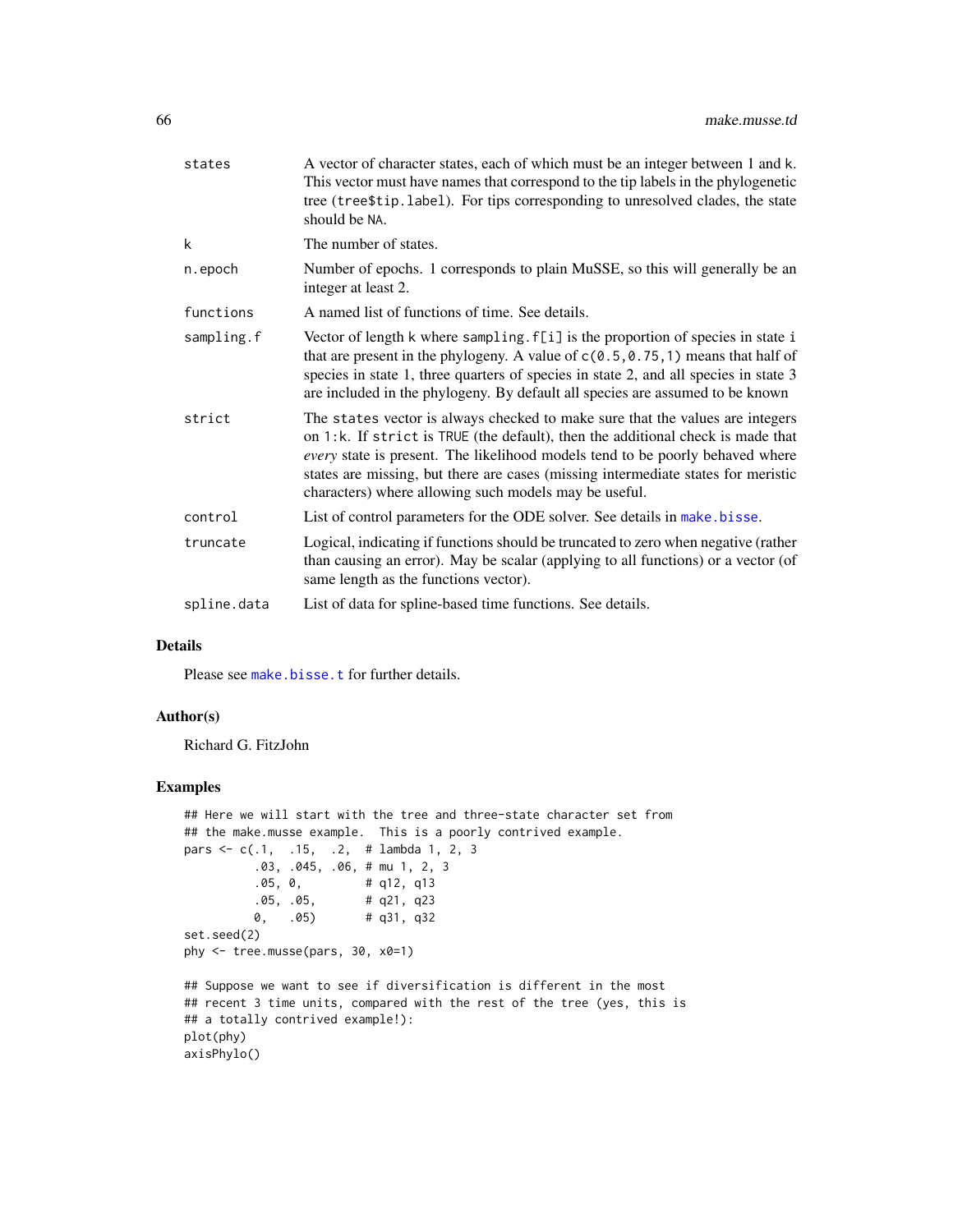#### make.pgls 67

```
abline(v=max(branching.times(phy)) - 3, col="red", lty=3)
## For comparison, make a plain MuSSE likelihood function
lik.m <- make.musse(phy, phy$tip.state, 3)
## Create the time-dependent likelihood function. The final argument
## here is the number of 'epochs' that are allowed. Two epochs is one
## switch point.
lik.t <- make.musse.td(phy, phy$tip.state, 3, 2)
## The switch point is the first argument. The remaining 12 parameters
## are the MuSSE parameters, with the first 6 being the most recent
## epoch.
argnames(lik.t)
pars.t \leq c(3, pars, pars)
names(pars.t) <- argnames(lik.t)
## Calculations are identical to a reasonable tolerance:
lik.m(pars) - lik.t(pars.t)
## It will often be useful to constrain the time as a fixed quantity.
lik.t2 <- constrain(lik.t, t.1 \sim 3)
## Parameter estimation under maximum likelihood. This is marked "don't
## run" because the time-dependent fit takes a few minutes.
## Not run:
## Fit the MuSSE ML model
fit.m <- find.mle(lik.m, pars)
## And fit the MuSSE/td model
fit.t <- find.mle(lik.t2, pars.t[argnames(lik.t2)],
                  control=list(maxit=20000))
## Compare these two fits with a likelihood ratio test (lik.t2 is nested
## within lik.m)
anova(fit.m, td=fit.t)
## End(Not run)
```
make.pgls *Phylogenetic Generalised Least Squares*

#### Description

Generate the likelihood function that underlies PGLS (Phylogenetic Generalised Least Squares). This is a bit of a misnomer here, as you may not be interested in least squares (e.g., if using this with [mcmc](#page-72-0) for Bayesian inference).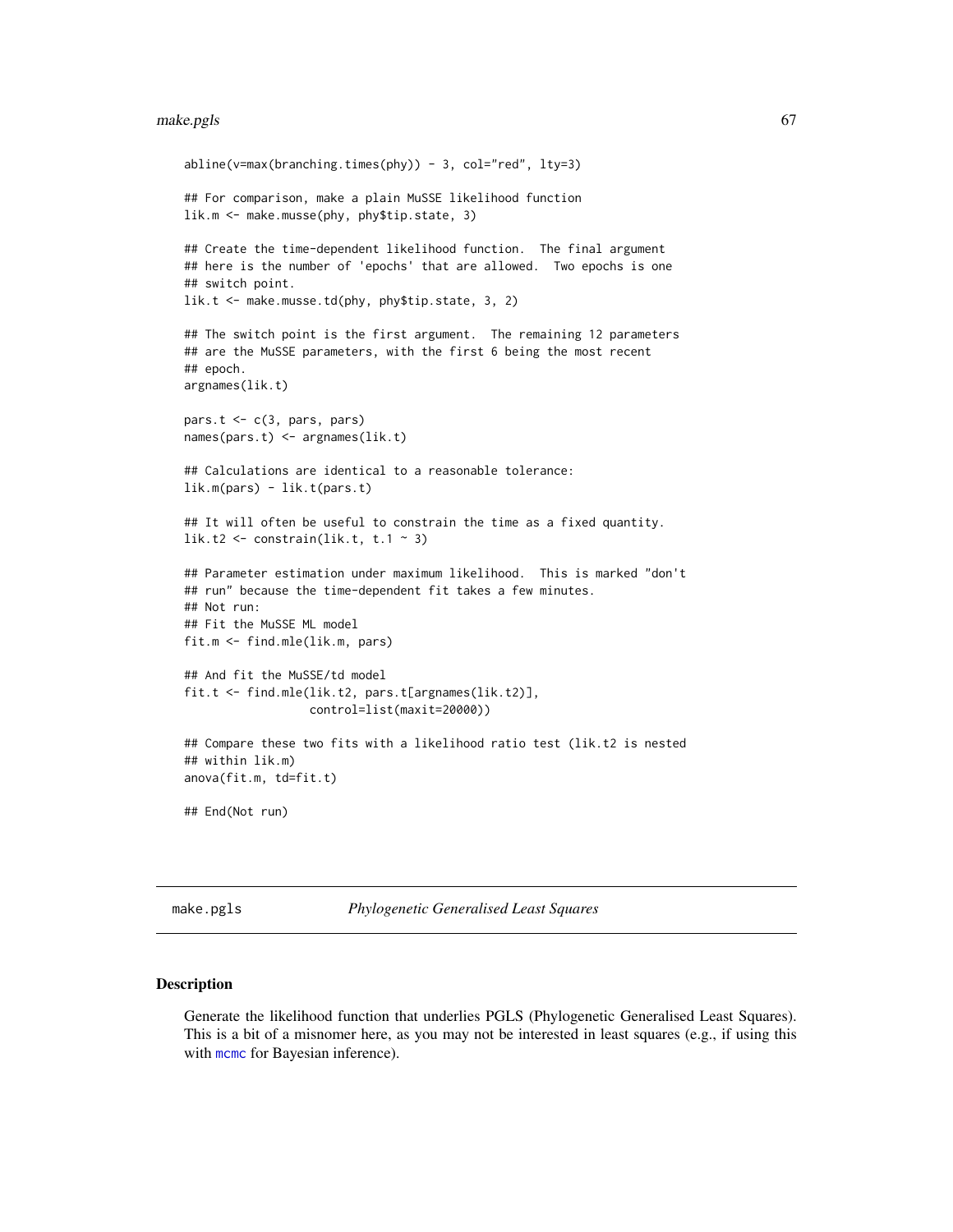### Usage

make.pgls(tree, formula, data, control=list())

# Arguments

| tree    | A bifurcating phylogenetic tree, in ape "phylo" format.                                                                                                                                                                                                                   |
|---------|---------------------------------------------------------------------------------------------------------------------------------------------------------------------------------------------------------------------------------------------------------------------------|
| formula | A model formula; see 1m for details on formulae; the interface is the same here.                                                                                                                                                                                          |
| data    | A data frame containing the variables in the model. If not found in data, the<br>variables are taken from environment (formula), typically the environment<br>from which this function is called. That may perform badly with reconciling<br>with species names, however. |
| control | A list of control parameters. Currently the only option is the key "method"<br>which can be "vcv" for the traditional variance-covariance approach (slow for<br>large trees) or "contrasts" for the contrasts-based approach outlined in Freck-<br>leton $(2012)$ .       |

### Author(s)

Richard G. FitzJohn

# References

Freckleton R.P. 2012. Fast likelihood calculations for comparative analyses. Methods in Ecology and Evolution 3: 940-947.

<span id="page-67-0"></span>make.prior *Simple Prior Functions*

# Description

Functions for generating prior functions for use with [mcmc](#page-72-0), etc.

# Usage

```
make.prior.exponential(r)
make.prior.uniform(lower, upper, log=TRUE)
```
# Arguments

| r     | Scalar or vector of rate parameters          |
|-------|----------------------------------------------|
| lower | Lower bound of the parameter                 |
| upper | Upper bound of the parameter                 |
| log   | Logical: should the prior be on a log basis? |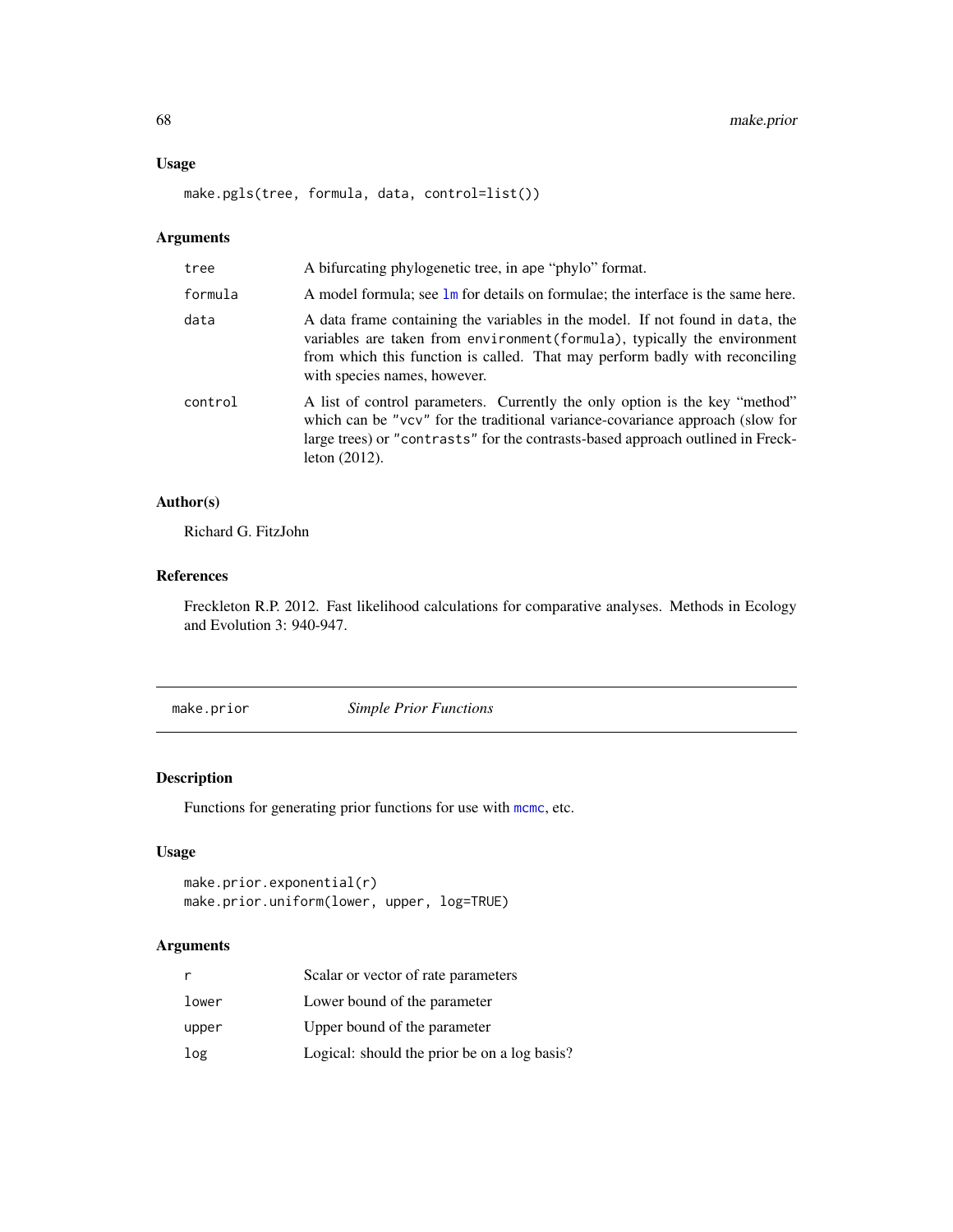make.quasse 69

# Details

The exponential prior probability distribution has probability density

$$
\sum_i r_i e^{-r_i x_i}
$$

where the  $i$  denotes the  $i$ th parameter. If r is a scalar, then the same rate is used for all parameters. These functions each return a function that may be used as the prior argument to mcmc().

# Author(s)

Richard G. FitzJohn

<span id="page-68-0"></span>make.quasse *Quantitative State Speciation and Extinction Model*

# Description

Prepare to run QuaSSE (Quantitative State Speciation and Extinction) on a phylogenetic tree and character distribution. This function creates a likelihood function that can be used in [maximum](#page-12-0) [likelihood](#page-12-0) or [Bayesian](#page-72-0) inference.

#### Usage

make.quasse(tree, states, states.sd, lambda, mu, control, sampling.f=NULL) starting.point.quasse(tree, states, states.sd=NULL)

## Arguments

| tree       | An ultrametric bifurcating phylogenetic tree, in ape "phylo" format.                                                                                                                                                                        |
|------------|---------------------------------------------------------------------------------------------------------------------------------------------------------------------------------------------------------------------------------------------|
| states     | A vector of character states, each of which must be a numeric real values. Miss-<br>ing values (NA) are not yet handled. This vector must have names that correspond<br>to the tip labels in the phylogenetic tree (tree \$tip. label).     |
| states.sd  | A scalar or vector corresponding to the standard error around the mean in states<br>(the initial probability distribution is assumed to be normal).                                                                                         |
| lambda     | A function to use as the speciation function. The first argument of this must be<br>x (see Details).                                                                                                                                        |
| mu         | A function to use as the extinction function. The first argument of this must be<br>x (see Details.)                                                                                                                                        |
| control    | A list of parameters for tuning the performance of the integrator. A guess at<br>reasonble values will be made here. See Details for possible entries.                                                                                      |
| sampling.f | Scalar with the estimated proportion of extant species that are included in the<br>phylogeny. A value of 0.75 means that three quarters of extant species are<br>included in the phylogeny. By default all species are assumed to be known. |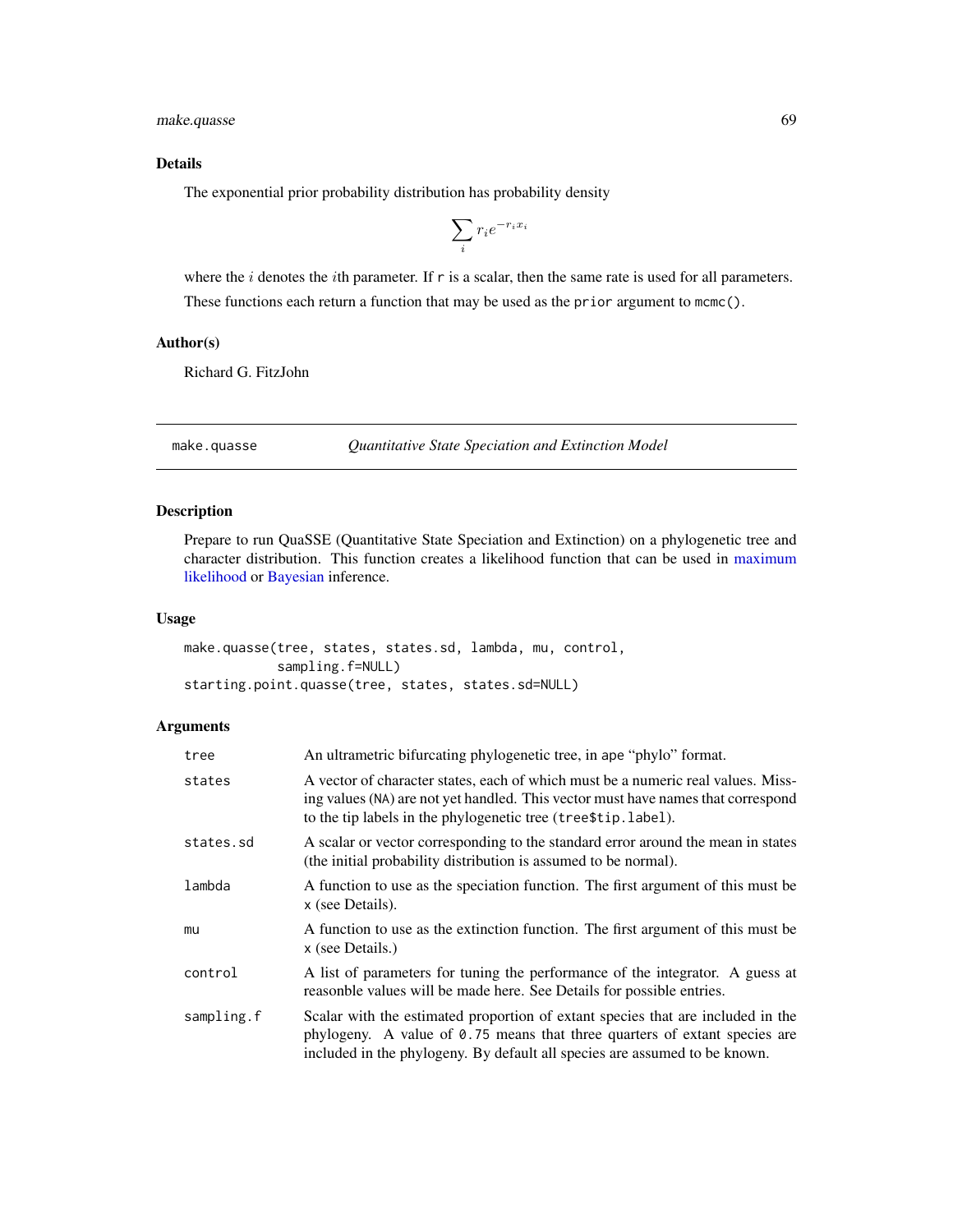### Details

The control list may contain the following elements:

- method: one of fftC or fftR to switch between C (fast) and R (slow) backends for the integration. Both use non-adaptive fft-based convolutions. Eventually, an adaptive methods-of-lines approach will be available.
- dt.max: Maximum time step to use for the integration. By default, this will be set to 1/1000 of the tree depth. Smaller values will slow down calculations, but improve accuracy.
- nx: The number of bins into which the character space is divided (default=1024). Larger values will be slower and more accurate. For the fftC integration method, this should be an integer power of 2 (512, 2048, etc).
- r: Scaling factor that multiplies nx for a "high resolution" section at the tips of the tree (default=4, giving a high resolution character space divided into 4096 bins). This helps improve accuracy while possibly tight initial probability distributions flatten out as time progresses towards the root. Larger values will be slower and more accurate. For the fftC integration method, this should be a power of 2  $(2, 4, 8, \text{ so that } n \times r \text{ is a power of } 2)$ .
- tc: where in the tree to switch to the low-resolution integration (zero corresponds to the present, larger numbers moving towards the root). By default, this happens at 10% of the tree depth. Smaller values will be faster, but less accurate.
- xmid: Mid point to center the character space. By default this is at the mid point of the extremes of the character states.
- tips.combined: Get a modest speed-up by simultaneously integrating all tips? By default, this is FALSE, but speedups of up to 25% are possible with this set to TRUE.
- w: Number of standard deviations of the normal distribution induced by Brownian motion to use when doing the convolutions (default=5). Probably best to leave this one alone.

#### Warning

In an attempt at being computationally efficient, a substantial amount of information is cached in memory so that it does not have to be created each time. However, this can interact poorly with the multicore package. In particular, likelihood functions should not be made within a call to  $mclapply$ , or they will not share memory with the main R thread, and will not work (this will cause an error, but should no longer crash R).

The method has less general testing than BiSSE, and is a little more fragile. In particular, because of the way that I chose to implement the integrator, there is a very real chance of likelihood calculation failure when your data are a poor fit to the model; this can be annoyingly difficult to diagnose (you will just get a -Inf log likelihood, but the problem is often just caused by two sister species on short branches with quite different states). There are also a large number of options for fine tuning the integration, but these aren't really discussed in any great detail anywhere.

#### Author(s)

Richard G. FitzJohn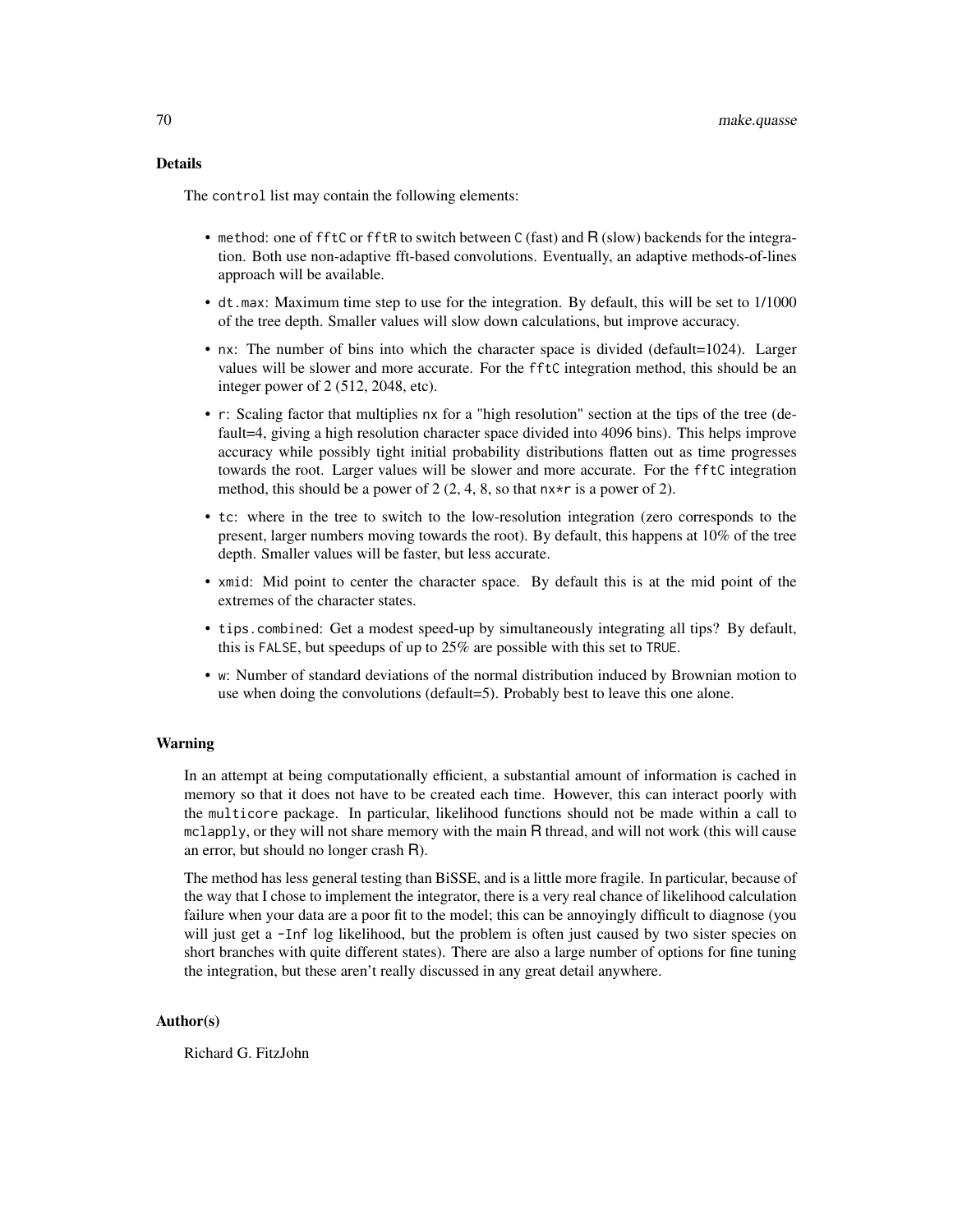# make.quasse.split 71

### Examples

```
## Due to a change in sample() behaviour in newer R it is necessary to
## use an older algorithm to replicate the previous examples
if (getRversion() > = "3.6.0") {
  RNGkind(sample.kind = "Rounding")
}
## Example showing simple integration with two different backends,
## plus the splits.
lambda <- function(x) sigmoid.x(x, 0.1, 0.2, 0, 2.5)
mu \le function(x) constant.x(x, 0.03)
char <- make.brownian.with.drift(0, 0.025)
set.seed(1)
phy <- tree.quasse(c(lambda, mu, char), max.taxa=15, x0=0,
                   single.lineage=FALSE, verbose=TRUE)
nodes <- c("nd13", "nd9", "nd5")
split.t <- Inf
pars <- c(.1, .2, 0, 2.5, .03, 0, .01)
pars4 <- unlist(rep(list(pars), 4))
sd <- 1/200
control.C.1 <- list(dt.max=1/200)
## Not run:
control.R.1 <- list(dt.max=1/200, method="fftR")
lik.C.1 <- make.quasse(phy, phy$tip.state, sd, sigmoid.x, constant.x, control.C.1)
(ll.C.1 <- lik.C.1(pars)) # -62.06409
## slow...
lik.R.1 <- make.quasse(phy, phy$tip.state, sd, sigmoid.x, constant.x, control.R.1)
(ll.R.1 <- lik.R.1(pars)) # -62.06409
lik.s.C.1 <- make.quasse.split(phy, phy$tip.state, sd, sigmoid.x, constant.x,
                               nodes, split.t, control.C.1)
(ll.s.C.1 <- lik.s.C.1(pars4)) # -62.06409
## End(Not run)
```
make.quasse.split *Quantitative State Speciation and Extinction Model: Split Models*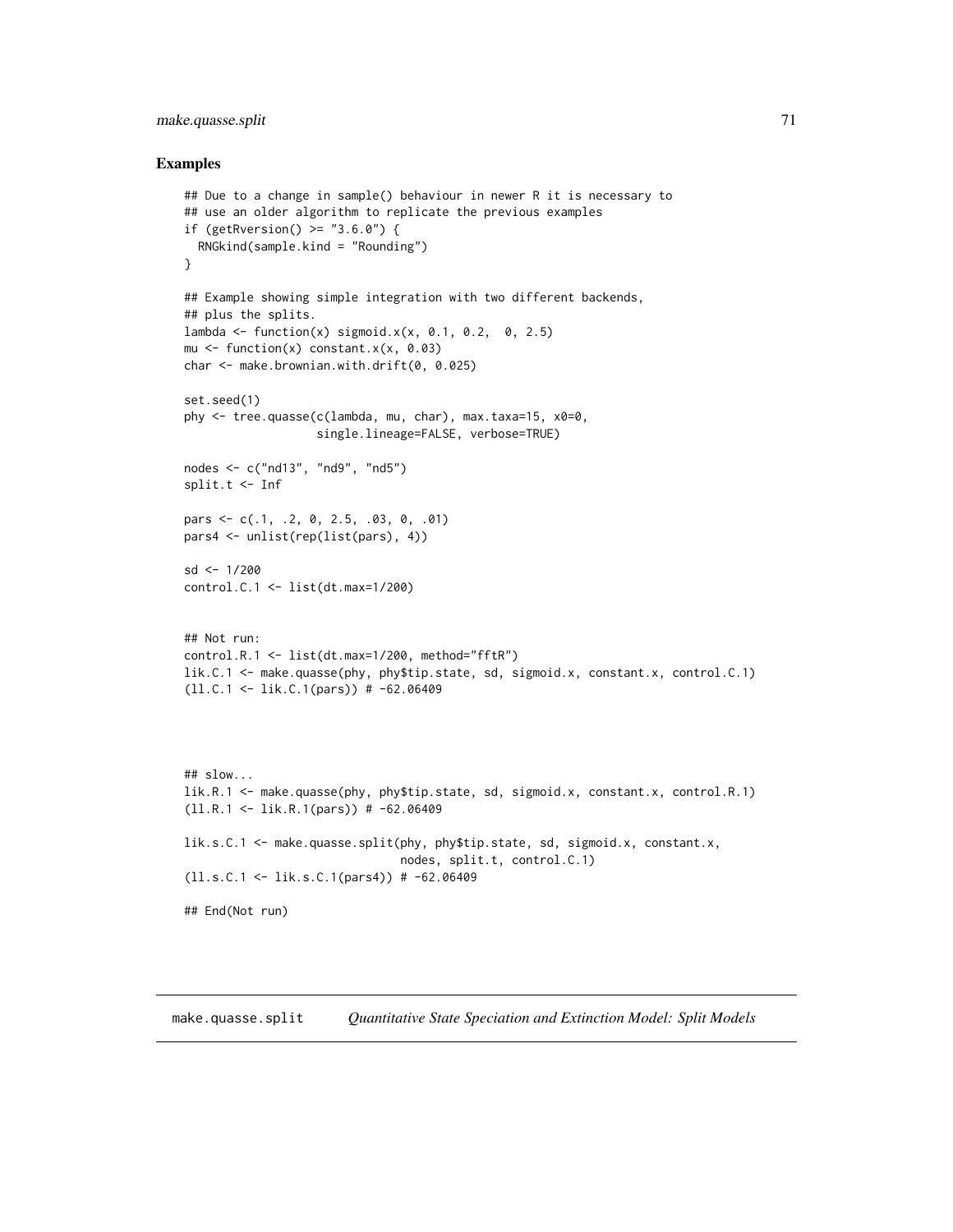### Description

Create a likelihood function for a QuaSSE model where the tree is partitioned into regions with different parameters.

# Usage

```
make.quasse.split(tree, states, states.sd, lambda, mu, nodes, split.t,
                  control=NULL, sampling.f=NULL)
```
# Arguments

| tree       | An ultrametric bifurcating phylogenetic tree, in ape "phylo" format.                                                                                                                                                                        |
|------------|---------------------------------------------------------------------------------------------------------------------------------------------------------------------------------------------------------------------------------------------|
| states     | A vector of character states, each of which must be a numeric real values. Miss-<br>ing values (NA) are not yet handled. This vector must have names that correspond<br>to the tip labels in the phylogenetic tree (tree\$tip.label).       |
| states.sd  | A scalar or vector corresponding to the standard error around the mean in states<br>(the initial probability distribution is assumed to be normal).                                                                                         |
| lambda     | A function to use as the speciation function. The first argument of this must be<br>x (see Details).                                                                                                                                        |
| mu         | A function to use as the extinction function. The first argument of this must be<br>x (see Details.)                                                                                                                                        |
| nodes      | Vector of nodes that will be split (see Details).                                                                                                                                                                                           |
| split.t    | Vector of split times, same length as nodes (see Details).                                                                                                                                                                                  |
| control    | A list of parameters for tuning the performance of the integrator. A guess at<br>reasonble values will be made here. See Details in make, quasse for possible<br>entries.                                                                   |
| sampling.f | Scalar with the estimated proportion of extant species that are included in the<br>phylogeny. A value of 0.75 means that three quarters of extant species are<br>included in the phylogeny. By default all species are assumed to be known. |

## Details

Branching times can be controlled with the split.t argument. If this is Inf, split at the base of the branch (as in MEDUSA). If 0, split at the top (closest to the present, as in the new option for MEDUSA). If  $0 <$  split.  $t <$  Inf then we split at that time on the tree (zero is the present, with time growing backwards).

TODO: Describe nodes and split.t here.

### Author(s)

Richard G. FitzJohn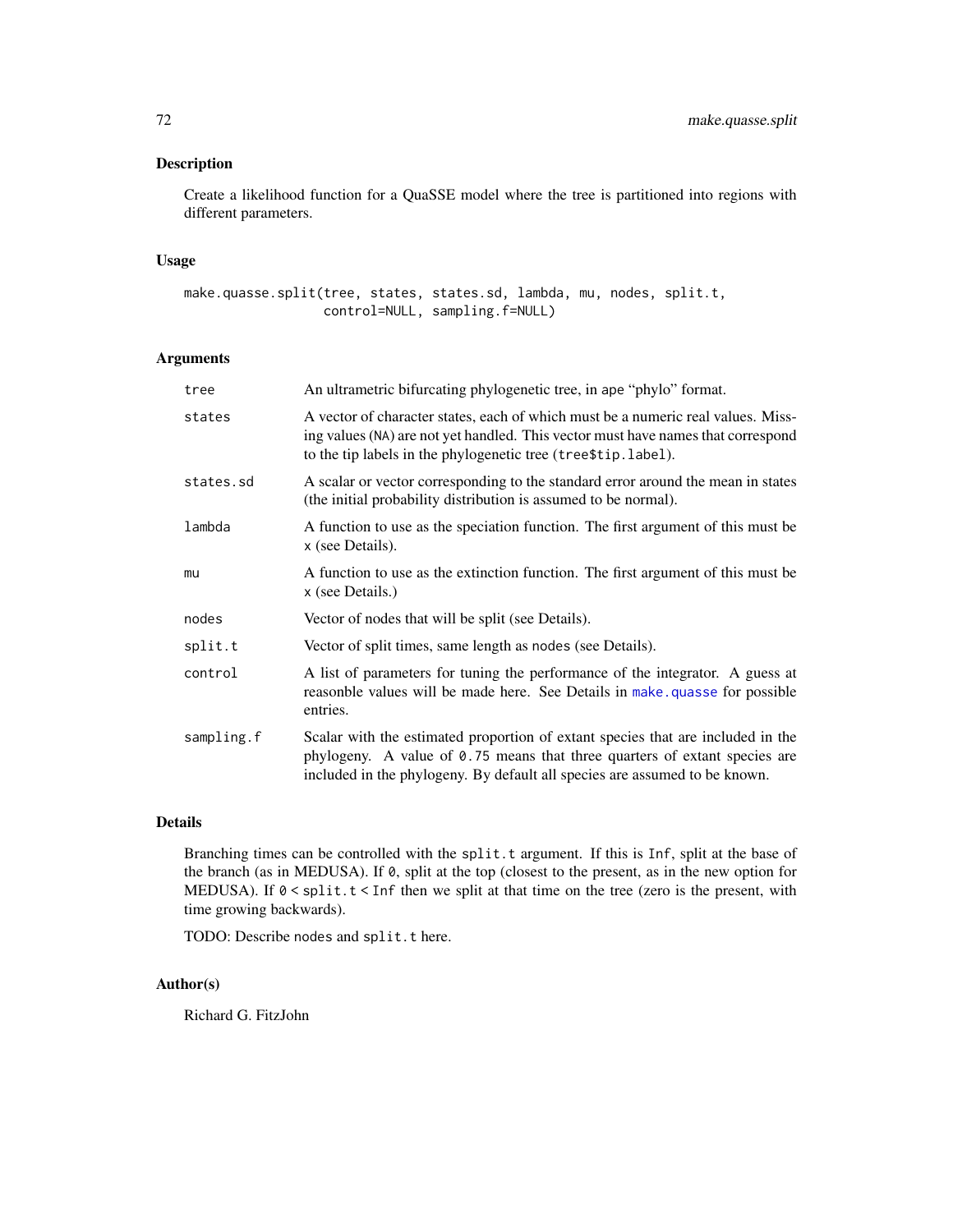# <span id="page-72-0"></span>Description

Run a simple-minded MCMC using slice samples (Neal 2003) for independent updating of each variable.

## Usage

```
mcmc(lik, x.init, nsteps, ...)
## Default S3 method:
mcmc(lik, x.init, nsteps, w, prior=NULL,
             sampler=sampler.slice, fail.value=-Inf, lower=-Inf,
             upper=Inf, print.every=1, control=list(),
             save.file, save.every=0, save.every.dt=NULL,
             previous=NULL, previous.tol=1e-4, keep.func=TRUE, ...)
```

```
sampler.slice(lik, x.init, y.init, w, lower, upper, control)
sampler.norm(lik, x.init, y.init, w, lower, upper, control)
```

| lik         | Likelihood function to run MCMC on. This must return the log likelihood (or<br>the log of a value proportional to the likelihood).                                                                                                                                                                                                                  |
|-------------|-----------------------------------------------------------------------------------------------------------------------------------------------------------------------------------------------------------------------------------------------------------------------------------------------------------------------------------------------------|
| x.init      | Initial parameter location (vector).                                                                                                                                                                                                                                                                                                                |
| nsteps      | Number of MCMC steps to take.                                                                                                                                                                                                                                                                                                                       |
| W           | Tuning parameter for the sampler. See Details below for more information.                                                                                                                                                                                                                                                                           |
| prior       | An optional prior probability distribution function. This must be a function that<br>returns the log prior probability, given a parameter vector. See make prior for<br>more information. If no prior is given, unbounded (and therefore "improper")<br>priors are used for all parameters, which can cause the MCMC to fail in some<br>situations. |
| sampler     | Sampler to use for the MCMC. There are currently only two implemented;<br>sampler.slice (the default, and generally recommended), and sampler.norm<br>(Gaussian updates, and for illustrative purposes mostly).                                                                                                                                     |
| lower       | Lower bounds on parameter space (scalar or vector of same length as x. init).                                                                                                                                                                                                                                                                       |
| upper       | Upper bounds on parameter space (scalar or vector of same length as $x$ . init).                                                                                                                                                                                                                                                                    |
| fail.value  | Value to use where function evaluation fails. The default (negative infinity)<br>corresponds to zero probability. Most values that fail are invalid for a given<br>model (negative rates, etc) or have negligble probability, so this is reasonable.<br>Set to NULL to turn off checking.                                                           |
| print.every | The position and its probability will be printed every print. every generations.<br>Set this to 0 to disable printing.                                                                                                                                                                                                                              |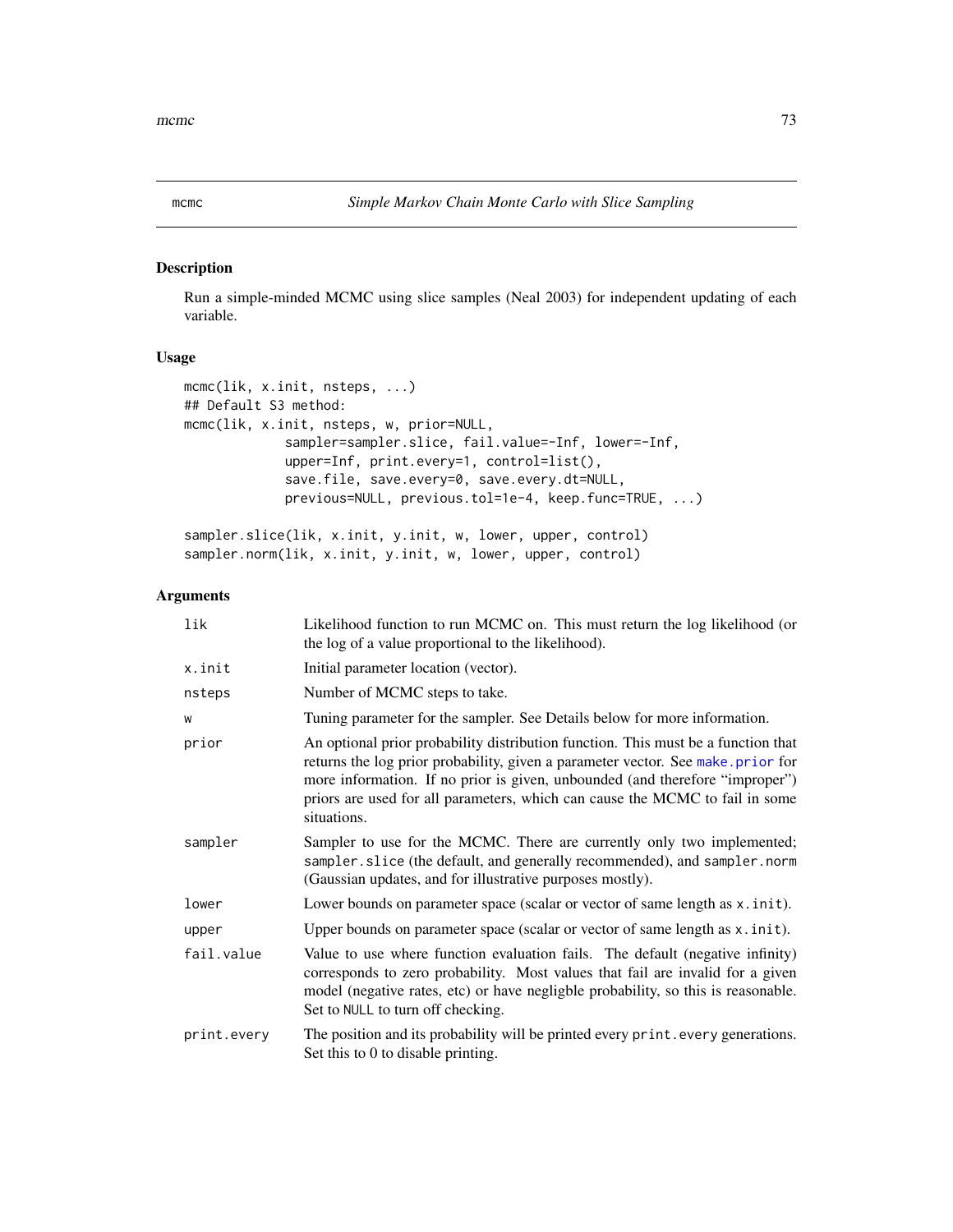<span id="page-73-0"></span>

| control       | List with additional control parameters for the sampler. Not currently used.                                                                                                                                                                      |
|---------------|---------------------------------------------------------------------------------------------------------------------------------------------------------------------------------------------------------------------------------------------------|
| save.file     | Name of csv or rds file to save temporary output in. Contents will be rewritten<br>at each save (rds is faster than csv, but is R-specific).                                                                                                      |
| save.every    | Number of steps to save progress into save. file. By default this is 0, which<br>prevents saving occuring. Low nonzero values of this will slow things down, but<br>may be useful during long runs.                                               |
| save.every.dt | Period of time to save after, as a lubridate Period object (e.g., minutes (10)).                                                                                                                                                                  |
| previous      | Output from a previous meme run, perhaps only partly completed. The sampler<br>will continue from the end of this chain until the total chain has nsteps points.                                                                                  |
| previous.tol  | Before continuing, the sampler re-evaluates the last point and compares the pos-<br>terior probability against the posterior probability in the previous samples. If<br>the difference is greater than previous, tol then mome will not continue. |
| keep.func     | Indicates if the returned samples should include the likelihood function, which<br>can be accessed with get. likelihood.                                                                                                                          |
| .             | Arguments passed to the function lik                                                                                                                                                                                                              |
| y.init        | Likelihood evaluated at x. init.                                                                                                                                                                                                                  |
|               |                                                                                                                                                                                                                                                   |

#### Details

There are two samplers implemented: a slice sampler (Neal 2003) and a basic Gaussian sampler. In general, only the slice sampler should be used; the Gaussian sampler is provided for illustration and as a starting point for future samplers.

For slice sampling (sampler.slice), the tuning parameter w affects how many function evaluations are required between sample updates, but in almost all cases it does not affect how fast the **MCMC "mixes"** (Neal 2003). In particular, w is not analagous to the step sizes used in conventional Metropolis-Hastings updaters that use some fixed kernel for updates (see below). Ideally, w would be set to approximately the width of the high probability region. I find that chosing the distance between the 5% and 95% quantiles of the marginal distributions of each parameter works well, computed from this preliminary set of samples (see Examples). If a single value is given, this is shared across all parameters.

For the Gaussian updates (sampler.norm), the tuning parameter w is the standard deviation of the normal distribution centred on each parameter as it is updated.

For both samplers, if a single value is given, this is shared across all parameters. If a vector is given, then it must be the same length as  $w$ , and parameter i will use  $w[i]$ .

If the MCMC is stopped by an interrupt (Escape on GUI versions of R, Control-C on command-line version), it will return a truncated chain with as many points as completed so far.

This is far from the most efficient MCMC function possible, as it was designed to work with likelihood functions that are relatively expensive to compute. The overhead for 10,000 slice samples is on the order of 5s on a 2008 Mac Pro (0.0005 s / sample).

The sampler function sampler.norm and sampler.slice should not generally be called directly (though this is possible), but exist only to be passed in to mcmc.

# Author(s)

Richard G. FitzJohn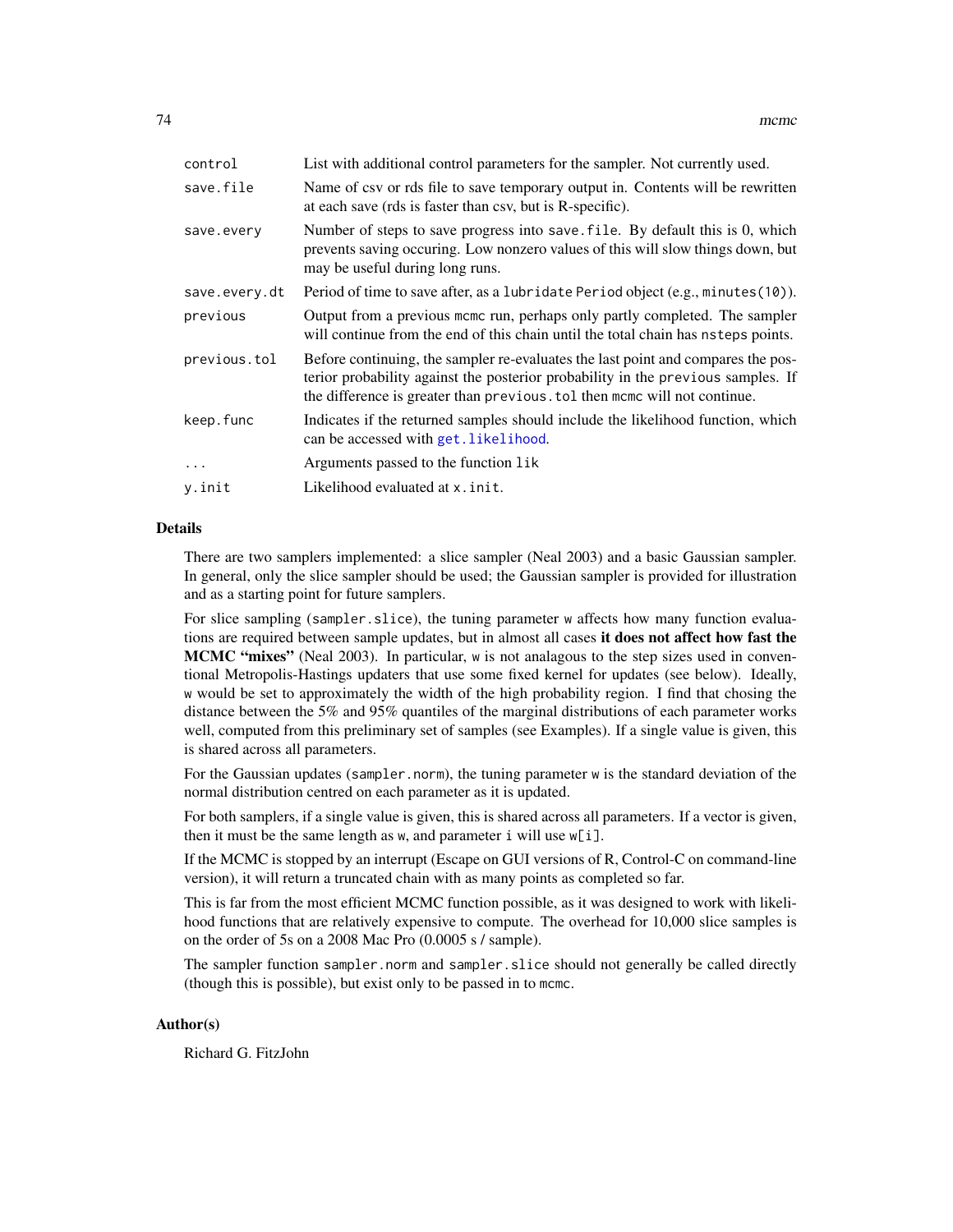<span id="page-74-0"></span> $m$ cmc $\sim$  75

#### References

Neal R.M. 2003. Slice sampling. Annals of Statistics 31:705-767.

#### See Also

[make.bd](#page-17-0), [make.bisse](#page-23-0), [make.geosse](#page-44-0), and [make.mkn](#page-51-0), all of which provide likelihood functions that are suitable for use with this function. The help page for [make.bd](#page-17-0) has further examples of using MCMC, and [make.bisse](#page-23-0) has examples of using priors with MCMC.

```
## Due to a change in sample() behaviour in newer R it is necessary to
## use an older algorithm to replicate the previous examples
if (getRversion() > = "3.6.0") {
  RNGkind(sample.kind = "Rounding")
}
## To demonstrate, start with a simple bivariate normal. The function
## 'make.mvn' creates likelihood function for the multivariate normal
## distribution given 'mean' (a vector) and 'vcv' (the variance
## covariance matrix). This is based on mvnorm in the package
## mvtnorm, but will be faster where the vcv does not change between
## calls.
make.mvn <- function(mean, vcv) {
  logdet <- as.numeric(determinant(vcv, TRUE)$modulus)
  tmp \leftarrow length(mean) * log(2 * pi) + logdetvcv.i <- solve(vcv)
  function(x) {
    dx <- x - mean
    -(\text{tmp + rowSums}((dx % * x  vcv. i) * dx)) / 2)}
}
## Our target distribution has mean 0, and a VCV with positive
## covariance between the two parameters.
vcv <- matrix(c(1, .25, .25, .75), 2, 2)
lik \leq make.mvn(c(0, 0), vcv)
## Sample 500 points from the distribution, starting at c(0, 0).
set.seed(1)
samples <- mcmc(lik, c(0, 0), 500, 1, print.every=100)
## The marginal distribution of V1 (the first axis of the
## distribution) should be a normal distribution with mean 0 and
## variance 1:
curve(dnorm, xlim=range(samples$X1), ylim=c(0, .5), col="red")
hist(samples$X1, 30, add=TRUE, freq=FALSE)
plot(X2 ~ X1, samples, pch=19, cex=.2, col="#00000055", asp=1)
## The estimated variance here matches nicely with the true VCV: (These
```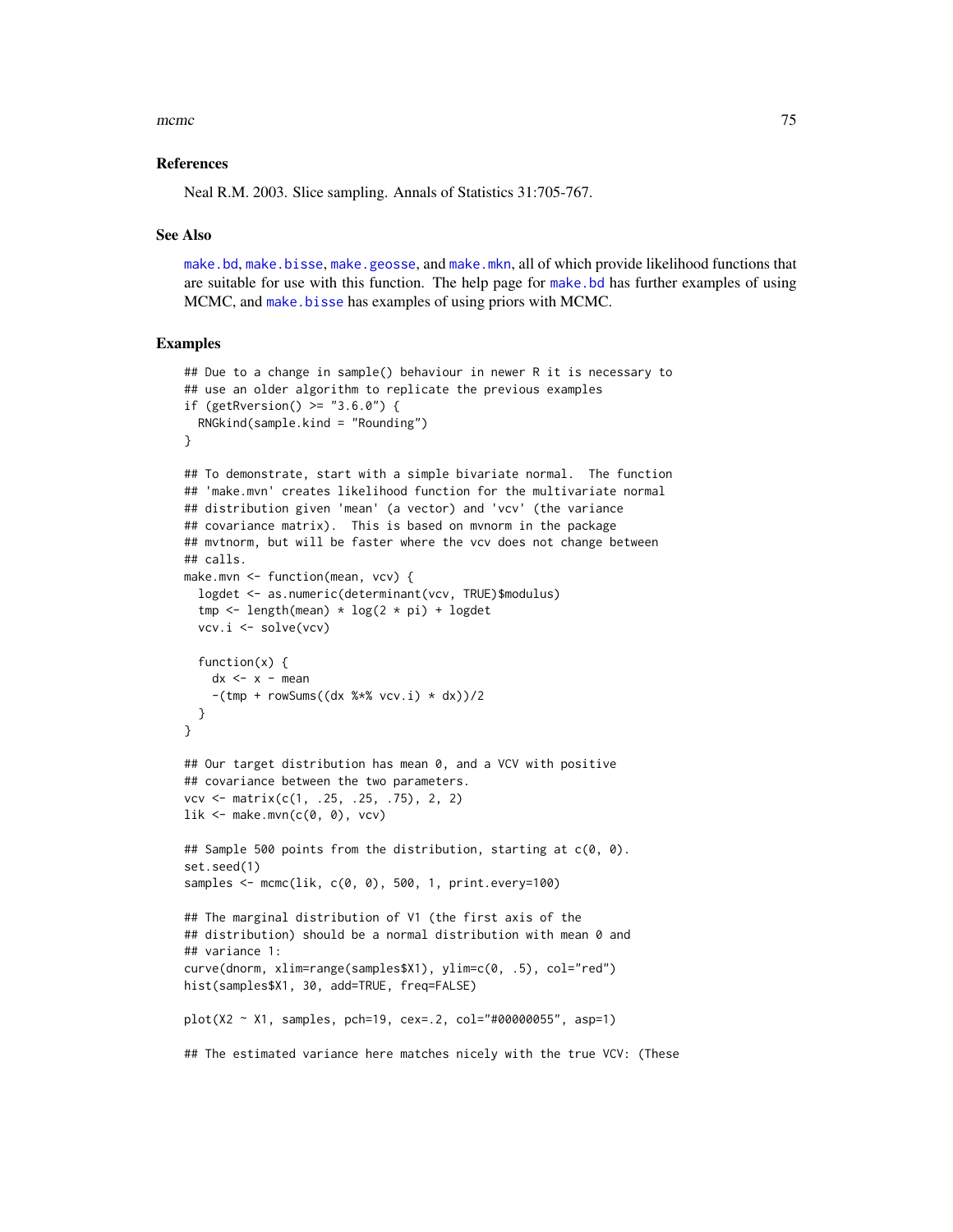#### 76 metal and the state of the state of the state of the state of the state of the state of the state of the state of the state of the state of the state of the state of the state of the state of the state of the state of t

```
## all look much better if you increase the number of sampled points,
## say to 10,000)
var(samples[2:3])
## The above uses slice sampling. We can use simple Gaussian updates
## instead. This performs updates with standard deviation '1' in each
## direction. Unlike slice sampling, the 'w' parameter here will
## matter a great deal in determining how fast the chain will mix.
samples.norm <- mcmc(lik, c(0, 0), 500, 1, print.every=100,
                     sampler=sampler.norm)
## This *appears* to run much faster than the slice sampling based
## approach above, but the effective sample size of the second
## approach is much lower. The 'effectiveSize' function in coda says
## that for 10,000 samples using slice sampling, the effective sample
## size (equivalent number of independent samples) is about 8,500, but
## for the Gaussian updates is only 1,200. This can be seen by
## comparing the autocorrelation between samples from the two
## different runs.
op <- par(oma=c(0, 0, 2, 0))
acf(samples[2:3])
title(main="Slice sampling", outer=TRUE)
acf(samples.norm[2:3])
title(main="Gaussian updates", outer=TRUE)
## The autocorrelation is negligable after just 2 samples under slice
## sampling, but remains significant for about 15 with Gaussian
## updates.
## Not run:
## Next, a diversitree likelihood example. This example uses a 203
## species phylogeny evolved under the BiSSE model. This takes a
## more substantial amount of time, so is not evaluated by default.
pars <- c(0.1, 0.2, 0.03, 0.03, 0.01, 0.01)
set.seed(2)
phy <- tree.bisse(pars, max.t=60, x0=0)
## First, create a likelihood function:
lik <- make.bisse(phy, phy$tip.state)
lik(pars)
## This produces about a sample a second, so takes a while. The "upper"
## limit is a hard upper limit, above which the sampler will never let
## the parameter go (in effect, putting a uniform prior on the range
## lower..upper, and returning the joint distribution conditional on the
## parameters being in this range).
tmp <- mcmc(lik, pars, nsteps=100, w=.1)
## The argument 'w' works best when it is about the width of the "high
## probability" region for that parameter. This takes the with of the
## 90% quantile range. The resulting widths are only slightly faster
## than the first guess. Samples are generated about 1/s; allow 15
```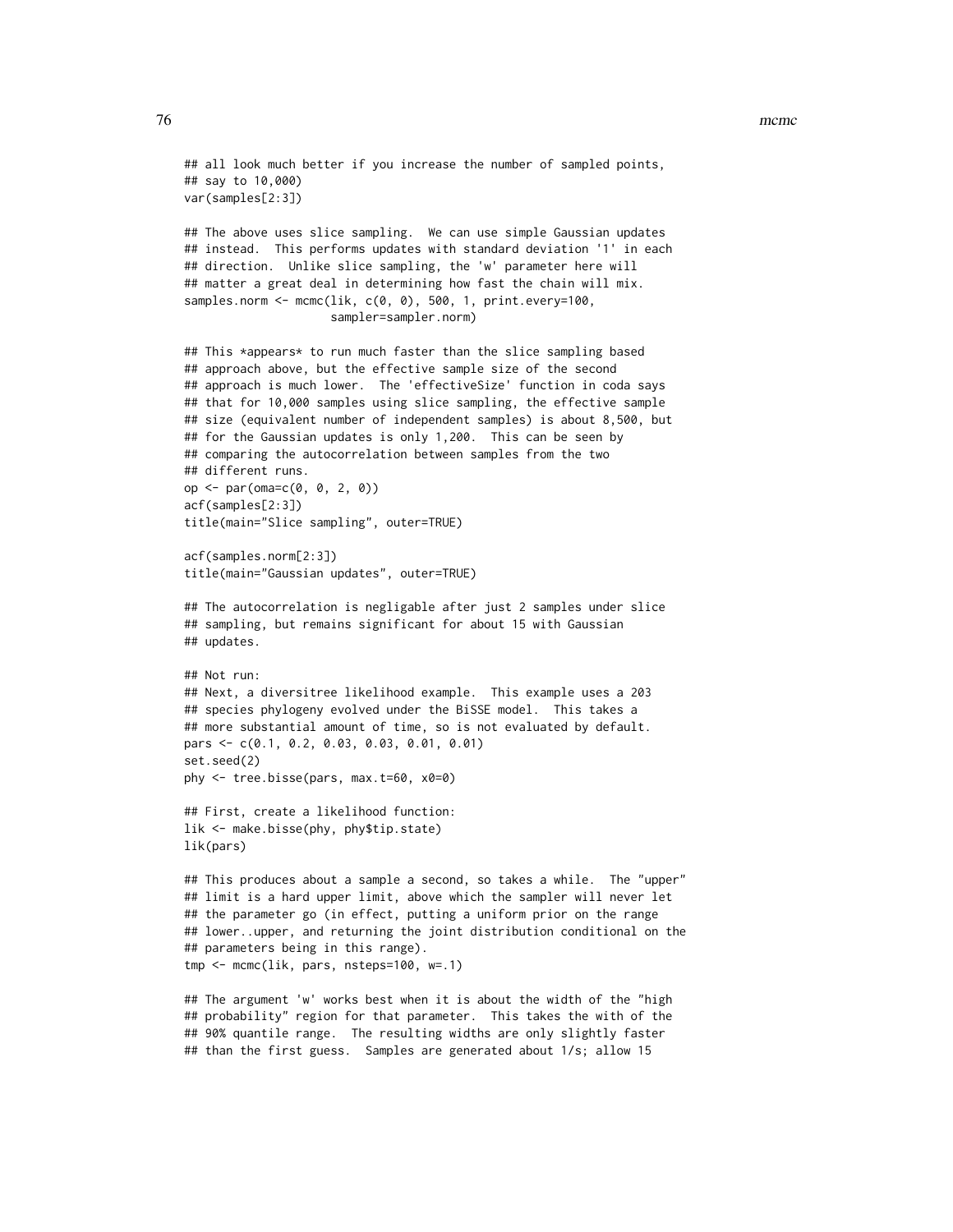# <span id="page-76-0"></span>plot.history 77

```
## minutes to generate 1000 samples.
w <- diff(sapply(tmp[2:7], quantile, c(.05, .95)))
out <- mcmc(lik, pars, nsteps=1000, w=w)
## You can do several things with this. Look for candidate ML points:
out[which.max(out$p),]
## Or look at the marginal distribution of parameters
profiles.plot(out["lambda0"], col.line="red")
## Or look at the joint marginal distribution of pairs of parameters
plot(lambda0 ~ mu0, out)
## End(Not run)
```
plot.history *Plot Character History*

## Description

Both stochastic character mapping and simulation may create character histories. This function plots these histories

## Usage

```
## S3 method for class 'history'
plot(x, phy, cols=seq_along(states),
             states=x$states,
             xlim=NULL, ylim=NULL, show.tip.label=TRUE,
             show.node.label=FALSE, show.tip.state=TRUE,
             show.node.state=TRUE, no.margin=FALSE, cex=1, font=3,
             srt=0, adj=0, label.offset=NA, lwd=1, ...)
```

| $\mathsf{x}$ | An object of class history discrete containing a discrete character history.<br>This could be made by history. from. sim. discrete.                                                                                    |
|--------------|------------------------------------------------------------------------------------------------------------------------------------------------------------------------------------------------------------------------|
| phy          | The phylogeny used to generate the history. Few checks are made to make sure<br>that this is really correct, and all manner of terrible things might happen if these<br>are not compatible. This may change in future. |
| cols         | A vector of colours.                                                                                                                                                                                                   |
| states       | The different state types. Probably best to leave alone.                                                                                                                                                               |
| xlim         | Plot x-limits (optional).                                                                                                                                                                                              |
| vlim         | Plot y-limits (optional).                                                                                                                                                                                              |
|              | show tip. label Logical: show the species tip labels?                                                                                                                                                                  |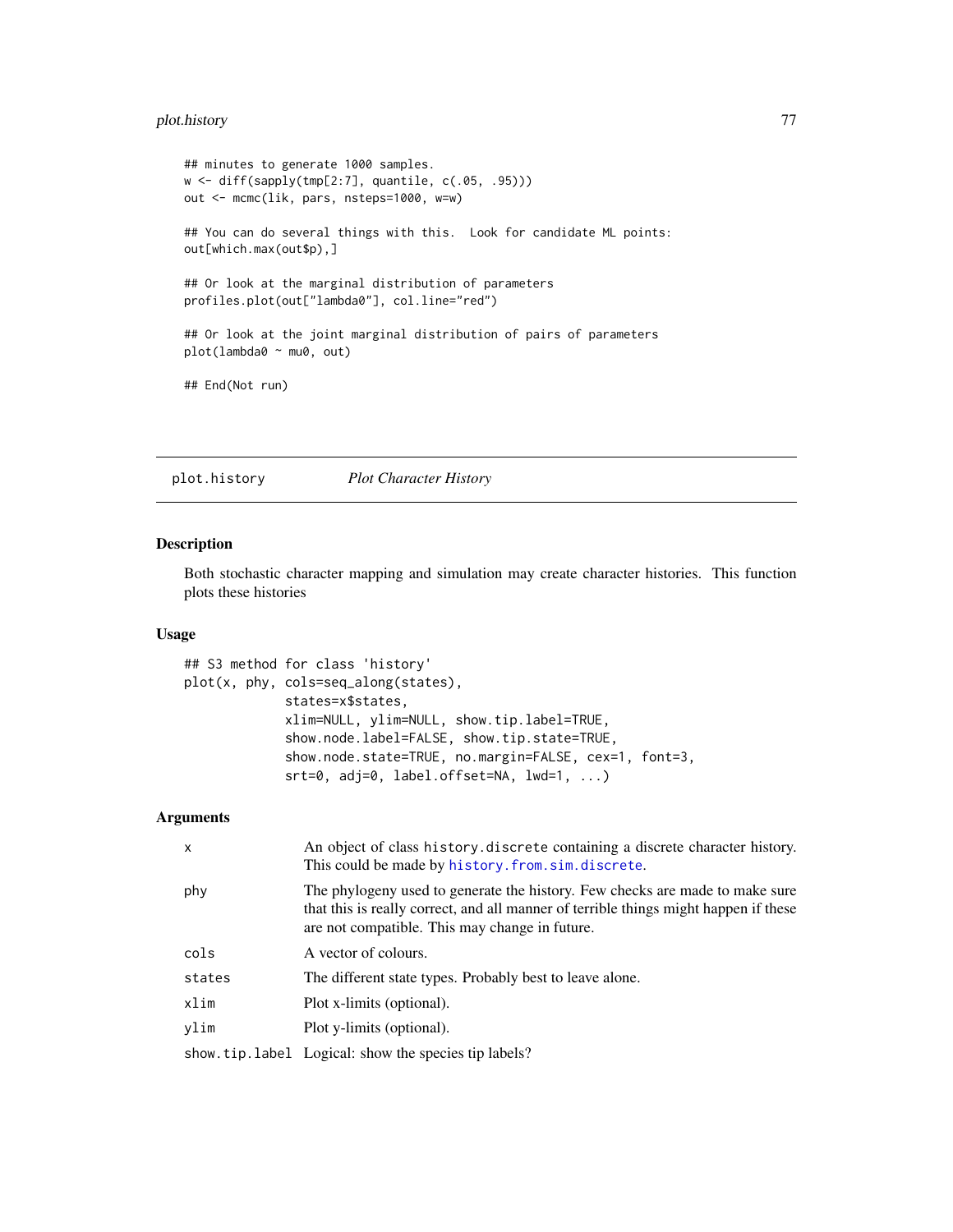<span id="page-77-0"></span>

| show.node.label |                                                                          |
|-----------------|--------------------------------------------------------------------------|
|                 | Logical: show the species node labels?                                   |
|                 | show tip state Logical: draw a symbol at the tips to indicate tip state? |
| show.node.state |                                                                          |
|                 | Logical: draw a symbol at the nodes to indicate node state?              |
| no.margin       | Supress drawing of margins around the plot                               |
| cex             | Font and symbol scaling factor.                                          |
| font            | Font used for tip and node labels (see par).                             |
| srt             | String rotation for tip and node labels.                                 |
| adj             | Label adjustment (see par).                                              |
| label.offset    | Horizontal offset of tip and node labels, in branch length units.        |
| lwd             | Line width                                                               |
| $\cdot$         | Additional arguments (currently ignored)                                 |

#### Details

This attempts to be as compatible with ape's plotting functions as possible, but currently implements only right-facing cladegrams.

# Author(s)

Richard G. FitzJohn

```
## Due to a change in sample() behaviour in newer R it is necessary to
## use an older algorithm to replicate the previous examples
if (getRversion() > = "3.6.0") {
  RNGkind(sample.kind = "Rounding")
}
## Simulate a tree, but retain extinct species.
pars <- c(.1, .2, .03, .04, 0.05, 0.1) # BiSSE pars
set.seed(2)
phy <- tree.bisse(pars, 20, x0=0, include.extinct=TRUE)
## Create a 'history' from the information produced by the simulation
## and plot this
h <- history.from.sim.discrete(phy, 0:1)
plot(h, phy, cex=.7)
## Prune the extinct taxa.
phy2 < -prune(phy)## The history must be recreated for this pruned tree:
h2 <- history.from.sim.discrete(phy2, 0:1)
plot(h2, phy2, cex=.7)
```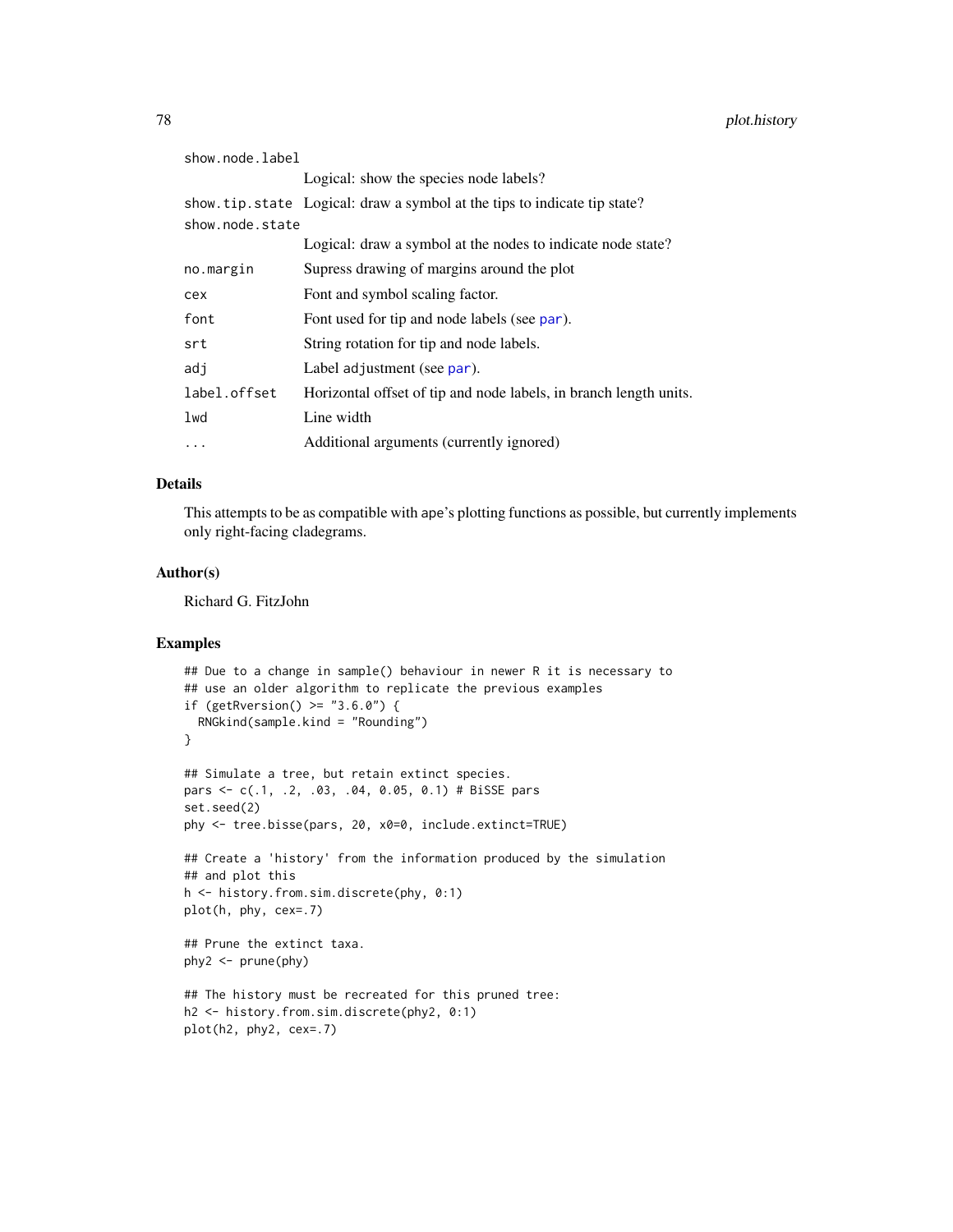<span id="page-78-0"></span>

# Description

Simple plotting assistance for plotting output from MCMC runs

# Usage

```
profiles.plot(y, col.line, col.fill, xlim=NULL, ymax=NULL, n.br=50,
              opacity=.5, xlab="Parameter estimate",
              ylab="Probability density", legend.pos=NULL,
              with.bar=TRUE, col.bg=NA, lwd=1, lines.on.top=TRUE, ...)
```
# Arguments

| y            | Data frame, columns of which will be plotted as separate profiles.                                                                                          |
|--------------|-------------------------------------------------------------------------------------------------------------------------------------------------------------|
| col.line     | Vector of colours for the lines.                                                                                                                            |
| col.fill     | Vector of colours for the fill of the $95\%$ most probable region of the distribution.<br>If ommited, this will be a semi-transparent version of col. line. |
| xlim         | X-axis limits - calculated automatically if omitted.                                                                                                        |
| ymax         | Y-axis upper limit - calculated automatically if omitted.                                                                                                   |
| n.br         | Number of breaks along the range of the data.                                                                                                               |
| opacity      | Opacity of the filled region $(0 \text{ is transparent}, 1 \text{ is fully opaque}).$                                                                       |
| xlab,ylab    | Axis labels for the plot.                                                                                                                                   |
| legend.pos   | String to pass to legend to position the legend (for automatic legend building<br>based on the names of y).                                                 |
| with.bar     | Should a bar be included that shows the CI ranges below the plot (in addition to<br>the shading)?                                                           |
| col.bg       | Colour to draw behind the profiles (set to "white" for nicer transparency on non-<br>white backgrounds)                                                     |
| lwd          | Width of lines around the profiles                                                                                                                          |
| lines.on.top | Draw lines around profiles on top of all profiles?                                                                                                          |
| $\cdots$     | Additional arguments passed through to plot.                                                                                                                |
|              |                                                                                                                                                             |

# Author(s)

Richard G. FitzJohn

# Examples

## For usage, see the example in ?make.bd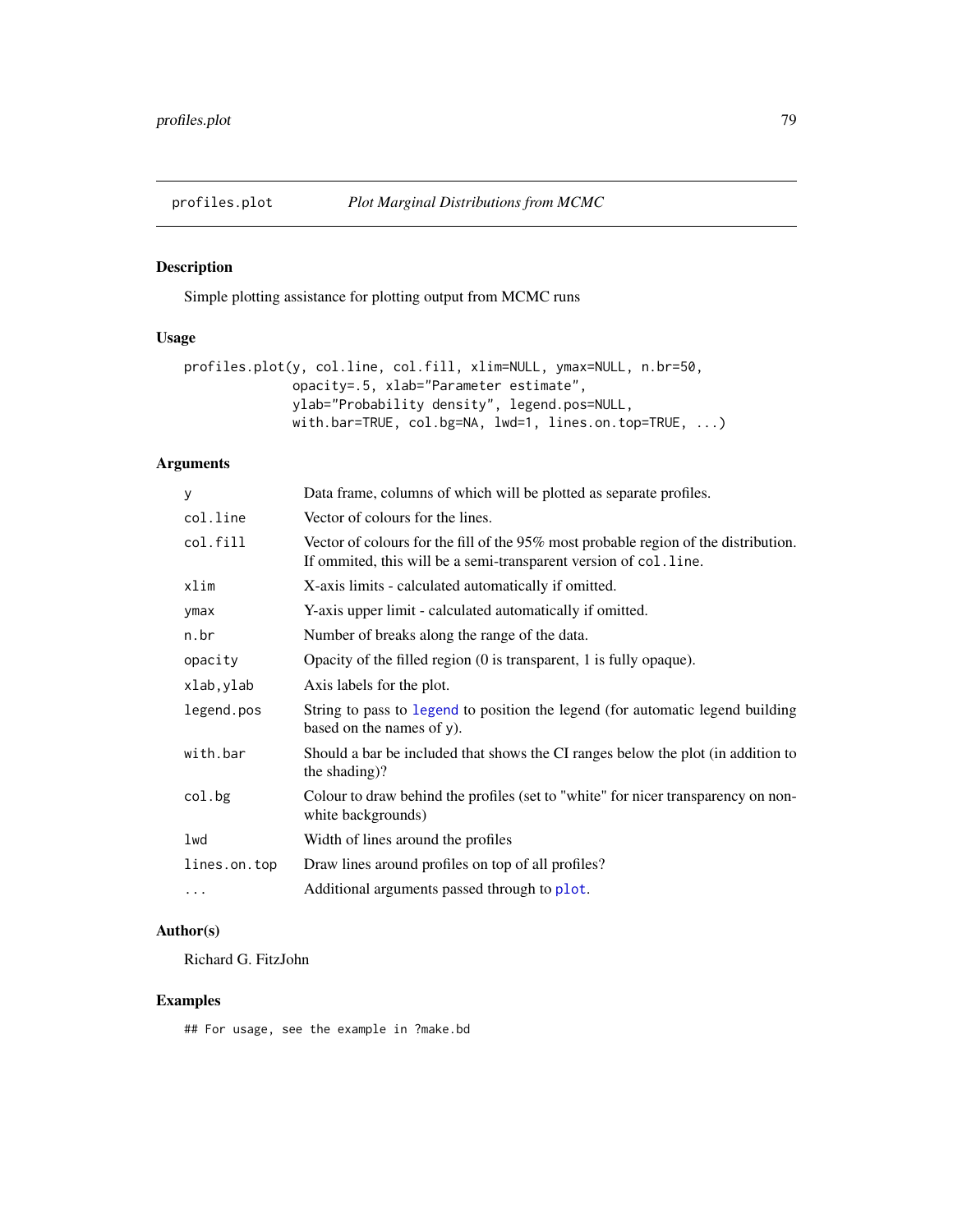<span id="page-79-0"></span>

## Description

Utility functions for working with QuaSSE models. These provide a minimal set of state-varying functions, suitable for use with [make.quasse](#page-68-0), and simulation assistance functions for use with [tree.quasse](#page-82-0).

This is currently poorly explained!

## Usage

constant.x(x, c) sigmoid.x(x, y0, y1, xmid, r) stepf.x(x, y0, y1, xmid) noroptimal.x(x, y0, y1, xmid, s2)

make.linear.x(x0, x1)

make.brownian.with.drift(drift, diffusion)

## Arguments

| $\times$  | Character state                                                                                           |
|-----------|-----------------------------------------------------------------------------------------------------------|
| C         | Constant.                                                                                                 |
| y0        | y value at very small x (limit as x tends to negative infinity)                                           |
| y1        | y value at very large x (limit as x tends to infinity). For noroptimal.x, this is<br>the y value at xmid. |
| xmid      | Midpoint (inflection point) of sigmoid or step function                                                   |
| r         | Rate at which exponential decay occurs or sigmoid changes - higher values are<br>steeper                  |
| s2        | Variance of the normal distribution specified by noroptimal.x.                                            |
| x0        | Lower x limit for the linear function: y will take value at x0 for all x smaller<br>than this             |
| x1        | Upper x limit for the linear function: $y$ will take value at $x1$ for all x greater than<br>this         |
| drift     | Rate of drift                                                                                             |
| diffusion | Rate of diffusion (positive)                                                                              |
|           |                                                                                                           |

## Details

The linear function returned by (make.linear.x) will go to zero wherever negative. This may not always be desired, but is required for valid likelihood calculations under QuaSSE.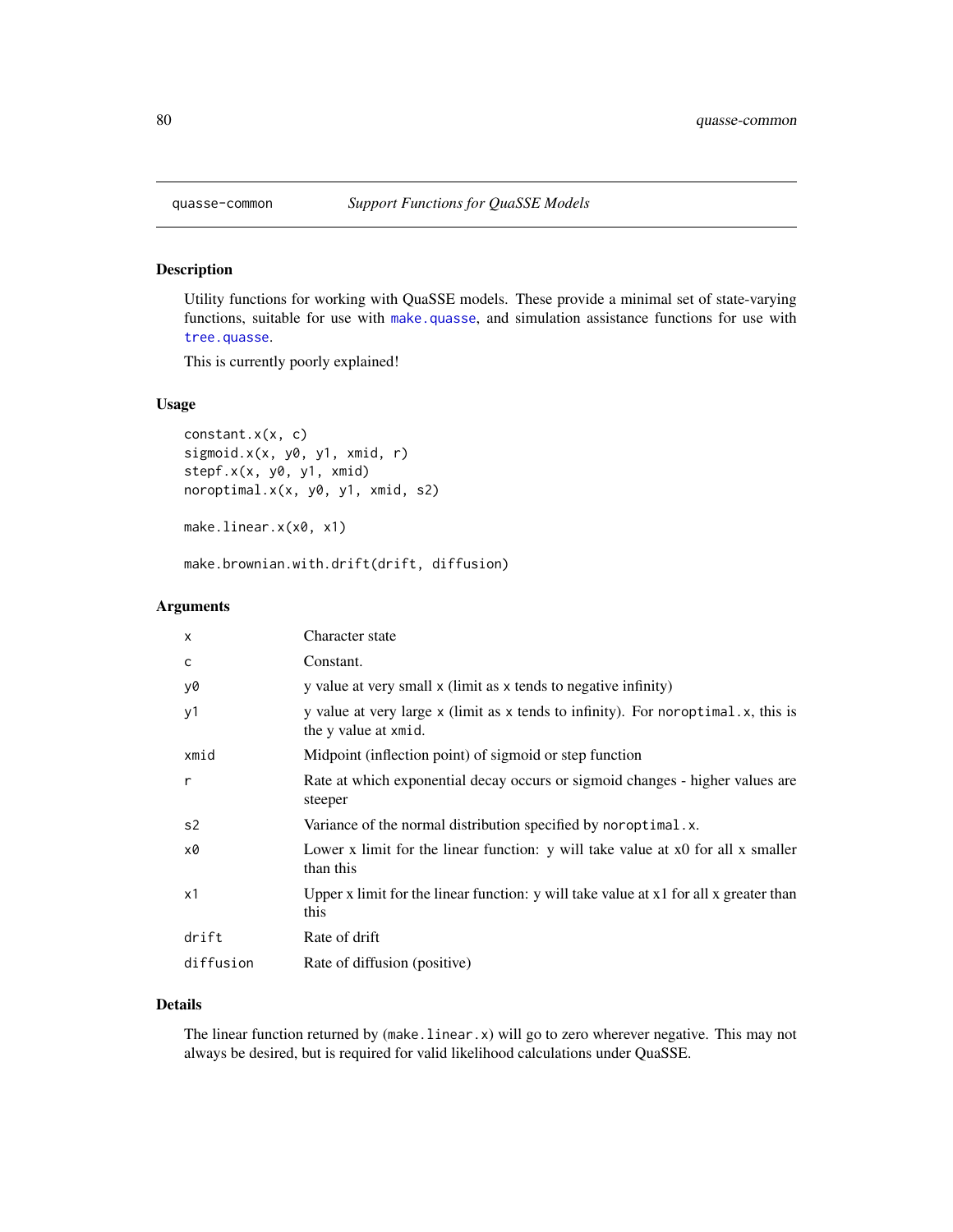#### <span id="page-80-0"></span>set.defaults 81

## Author(s)

Richard G. FitzJohn

set.defaults *Set Default Arguments of a Function*

#### Description

Set the default values of formal arguments of a function.

#### Usage

set.defaults(f, ..., defaults)

#### **Arguments**

| f        | A function                |
|----------|---------------------------|
| .        | Named arguments to be set |
| defaults | A named list of arguments |

#### Details

The repetitive argument lists of many of diversitree's likelihood functions are the motivation for this function.

For example, the likelihood function that make.bisse produces takes arguments condition.surv, root, and root.p, each with default values. If you dislike the defaults, you can change them by passing in alternative values when computing likelihoods, or when doing an ML search. However, this can get tedious if you are using a function a lot, and your code will get cluttered with lots of statements like condition.surv=FALSE, some of which you may forget. See the example below for how to avoid this.

## Author(s)

Richard G. FitzJohn

```
## Due to a change in sample() behaviour in newer R it is necessary to
## use an older algorithm to replicate the previous examples
if (getRversion() >= "3.6.0") {
 RNGkind(sample.kind = "Rounding")
}
pars <- c(0.1, 0.2, 0.03, 0.03, 0.01, 0.01)
set.seed(4)
phy <- tree.bisse(pars, max.t=30, x0=0)
lik <- make.bisse(phy, phy$tip.state)
```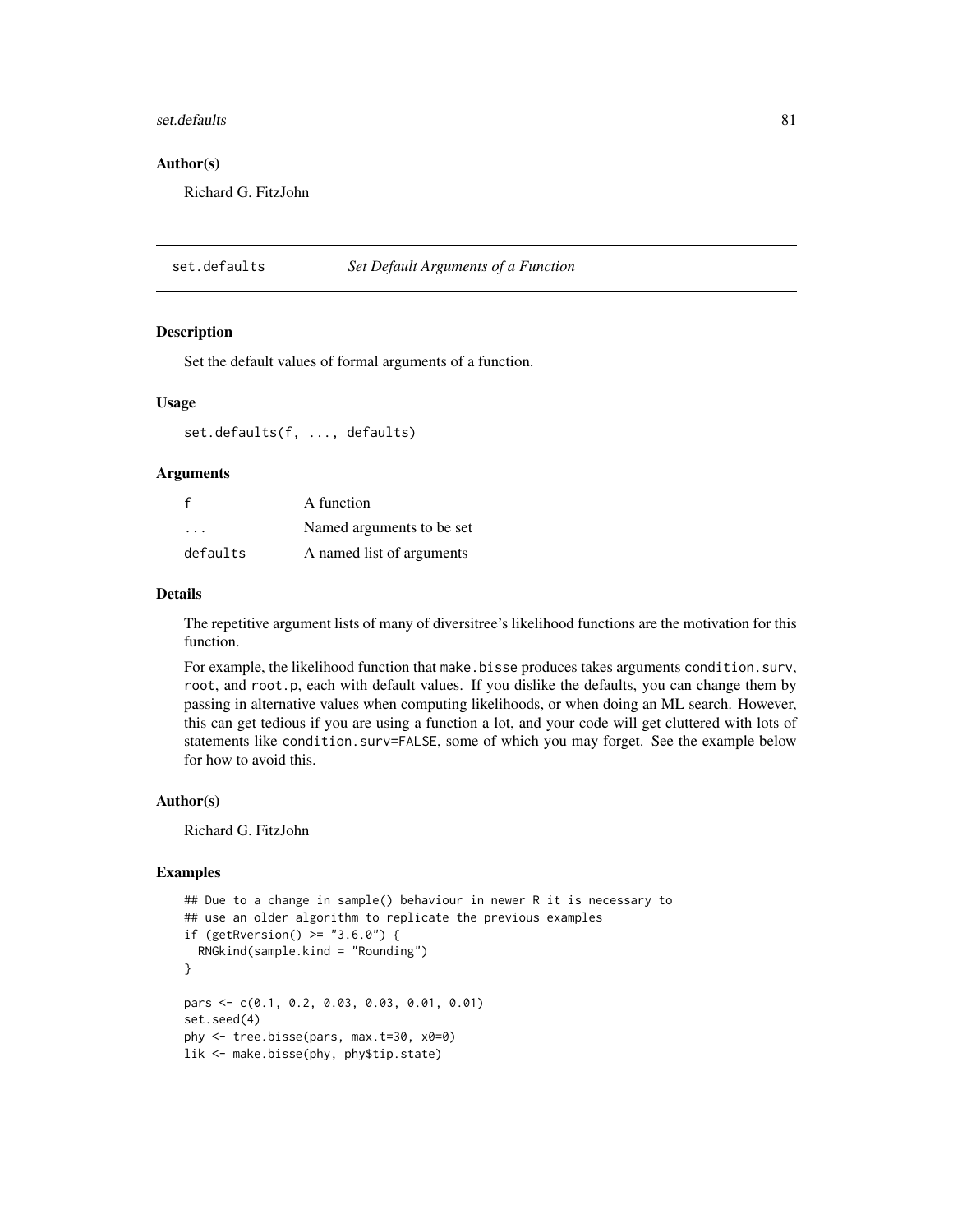```
## default arguments:
args(lik)
lik.no.cond <- set.defaults(lik, condition.surv=FALSE)
args(lik.no.cond)
## Multiple arguments at once:
lik2 <- set.defaults(lik, root=ROOT.GIVEN, root.p=c(0, 1))
args(lik2)
## Equivalently (using alist, not list -- see ?alist)
defaults <- alist(root=ROOT.GIVEN, root.p=c(0, 1))
lik3 <- set.defaults(lik, defaults=defaults)
identical(lik2, lik3)
```
sim.character *Simulate a Character Distribution on a Tree*

## Description

Simulate a character distribution (state of each species) under some simple models of trait evolution. Currently this does not return the full history (node states, and state changes) but this may be added in a future version.

## Usage

sim.character(tree, pars, x0=0, model="bm", br=NULL) make.sim.character(tree, pars, model="bm", br=NULL)

| tree  | A bifurcating phylogenetic tree, in ape "phylo" format.                                                                                                                                                                                                                                                                                                                                                                                                           |
|-------|-------------------------------------------------------------------------------------------------------------------------------------------------------------------------------------------------------------------------------------------------------------------------------------------------------------------------------------------------------------------------------------------------------------------------------------------------------------------|
| pars  | A set of model parameters (see Details below), as the order and interpretation<br>depends on the model.                                                                                                                                                                                                                                                                                                                                                           |
| x0    | Root state. The default is zero, which may not make sense in all models.                                                                                                                                                                                                                                                                                                                                                                                          |
| model | Character string specifying which model to evolve the character under. Possible<br>values are "bm", "ou", "bbm", "mk" and "meristic"; see Details.                                                                                                                                                                                                                                                                                                                |
| br    | For cases where none of the models specifiable through the model argument are<br>sufficient, you can provide your own function. The function must have argu-<br>ments x0, t, which are the state at the base of a branch and the length of time<br>to simulate over. It must return a scalar state at the tip of the branch. Future<br>versions may change requirements of this function, especially to allow retention<br>of character histories along branches. |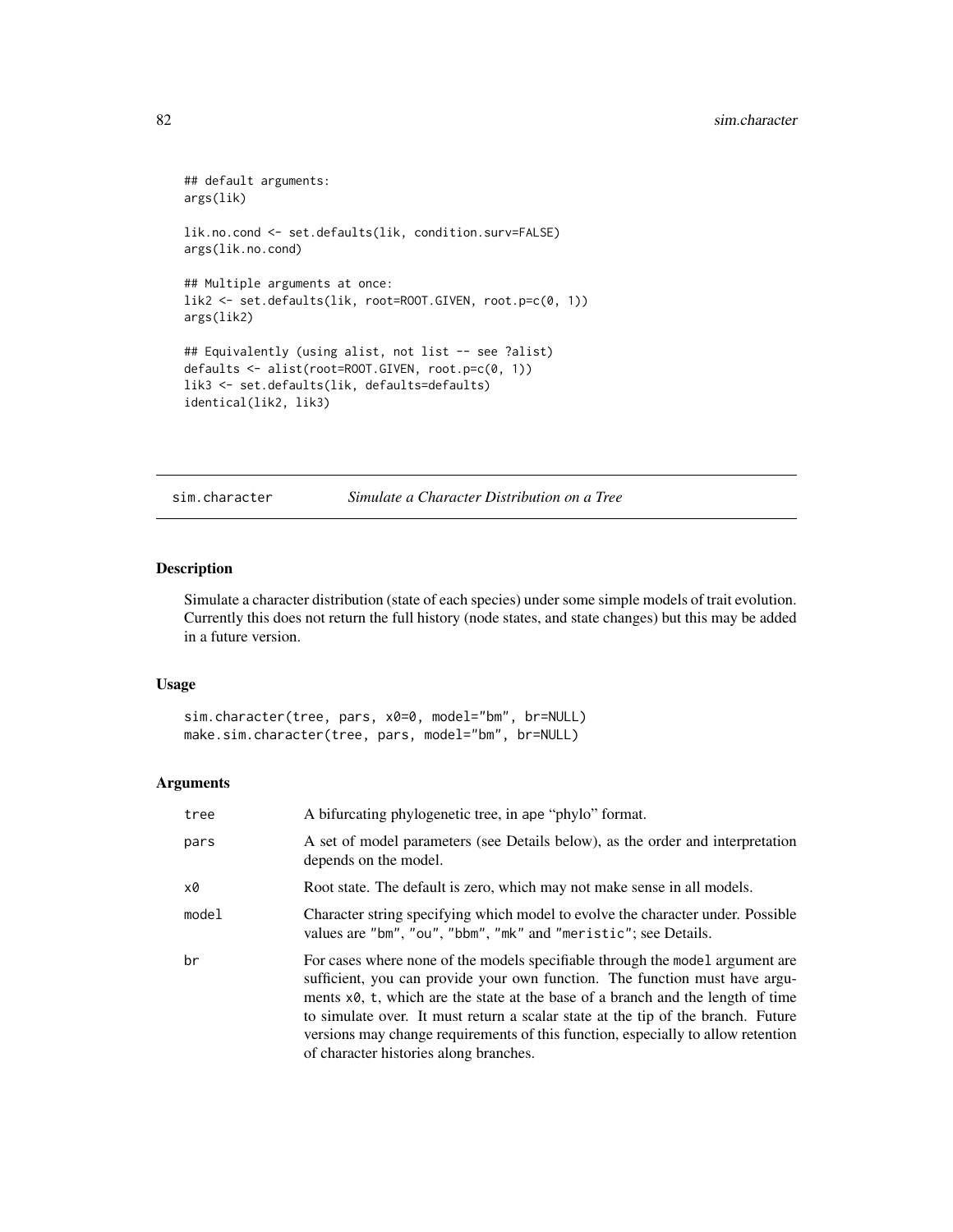#### <span id="page-82-1"></span>simulate 83

#### Details

This function duplicates functionality in other packages; see sim.char in geiger in particular. The main difference here is that for continuous characters, this does not use the variance-covariance matrix, which can make it much faster for very large trees. I believe that this approach is similar to fastBM in phytools.

- model="bm": Brownian Motion. Takes a single parameter, representing the rate of diffusion (must be positive)
- model="ou": Ornstein-Uhlenbeck process. Takes a vector of three parameters, representing the rate of diffusion, strength of restoring force, and the "optimum" value. The first two parameters must be non-negative, and the rate of diffusion must be positive.
- model="bbm": Bounded Brownian Motion. Takes a vector of three parameters (s2, c, d), representing the rate of diffusion, lower and upper bound, respectively. The rate of diffusion must be positive.

model="mk": Mk model (see [make.mkn](#page-51-0)). Takes a Q matrix as its argument. The element  $Q[i,j]$  represents the rate of transition from state i to state j, and the diagonal elements must be such that rowSums(Q) is zero.

model="meristic": A special case of the Mk model, where the trait is meristic and character transitions are only possible between adjacent states. There are three parameters (k, up, down), representing the number of states, and rate of character change up (from state i to i+1) and down.

#### Author(s)

Richard G. FitzJohn

simulate *Evolve Birth-Death Trees*

#### <span id="page-82-0"></span>**Description**

Evolves one or more trees under the BiSSE (Binary State Speciation and Extinction), MuSSE (Multi-State Speciation and Extinction), BiSSE-ness (BiSSE-node enhanced state shift), ClaSSE (Cladogenetic State change Speciation and Extinction), or GeoSSE (Geographic State Speciation and Extinction) model, or a simple character independent birth-death model. For the SSE models, it simultaneously evolves a character that affects speciation and/or extinction, and the tree itself.

## Usage

```
trees(pars, type=c("bisse", "bisseness", "bd", "classe", "geosse",
      "musse", "quasse", "yule"), n=1, max.taxa=Inf, max.t=Inf,
     include.extinct=FALSE, ...)
tree.bisse(pars, max.taxa=Inf, max.t=Inf, include.extinct=FALSE,
           x0=NA)
tree.musse(pars, max.taxa=Inf, max.t=Inf, include.extinct=FALSE,
```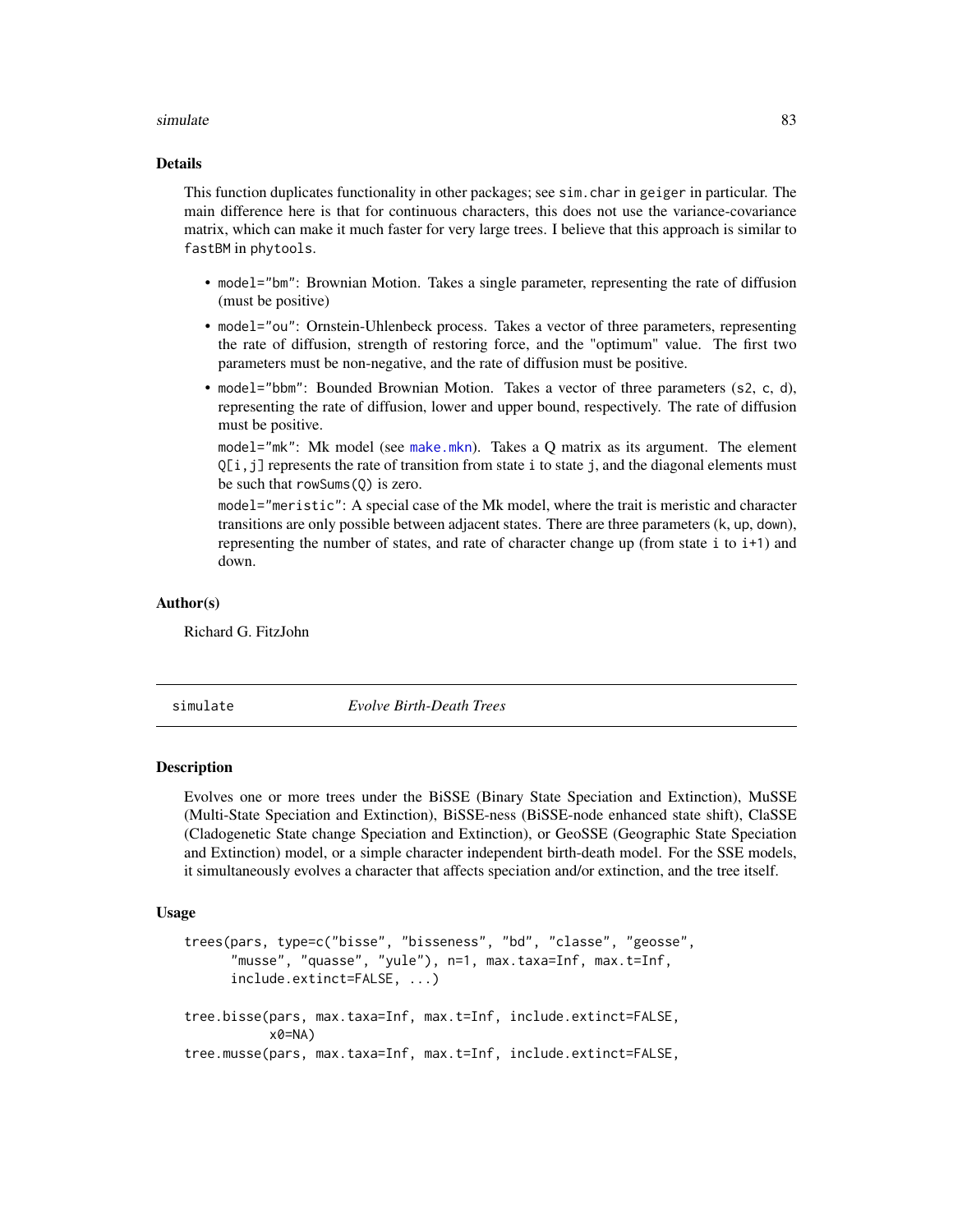```
x0=NA)
tree.musse.multitrait(pars, n.trait, depth, max.taxa=Inf, max.t=Inf,
                      include.extinct=FALSE, x0=NA)
tree.quasse(pars, max.taxa=Inf, max.t=Inf, include.extinct=FALSE, x0=NA,
            single.lineage=TRUE, verbose=FALSE)
tree.bisseness(pars, max.taxa=Inf, max.t=Inf, include.extinct=FALSE,
              x0=NA)
tree.classe(pars, max.taxa=Inf, max.t=Inf, include.extinct=FALSE,
          x0=NA)
tree.geosse(pars, max.taxa=Inf, max.t=Inf, include.extinct=FALSE,
          x0=NA)
tree.bd(pars, max.taxa=Inf, max.t=Inf, include.extinct=FALSE)
tree.yule(pars, max.taxa=Inf, max.t=Inf, include.extinct=FALSE)
```
prune(phy, to.drop=NULL)

| pars            | Vector of parameters. The parameters must be in the same order as an uncon-<br>strained likelihood function returned by make.x, for tree type x. The MuSSE<br>simulator automatically detects the appropriate number of states, given a pa-<br>rameter vector.                                                                                                                                |
|-----------------|-----------------------------------------------------------------------------------------------------------------------------------------------------------------------------------------------------------------------------------------------------------------------------------------------------------------------------------------------------------------------------------------------|
| type            | Type of tree to generate: May be "bisse" or "bd".                                                                                                                                                                                                                                                                                                                                             |
| n               | How many trees to generate?                                                                                                                                                                                                                                                                                                                                                                   |
| max.taxa        | Maximum number of taxa to include in the tree. If Inf, then the tree will be<br>evolved until max. t time has passed.                                                                                                                                                                                                                                                                         |
| max.t           | Maximum length to evolve the phylogeny over. If Inf (the default), then the tree<br>will evolve until max. taxa extant taxa are present.                                                                                                                                                                                                                                                      |
| include.extinct |                                                                                                                                                                                                                                                                                                                                                                                               |
|                 | Logical: should extinct taxa be included in the final phylogeny? And should<br>extinct trees be returned by trees?                                                                                                                                                                                                                                                                            |
| x0              | Initial character state at the root (state $0$ or 1). A value of NA will randomly<br>choose a state from the model's equilibrium distribution for a BiSSE, ClaSSE, or<br>GeoSSE model, but a non-NA value must be specified for MuSSE and QuaSSE.                                                                                                                                             |
| n.trait, depth  | For tree.musse.multitrait only, these specify the number of binary traits<br>and the style of parameters (with the same meaning as in make. musse. multitrait).<br>The pars argument then needs to be in the same order as a likelihood function<br>created by make.musse.multitrait with these arguments (this interface may<br>be improved in future – email me if you find this annoying). |
| single.lineage  | (tree.quasse only): Start simulation with a single lineage? If FALSE, then the<br>simulation starts with two lineages in state x0 (i.e., immediately following a<br>speciation event).                                                                                                                                                                                                        |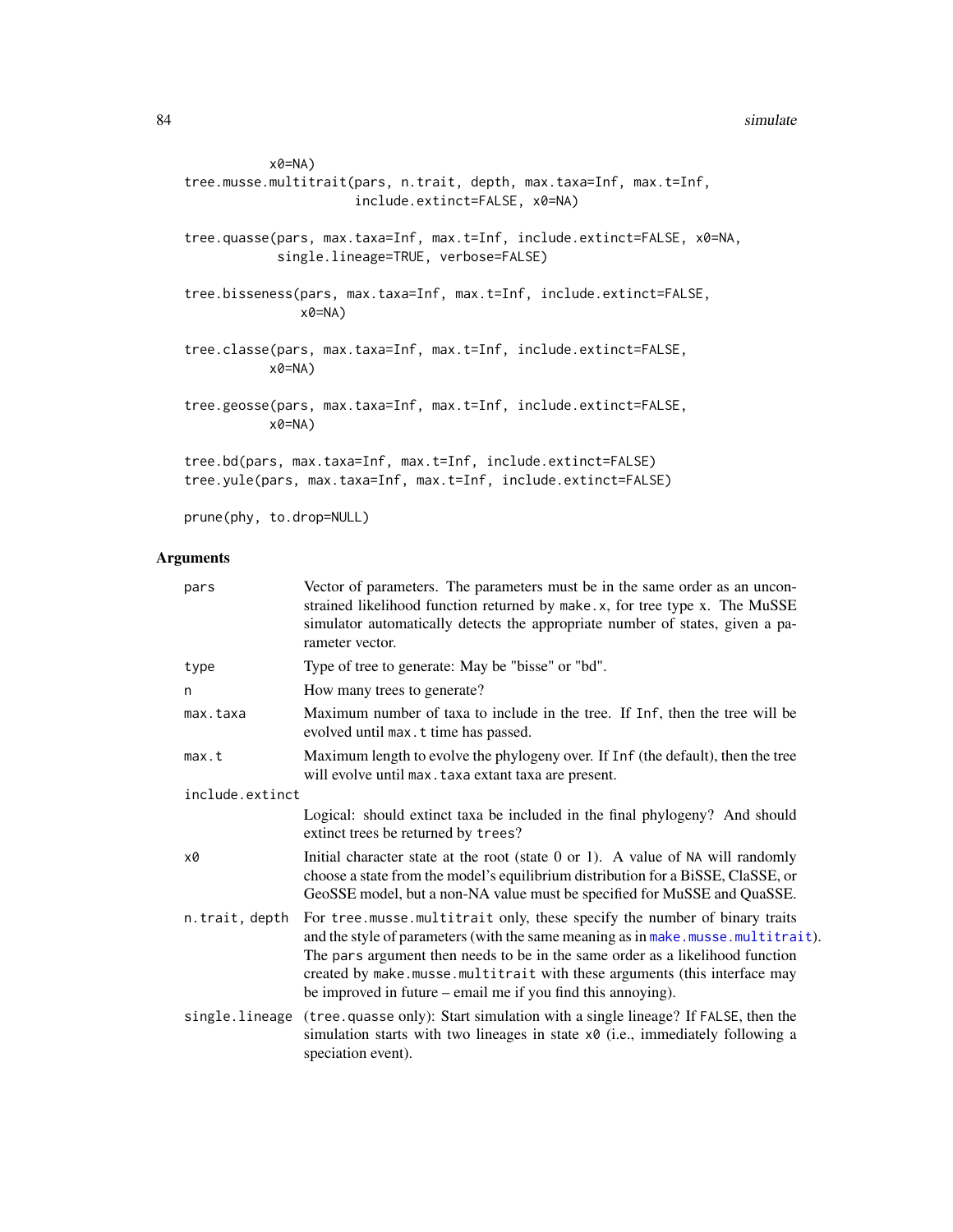#### simulate 85

| verbose    | (tree, quasse only): print verbose details about tree simuations. This can be<br>reassuring for really large trees. |
|------------|---------------------------------------------------------------------------------------------------------------------|
| $\ddots$ . | Additional arguments                                                                                                |
| phy        | A phylogeny, possibly with extinct species, produced by one of the tree evolving<br>functions.                      |
| to.drop    | Optional vector with the species names to drop.                                                                     |

## Details

The phylogeny will begin from a single lineage in state  $x\theta$ , but the final phylogeny will include only branches above the first split.

tree.bisse may return an extinct phylogeny, and trees might return extinct phylogenies if include.extinct is TRUE.

## Value

A phylo phylogenetic tree (ape format), or for bisse.trees, a list of phylo trees.

The trees will have an element tip.state that contains the binary state information.

# Note

There are some logic problems around the creation of zero and one species trees; this will cause occasional errors when running the above functions. Things will change to fix this soon. All these functions may change in the near future.

## Author(s)

Richard G. FitzJohn

```
## Due to a change in sample() behaviour in newer R it is necessary to
## use an older algorithm to replicate the previous examples
if (getRversion() >= "3.6.0") {
  RNGkind(sample.kind = "Rounding")
}
pars <- c(0.1, 0.2, 0.03, 0.03, 0.01, 0.01)
set.seed(3)
phy <- tree.bisse(pars, max.taxa=30, x0=0)
phy$tip.state
h <- history.from.sim.discrete(phy, 0:1)
plot(h, phy)
## Retain extinct species:
set.seed(3)
phy2 <- tree.bisse(pars, max.taxa=30, x0=0, include.extinct=TRUE)
h2 <- history.from.sim.discrete(phy2, 0:1)
plot(h2, phy2)
```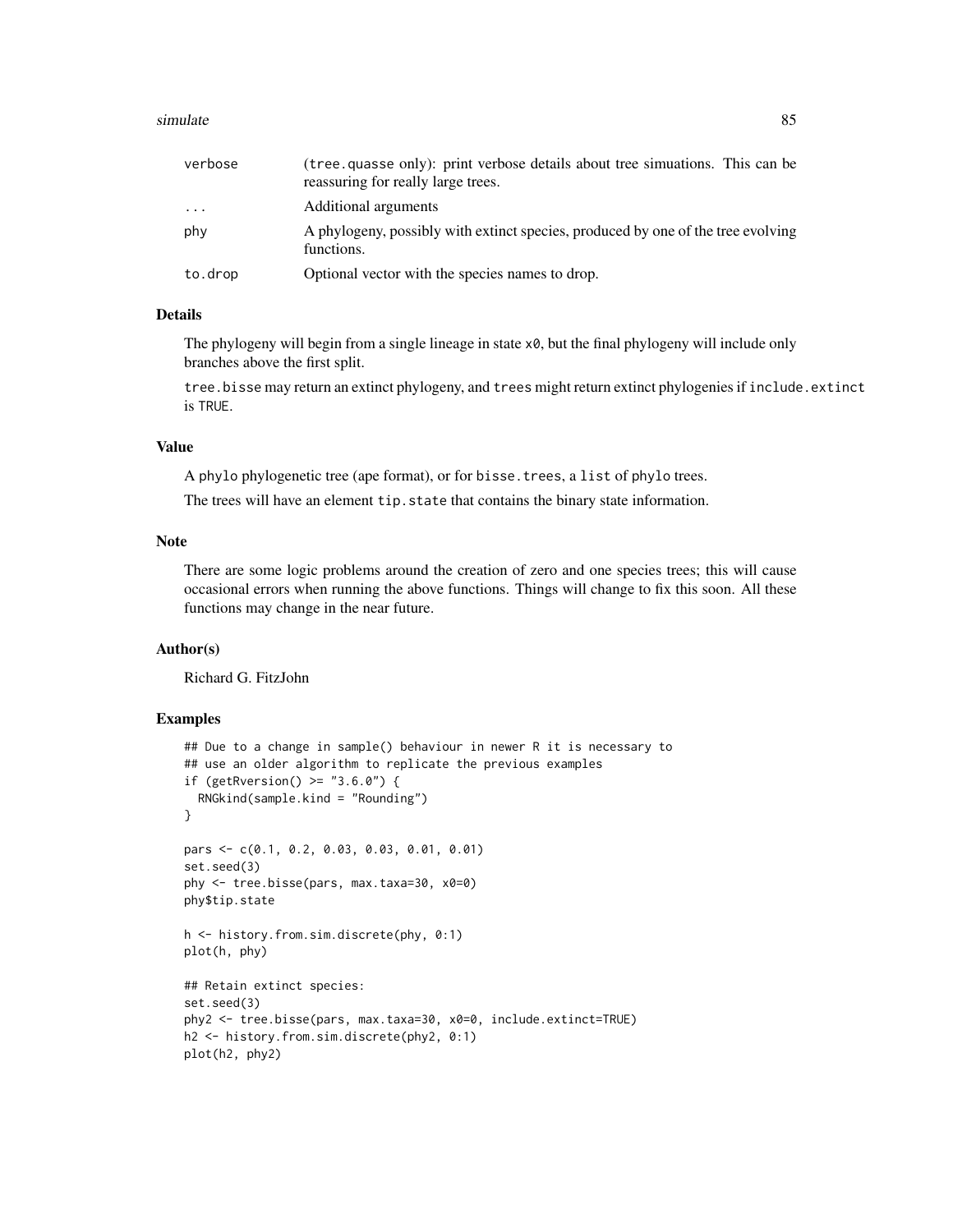```
#### MuSSE:
## Two states
pars <- c(.1, .2, .03, .04, 0.05, 0.1)
set.seed(2)
phy <- tree.musse(pars, 20, x0=1)
h <- history.from.sim.discrete(phy, 1:2)
plot(h, phy)
## A 3-state example where movement is only allowed between neighbouring
## states (1 <-> 2 <-> 3), and where speciation and extinction rates
## increase moving from 1 -> 2 -> 3:
pars <- c(.1, .15, .2, # lambda 1, 2, 3
          .03, .045, .06, # mu 1, 2, 3
          .05, 0, # q12, q13
          .05, .05, # q21, q23
         0, .05) # q31, q32
set.seed(2)
phy <- tree.musse(pars, 30, x0=1, include.extinct=TRUE)
h <- history.from.sim.discrete(phy, 1:3)
plot(h, phy, cex=.7)
## And with extinct taxa pruned:
phy2 <- prune(phy)
h2 <- history.from.sim.discrete(phy2, 1:3)
plot(h2, phy2, cex=.7)
## This can all be done in one step (and is by default):
set.seed(2)
phy <- tree.musse(pars, 30, x0=1)
h <- history.from.sim.discrete(phy, 1:3)
plot(h, phy, cex=.7)
```
trait.plot *Plot a Phylogeny and Traits*

#### **Description**

Plot a phylogeny and label the tips with traits. This function is experimental, and may change soon. Currently it can handle discrete-valued traits and two basic tree shapes.

## Usage

```
trait.plot(tree, dat, cols, lab=names(cols), str=NULL,
           class=NULL, type="f", w=1/50,
           legend=length(cols) > 1, cex.lab=.5,
           font.lab=3, cex.legend=.75, margin=1/4,
           check=TRUE, quiet=FALSE, ...)
```
<span id="page-85-0"></span>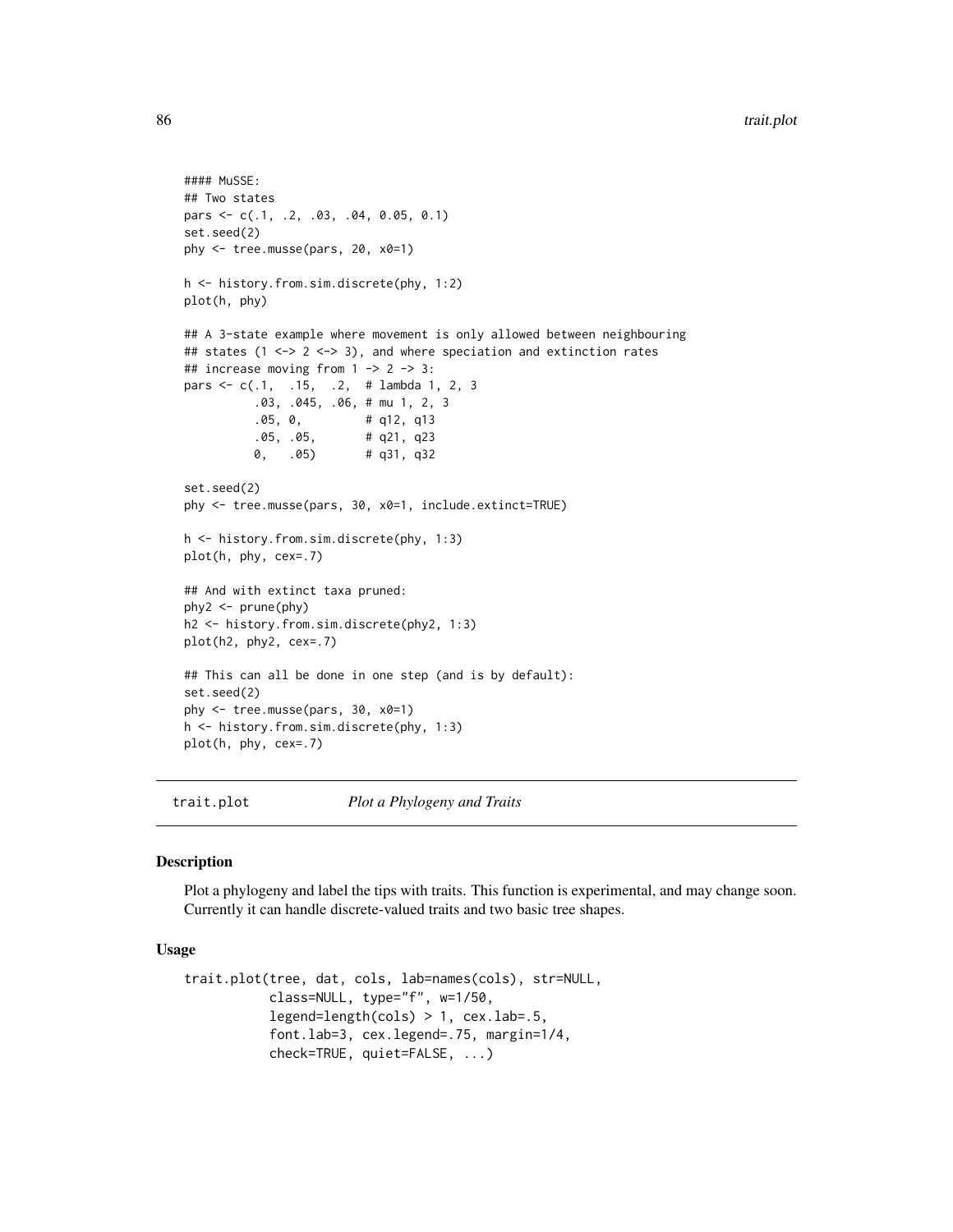#### trait.plot 87

# Arguments

| tree              | Phylogenetic tree, in ape format.                                                                                                                                                                                                                                                      |
|-------------------|----------------------------------------------------------------------------------------------------------------------------------------------------------------------------------------------------------------------------------------------------------------------------------------|
| dat               | A data. frame of trait values. The row names must be the same names as the<br>tree (tree\$tip.label), and each column contains the states (0, 1, etc., or NA).<br>The column names must give the trait names.                                                                          |
| cols              | A list with colors. Each element corresponds to a trait and must be named so that<br>all names appear in names (dat). Each of these elements is a vector of colors,<br>with length matching the number of states for that trait. Traits will be plotted in<br>the order given by cols. |
| lab               | Alternative names for the legend (perhaps longer or more informative). Must be<br>in the same order as cols.                                                                                                                                                                           |
| str               | Strings used for the states in the legend. If NULL (the default), the values in dat<br>are used.                                                                                                                                                                                       |
| class             | A vector along phy\$tip.label giving a higher level classification (e.g., genus<br>or family). No checking is done to ensure that such classifications are not poly-<br>phyletic.                                                                                                      |
| type              | Plot type (same as type in ?plot.phylo). Currently only f (fan) and p (right-<br>wards phylogram) are implemented.                                                                                                                                                                     |
| W                 | Width of the trait plot, as a fraction of the tree depth.                                                                                                                                                                                                                              |
| legend            | Logical: should a legend be plotted?                                                                                                                                                                                                                                                   |
| cex.lab, font.lab |                                                                                                                                                                                                                                                                                        |
|                   | Font size and type for the tip labels.                                                                                                                                                                                                                                                 |
| cex.legend        | Font size for the legend.                                                                                                                                                                                                                                                              |
| margin            | How much space, relative to the total tree depth, should be reserved when plot-<br>ting a higher level classification.                                                                                                                                                                 |
| check             | When TRUE (by default), this will check that the classes specified by class are<br>monophyletic. If not, classes will be concatenated and a warning raised.                                                                                                                            |
| quiet             | When TRUE (FALSE by default), this suppresses the warning caused by check=TRUE.                                                                                                                                                                                                        |
| .                 | Additional arguments passed through to phylogeny plotting code (similar to<br>ape's plot.phylo).                                                                                                                                                                                       |

# Author(s)

Richard G. FitzJohn

```
## Due to a change in sample() behaviour in newer R it is necessary to
## use an older algorithm to replicate the previous examples
if (getRversion() >= "3.6.0") {
 RNGkind(sample.kind = "Rounding")
}
## These are the parameters: they are a single speciation and extinction
## rate, then 0->1 (trait A), 1->0 (A), 0->1 (B) and 1->0 (B).
```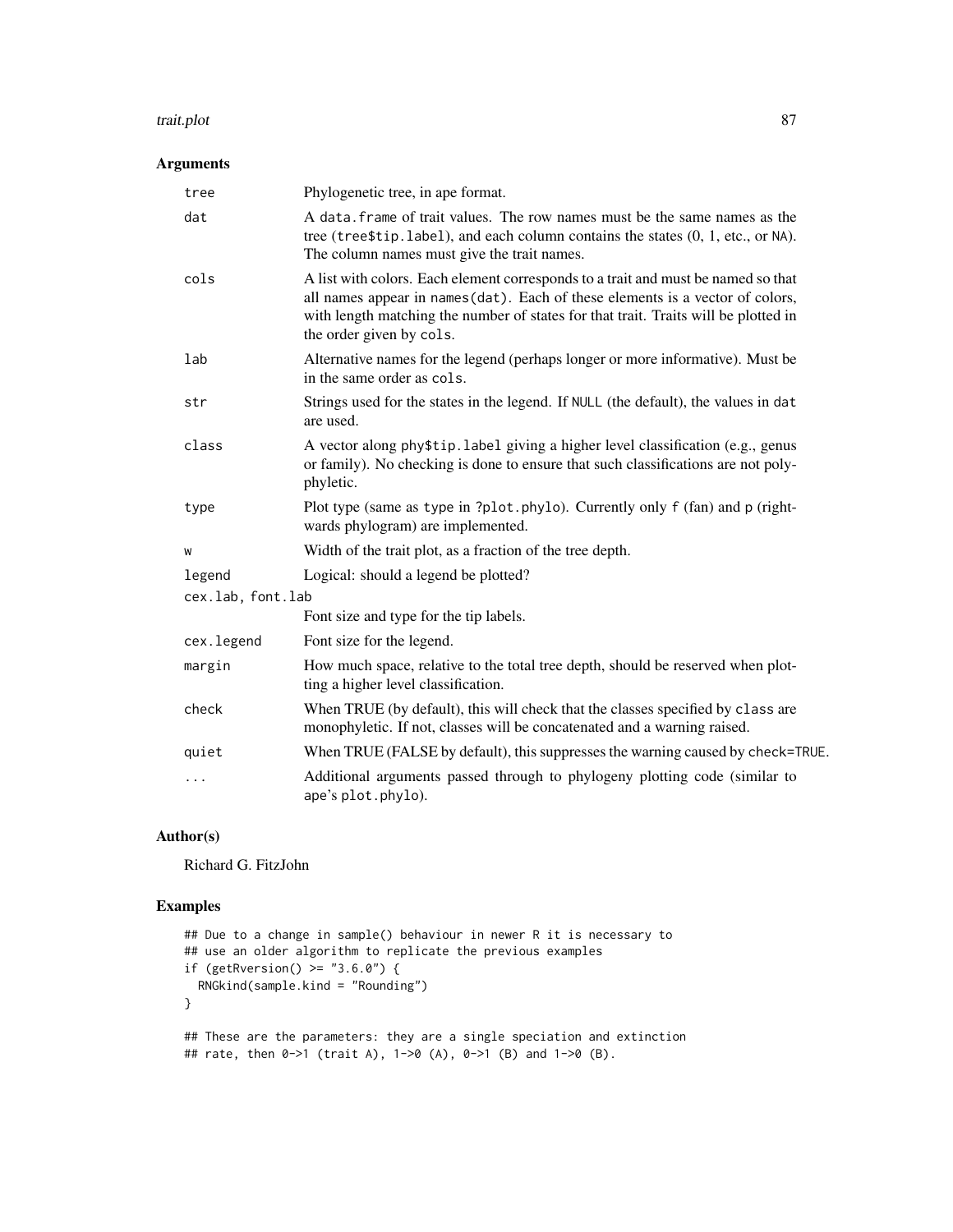```
colnames(musse.multitrait.translate(2, depth=0))
## Simulate a tree where trait A changes slowly and B changes rapidly.
set.seed(1)
phy <- tree.musse.multitrait(c(.1, 0, .01, .01, .05, .05),
                             n.trait=2, depth=0, max.taxa=100,
                             x0=c(0,0))
## Here is the matrix of tip states (each row is a species, each column
## is a trait).
head(phy$tip.state)
trait.plot(phy, phy$tip.state,
           cols=list(A=c("pink", "red"), B=c("lightblue", "blue")))
nodes <- c("nd5", "nd4", "nd7", "nd11", "nd10", "nd8")
grp <- lapply(nodes, get.descendants, phy, tips.only=TRUE)
class <- rep(NA, 100)
for ( i in seq_along(grp) )
  class[grp[[i]]] <- paste("group", LETTERS[i])
## Now, 'class' is a vector along phy$tip.label indicating which of six
## groups each species belongs.
## Plotting the phylogeny with these groups:
trait.plot(phy, phy$tip.state,
           cols=list(A=c("pink", "red"), B=c("lightblue", "blue")),
           class=class, font=1, cex.lab=1, cex.legend=1)
## Add another state, showing values 1:3, names, and trait ordering.
tmp <- sim.character(phy, c(-.1, .05, .05, .05, -.1, .05, .05, 0.05, -.1),
                     model="mkn", x0=1)
phy$tip.state <- data.frame(phy$tip.state, C=tmp)
trait.plot(phy, phy$tip.state,
           cols=list(C=c("palegreen", "green3", "darkgreen"),
                     A=c("pink", "red"), B=c("lightblue", "blue")),
           lab=c("Animal", "Vegetable", "Mineral"),
           str=list(c("crane", "toad", "snail"), c("kale", "carrot"),
                    c("calcite", "beryl")))
## Rectangular/phylogram plot with groups.
trait.plot(ladderize(phy, right=FALSE), phy$tip.state, type="p",
           cols=list(A=c("pink", "red"), B=c("lightblue", "blue"),
                     C=c("palegreen", "green3", "darkgreen")),
           class=class, font=1, cex.lab=1)
```
<span id="page-87-0"></span>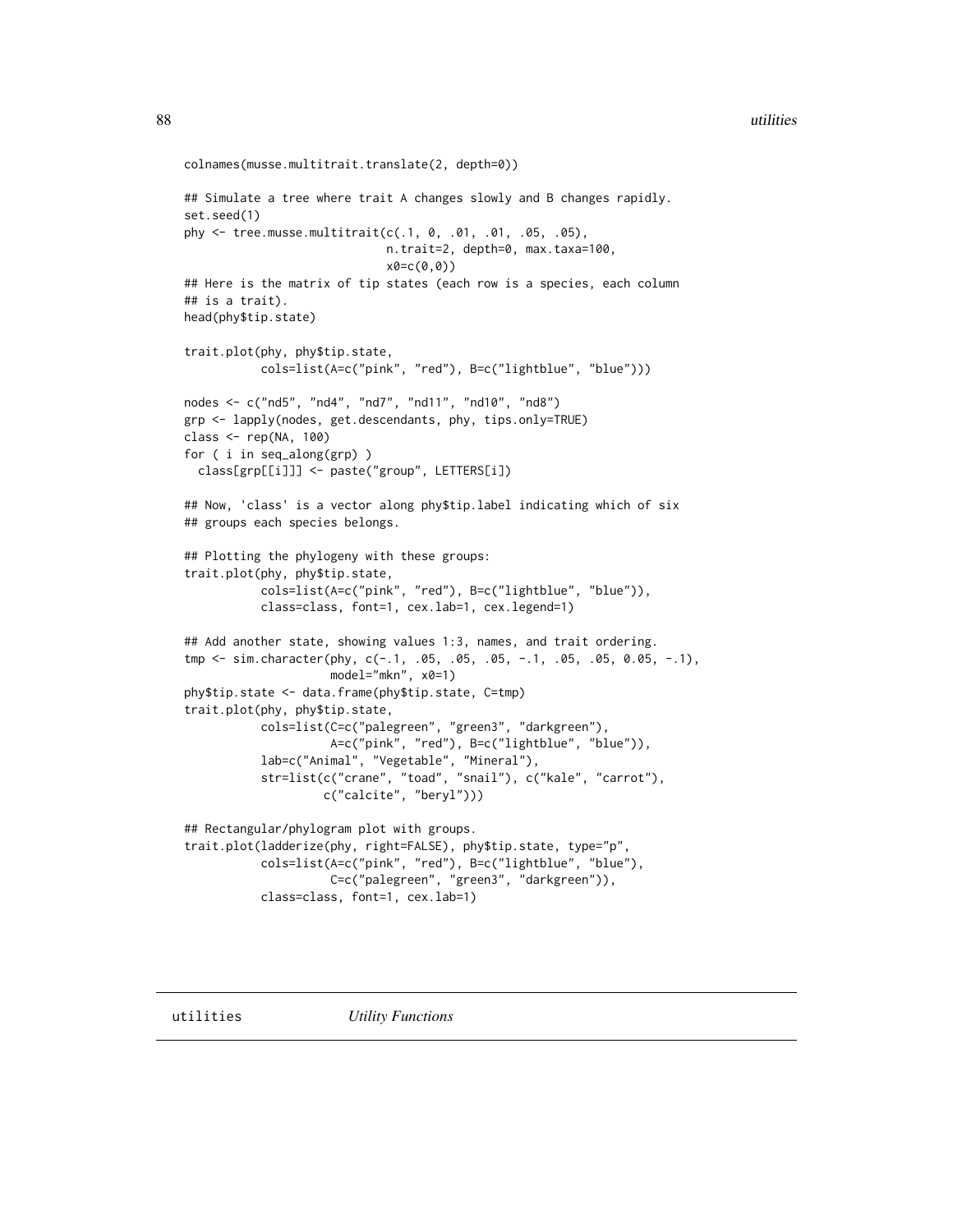#### utilities 89

# Description

These are utility functions that are used internally by diversitree, but which might be more generally useful.

Currently only get.descendants docuemnted here, which determines which species or nodes are descended from a particular node.

### Usage

```
get.descendants(node, tree, tips.only=FALSE, edge.index=FALSE)
run.cached(filename, expr, regenerate=FALSE)
expand.parameters(p, lik.new, repl=0, target=argnames(lik.new))
get.likelihood(object)
drop.likelihood(object)
```
# Arguments

| node                     | A node, either a name in tree\$node. label, an integer in 1tree\$Nnode, or<br>in length(tree\$tip.label)(length(tree\$tip.label)+tree\$Nnode).              |
|--------------------------|-------------------------------------------------------------------------------------------------------------------------------------------------------------|
| tree                     | A phylogenetic tree, in ape's phylo format.                                                                                                                 |
| tips.only                | Logical: return only descendant indices of tip species?                                                                                                     |
| edge.index               | Logical: return the row indices in the edge matrix?                                                                                                         |
| filename                 | Name of the file to store cached results                                                                                                                    |
| expr                     | Expression to evaluate                                                                                                                                      |
| regenerate               | Logical: force re-evaluation of expr and regeneration of filename?                                                                                          |
| object                   | For drop. likelihood, an object that has a likelihood attribute to be removed<br>(saves space on object save); for get. likelihood, retrieves the function. |
| p, lik.new, repl, target |                                                                                                                                                             |
|                          | $\mathbf{r}$ , and $\mathbf{r}$ , and $\mathbf{r}$ , and $\mathbf{r}$                                                                                       |

Undocumented currently

## Author(s)

Richard G. FitzJohn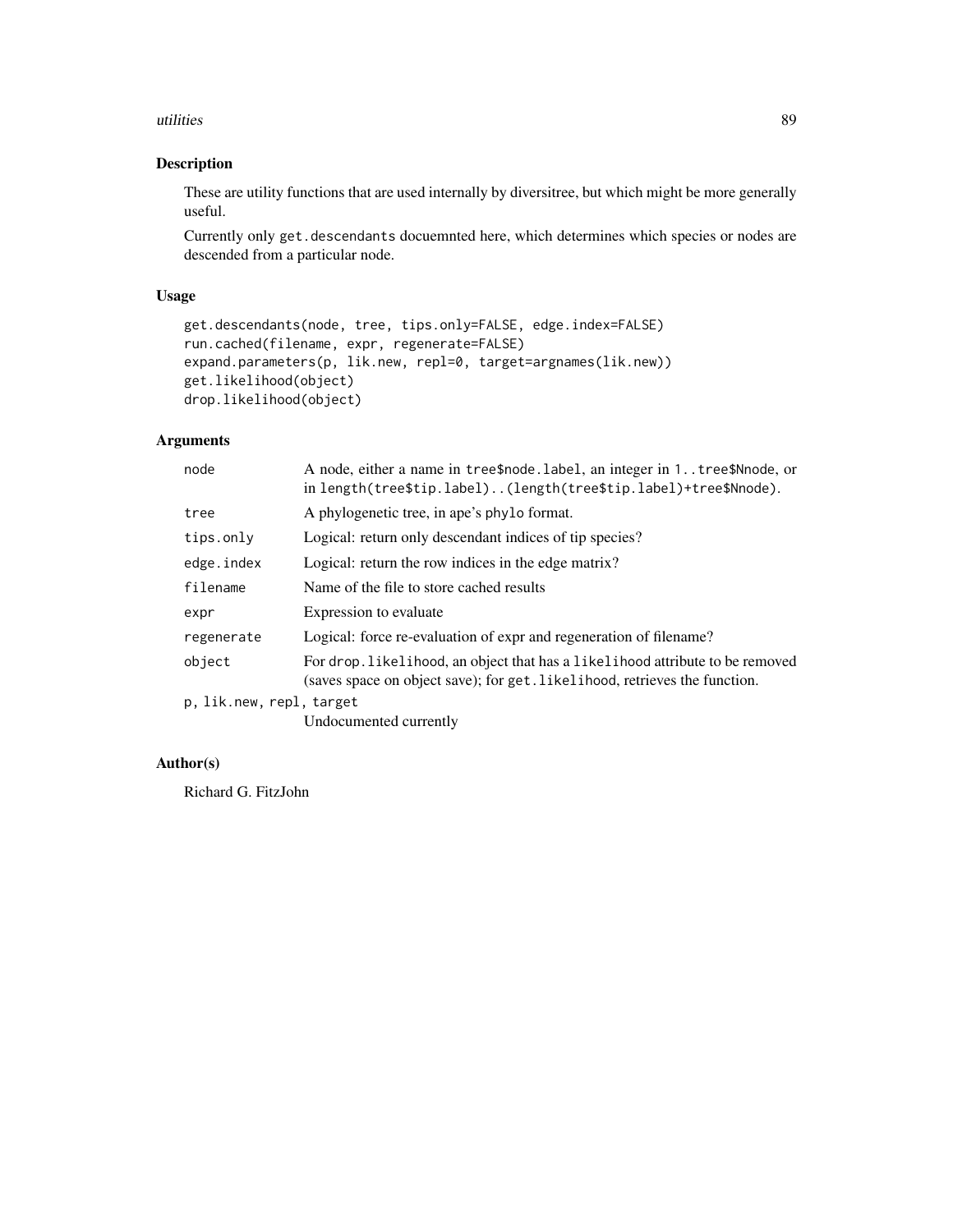# Index

∗ hplot plot.history, [77](#page-76-0) profiles.plot, [79](#page-78-0) trait.plot, [86](#page-85-0) ∗ manip make.clade.tree, [41](#page-40-0) ∗ models asr, [4](#page-3-0) find.mle, [13](#page-12-0) history.from.sim, [17](#page-16-1) make.bd, [18](#page-17-1) make.bd.split, [20](#page-19-0) make.bd.t, [22](#page-21-0) make.bisse, [24](#page-23-1) make.bisse.split, [29](#page-28-0) make.bisse.td, [31](#page-30-0) make.bisseness, [35](#page-34-0) make.bm, [40](#page-39-0) make.classe, [42](#page-41-0) make.geosse, [45](#page-44-1) make.geosse.split, [47](#page-46-0) make.geosse.t, [49](#page-48-0) make.mkn. [52](#page-51-1) make.musse, [55](#page-54-0) make.musse.multitrait, [58](#page-57-1) make.musse.split, [63](#page-62-0) make.musse.td, [65](#page-64-0) make.pgls, [67](#page-66-0) make.prior, [68](#page-67-1) make.quasse, [69](#page-68-1) make.quasse.split, [71](#page-70-0) mcmc, [73](#page-72-0) quasse-common, [80](#page-79-0) sim.character, [82](#page-81-0) simulate, [83](#page-82-1) ∗ model asr-bisse, [5](#page-4-0) asr-mkn, [7](#page-6-0) ∗ package

diversitree-package, [3](#page-2-0) ∗ programming argnames, [3](#page-2-0) combine, [10](#page-9-0) constrain, [11](#page-10-0) set.defaults, [81](#page-80-0) ∗ utilities check, [10](#page-9-0) utilities, [88](#page-87-1) ace, *[15](#page-14-0)* AIC, *[15](#page-14-0)* anova, *[15,](#page-14-0) [16](#page-15-0)* anova.fit.mle *(*find.mle*)*, [13](#page-12-0) argnames, [3,](#page-2-0) *[11](#page-10-0)*, *[16](#page-15-0)*, *[53](#page-52-0)* argnames<- *(*argnames*)*, [3](#page-2-0) asr, [4,](#page-3-0) *[5](#page-4-0)* asr-bisse, [5](#page-4-0) asr-mkn, [7](#page-6-0) asr.bisse, *[5](#page-4-0)* asr.bisse *(*asr-bisse*)*, [5](#page-4-0) asr.marginal.bisse *(*asr-bisse*)*, [5](#page-4-0) asr.marginal.musse *(*asr-bisse*)*, [5](#page-4-0) asr.mkn, *[5](#page-4-0)* asr.mkn *(*asr-mkn*)*, [7](#page-6-0) asr.musse *(*asr-bisse*)*, [5](#page-4-0) Bayesian, *[24](#page-23-1)*, *[35](#page-34-0)*, *[40](#page-39-0)*, *[42](#page-41-0)*, *[45](#page-44-1)*, *[49](#page-48-0)*, *[55](#page-54-0)*, *[58](#page-57-1)*, *[69](#page-68-1)* birthdeath, *[15](#page-14-0)* BiSSE-ness, *[43](#page-42-0)* check, [10](#page-9-0) clades.from.classification *(*make.clade.tree*)*, [41](#page-40-0) clades.from.polytomies *(*make.clade.tree*)*, [41](#page-40-0) coef.fit.mle *(*find.mle*)*, [13](#page-12-0)

combine, [10](#page-9-0)

constant.x *(*quasse-common*)*, [80](#page-79-0)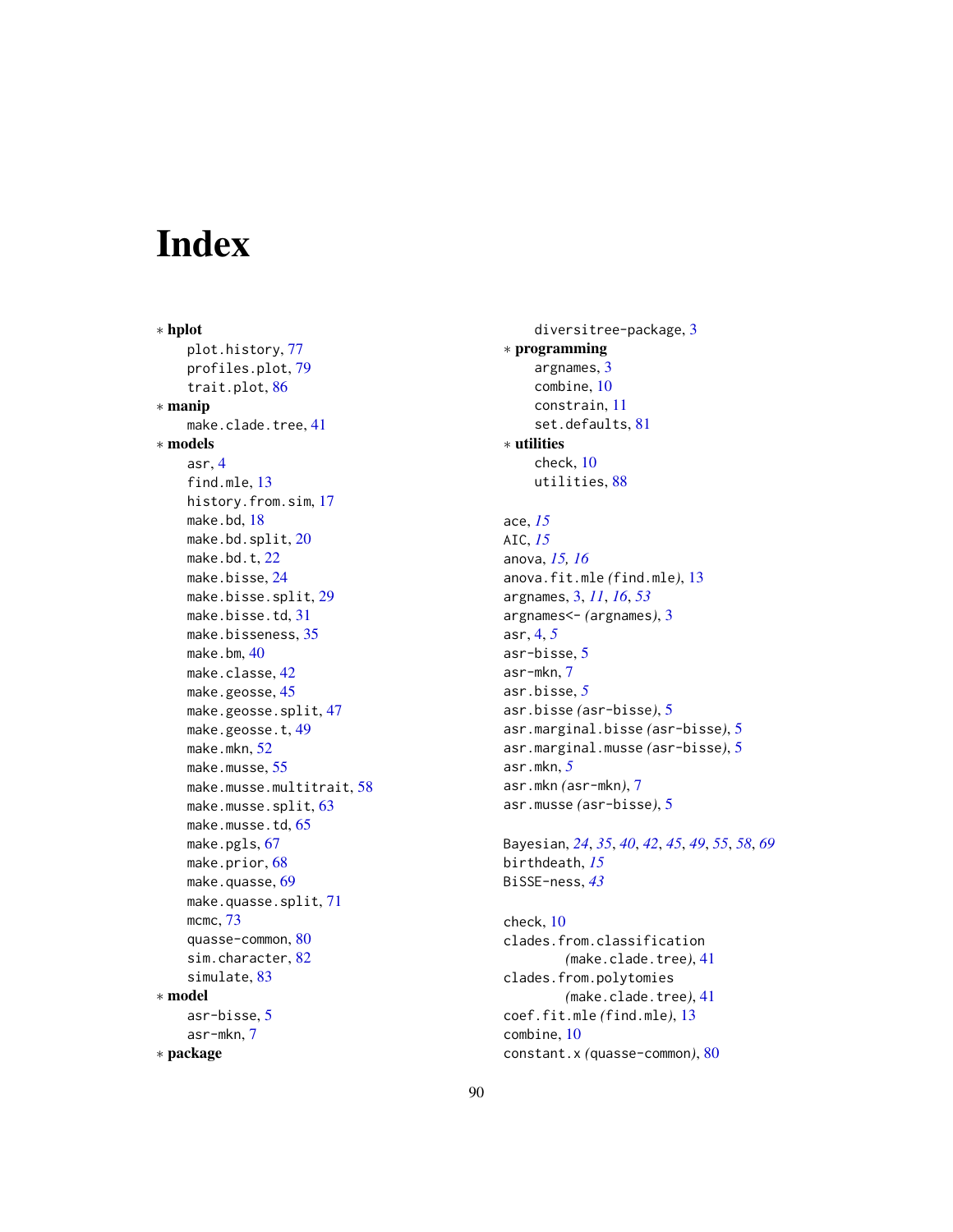#### INDEX  $91$

```
constrain, 3, 11, 14, 19, 27, 37, 44, 46, 50,
        52, 54
data.frame, 26, 37
diversitree (diversitree-package), 3
diversitree-package, 3
drop.likelihood (utilities), 88
expand.parameters (utilities), 88
find.mle, 12, 13, 19, 27, 37, 44, 46, 50, 54
GeoSSE, 43
get.descendants (utilities), 88
get.likelihood, 74
get.likelihood (utilities), 88
history.from.sim, 17
history.from.sim.discrete, 77
legend, 79
lm, 68
logLik.fit.mle (find.mle), 13
make.asr.joint (asr), 4
make.asr.joint.mk2 (asr-mkn), 7
make.asr.joint.mkn (asr-mkn), 7
make.asr.marginal (asr), 4
make.asr.marginal.bisse (asr-bisse), 5
make.asr.marginal.mk2 (asr-mkn), 7
make.asr.marginal.mkn (asr-mkn), 7
make.asr.marginal.musse (asr-bisse), 5
make.asr.stoch (asr), 4
make.asr.stoch.mk2 (asr-mkn), 7
make.asr.stoch.mkn (asr-mkn), 7
make.bd, 18, 23, 27, 37, 75
make.bd.split, 20
22
make.bisse, 18, 19, 23, 24, 30, 32, 36, 37,
        42–46, 48–50, 53, 54, 56, 59, 60, 63,
        66, 75
make.bisse.split, 21, 29
make.bisse.t, 49, 50, 66
make.bisse.t (make.bisse.td), 31
make.bisse.td, 31
make.bisse.uneven (make.bisse.split), 29
make.bisseness, 35, 44
make.bm, 40
make.brownian.with.drift
        (quasse-common), 80
```
make.clade.tree, *[26](#page-25-0)*, *[37](#page-36-0)*, [41](#page-40-0) make.classe, [42](#page-41-0) make.eb *(*make.bm*)*, [40](#page-39-0) make.geosse, *[44](#page-43-0)*, [45,](#page-44-1) *[48](#page-47-0)*, *[50](#page-49-0)*, *[75](#page-74-0)* make.geosse.split, [47](#page-46-0) make.geosse.t, [49](#page-48-0) make.geosse.uneven *(*make.geosse.split*)*, [47](#page-46-0) make.lambda *(*make.bm*)*, [40](#page-39-0) make.linear.x *(*quasse-common*)*, [80](#page-79-0) make.mk2 *(*make.mkn*)*, [52](#page-51-1) make.mkn, [52,](#page-51-1) *[75](#page-74-0)*, *[83](#page-82-1)* make.mkn.multitrait *(*make.musse.multitrait*)*, [58](#page-57-1) make.musse, *[44](#page-43-0)*, [55,](#page-54-0) *[60](#page-59-0)* make.musse.multitrait, *[55,](#page-54-0) [56](#page-55-0)*, [58,](#page-57-1) *[84](#page-83-0)* make.musse.split, [63](#page-62-0) make.musse.t *(*make.musse.td*)*, [65](#page-64-0) make.musse.td, [65](#page-64-0) make.ou *(*make.bm*)*, [40](#page-39-0) make.pgls, [67](#page-66-0) make.prior, *[19](#page-18-0)*, *[53](#page-52-0)*, [68,](#page-67-1) *[73](#page-72-0)* make.quasse, [69,](#page-68-1) *[72](#page-71-0)*, *[80](#page-79-0)* make.quasse.split, [71](#page-70-0) make.sim.character *(*sim.character*)*, [82](#page-81-0) make.yule *(*make.bd*)*, [18](#page-17-1) maximum likelihood, *[24](#page-23-1)*, *[35](#page-34-0)*, *[40](#page-39-0)*, *[42](#page-41-0)*, *[45](#page-44-1)*, *[49](#page-48-0)*, *[55](#page-54-0)*, *[58](#page-57-1)*, *[69](#page-68-1)* mcmc, *[19](#page-18-0)*, *[27](#page-26-0)*, *[37](#page-36-0)*, *[44](#page-43-0)*, *[46](#page-45-0)*, *[50](#page-49-0)*, *[54](#page-53-0)*, *[67,](#page-66-0) [68](#page-67-1)*, [73](#page-72-0) mkn.multitrait.translate *(*make.musse.multitrait*)*, [58](#page-57-1) musse.multitrait.translate *(*make.musse.multitrait*)*, [58](#page-57-1)

nlm, *[15](#page-14-0)* nlminb, *[15](#page-14-0)* noroptimal.x *(*quasse-common*)*, [80](#page-79-0)

```
optim, 15
```
par, *[78](#page-77-0)* plot, *[79](#page-78-0)* plot.history, [77](#page-76-0) profiles.plot, [79](#page-78-0) prune *(*simulate*)*, [83](#page-82-1)

```
quasse-common, 80
```

```
run.cached (utilities), 88
```